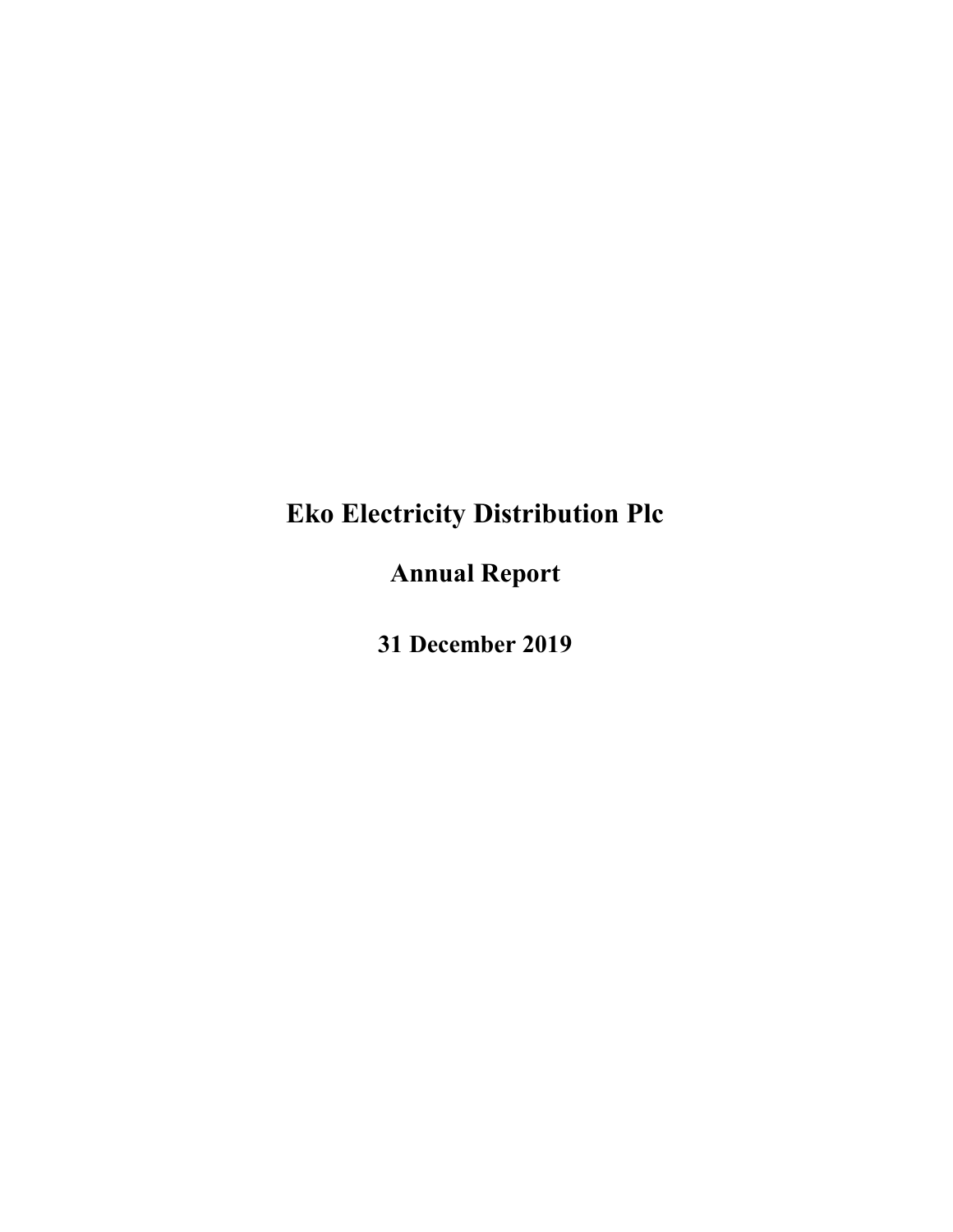| <b>Contents</b>                                            | Page           |
|------------------------------------------------------------|----------------|
| Corporate information                                      | $\mathbf{1}$   |
| Results at a glance                                        | $\sqrt{2}$     |
| Directors' report                                          | $\mathfrak{Z}$ |
| Statement of directors' responsibilities                   | 12             |
| Report of the Audit and Compliance Committee               | 13             |
| Independent Auditor's report                               | 14             |
| Statement of financial position                            | 19             |
| Statement of profit or loss and other comprehensive income | 20             |
| Statement of changes in equity                             | 21             |
| Statement of cash flows                                    | 22             |
| Notes to the financial statements                          | 23             |
| Other national disclosures                                 | 74             |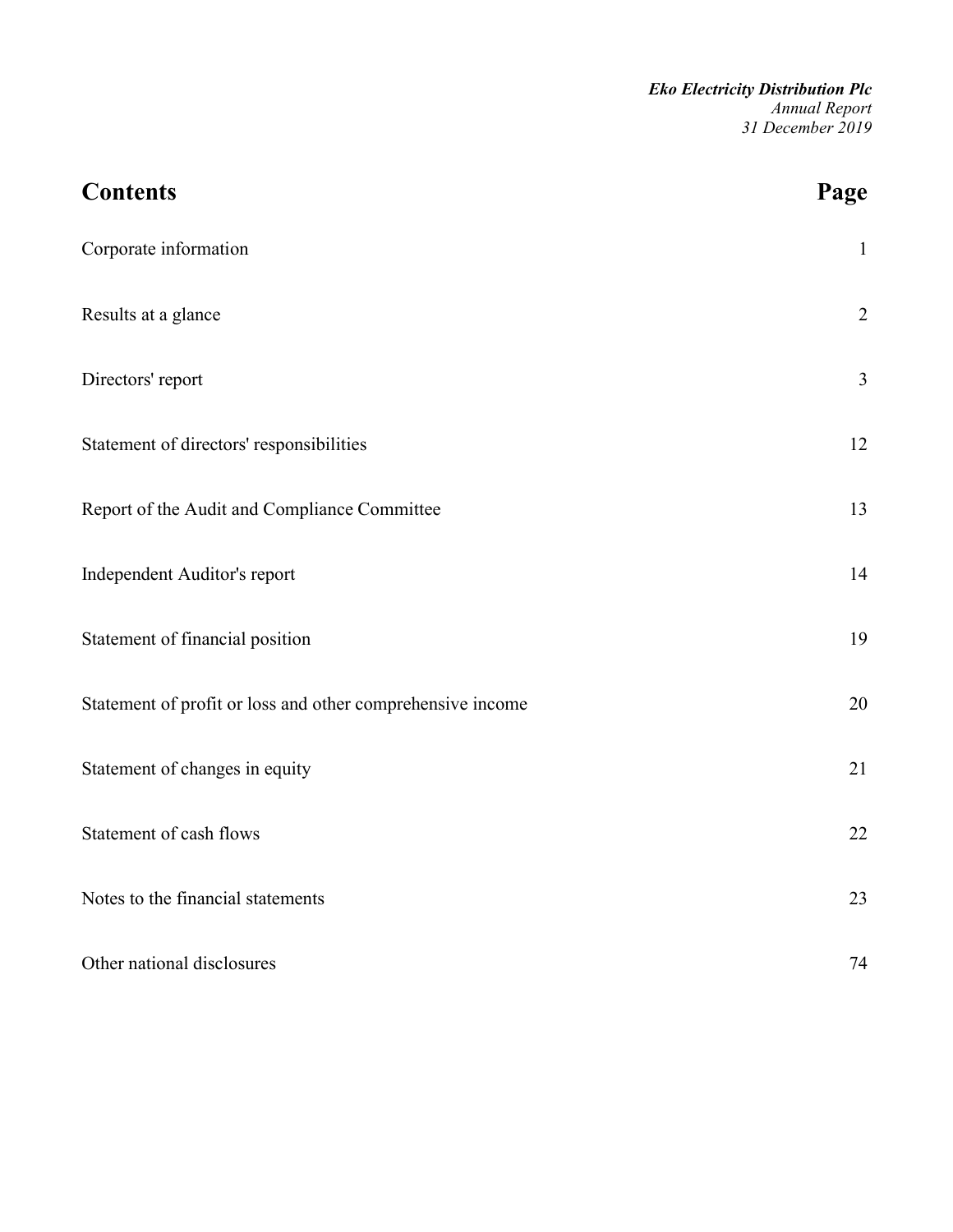# **Corporate Information**

**Registration Number RC. 638862**

| Charles Momoh - Chairman<br>Adeoye Fadeyibi - Managing Director/CEO<br>Alex Okoh<br>Ernest Oji<br>Tunji Olowolafe<br>Dere Otubu<br>George Etomi                                                                               |
|-------------------------------------------------------------------------------------------------------------------------------------------------------------------------------------------------------------------------------|
| 24/25 Marina<br>Lagos                                                                                                                                                                                                         |
| <b>GEP Nominees Limited</b><br>1b, Prof. Tiamiyu Belo-Osagie Street<br>Parkview Estate, Ikoyi<br>Lagos                                                                                                                        |
| George Etomi & Partners (Legal practitioners)<br>1b, Prof. Tiamiyu Belo-Osagie Street<br>Parkview Estate, Ikoyi<br>Lagos                                                                                                      |
| <b>KPMG Professional Services</b><br><b>KPMG</b> Tower<br>Bishop Aboyade Cole Street<br>Victoria Island<br>Lagos                                                                                                              |
| First City Monument Bank Ltd<br>Polaris Bank Limited<br>Zenith Bank Plc<br>Union Bank of Nigeria Plc<br><b>Fidelity Bank Plc</b><br>United Bank for Africa Plc<br>Access Bank Plc<br>Wema Bank Plc<br>Ecobank Nigeria Limited |
|                                                                                                                                                                                                                               |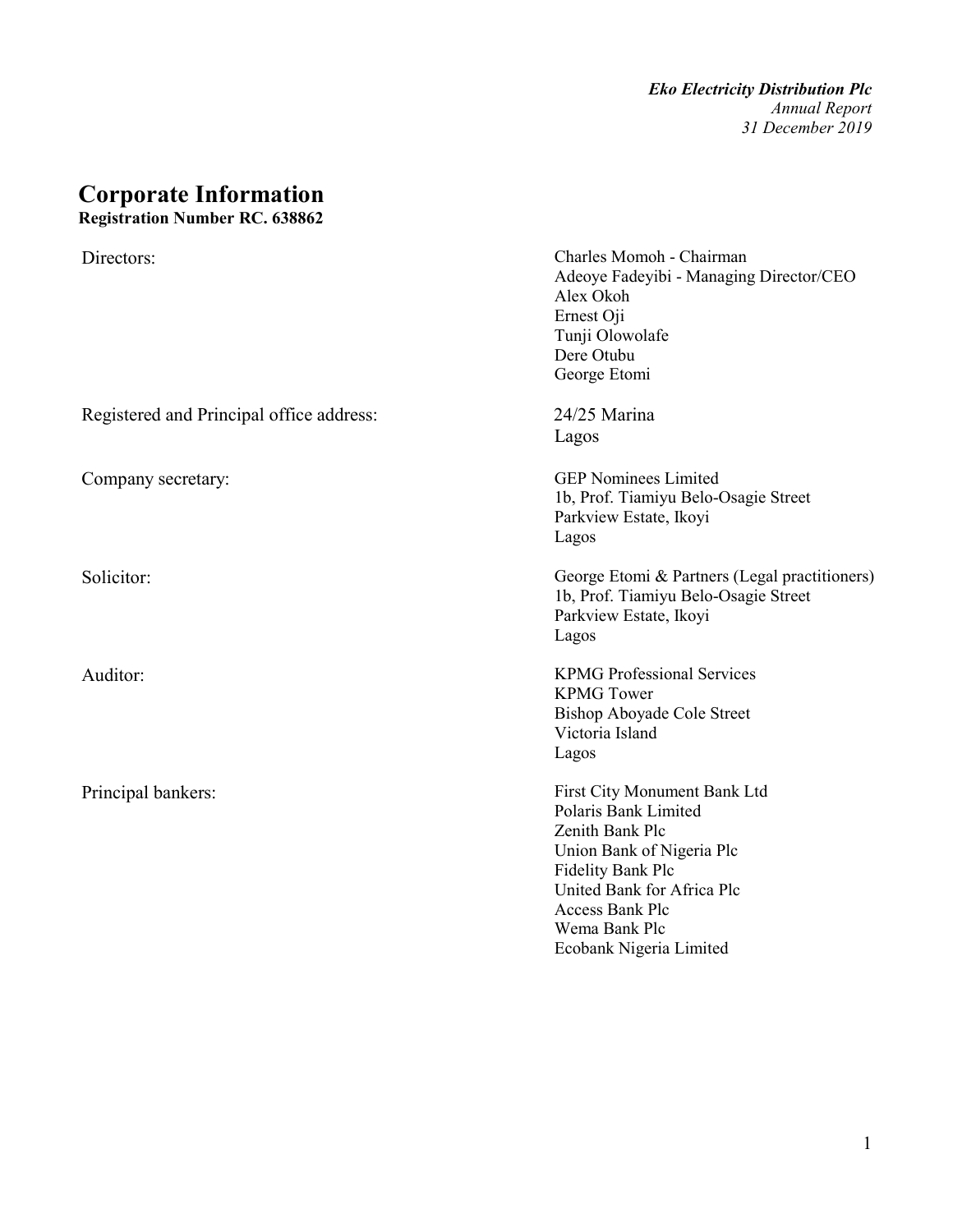# **Results at a glance**

|                                                 | 31 Dec 2019<br><b>NGN'000</b> | <b>Restated</b><br>31 Dec 2018<br><b>NGN'000</b> | <b>Change</b><br>$\frac{6}{6}$ |
|-------------------------------------------------|-------------------------------|--------------------------------------------------|--------------------------------|
| Revenue                                         | 81,283,798                    | 76,156,820                                       |                                |
| Profit/(loss) before minimum tax and income tax | 126,733,531                   | (58,803,842)                                     | (316)                          |
| Minimum tax                                     | (588, 823)                    | (95,208)                                         | 518                            |
| Profit/(loss) for the year                      | 123,420,376                   | (58,899,050)                                     | (310)                          |
| Total assets                                    | 101,979,965                   | 89,768,812                                       | 14                             |
| Total liabilities                               | 49,530,050                    | 160,934,273                                      | (69)                           |
| Equity                                          | 52,449,915                    | (71, 165, 461)                                   | (174)                          |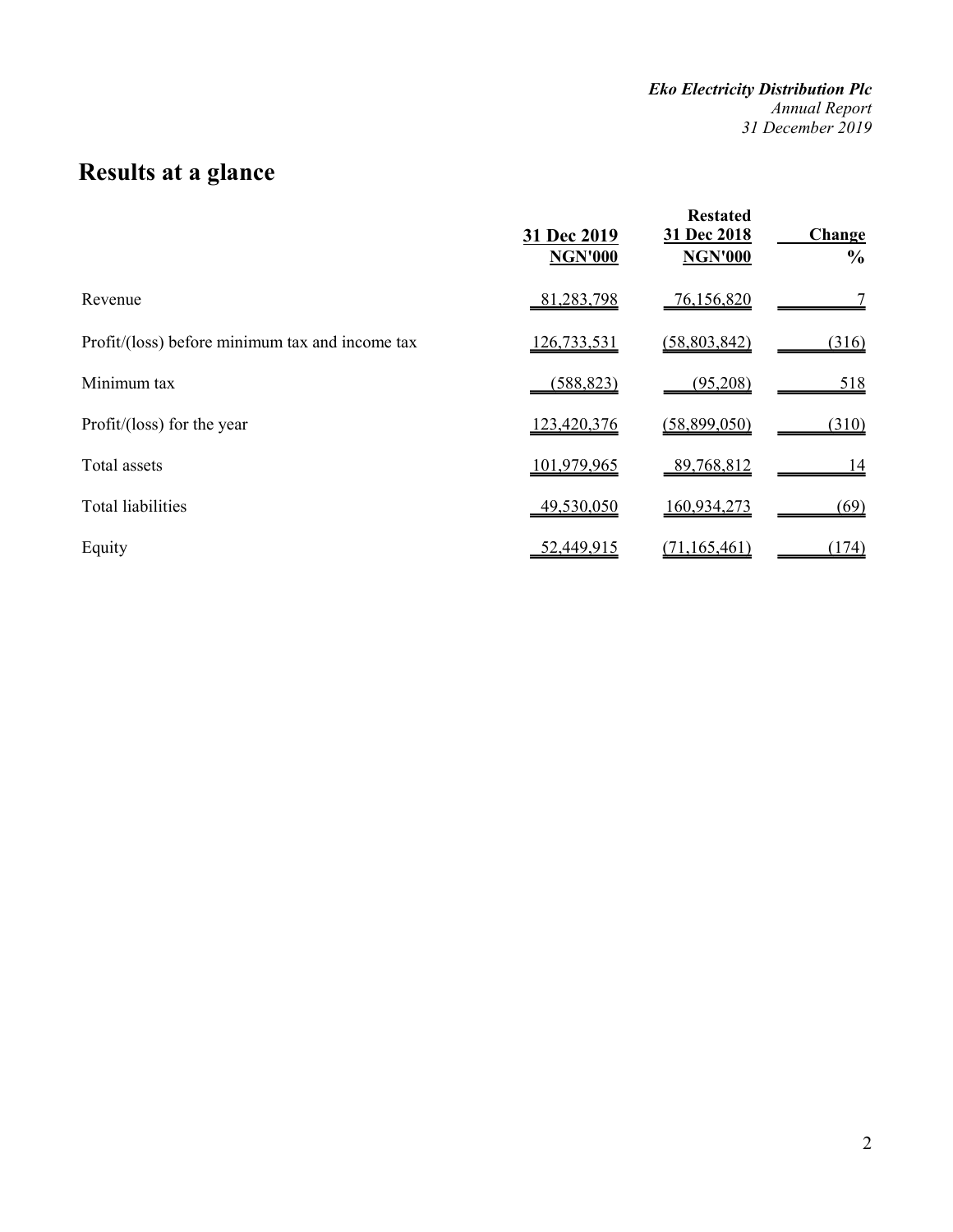# **Directors' Report**

# *For the year ended 31 December 2019*

The directors present their report on the affairs of Eko Electricity Distribution Plc ("the Company" or "EKEDP"), together with the financial statements and auditor's report for the year ended 31 December 2019.

# **Principal Activity and Business Review**

Eko Electricity Distribution Plc ("the Company" or "EKEDP") was incorporated in Nigeria on November 8, 2005 as a public limited liability company to take over as a going concern, the electricity distribution activities and related business of the Power Holding Company of Nigeria ("PHCN") within the Eko Zone, which comprised of 10 districts namely Apapa, Agbara/ Badagry, Ojo, Festac, Ijora, Islands, Lekki and Mushin, Orile and Ibeju districts.

As part of the Federal Government of Nigeria's ("FGN's") initiative to transform the power sector, the Nigerian Electricity Regulatory Commission ("NERC") was established in October 2005 as required under the Electric Power Sector Reform Act (EPSRA) 2005. NERC is Nigeria's independent regulatory agency for the Nigerian electricity industry comprising generation, transmission and distribution sectors and regulates the activities of the Company.

In 2013, the FGN completed its planned privatisation of the electricity sector effectively handing over 5 generation and 10 distribution companies to new owners under various share sale agreements. As a result of this, 60% equity interest in the Company was acquired by a Nigerian Company, West Power and Gas Ltd. ("WPG"). In 2008, NERC introduced a Multi-Year Tariff Order (MYTO) as the framework for determining the industry pricing structure and this forms the basis of revenue earned by the Company after taking into consideration changes as applicable per the Transitional Electricity Market (TEM) rules as issued by NERC via Order number 136 dated 29 January 2015 and effective 1 February 2015. The TEM rules were amended on 18 March 2015 and the amended rules became effective 1 April 2015.

The Company's revenue increased by 7% from NGN76.16 billion to NGN81.28 billion. The increase in revenue is as a result of the tariff shortfall recorded during the year. During the year, NERC awarded the Company an accumulated tariff shortfall for 2015 to 2018 of NGN95.6 billion and tariff shortfall for 2019 of NGN58.26 billion. The shortfall was settled via a net off of payables. Accrued interest arising from the liabilities for 2015-2019 (up to the date of the NERC award) amounting to NGN43.4 billion was written off to profit or loss. Thus, the Company reported a gross profit of NGN45.75 billion (2018: gross loss of NGN9.85 billion).

The Company reported a profit after tax of NGN123.42 billion for the year ended 31 December 2019 (2018: loss after tax of NGN58.90 billion). Also as of that date, the Company's total assets exceeded its total liabilities by NGN52.45 billion while the current liabilities exceed current assets by NGN1.04 billion respectively compared to prior year when its current liabilities and total liabilities exceeded its current assets and total assets by (2018: NGN123.04 billion and NGN71.17 billion) respectively.

The directors have continued with certain initiatives aimed at improving the financial position and operations of the Company. These include:

-Subsidies for past and future tariff shortfalls. During the year, NERC awarded the Company an accumulated tariff shortfall for 2015 to 2018 of NGN95.65 billion, tariff shortfall for 2019 of NGN58.26 billion and a projected tariff shortfall for 2020 of NGN54 billion. The shortfall have been settled via a net off of NBET payables. Similarly, interest related to tariff shortfall for 2015 to 2018 of NGN25.91 billion and interest related to tariff shortfall for 2019 of NGN17.54 billion have been netted off of the interests payable on the NBET payables.

- Deployment of meters to unmetered customers under the Meter Asset Provider (MAP) scheme.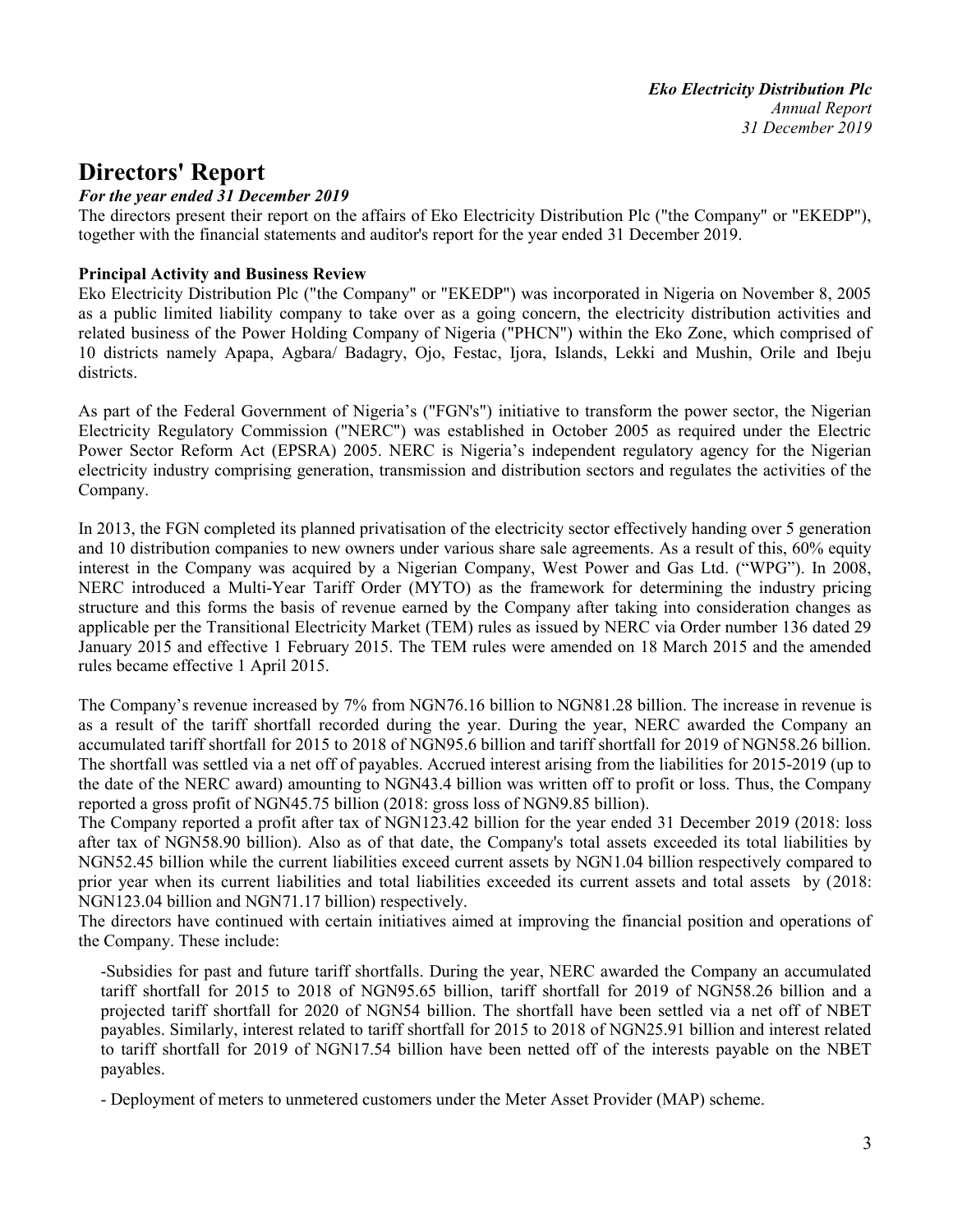# **Directors' Report - cont'd**

# **Operating results**

The following is a summary of the Company's operating results:

| The following is a sammary of the company's operating results. |                |                |
|----------------------------------------------------------------|----------------|----------------|
|                                                                | 31 Dec 2019    | 31 Dec 2018    |
|                                                                | <b>NGN'000</b> | <b>NGN'000</b> |
| Revenue                                                        | 81,283,798     | 76,156,820     |
| Results from operating activities                              | 109,740,258    | (41,889,136)   |
| Profit/(loss) before minimum tax and income tax                | 126,733,531    | (58,803,842)   |
| Minimum tax                                                    | (588,823)      | (95,208)       |
| Profit before income tax                                       | 123,420,376    | (58,899,050)   |
|                                                                |                |                |

No dividend has been recommended by the directors (2018: Nil).

#### **Directors and their interests**

The directors who served during the year were as follows:

| <b>Name</b>            | <b>Designation</b>       |
|------------------------|--------------------------|
| Charles Momoh          | Chairman                 |
| Adeoye Fadeyibi        | <b>Managing Director</b> |
| Alex Okoh/Yunana Malo* |                          |
| Ernest Orji            |                          |
| Tunji Olowolafe        |                          |
| Dere Otubu             |                          |
| George Etomi           |                          |

*\*Yunana Malo is the alternate director to Alex Okoh who is the representative of BPE (Bureau of Public Enterprises) on the Board of Directors.*

The directors' direct and indirect interest (through its Ultimate holding company - WPG International Limited) in the shares of the Company as recorded in the Register of Members and/or as notified by the directors' for the purposes of Section 275 of the Companies and Allied Matters Act, Cap C.20, Laws of the Federation of Nigeria, 2004 are as follows: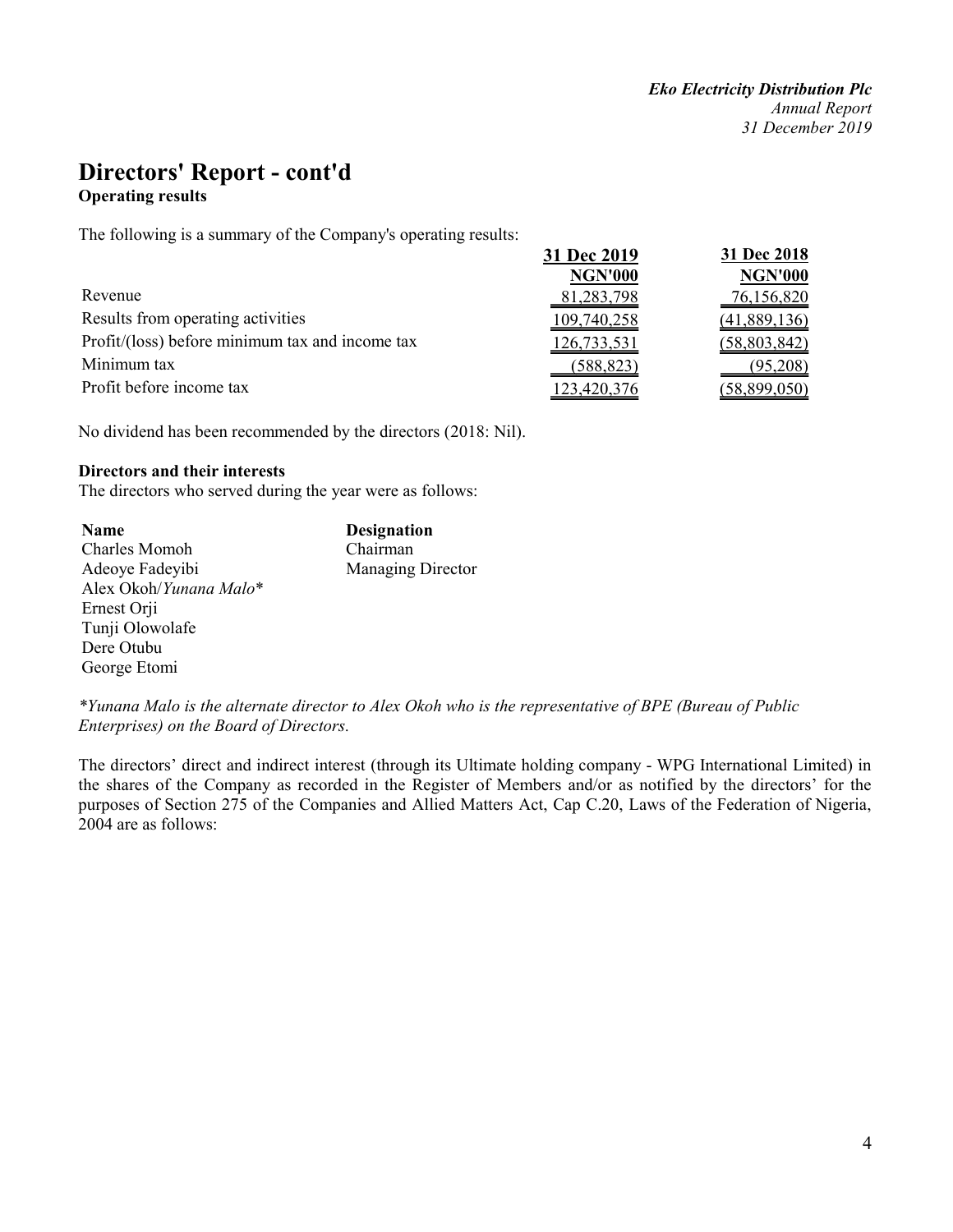# **Directors Interest**

Except as disclosed below, the directors had no direct interest in the shares of the Company during the year.

# **Indirect shares**

|                                              | 31 Dec 2019 |            | 31 Dec 2018 |            |
|----------------------------------------------|-------------|------------|-------------|------------|
|                                              | Unit        | <b>NGN</b> | Unit        | <b>NGN</b> |
| Atlantic Meridean Limited (through Charles   | 35,507,800  | 17,753,900 | 35,507,800  | 17,753,900 |
| Momoh)                                       |             |            |             |            |
| Kagera Limited (through Tunji Olowolafe)     | 10,849,000  | 5,424,500  | 10,849,000  | 5,424,500  |
| Jachazes Investments Limited (through Ernest | 3,864,000   | 1,932,000  | 3,864,000   | 1,932,000  |
| Orji)                                        |             |            |             |            |
| Eastcorp Investment Limited (through George  | 1,300,000   | 650,000    | 1,300,000   | 650,000    |
| Etomi)                                       |             |            |             |            |

For the purpose of Section 277 of the Companies and Allied Matters Act of Nigeria, Cap C.20, Laws of the Federation of Nigeria, 2004, no other director has notified the Company of any declarable interests in contracts with the Company, except as disclosed in Note 27 to these financial statements.

# **Shareholding structure**

The shareholding structure of the Company was as follows:

|                                  | Ordinary Shares of 50 kobo each as at |               |               |            |
|----------------------------------|---------------------------------------|---------------|---------------|------------|
|                                  | 31 Dec 2019                           |               | 31 Dec 2018   |            |
|                                  | <b>Number</b>                         | $\frac{0}{0}$ | <b>Number</b> | $\%$       |
| West Power and Gas Ltd (WPG)     | 240,000,000                           | 60            | 6,000,000     | 60         |
| Bureau of Public Enterprises     | 128,000,000                           | 32            | 3,200,000     | 32         |
| Ministry of Finance Incorporated | 32,000,000                            |               | 800,000       | 8          |
|                                  | 400,000,000                           | 100           | 10,000,000    | <b>100</b> |

During the year, on 18 February 2019, the Company increased its authorized share capital by 390m shares and issued same on that date.

# **Corporate Governance**

Subsequent to WPG's acquisition of 60% equity interest in the Company, and consistent with applicable NERC rules, the Board re-emphasized the maintenance of high standards of corporate governance, central to achieving the Company's objective of maximizing shareholder value. As a result, the Board has a schedule of matters reserved specifically for its decision and the Directors have been empowered by the provision of access to learning appropriate professional skills and knowledge development.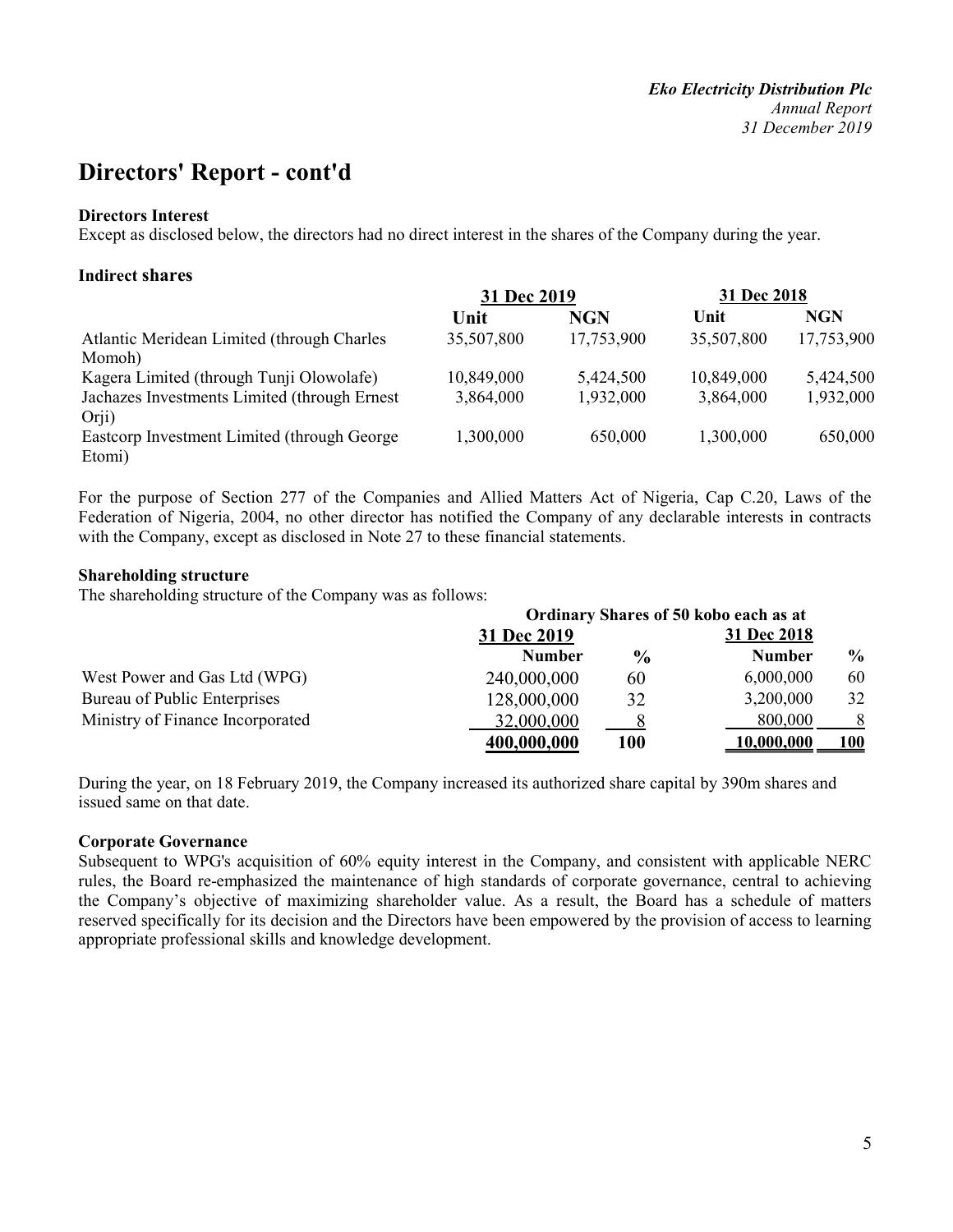NERC rules require that the Company has at least five directors of which at least one must be an independent director. The Company has seven (7) directors comprising five (5) non-executive directors, one (1) independent director and one (1) executive director.

The Managing Director has extensive knowledge of the power sector while the non-executive directors bring to the table their broad knowledge of business and their financial, commercial and technical experience.

The attendance of the directors at board meetings during the year was as follow:

| <b>Directors</b> | <b>Designation</b>           | 18-Jan-19 | $3-Aug-19$ |
|------------------|------------------------------|-----------|------------|
| Charles Momoh    | Chairman                     |           |            |
| Adeoye Fadeyibi  | Managing director            | X         |            |
| Alex Okoh        | $*$ Director (B.P.E)         |           | X          |
| Ernest Orji      |                              |           |            |
| Tunji Olowolafe  |                              | X         |            |
| Dere Otubu       |                              | X         | X          |
| George Etomi     |                              | X         | X          |
| Yunana Malo      | * Alternate Director (B.P.E) |           |            |

\* *Both directors are representatives of BPE on EKEDP's board. Yunana Malo is the alternate director to Alex Okoh at all EKEDP board meetings in the absence of the latter.*

*X = Attended*

*- = Absent*

# **Sub Committees of the Board**

The Board has established Committees consistent with NERC rules, each with written terms of reference approved by the Board. Currently, there are five (5) sub-committees that have been approved. The sub-committees are established to assist the Board to effectively and efficiently perform guidance and oversight functions, amongst others.

# **1. Finance and General Purpose Committee**

The attendance of the members of this committee during the year was as follows:

| <b>Directors</b> | <b>Designation</b> | 18-Jan19 | $1-Mar-19$ | $3-Aug-19$               |
|------------------|--------------------|----------|------------|--------------------------|
| Dere Otubu       | Chairman           | X        | X          | X                        |
| Adeoye Fadeyibi  |                    |          | X          | X                        |
| Alex Okoh        |                    |          | X          | $\blacksquare$           |
| George Etomi     |                    | X        | ۰          | X                        |
| Ernest Orji      |                    |          | X          | X                        |
| Tunji Olowolafe  |                    | -        | X          | $\overline{\phantom{a}}$ |
| Yunana Malo      |                    |          |            |                          |

The primary objective of the Committee is to carry out oversight functions on matters relating to or affecting the Company's financial direction and the development and implementation of necessary initiatives. The Committee is responsible for proffering independent recommendations to the Board on financial matters.

The Committee also has the following responsibilities:

• To provide oversight with respect to capital structure, cash flows and key financial ratios of the Company and make recommendations with respect to the Company's financial policies.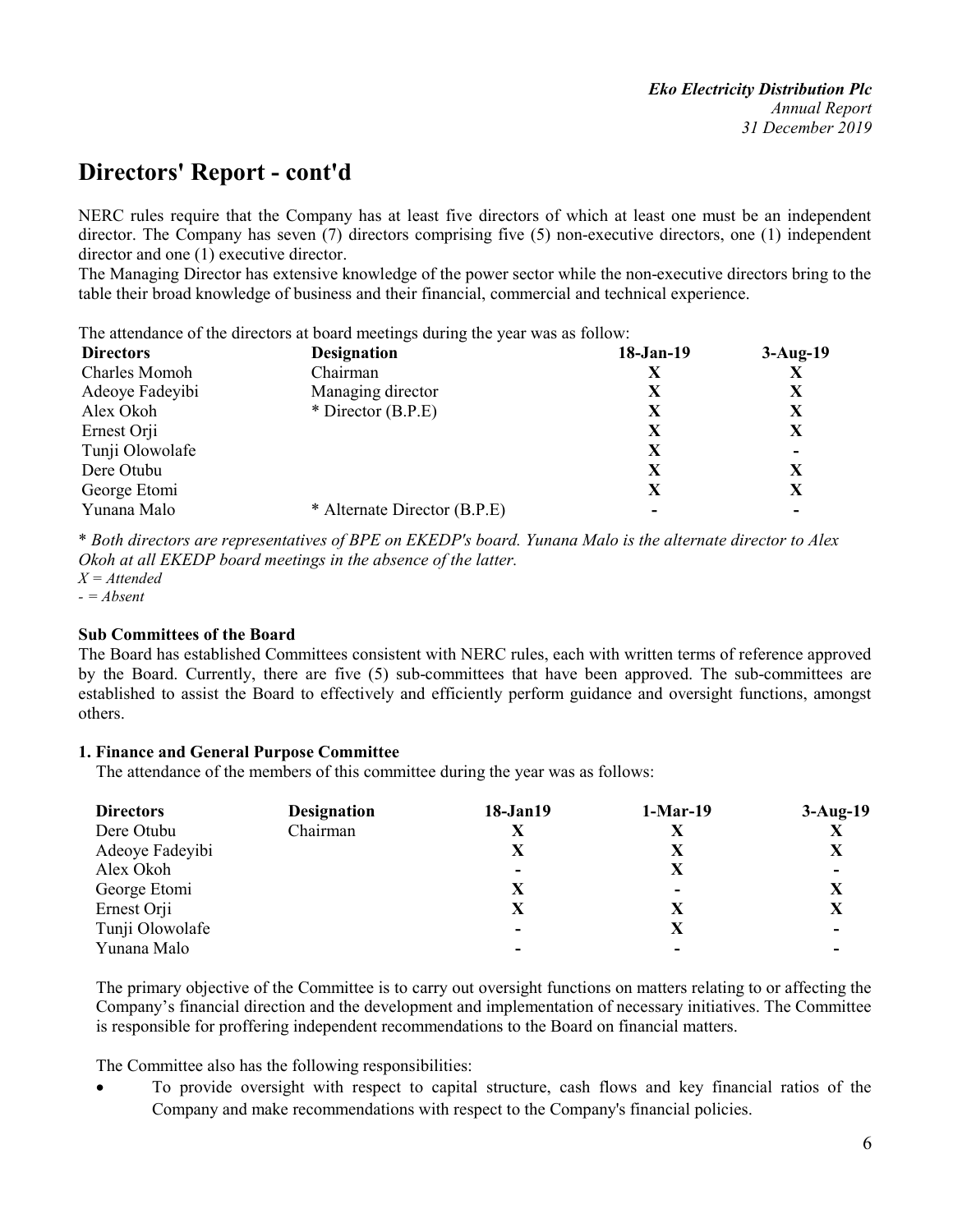- Review policies with respect to distributions to shareholders generally, make recommendations with respect to the declaration of dividends, and also recommend the repurchase of shares of the Company from time to time consistent with authority levels established by the Board.
- Review the Company's liquidity position, including the Company's credit facilities.
- To review the Company's credit ratings and monitor its activities with respect to credit rating agencies.
- To review financial plan and make recommendations on behalf of the Board as part of its oversight functions.
- To assist the Board in fulfilling its responsibilities relating to managing the financial activities of the Company.
- Periodically review the Company's investor relation's program, shareholder profile and analyst coverage.
- Any additional matters delegated to the Committee by the Board.

## **2. Board Strategy and Technical Matters Committee**

The attendance of the members of this committee during the year was as follows:

| <b>Directors</b> | <b>Designation</b> | $17-Jan-19$ | $3-Aug-19$ |
|------------------|--------------------|-------------|------------|
| Ernest Orji      | Chairman           |             | X          |
| Adeoye Fadeyibi  |                    | X           | X          |
| Alex Okoh        |                    | X           | X          |
| Dere Otubu       |                    | X           | X          |
| George Etomi     |                    | X           | X          |
| Tunji Olowolafe  |                    |             | -          |

The primary objective of the Committee is to assist the Board in its oversight of the strategic and technical operations and activities of the Company in delivering its business plans whilst not diluting the accountability of the Company's executive team for the management of strategy and technical operations of the Company.

## **3. Board Human Resources and Administration Committee**

The attendance of the members of this committee during the year was as follows:

| <b>Directors</b> | <b>Designation</b> | $17 - Jan - 19$ | $1-Mar-19$ | $11-Jun-19$ | 31-Jul-19 |
|------------------|--------------------|-----------------|------------|-------------|-----------|
| Tunji Olowolafe  | Chairman           |                 |            |             |           |
| Adeoye Fadeyibi  |                    |                 |            |             |           |
| Alex Okoh        |                    | -               | -          | -           | ۰         |
| Dere Otubu       |                    |                 |            |             |           |
| George Etomi     |                    |                 |            |             |           |
| Ernest Orji      |                    |                 | -          |             |           |

The Board Human Resources and Administration Committee is responsible for assisting the Board of Directors in fulfilling its oversight responsibilities in relation to:

- The compensation of the Managing Director/Chief Executive Officer and senior management;
- The selection and retention of staff;
- Planning for the succession of staff;
- Professional development for staff; and
- The management of pension and significant benefit plans for employees; and any additional matters delegated to the Human Resources Committee by the Board.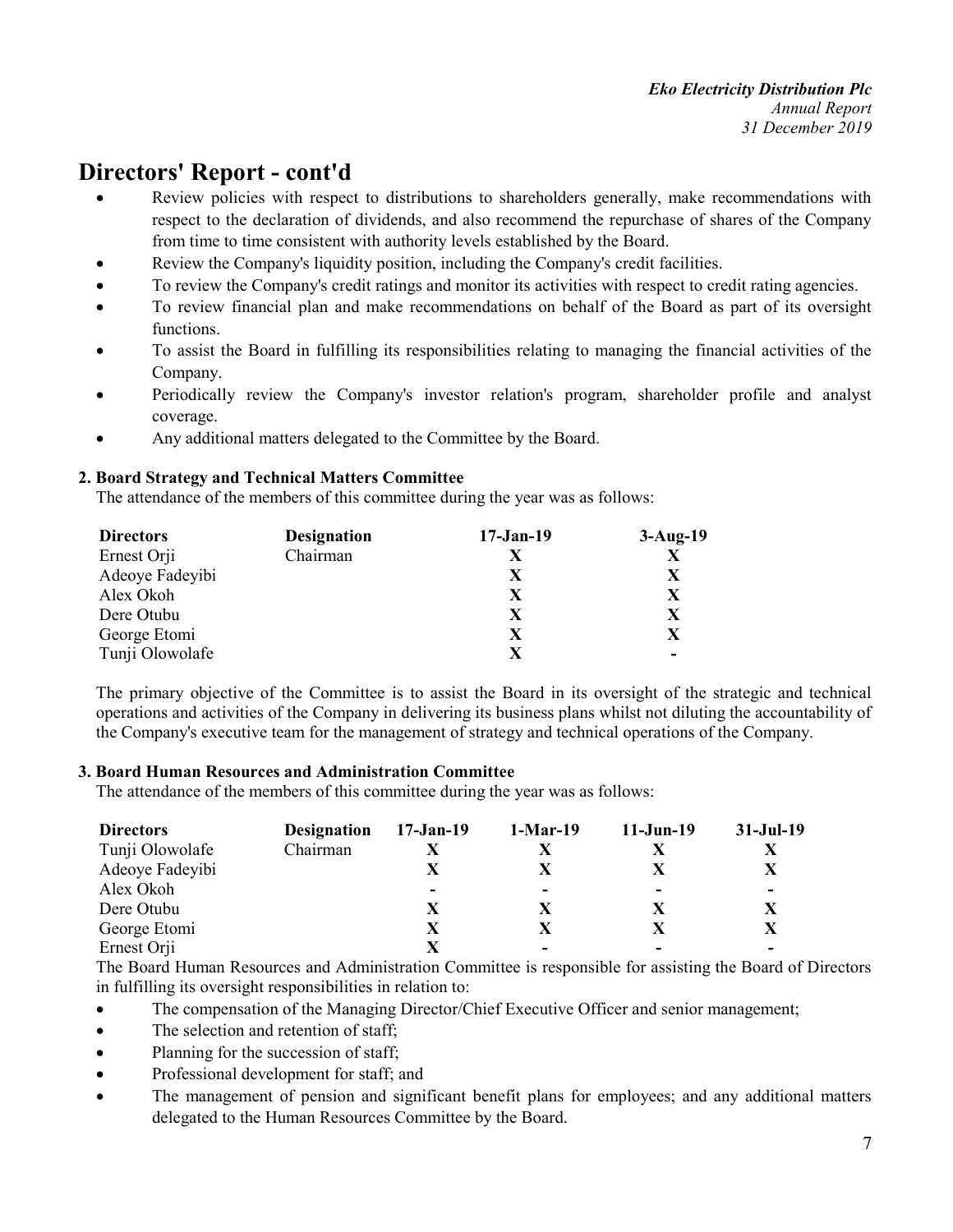# **4. Legal, Corporate Governance and Regulatory Committee**

The attendance of the members of this committee during the year was as follows:

| <b>Directors</b> | <b>Designation</b> | $17-Jan-19$ | $31-Jul-19$ |
|------------------|--------------------|-------------|-------------|
| George Etomi     | Chairman           | X           |             |
| Adeoye Fadeyibi  |                    | X           |             |
| Alex Okoh        |                    | ٠           |             |
| Dere Otubu       |                    | X           |             |
| Ernest Orji      |                    | X           |             |
| Tunji Olowolafe  |                    | X           |             |

The primary objective of the Committee is to carry out oversight functions on matters relating to the Company in respect of corporate procedures, corporate governance, statutory/regulatory and procedural compliance, general legal matters and policies. The Committee is also responsible for the following:

- Review of the Company's corporate governance matters and make recommendation to the Board.
- Review and advise the Company on contentious legal issues that may arise and proffering solutions
- To seek any information it requires from any employee of the Company.
- To obtain any independent legal or other professional advice and to source the attendance of external advisers at its meetings if it considers this necessary, at the Company's expense.

## **5. Audit and Compliance Committee**

The attendance of the members of this committee during the year was as follows:

| <b>Directors</b> | <b>Designation</b> | 18-Jan-19 | $1-Mar-19$ | $31-Jul-19$              |
|------------------|--------------------|-----------|------------|--------------------------|
| Dere Otubu       | Chairman           |           |            |                          |
| Alex Okoh        |                    |           | ۰          | $\overline{\phantom{0}}$ |
| George Etomi     |                    |           |            |                          |
| Ernest Orji      |                    |           | X          |                          |
| Tunji Olowolafe  |                    |           | X          | ۰                        |
| Yunana J. Malo   |                    | ۰         |            |                          |

The Audit and Compliance Committee's overall purpose is to enhance confidence in the integrity of the Company's processes and procedures relating to internal control and corporate reporting. The Audit and Compliance Committee is responsible for the review of financial reporting, appointment and provision of oversight for the work of the external auditor. The Committee makes recommendations to the Board concerning internal financial controls, effectiveness of its internal audit functions viz a viz compliance with internal processes and procedures. It also ensures statutory compliance with the provisions of Companies and Allied Matters Act of Nigeria, Cap C.20, Laws of the Federation of Nigeria, 2004.

The Committee derives its authority from the Board to:

- Assist the Board in effectively discharging its responsibilities prescribed by applicable laws relating to financial accountability, audit, risk assessment, financial and performance management and financial reporting process.
- x Adequately monitor and manage the Company's system of internal control, audit process and ensure due compliance with relevant Corporate Governance and Regulatory Policies.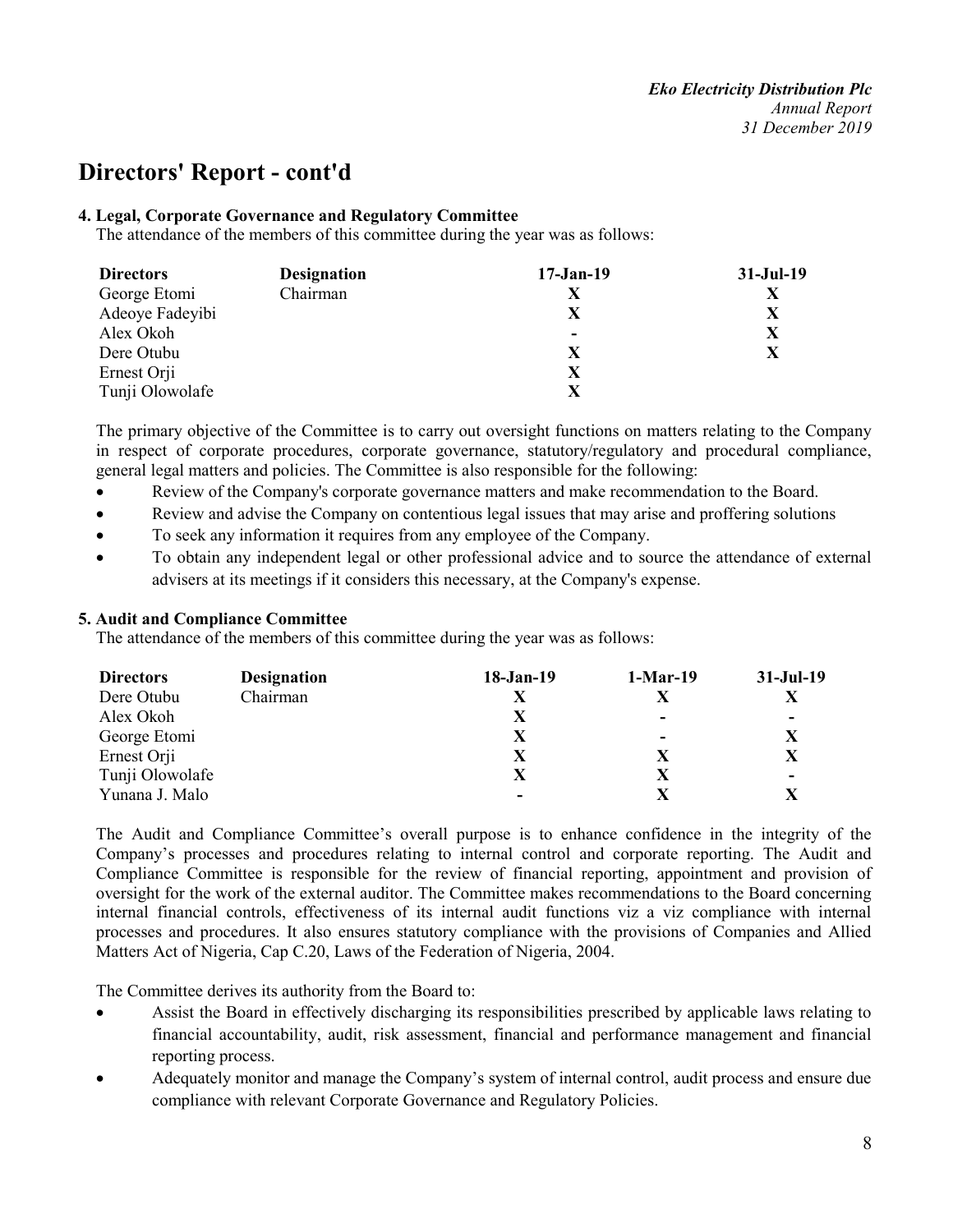- **•** Resolve any disagreements between management and the auditor regarding financial reporting.
- Pre-recommend all auditing and non-audit services.

## **Material Agreements**

The Company has entered into the following material agreements:

#### **1. Deeds of assignment of pre-completion receivables and liabilities**

The Company signed a deed of assignment of pre-completion receivables and liabilities with the Nigerian Electricity Liability Management Company Limited (NELMCO) effective 31 October 2013. As part of the privatisation initiative and the restructuring of the Nigerian power sector, NELMCO was established to take over and manage the stranded assets and liabilities in the Power sector.

## **(a) Pre-Completion receivables**

Per the deed of Assignment of pre-completion receivables, all the trade receivables of the Company as at 31 October 2013 were transferred to NELMCO without recourse. Further interpretation accorded to the definition of pre-completion receivables by NERC expanded this to include cash and cash equivalents held as at 31 October 2013.

# **(b) Pre-Completion liabilities**

Per the deed of Assignment of pre-completion liabilities, all liabilities and contingent liabilities of the Company as at 31 October 2013 were transferred to NELMCO subject to certain terms and conditions, which the Board believes do not limit the transfers.

On the basis of the agreements above, management derecognised qualifying assets and liabilities as at 31 October 2013 from the 2013 financial statements.

## **2. Technical Agreement with Related Party**

The Company has an operations, management and maintenance contract with West Power and Gas Limited (a related party) for the provision of local, top level and expatriate staff to enable Eko Electricity Distribution Plc (EKEDP) meet the performance standard in the Performance Agreement entered into with BPE (Note 27(b)).

## **3. Revenue collection management**

The Company entered into an agreement with Haleford Investment Limited ("Haleford") for provision of revenue collection management services. This agreement requires Haleford to ensure maximisation of revenue collections of the Company. It also sets out the terms and conditions under which the agreed scope of services would be performed to the Company. The agreement became effective on 1 August 2017. The fees relating to this service during the year were included in the revenue collection fees in Note 10(b) of these financial statements.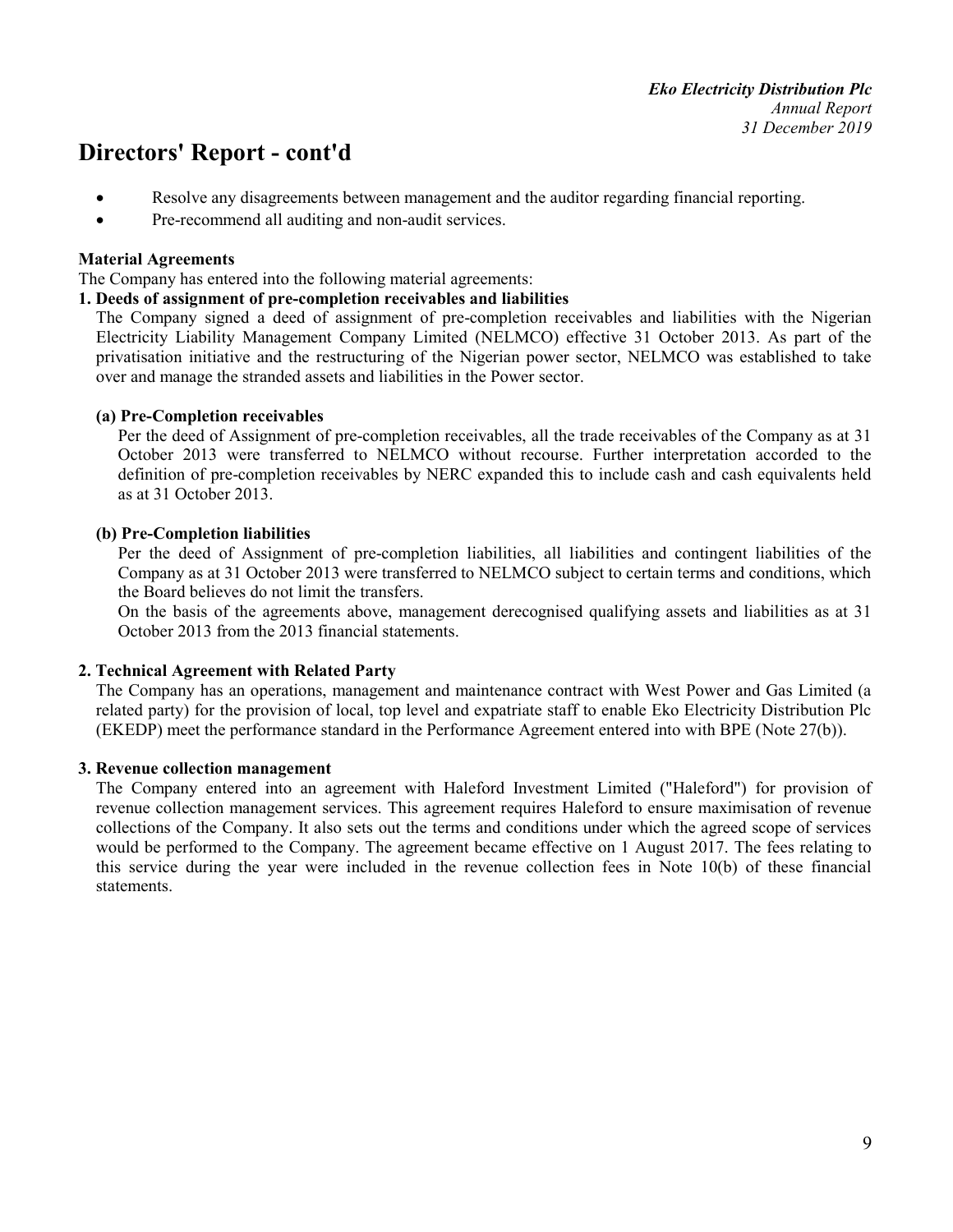# **Geographical presence**

To enable the Company operate within the Eko Zone where it distributes electricity, it has ten (10) (2018: ten (10)) districts excluding the head office. Each business unit is headed by a business manager who reports to the leadership team based at the head office

# **Property, plant and equipment**

Information relating to changes in property plant and equipment is disclosed in Note 17 to these financial statements.

## **Charitable donations**

In accordance with Section 38 (2) of the Companies and Allied Matters Act, Cap C.20, Laws of the Federation of Nigeria, 2004, the Company did not make any donation or gift to any political party, political association or for any political purpose in the course of the year (2018: Nil).

# **Events after the reporting period**

Events after the reporting date have been disclosed in Note 31 to these financial statements.

# **Employment and employees**

## **(a) Employee consultation and training**

The Company places considerable value on the involvement of its employees in major policy matters and keeps them informed on matters affecting them as employees and on various factors affecting the performance of the Company. This is achieved through regular meetings with employees and consultations with their representatives.

Management, professional and technical expertise are the Company's major assets. The Company continues to invest in developing such skills. The Company has in-house training facilities, complemented, when and where necessary with external and overseas training for its employees. This has broadened opportunities for career development within the organization.

## **(b) Dissemination of information**

In order to maintain shared perception of our goals, the Company is committed to communicating information to employees in a fast and effective manner, as possible. This is considered critical to the maintenance of team spirit and high employee morale.

## **(c) Employment of physically challenged persons**

The Company has thirteen (13) physically challenged persons in its employment (2018: four (4)). Applications for employment by physically challenged persons are always fully considered, bearing in mind the respective aptitudes and abilities of the applicants concerned. In the event of members of staff becoming physically challenged, every effort is made to ensure that their employment with the Company continues and that appropriate training is arranged. It is the policy of the Company that training, career development and promotion of physically challenged persons should, as far as possible, be identical with that of other employees.

## **(d) Employee health, safety and welfare**

The Company places a high premium on the health, safety and welfare of its employees in their places of work. To this end, the Company has various forms of insurance policies, including workmen's compensation and group life insurance, to adequately secure and protect its employees.

The Company has a well-established Environmental Health and Safety (EH&S) management system, which formalises EH&S processes, procedures and programmes and provides for integration of EH&S issues into business planning and operations. It is the Company's goal to ensure that incident free safety record in operations is amongst the best, both locally and globally, upon which it has set its safety policy.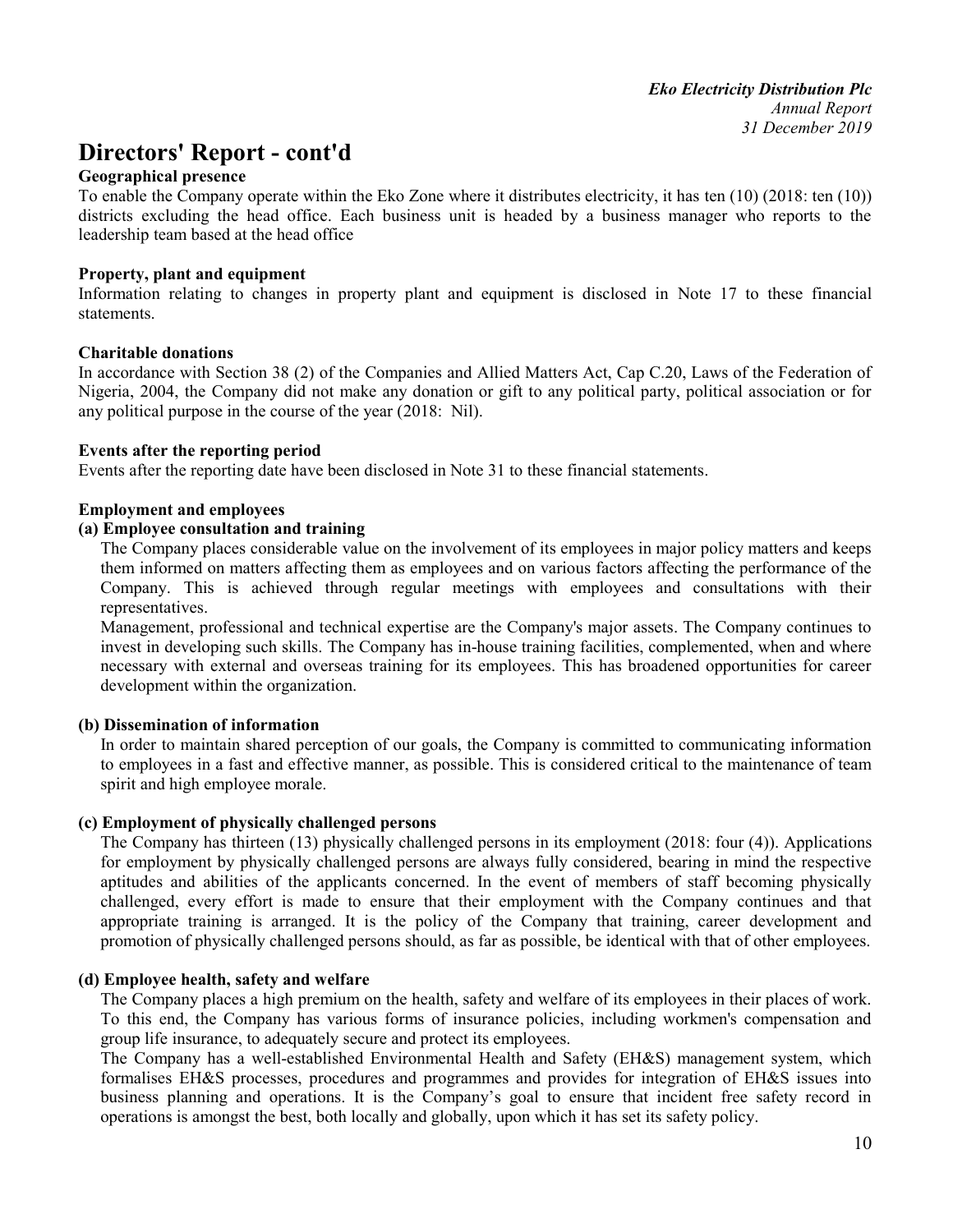# Directors' Report - cont'd

#### **Auditors**

Messrs. KPMG Professional Services served as the independent auditor during the year under review. KPMG Professional Services in accordance with the existing regulation, which limits the tenure of the independent auditor, will not continue in office as the Company's independent auditor after the conclusion of the forthcoming Annual General Meeting. In accordance with Section 357(2) of the Companies and Allied Matters Act, Cap C.20, Laws of the Federation of Nigeria, 2004, the Board will propose at the forth coming Annual General Meeting, the appointment of another firm as the independent auditors to the Company effective after the conclusion of the meeting.

BY ORDER OF THE BOARD

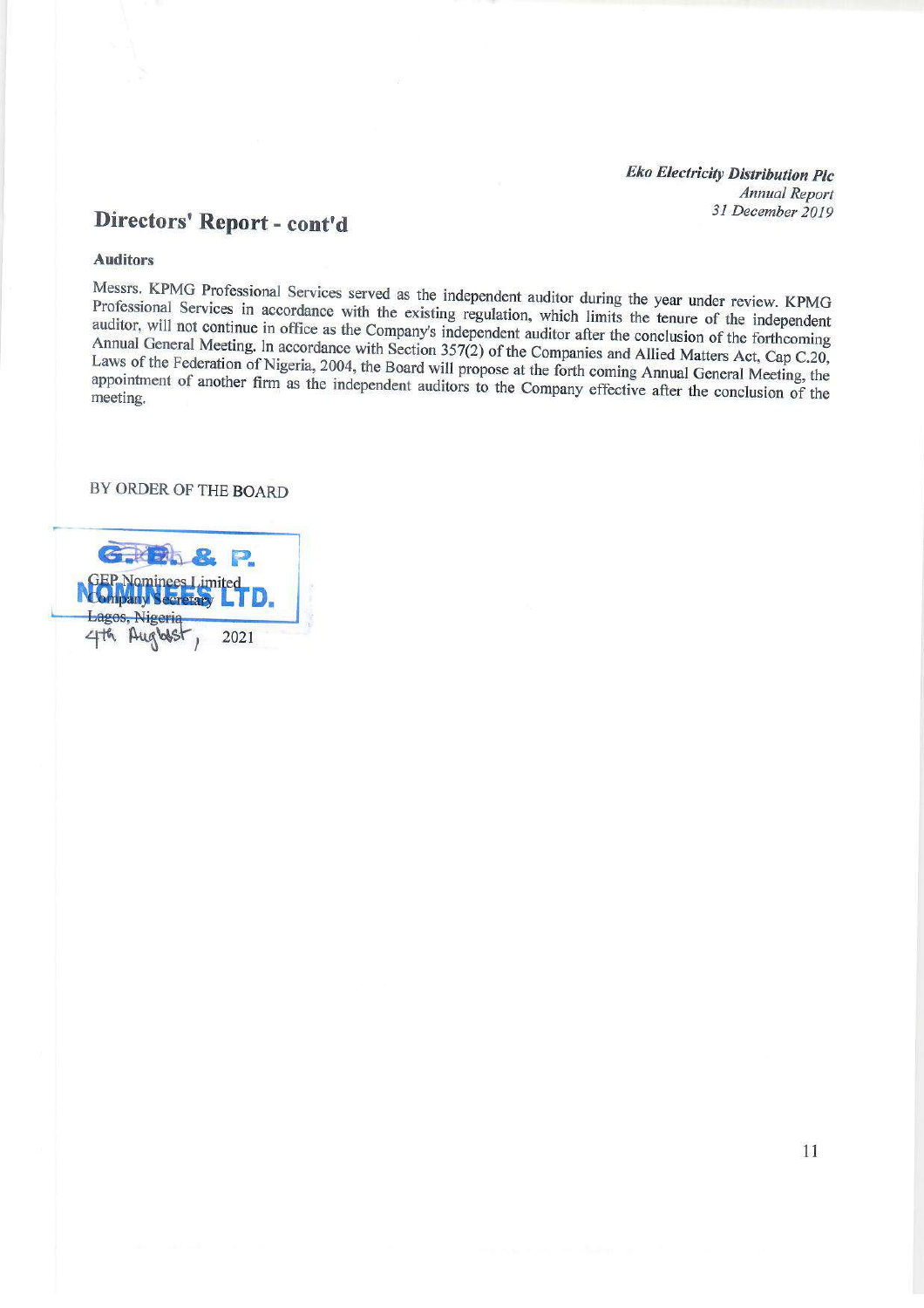# Statement of directors' responsibilities in relation to the financial statements for the year ended 31 December 2019

The directors accept responsibility for the preparation of the annual financial statements that give a true and fair view in accordance with International Financial Reporting Standards and in the manner required by the Companies and Allied Matters Act, Cap C.20, Laws of the Federation of Nigeria, 2004 and Financial Reporting Council of Nigeria Act, 2011.

The directors further accept responsibility for maintaining adequate accounting records as required by the Companies and Allied Matters Act, Cap C.20, Laws of the Federation of Nigeria, 2004 and for such internal control as the directors determine is necessary to enable the preparation of financial statements that are free from material misstatement whether due to fraud or error.

As disclosed in Note 32, the directors have made an assessment of the Company's ability to continue as a going concern and have no reason to believe the Company will not remain a going concern in the year ahead

SIGNED ON BEHALF OF THE BOARD OF DIRECTORS BY:

nfa afomsle

Name

4th August Date

Signature

Name

4th Hugus Date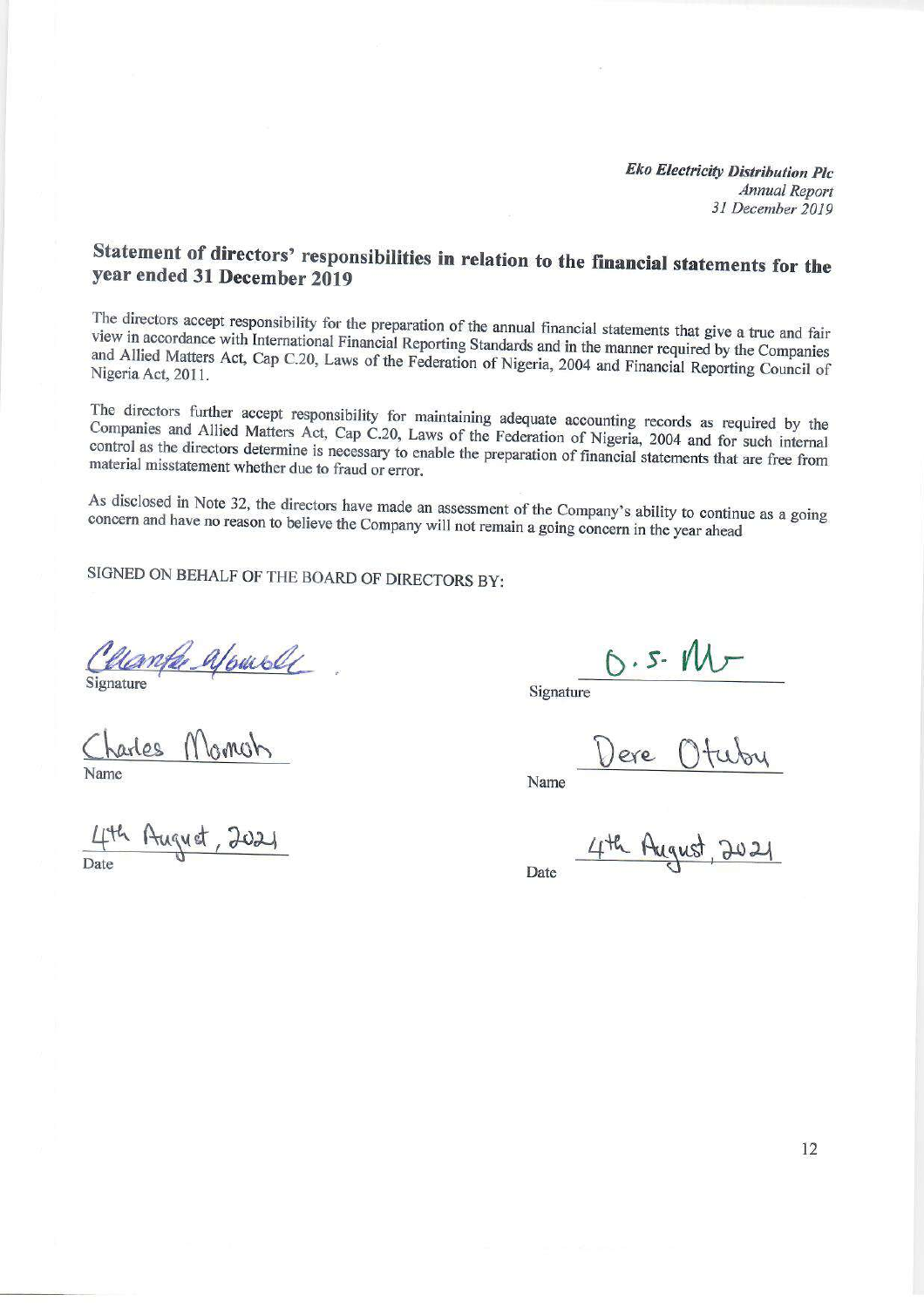# **Report of the Audit and Compliance Committee**

# To the members of Eko Electricity Distribution Plc

In accordance with the terms of reference as contained in the Company's Audit and Compliance Committee Charter and the provisions of section 359(6) of the Companies and Allied Matters Act of Nigeria, Cap C.20, Laws of the Federation of Nigeria, 2004, we, the Members of the Audit and Compliance Committee of Eko Electricity Distribution Plc, having carried out our functions hereby report that:

- the accounting and reporting policies of the Company are in accordance with legal requirements and × agreed ethical practices;
- the scope and planning of the audit for the year ended 31 December 2019 are satisfactory;
- having reviewed the independent auditor's memorandum of recommendations on accounting procedures ä and internal controls, we are satisfied with management responses thereon.

Members of the Audit and Compliance Committee are:

1. Dere Otubu

2. Tunji Olowolafe

3. Ernest Oji

- 4. Alex Okoh
- 5. George Etomi

 $.5.$  The

Dere Otubu Chairman, Audit and Compliance Committee FRC/2013/IODN/00000004695

Chairman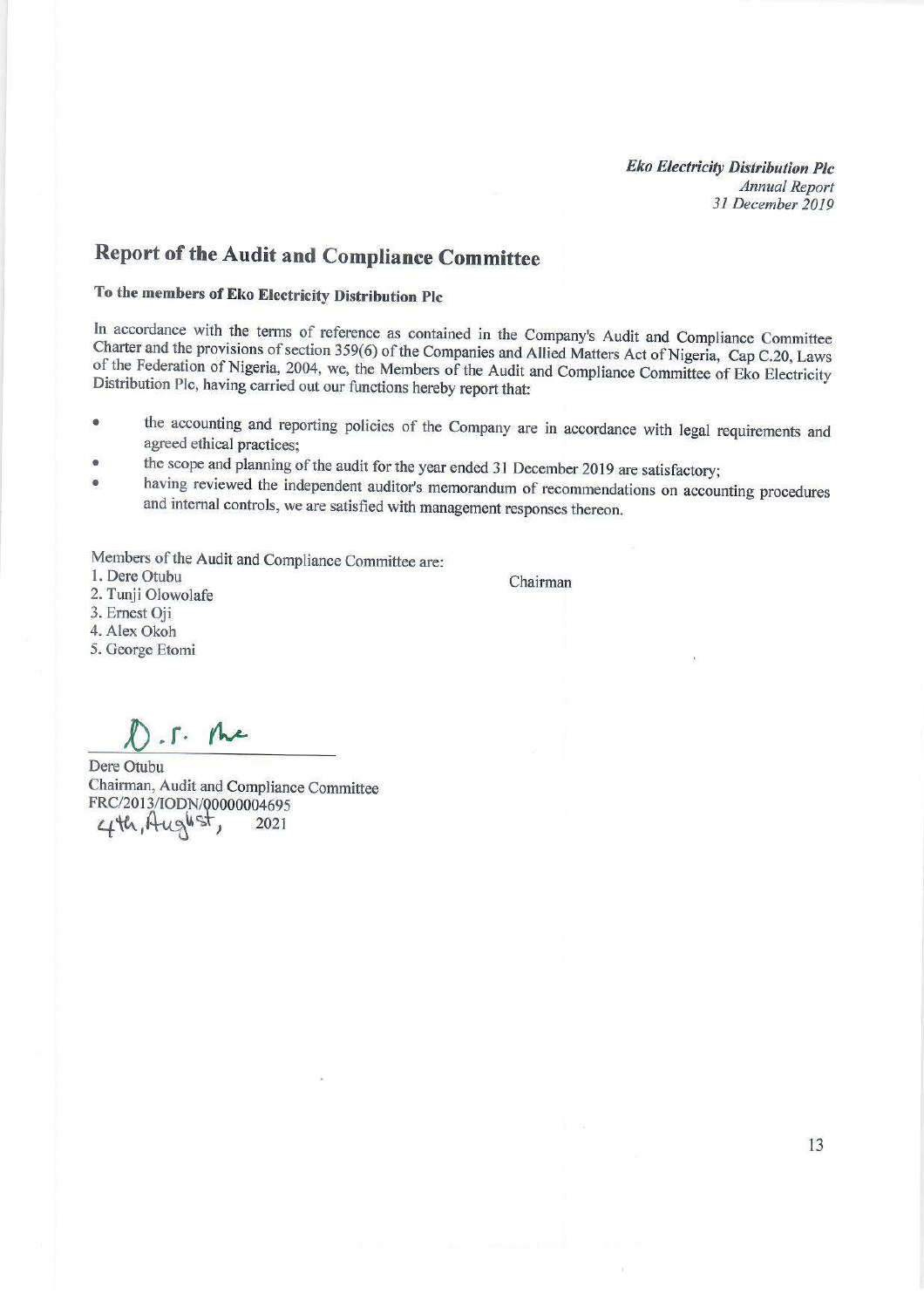

**KPMG Professional Services KPMG Tower Bishop Aboyade Cole Street** Victoria Island PMB 40014, Falomo Lagos

Telephone 234 (1) 271 8955 234 (1) 271 8599 Internet home.kpmg/ng

# **INDEPENDENT AUDITOR'S REPORT**

To the Shareholders of **Eko Electricity Distribution Plc**

#### **Report on the Audit of the Financial Statements**

#### **Opinion**

We have audited the financial statements of Eko Electricity Distribution Plc (the Company), which comprise:

- the statement of financial position as at 31 December, 2019;
- the statement of profit or loss and other comprehensive income;
- the statement of changes in equity;
- the statement of cash flows for the year then ended; and
- the notes, comprising significant accounting policies and other explanatory information.

In our opinion, the accompanying financial statements give a true and fair view of the financial position of the Company as at 31 December, 2019, and of its financial performance and its cash flows for the year then ended in accordance with International Financial Reporting Standards (IFRSs) and in the manner required by the Companies and Allied Matters Act, Cap C.20, Laws of the Federation of Nigeria, 2004 and the Financial Reporting Council of Nigeria Act, 2011.

#### **Basis for Opinion**

We conducted our audit in accordance with International Standards on Auditing (ISAs). Our responsibilities under those standards are further described in the Auditor's Responsibilities for the Audit of the Financial Statements section of our report. We are independent of the Company in accordance with International Ethics Standards Board for Accountants' International Code of Ethics for Professional Accountants (including International Independence Standards) (IESBA Code) together with the ethical requirements that are relevant to our audit of the financial statements in Nigeria and we have fulfilled our other ethical responsibilities in accordance with these requirements and the IESBA Code. We believe that the audit evidence we have obtained is sufficient and appropriate to provide a basis for our opinion.

## **Material Uncertainty Related to Going Concern**

We draw attention to Note 32 of the financial statements, which indicates that

the Company's current liabilities exceeded its current assets by  $\mathbb{H}1.04$  billion. As stated in Note 32, this event, along with other matters as set forth in Note 32, indicate that a material uncertainty exists that may cast significant doubt on the Company's ability to continue as a going concern. Our opinion is not modified in respect of this matter.

#### **Key Audit Matters**

Key audit matters are those matters that, in our professional judgment, were of most significance in our audit of the financial statements of the current period. These matters were addressed in the context of our audit of the financial statements as a whole, and in forming our opinion thereon, and we do not provide a separate opinion on these matters. In addition to the matter described in the Material Uncertainty Related to Going Concern section, we have determined the matters described below to be the key audit matters to be communicated in our report

KPMG Professional Services, a partnership registered in Nigeria<br>and a member firm of the KPMG global organisation of independer<br>member firms affiliated with KPMG International Limited, a private<br>English company limited by dent

Registered in Nigeria No BN 986925

Partners:

Adegoke A. Oyelami Adekunie A. Elebute Bolanie S. Afolabi Adetola P. Adeyemi Adewale K. Ajayi<br>Ajibola O. Olomola Akinverni Ashade Ayobami L. Salami Ibitomi M. Adepoju

Ayodele H. Othihiwa Chibuzor N. Anyanechi Chineme B. Nwigbo<br>Elijah O. Oladunmoye Goodluck C. Obi Ayodele A. Soyinka | Ijeoma T. Emezie-Ezigbo | Oladimeji I. Salaudeen | Oseme J Obaloje

Joseph O. Tegbe Olanike I. James Kabir O. Okuniola Olufemi A. Babem Lawrence C. Amadi Olumide O. Olayinka Martins I. Arogie Chusegun A. Sowande Uzodinma G. Nwankwo<br>Mohammed M. Adama - Olutoyin I. Ogunlowo - Victor U. Onyenkpa Nneka C. Eluma Oluwafemi O. Awotoye Oluwatoyin A. Ghagi Olabimpe S. Afolabi

Tayo I. Ogungbenro Temitope A. Onitiri Tolulope A. Odukale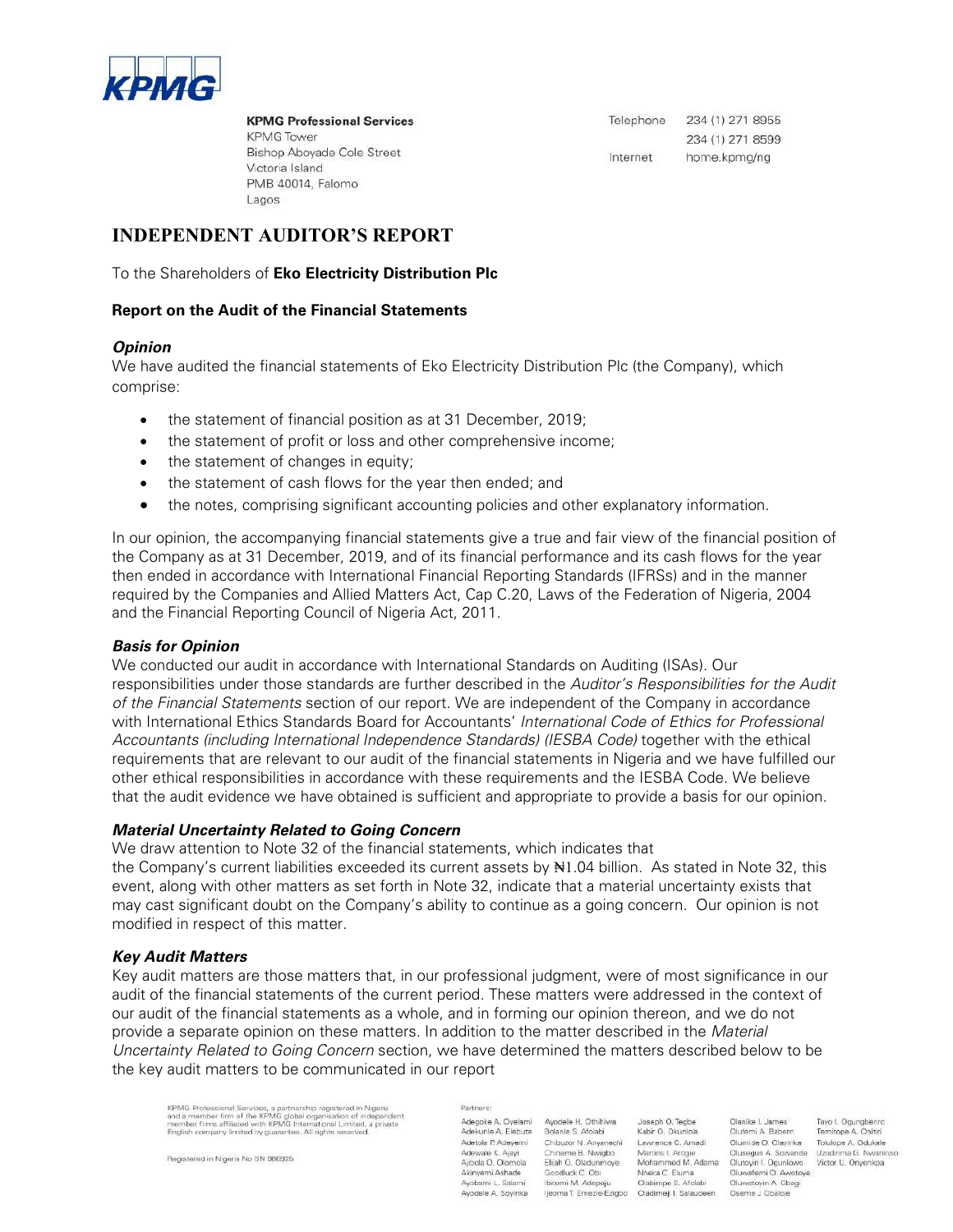

| The Key audit matter                                                                                                                                                                                                                                                                                                                                                                                                                                                                                  |                                                                                                                                                                                                                                                                                                                                                                                                                                                                                                                                                                                                                                                                                                                                                                                                                                                                                                                                                                                                                                                                                                                                                                                                                                                                                                                                                                                                                          |  |  |
|-------------------------------------------------------------------------------------------------------------------------------------------------------------------------------------------------------------------------------------------------------------------------------------------------------------------------------------------------------------------------------------------------------------------------------------------------------------------------------------------------------|--------------------------------------------------------------------------------------------------------------------------------------------------------------------------------------------------------------------------------------------------------------------------------------------------------------------------------------------------------------------------------------------------------------------------------------------------------------------------------------------------------------------------------------------------------------------------------------------------------------------------------------------------------------------------------------------------------------------------------------------------------------------------------------------------------------------------------------------------------------------------------------------------------------------------------------------------------------------------------------------------------------------------------------------------------------------------------------------------------------------------------------------------------------------------------------------------------------------------------------------------------------------------------------------------------------------------------------------------------------------------------------------------------------------------|--|--|
| <b>Revenue recognition</b>                                                                                                                                                                                                                                                                                                                                                                                                                                                                            | How the matter was addressed in our audit                                                                                                                                                                                                                                                                                                                                                                                                                                                                                                                                                                                                                                                                                                                                                                                                                                                                                                                                                                                                                                                                                                                                                                                                                                                                                                                                                                                |  |  |
| Revenue was a matter of significance to our<br>audit due to:<br>Significant judgement and estimate<br>$\bullet$<br>involved in the determination of<br>deferred revenue for prepaid<br>customers at year end.<br>Significant risk of fraud attached to<br>٠<br>revenue with respect to post-paid<br>customers due to the judgment and<br>estimate involved in its<br>determination.<br>Several rules that the Company<br>٠<br>needs to comply with, in relation to<br>tariff and billing methodology. | Our audit procedures included the following:<br>We obtained an understanding of the<br>Company's customer billing and meter<br>reading processes and evaluated the design<br>and implementation of the relevant controls in<br>relation to revenue estimation and billing<br>systems.<br>For revenue recognized in respect of<br>$\bullet$<br>unmetered customers, we evaluated the<br>reasonableness of the assumptions<br>underlying the Company's estimated billing<br>methodology.<br>We assessed the reasonableness of the<br>$\bullet$<br>Company's assumptions and judgement with<br>respect to the estimation of deferred revenue<br>from pre-paid energy sales and unbilled<br>revenue from post-paid customers.<br>We applied our data & analytics tool to re-<br>perform a computation of deferred revenue<br>and unbilled revenue using parameters such<br>as average daily consumption and compared<br>to amounts previously determined by the<br>Company.<br>We evaluated billings to customers/revenue<br>recognized to determine whether<br>billings/revenue are consistent with NERC<br>rules and guidelines. These include NERC<br>guidance on back-billing, estimated billing of<br>maximum demand customers, reading of<br>customers' meters and billing of CAPMI<br>customers. We assessed the reasonability of<br>the parameters used by comparing them to<br>parameters in the NERC tariff order. |  |  |

See Note 7(a) (Accounting policy) and Note 9 (Revenue) to the financial statements.

| The Key audit matter                                                                                                                                                                                                                                                                                                                                                                                                                                   |                                                                                                                                                                                                                                                                                                                                                                                                                                                                                                                              |  |  |
|--------------------------------------------------------------------------------------------------------------------------------------------------------------------------------------------------------------------------------------------------------------------------------------------------------------------------------------------------------------------------------------------------------------------------------------------------------|------------------------------------------------------------------------------------------------------------------------------------------------------------------------------------------------------------------------------------------------------------------------------------------------------------------------------------------------------------------------------------------------------------------------------------------------------------------------------------------------------------------------------|--|--|
| Recognition of assets under the Meter                                                                                                                                                                                                                                                                                                                                                                                                                  | How the matter was addressed in our audit                                                                                                                                                                                                                                                                                                                                                                                                                                                                                    |  |  |
| <b>Asset Providers (MAP) Regulation</b>                                                                                                                                                                                                                                                                                                                                                                                                                |                                                                                                                                                                                                                                                                                                                                                                                                                                                                                                                              |  |  |
| In line with the Meter Asset Providers (MAPs)<br>regulation issued by NERC during the year,<br>meters were procured and installed for<br>customers within the Company's distribution<br>network by the MAPs and recognized as<br>customer-contributed assets by the Company.<br>The recognition and measurement of the fair<br>values of these meters was a matter of<br>significance to our audit due to the size and<br>novelty of the transactions. | Our audit procedures in this area included the<br>following:<br>We evaluated the Company's recognition of<br>$\bullet$<br>the customer contributed assets.<br>We agreed the fair value of the customer<br>$\bullet$<br>contributed assets recognised by the<br>company to the costs reflected in the<br>Metering Service Agreements.<br>We evaluated the accounting treatment of<br>$\bullet$<br>the customer contributed assets by<br>assessing whether the Company obtained<br>control of the customer-contributed assets. |  |  |
| The Company's accounting policy on recognition of customer contributed assets and related                                                                                                                                                                                                                                                                                                                                                              |                                                                                                                                                                                                                                                                                                                                                                                                                                                                                                                              |  |  |

disclosures are shown in Notes 7(a(ii) and 9(a) to the financial statements respectively.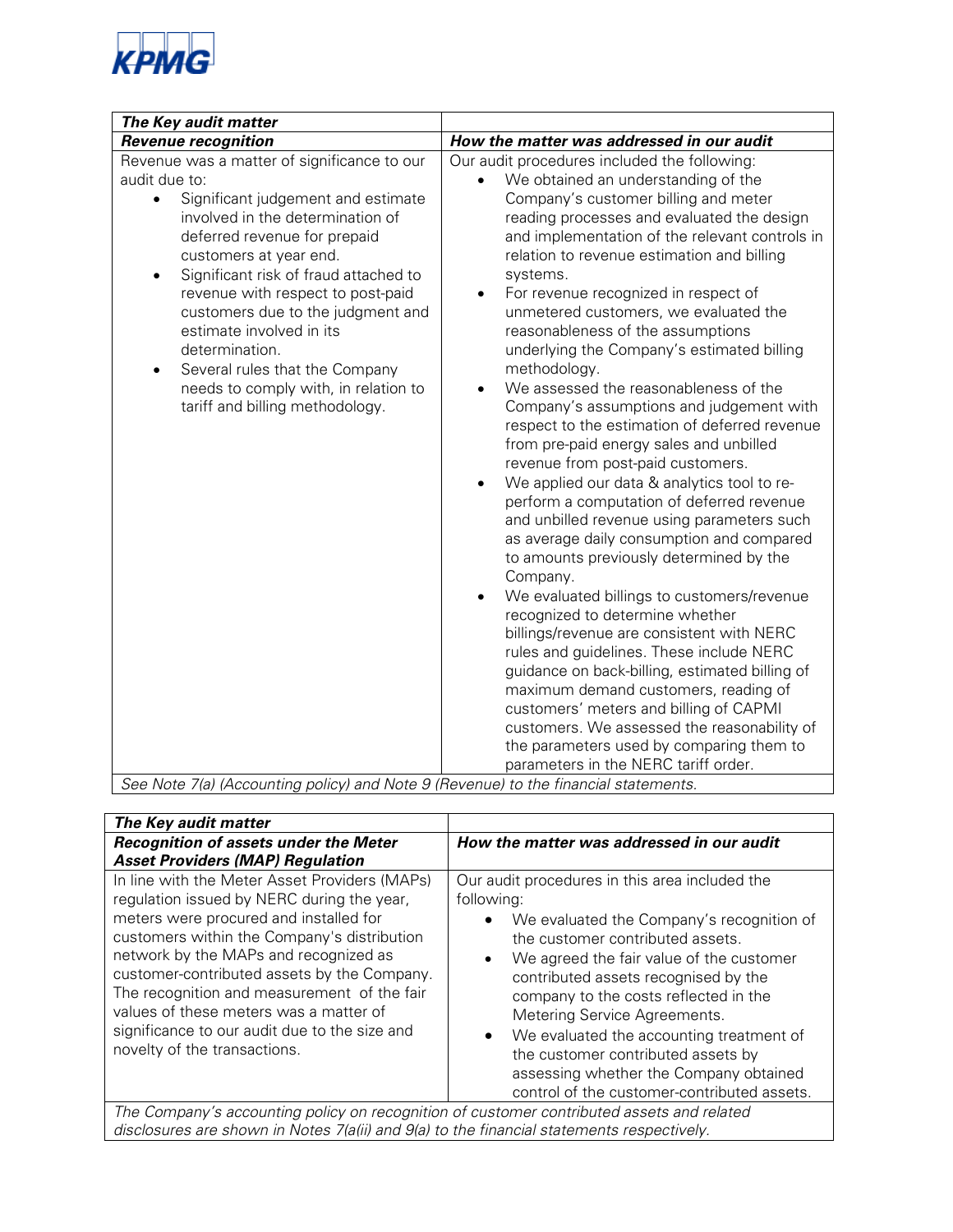

| The Key audit matter                                                                                                                                                                                                                                                                                                                                                                                                                                                                                                                                                                                                                                                                                             |                                                                                                                                                                                                                                                                                                                                                                                                                                                                                                                                                                                                                                                                                                                                                                                                                                                                                                                                                                                               |
|------------------------------------------------------------------------------------------------------------------------------------------------------------------------------------------------------------------------------------------------------------------------------------------------------------------------------------------------------------------------------------------------------------------------------------------------------------------------------------------------------------------------------------------------------------------------------------------------------------------------------------------------------------------------------------------------------------------|-----------------------------------------------------------------------------------------------------------------------------------------------------------------------------------------------------------------------------------------------------------------------------------------------------------------------------------------------------------------------------------------------------------------------------------------------------------------------------------------------------------------------------------------------------------------------------------------------------------------------------------------------------------------------------------------------------------------------------------------------------------------------------------------------------------------------------------------------------------------------------------------------------------------------------------------------------------------------------------------------|
| <b>Recognition of tariff shortfalls</b>                                                                                                                                                                                                                                                                                                                                                                                                                                                                                                                                                                                                                                                                          | How the matter was addressed in our audit                                                                                                                                                                                                                                                                                                                                                                                                                                                                                                                                                                                                                                                                                                                                                                                                                                                                                                                                                     |
| During the year, the NERC issued Order No.<br>NERC/GL/172A "The 2016 - 2018<br>Minor Review of the Multi Year Tariff Order<br>(MYTO) 2015 and Minimum Remittance<br>Order for the year 2019" and Order No.<br>NERC/GL/186B/2019 "December 2019<br>Minor Review Multi Year Tariff Order 2015<br>and Minimum Remittance Order for the year<br>2020". These orders awarded tariff<br>shortfalls to the Company. The shortfalls<br>relate to the 2015 – 2018 and 2019 financial<br>years respectively.<br>This is the first year of the award and<br>consequent recognition of the tariff shortfall<br>by the Company. As such, recognition of the<br>tariff shortfall was a matter of significance to<br>our audit. | Our audit procedures in this area included the<br>following:<br>We evaluated the various NERC orders issued<br>$\bullet$<br>with respect to the tariff shortfall and<br>assessed how the Company complied with<br>the orders in the recognition of the tariff<br>shortfall.<br>We evaluated whether or not the offset of the<br>tariff shortfalls against amounts due to the<br>Nigerian Bulk Electricity Trading Plc (NBET) is<br>appropriate given the criteria for derecognition<br>of financial liabilities.<br>We evaluated whether the accounting<br>treatment of the tariff shortfall is in line with<br>the NERC order and our understanding of the<br>business.<br>$\mathcal{L}$ and $\mathcal{L}$ and $\mathcal{L}$ and $\mathcal{L}$ and $\mathcal{L}$ and $\mathcal{L}$ and $\mathcal{L}$ and $\mathcal{L}$ and $\mathcal{L}$ and $\mathcal{L}$ and $\mathcal{L}$ and $\mathcal{L}$ and $\mathcal{L}$ and $\mathcal{L}$ and $\mathcal{L}$ and $\mathcal{L}$ and $\mathcal{L}$ and |

The Company's accounting policy on recognition of tariff shortfall and related disclosures are shown in Notes 7(i(a)), 10(a(i)) and 11 to the financial statements respectively.

| How the matter was addressed in our audit                                                                                                                                                                                                                                                                                                                                                                                                                                                                                                                                                                               |
|-------------------------------------------------------------------------------------------------------------------------------------------------------------------------------------------------------------------------------------------------------------------------------------------------------------------------------------------------------------------------------------------------------------------------------------------------------------------------------------------------------------------------------------------------------------------------------------------------------------------------|
|                                                                                                                                                                                                                                                                                                                                                                                                                                                                                                                                                                                                                         |
| Our audit procedures in this area included the<br>We tested the relevant inputs and key<br>assumptions (e.g. discount rates, renewal<br>options assessment) by comparing the<br>assumptions to our expectations based on<br>knowledge of the Company and other<br>externally derived data.<br>We evaluated the key judgments and<br>estimates made in preparing the transition<br>adjustments.<br>We checked the accuracy of the relevant<br>adjustments relating to the right-of-use<br>assets and lease liability.<br>The Company's accounting policy on lease recognition and related disclosures are shown in Notes |
|                                                                                                                                                                                                                                                                                                                                                                                                                                                                                                                                                                                                                         |

## **Other Information**

The Directors are responsible for the other information. The other information comprises the Corporate information, Results at a glance, Directors' report, Statement of directors' responsibilities, Report of the audit and compliance committee and Other national disclosures.

Our opinion on the financial statements does not cover the other information and we do not express any form of assurance conclusion thereon.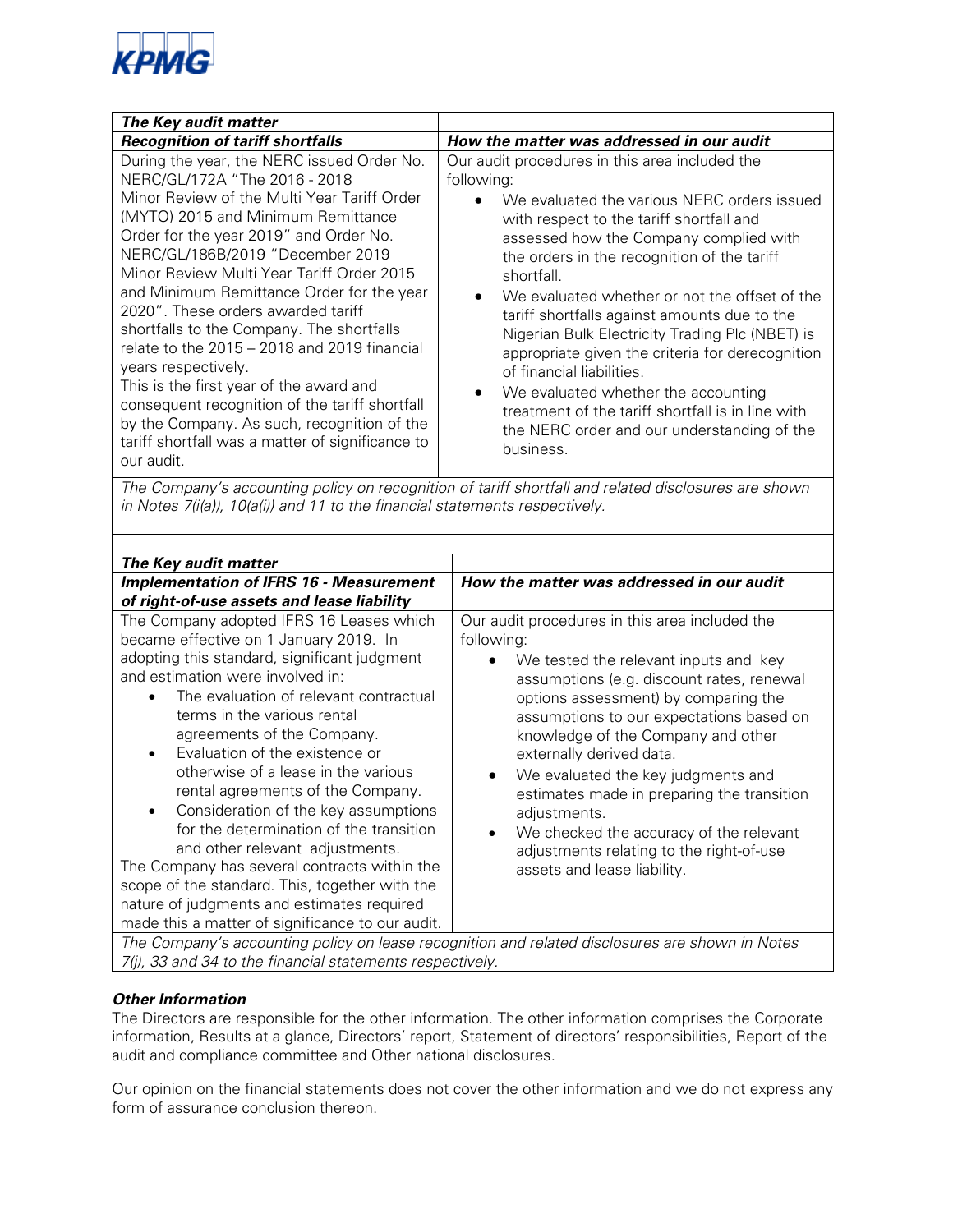

In connection with our audit of the financial statements, our responsibility is to read the other information and in doing so, consider whether the other information is materially inconsistent with the financial statements or our knowledge obtained in the audit or otherwise appears to be materially misstated. If, based on the work we have performed, we conclude that there is a material misstatement of this other information, we are required to report that fact. We have nothing to report in this regard.

#### **Responsibilities of the Directors for the Financial Statements**

The Directors are responsible for the preparation of financial statements that give a true and fair view in accordance with IFRSs and in the manner required by the Companies and Allied Matters Act, Cap C.20, Laws of the Federation of Nigeria, 2004 and the Financial Reporting Council of Nigeria Act, 2011, and for such internal control as the directors determine is necessary to enable the preparation of financial statements that are free from material misstatement, whether due to fraud or error.

In preparing the financial statements, the directors are responsible for assessing the Company's ability to continue as a going concern, disclosing, as applicable, matters related to going concern and using the going concern basis of accounting unless the directors either intend to liquidate the Company or to cease operations, or have no realistic alternative but to do so.

#### **Auditor's Responsibilities for the Audit of the Financial Statements**

Our objectives are to obtain reasonable assurance about whether the financial statements as a whole are free from material misstatement, whether due to fraud or error, and to issue an auditor's report that includes our opinion. Reasonable assurance is a high level of assurance, but is not a guarantee that an audit conducted in accordance with ISAs will always detect a material misstatement when it exists. Misstatements can arise from fraud or error and are considered material if, individually or in the aggregate, they could reasonably be expected to influence the economic decisions of users taken on the basis of these financial statements.

As part of an audit in accordance with ISAs, we exercise professional judgment and maintain professional skepticism throughout the audit. We also:

- Identify and assess the risks of material misstatement of the financial statements, whether due to fraud or error, design and perform audit procedures responsive to those risks, and obtain audit evidence that is sufficient and appropriate to provide a basis for our opinion. The risk of not detecting a material misstatement resulting from fraud is higher than for one resulting from error, as fraud may involve collusion, forgery, intentional omissions, misrepresentations, or the override of internal control.
- Obtain an understanding of internal control relevant to the audit in order to design audit procedures that are appropriate in the circumstances, but not for the purpose of expressing an opinion on the effectiveness of the Company's internal control.
- Evaluate the appropriateness of accounting policies used and the reasonableness of accounting estimates and related disclosures made by the directors.
- Conclude on the appropriateness of directors' use of the going concern basis of accounting and, based on the audit evidence obtained, whether a material uncertainty exists related to events or conditions that may cast significant doubt on the Company's ability to continue as a going concern. If we conclude that a material uncertainty exists, we are required to draw attention in our auditor's report to the related disclosures in the financial statements or, if such disclosures are inadequate, to modify our opinion. Our conclusions are based on the audit evidence obtained up to the date of our auditor's report. However, future events or conditions may cause the Company to cease to continue as a going concern.
- Evaluate the overall presentation, structure and content of the financial statements, including the disclosures, and whether the financial statements represent the underlying transactions and events in a manner that achieves fair presentation.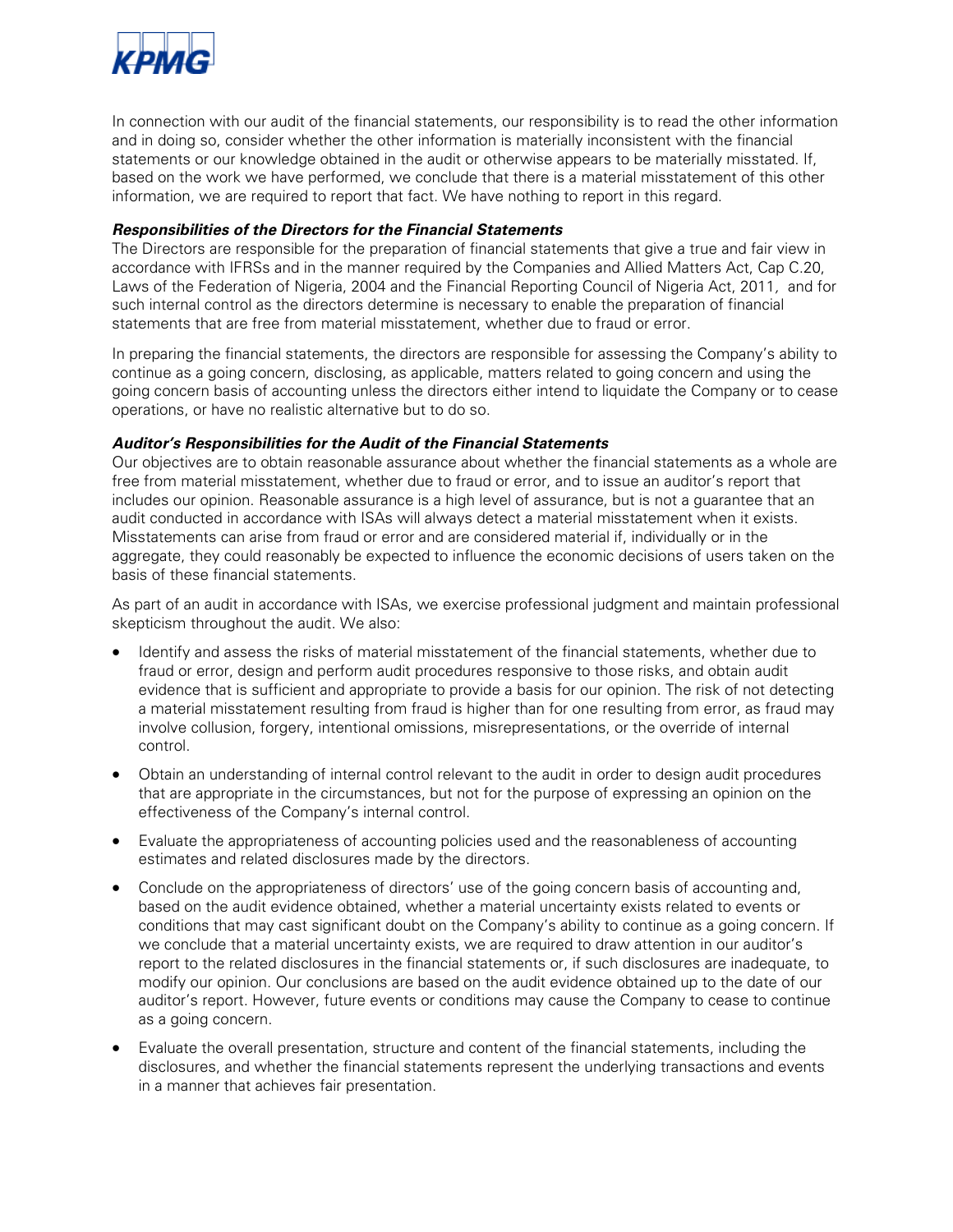

We communicate with the Audit and Compliance Committee regarding, among other matters, the planned scope and timing of the audit and significant audit findings, including any significant deficiencies in internal control that we identify during our audit.

From the matters communicated with the Audit and Compliance Committee, we determine those matters that were of most significance in the audit of the financial statements of the current period and are therefore the key audit matters. We describe these matters in our auditor's report unless law or regulation precludes public disclosure about the matter or when, in extremely rare circumstances, we determine that a matter should not be communicated in our report because the adverse consequences of doing so would reasonably be expected to outweigh the public interest benefits of such communication.

#### **Report on Other Legal and Regulatory Requirements**

Compliance with the requirements of Schedule 6 of the Companies and Allied Matters Act, Cap C.20, Laws of the Federation of Nigeria, 2004

- i. We have obtained all the information and explanations which to the best of our knowledge and belief were necessary for the purpose of our audit.
- ii. In our opinion, proper books of account have been kept by the Company, so far as appears from our examination of those books.
- iii. The Company's statement of financial position and statement of profit or loss and other comprehensive income are in agreement with the books of account.

Signed: backlineme



Chineme B. Nwigbo, FCA FRC/2013/ICAN/00000001897 For: KPMG Professional Services Chartered Accountants Lagos, Nigeria 14 October 2021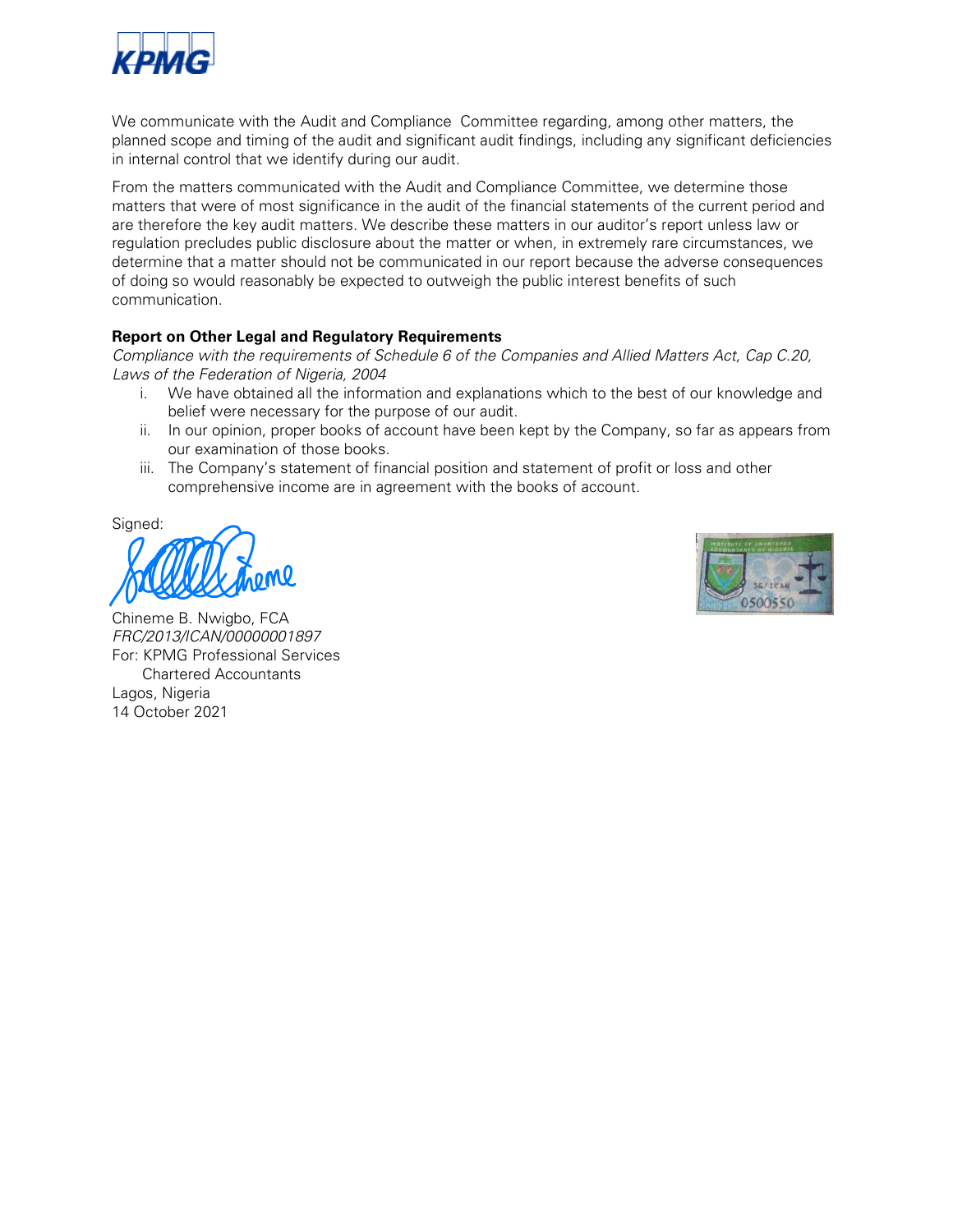| As at                                                      |              |                |                |
|------------------------------------------------------------|--------------|----------------|----------------|
| <b>ASSETS</b>                                              | <b>Notes</b> | 31 Dec 2019    | 31 Dec 2018    |
| Property, plant and equipment                              |              | <b>NGN'000</b> | <b>NGN'000</b> |
| Right of use assets                                        | 17           | 49,444,316     | 50,365,319     |
| Intangible assets                                          | 33           | 2,628,119      |                |
| Prepayments                                                | 16           | 210,189        | 240,432        |
| Trade and other receivables                                | 19           | 2,839,890      | 2,891,858      |
| <b>Non-current Assets</b>                                  | 20           | 4,147,151      | 2,300,000      |
| Inventories                                                |              | 59,269,665     | 55,797,609     |
| Prepayments                                                | 18           | 1,199,698      | 1,723,118      |
| Trade and other receivables                                | 19           | 70,086         | 145,486        |
| Contract assets                                            | 20           | 31,136,818     | 24,611,218     |
| Cash and cash equivalents                                  | 20           | 2,887,242      | 2,866,944      |
| <b>Current Assets</b>                                      | 21           | 7,416,456      | 4,624,437      |
| <b>Total Assets</b>                                        |              | 42,710,300     | 33,971,203     |
| <b>EQUITY</b>                                              |              | 101,979,965    | 89,768,812     |
| Share capital                                              |              |                |                |
| Retained earnings                                          | 22           | 200,000        | 5,000          |
| <b>Total equity</b>                                        |              | 52,249,915     | (71, 170, 461) |
| <b>LIABILITIES</b>                                         |              | 52,449,915     | (71, 165, 461) |
| Loans and borrowings                                       |              |                |                |
| Lease Liability                                            | 23           | 3,338,098      | 3,056,506      |
| Employee benefit obligation                                | 33           | 1,771,800      |                |
| Deferred income                                            | 14(e)        | 65,000         |                |
| <b>Non-current liabilities</b>                             | 25(a)        | 600,360        | 863,490        |
| Loans and borrowings                                       |              | 5,775,258      | 3,919,996      |
| Trade and other payables                                   | 23           | 2,285,898      | 1,664,369      |
| <b>Contract liabilities</b>                                | 24           | 35,566,596     | 154,014,183    |
| Deferred income                                            | 9(b)         | 911,436        | 606,690        |
| Lease Liability                                            | 25(a)<br>33  | 365,774        | 339,266        |
| Provisions                                                 |              | 968,930        |                |
| Current tax liabilities                                    | 28(b)        | 47,816         |                |
| <b>Current liabilities</b>                                 | 15(d)        | 3,608,342      | 389,769        |
| <b>Total liabilities</b>                                   |              | 43,754,792     | 157,014,277    |
| Total equity and liabilities                               |              | 49,530,050     | 160,934,273    |
| These financial statements were<br>$1 - 1 - 1$ $1 - 1 - 1$ |              | 101,979,965    | 89,768,812     |

nts were approved and authorized for issue by the Board of Directors on 

....... ...............

Managing Director Adeoye Fadeyibi FRC/2014/IODN/00000018818 Additionally certified by

**Statement of Financial Position** 

 $0.5. M_{\sim}$ Director: Dere Otubu FRC/2013/IODN/00000004695

Chief Financial Officer: Joseph Esenwa FRC/2013/ICAN/00000001049 The accompanying notes form an integral part of these financial statements.

19

...................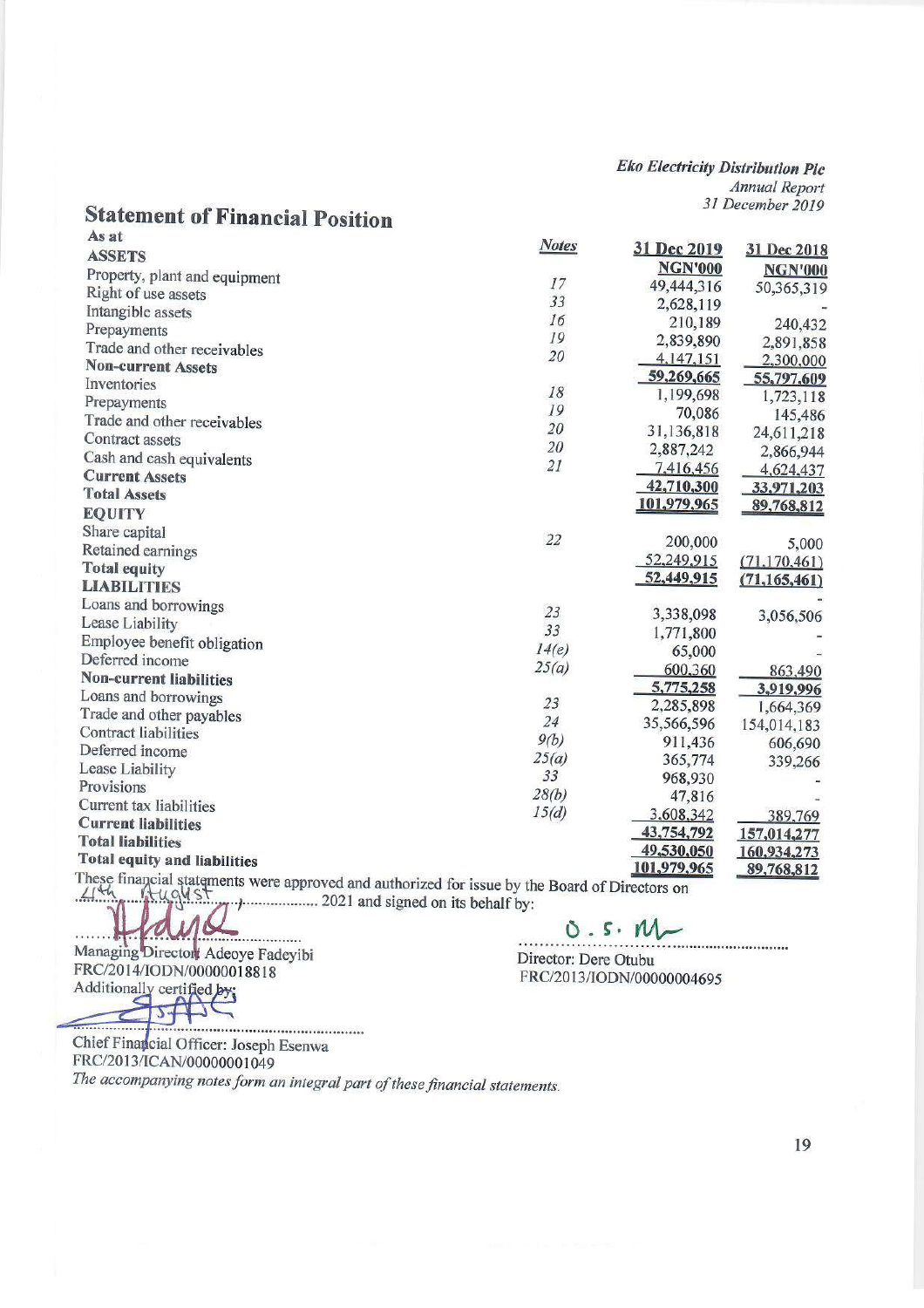# **Statement of Profit or Loss and Other Comprehensive Income**

*For the year ended* 

|                                                 | <b>Notes</b> | 31 Dec 2019    | 31 Dec 2018    |
|-------------------------------------------------|--------------|----------------|----------------|
|                                                 |              | <b>NGN'000</b> | <b>NGN'000</b> |
| Revenue                                         | 9            | 81,283,798     | 76,156,820     |
| Cost of sales                                   | 10(a)        | (35,535,546)   | (86,006,856)   |
| <b>Gross Profit/(Loss)</b>                      |              | 45,748,252     | (9,850,036)    |
| Other income                                    | II           | 95,996,066     | 457,148        |
| Operating expenses                              | 10(b)        | (27, 217, 378) | (22, 742, 132) |
| Impairment loss on financial assets             | 29(a)        | (4,786,682)    | (9,754,116)    |
| <b>Results from operating activities</b>        |              | 109,740,258    | (41,889,136)   |
| Finance income                                  | 12           | 22,768,899     | 321,563        |
| Finance costs                                   | 12           | (5,775,626)    | (17, 236, 269) |
| Net finance income/(costs)                      |              | 16,993,273     | (16,914,706)   |
| Profit/(Loss) before minimum tax and income tax |              | 126,733,531    | (58, 803, 842) |
| Minimum tax                                     | 15(a)        | (588, 823)     | (95,208)       |
| Profit/(Loss) before income tax                 |              | 126,144,708    | (58,899,050)   |
| Income tax expense                              | 15(b)        | (2, 724, 332)  |                |
| Profit/(Loss) for the year                      |              | 123,420,376    | (58,899,050)   |
| Other comprehensive income                      |              |                |                |
| Total comprehensive income/(loss) for the year  |              | 123,420,376    | (58,899,050)   |

*The accompanying notes form an integral part of these financial statements.*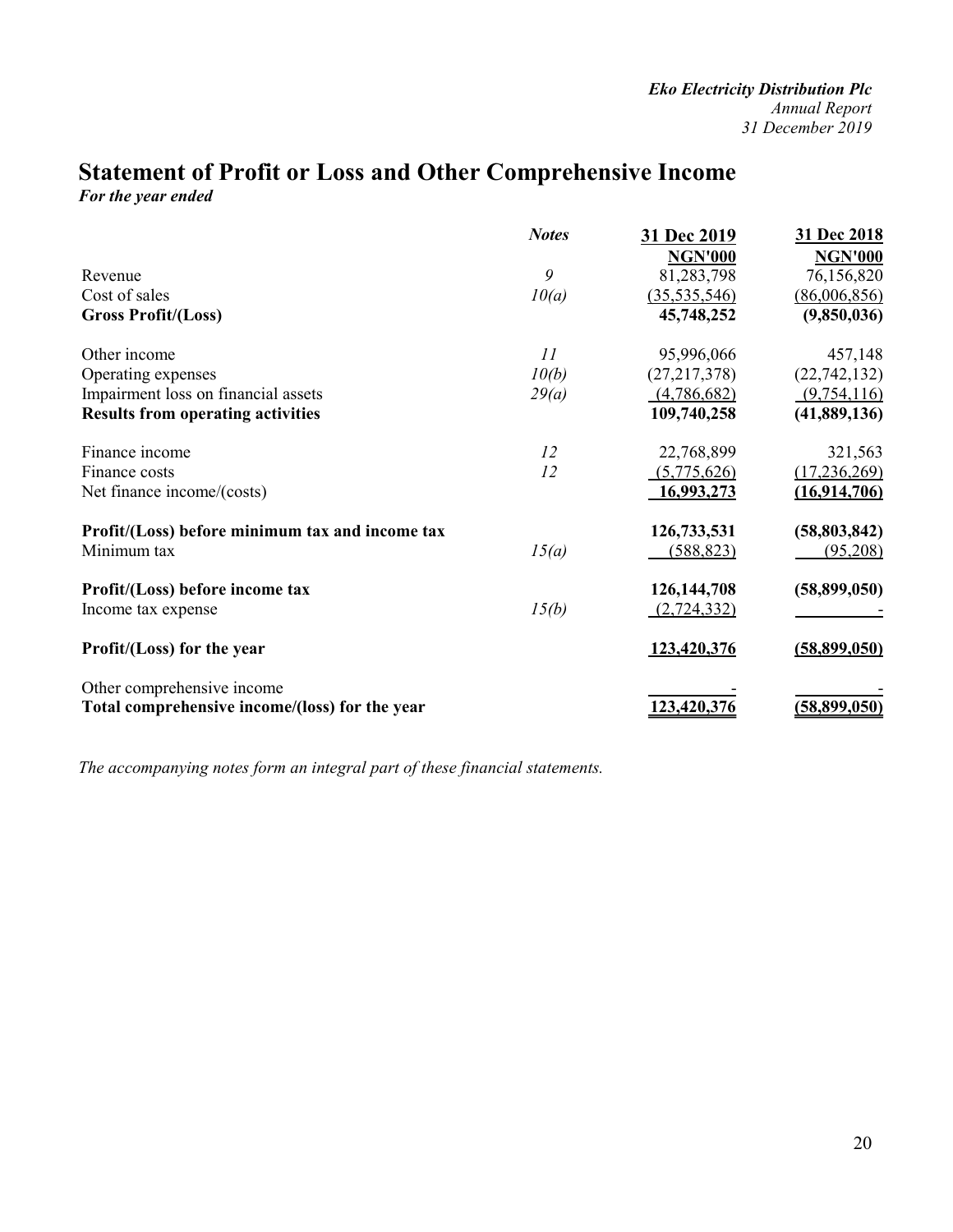# **Statement of Changes in Equity**

|                                                            | <b>Note</b> | Share capital<br><b>NGN'000</b> | <b>Retained</b><br><b>Earnings</b><br><b>NGN'000</b> | <b>Total equity</b><br><b>NGN'000</b> |
|------------------------------------------------------------|-------------|---------------------------------|------------------------------------------------------|---------------------------------------|
| For the year ended 31 December 2018                        |             |                                 |                                                      |                                       |
| Balance as at 1 January 2018                               |             | 5,000                           | (14,815,555)                                         | (14,810,555)                          |
| Adjustment on initial application of IFRS 9, net<br>of tax |             |                                 | 2,544,144                                            | 2,544,144                             |
| Adjusted balance as at 1 January 2018                      |             | 5,000                           | (12, 271, 411)                                       | (12,266,411)                          |
| <b>Total comprehensive income</b>                          |             |                                 |                                                      |                                       |
| Loss for the year                                          |             |                                 | (58,899,050)                                         | (58,899,050)                          |
| Other comprehensive income                                 |             |                                 |                                                      |                                       |
| Total comprehensive income                                 |             |                                 | (58,899,050)                                         | (58,899,050)                          |
| Transactions with owners of the company                    |             |                                 |                                                      |                                       |
| Issue of additional shares                                 |             |                                 |                                                      |                                       |
| <b>Balance as at 31 December 2018</b>                      |             | 5,000                           | (71, 170, 461)                                       | (71, 165, 461)                        |
| For the year ended 31 December 2019                        |             |                                 |                                                      |                                       |
| Balance as at 1 January 2019                               |             | 5,000                           | (71, 170, 461)                                       | (71, 165, 461)                        |
| <b>Total comprehensive income</b>                          |             |                                 |                                                      |                                       |
| Profit for the year                                        |             |                                 | 123,420,376                                          | 123,420,376                           |
| Other comprehensive income                                 |             |                                 |                                                      |                                       |
| Total comprehensive income                                 |             |                                 | 123,420,376                                          | 123,420,376                           |
| Transactions with owners of the company                    |             |                                 |                                                      |                                       |
| Issue of additional shares                                 |             | 195,000                         |                                                      | 195,000                               |
| <b>Balance as at 31 December 2019</b>                      |             | 200,000                         | 52,249,915                                           | 52,449,915                            |

*The accompanying notes form an integral part of these financial statements.*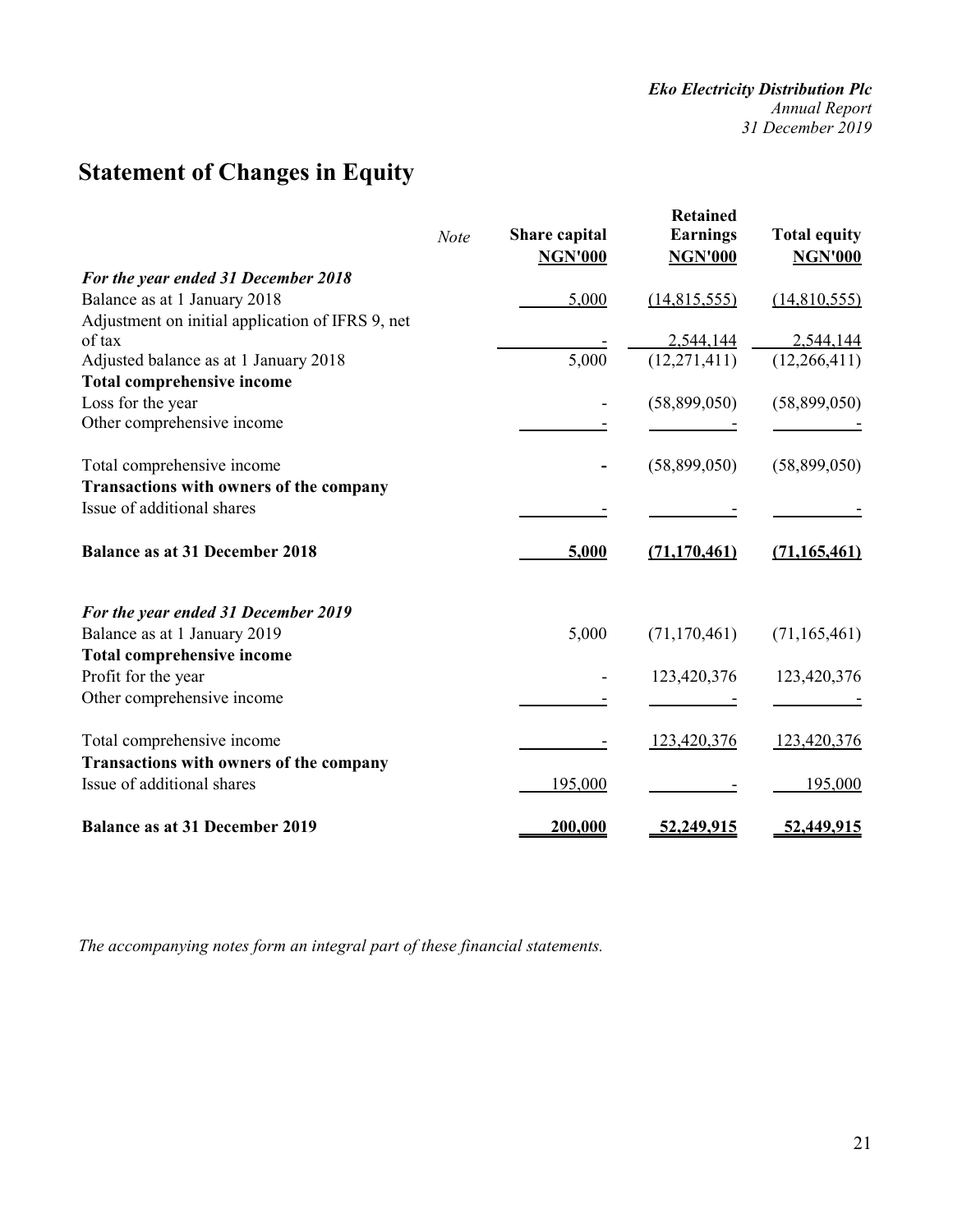# **Statement of Cash flows**

*For the year ended*

|                                                              | <b>Notes</b> | 31 Dec 2019     | 31 Dec 2018    |
|--------------------------------------------------------------|--------------|-----------------|----------------|
|                                                              |              | <b>NGN'000</b>  | <b>NGN'000</b> |
| <b>Cash flows from operating activities</b>                  |              |                 |                |
| Profit for the year                                          |              | 123,420,376     | (58,899,050)   |
| Adjustment for:                                              |              |                 |                |
| Depreciation on Property Plant and Equipment                 | 17           | 7,077,676       | 6,659,900      |
| Depreciation on Right of Use Assets                          | 33           | 695,357         |                |
| Amortisation on intangible asset                             | 16           | 74,930          | 56,711         |
| Impairment loss on trade and other receivables               | 29(a)        | 4,786,682       | 9,754,116      |
| Finance cost                                                 | 12           | 5,775,768       | 17,236,269     |
| Write down of inventory items                                | 10(a)        | 231,151         | 31,337         |
| Provisions                                                   | 28(b)        | 47,816          |                |
| Finance income                                               | 12           | (22,768,899)    | (321, 563)     |
| Long service award provision                                 | 14(f)        | 106,280         |                |
| Customer granted assets                                      | 17(d)        | (679, 433)      | (433, 457)     |
| Income tax expense                                           | 15(b)        | 2,724,332       |                |
| Minimum tax expense                                          | 15(d)        | 588,823         | 95,208         |
| Changes in working capital:                                  |              |                 |                |
| Inventories                                                  | 18(b)        | 292,269         | (138,991)      |
| Trade and other receivables                                  | 20(d)        | (12, 984, 731)  | (11, 981, 566) |
| Prepayments                                                  | 19(a)        | (4,762)         | 59,527         |
| Trade and other payables                                     | 24(d)        | (100, 488, 956) | 44,893,163     |
| Deferred revenue                                             | 25           | 304,746         | 293,017        |
| Cash generated from operating activities                     |              | 9,199,425       | 7,304,621      |
| Long service award paid                                      | 14(f)        | (41,280)        |                |
| Income tax paid                                              | 15(d)        | (94, 582)       | (1,006,152)    |
| Net cash generated from operating activities                 |              | 9,063,563       | 6,298,469      |
|                                                              |              |                 |                |
| <b>Cash flows from investing activities</b>                  |              |                 |                |
| Acquisition of property, plant and equipment                 | 17(e)        | (5,477,239)     | (4,907,605)    |
| Acquisition of intangible assets                             | 16           | (44, 687)       | (171, 618)     |
| Interest received                                            | 12           | 133,540         | 90,239         |
| Net cash flows used in investing activities                  |              | (5,388,386)     | (4,988,984)    |
| <b>Cash flows from financing activities</b>                  |              |                 |                |
| Loan received                                                | 23(d)        | 1,500,000       | 214,269        |
| Loan repayment - principal                                   | 23(d)        | (876,908)       | (3,312,471)    |
| Loan interest repayment                                      | 23(d)        | (441,709)       | (632, 636)     |
| Lease Charge Paid                                            | 23(d)        | (903, 934)      |                |
| Bank charges paid                                            | 12           | (160, 443)      | (457, 336)     |
|                                                              |              | (882,994)       | (4,188,174)    |
| Net cash flows generated from/(used in) financing activities |              |                 |                |
| Net increase/(decrease)increase in cash and cash equivalents |              | 2,792,183       | (2,878,689)    |
| Cash and cash equivalents at 1 January                       |              | 4,624,437       | 7,512,878      |
| Effect of exchange rate fluctuations on cash held            | 12           | (164)           | (9,752)        |
| Cash and cash equivalents 31 December                        |              | 7,416,456       | 4,624,437      |
|                                                              |              |                 |                |

*The accompanying notes on pages form an integral part of these financial statements.*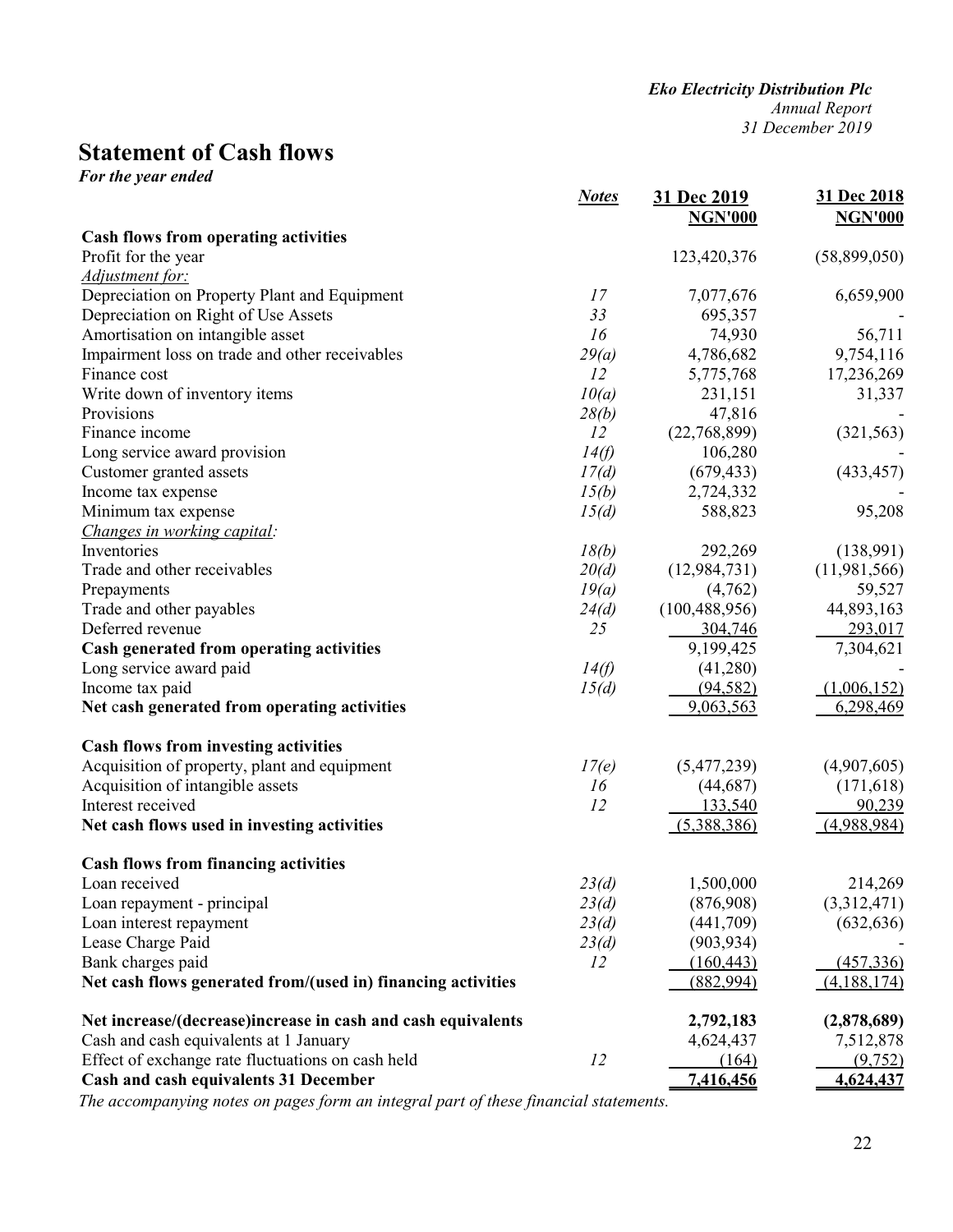# **Notes to the financial Statements**

# **1. Reporting entity**

Eko Electricity Distribution Plc ("the Company") was incorporated in Nigeria on November 8, 2005 as a public limited liability company to take over as a going concern, the electricity distribution activities and related business of the Power Holding Company of Nigeria ("PHCN") within the Eko Zone, which comprised of 8 districts namely Apapa, Agbara/ Badagry, Ojo, Festac, Ijora, Islands, Lekki and Mushin districts. In 2017, Orile and Ibeju were separated from Mushin and Lekki respectively as stand alone districts. Thus the Company now has 10 districts.

The Company supplies electricity within the captive regions above based on a licence granted to it by the Nigerian Electricity Regulatory Commission ("NERC"). The licence is for a period of 15 years and expires in 2028 with an option to renew for another 10 years. Based on the terms and conditions of the licence and regulations as contained in the Electrical Power Sector Reform Act ("EPSRA") 2005, the Company is a monopoly within its geographical coverage area and operates under a price control regime known as the Multi Year Tariff Order ("MYTO"). As a result of the privatisation of the power sector, the business activity of the Company during the year was governed by the Interim Electricity Market Rules for the period between completion of privatisation and the start of the Transitional Electricity Market ("TEM") of the Nigerian Electricity Supply Industry ("NESI"), and the TEM Rules which became effective from 1 February 2015.

Effective 1 November 2013, West Power and Gas Ltd a Nigerian Company, acquired 60% interest in the Company thereby acquiring control of the Company. The remaining 40% shareholding is held by Bureau of Public Enterprises (32%) and Ministry of Finance Incorporated (8%). The acquisition of the 60% interest in the Company was as a result of the privatisation initiative of the power sector embarked on by the Federal Government of Nigeria.

## **2. Basis of accounting**

These financial statements have been prepared in accordance with International Financial Reporting Standards (IFRSs) and in the manner required by the Companies and Allied Matters Act, Cap C.20, Laws of the Federation of Nigeria, 2004 and the Financial Reporting Council of Nigeria Act, 2011.

Details of the Company's accounting policies, including changes during the year are included in Note 7 and Note 34 respectively.

This is the first set of the Company's financial statements in which IFRS 16 *Leases* has been applied. The related changes to significant accounting policies are described in Note 34.

#### **3. Functional and presentation currency**

These financial statements are presented in Nigerian Naira (NGN), which is the Company's functional currency. All amounts stated in Naira have been rounded to the nearest thousand, unless otherwise indicated.

#### **4. Basis of measurement**

These financial statements have been prepared on the historical cost basis except otherwise stated.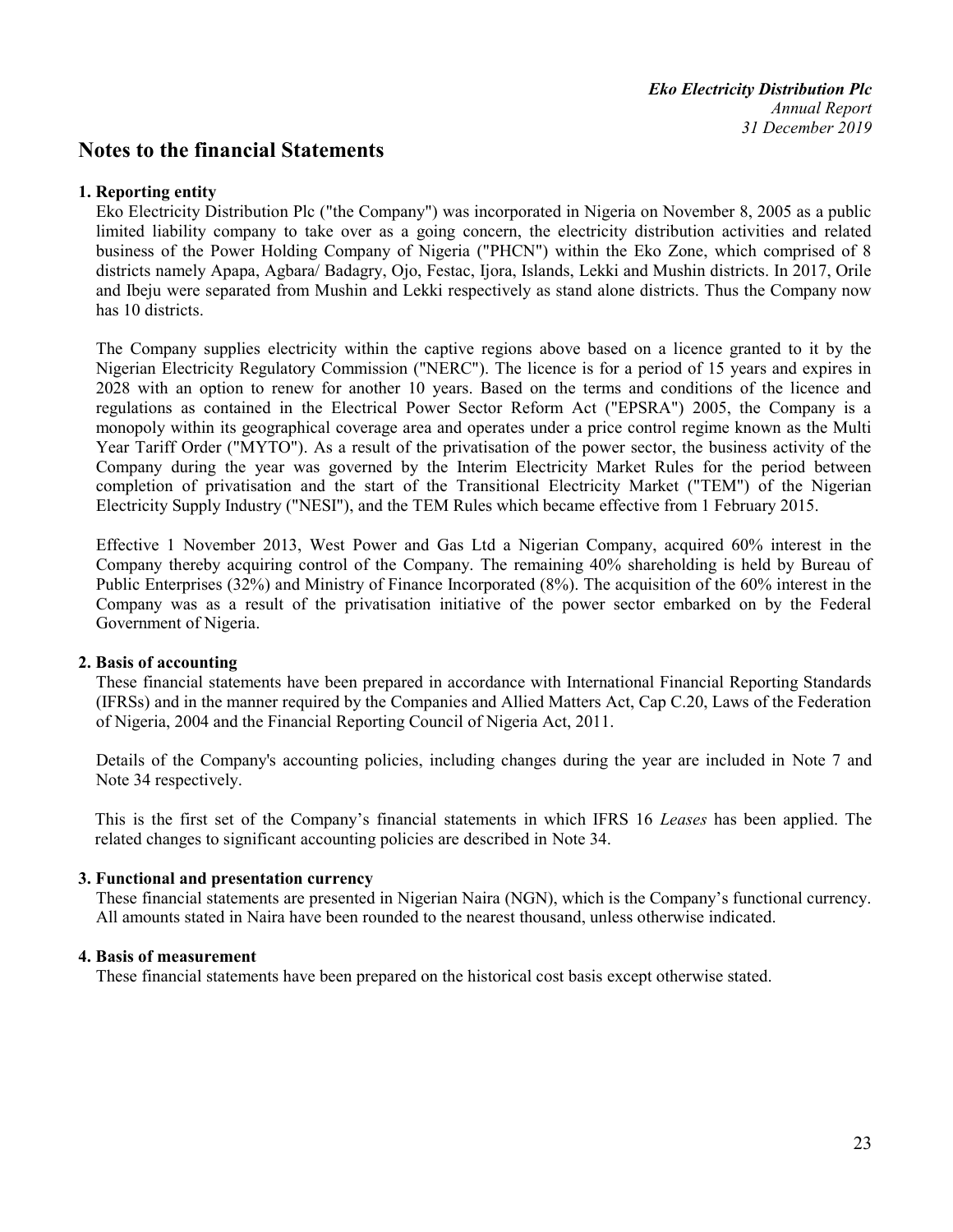# **5. Use of judgments and estimates**

In preparing these financial statements, directors have made judgments, estimates and assumptions that affect the application of the Company's accounting policies and the reported amounts of assets, liabilities, income and expenses. Actual results may differ from these estimates. Estimates and underlying assumptions are reviewed on an ongoing basis. Revisions to estimates are recognised prospectively.

# **a. Judgments**

Information about judgments made in applying accounting policies that have the most significant effects on the amounts recognised in these financial statements is included in the following notes:

- Note  $9$  Determination of whether billings to non-paying customers meet the revenue recognition criteria.
- Note  $15(e)$  Unrecognised deferred tax assets: availability of future taxable profit against which carryforward tax losses can be used
- Note 33 Lease term: whether the Company is reasonably certain to exercise extension options.

# **b. Assumptions and estimation uncertainties**

Information about assumptions and estimation uncertainties at 31 December 2019 that have a significant risk of resulting in a material adjustment to the carrying amounts of assets and liabilities in the next financial year is included in the following notes:

- $\bullet$  Note 9(a) Recognition of contract assets determination of consumption factor to estimate unbilled revenue from Post-paid arrangements
- Note 9(a) Recognition of contract liabilities determination of a consumption factor to estimate contract liabilities from prepaid arrangements
- Note  $28(b)$  Recognition and measurement of contingencies: key assumptions about the likelihood and magnitude of an outflow of resources
- Note 29(a) Impairment of trade receivables; measurement of ECL allowance for trade receivables; key assumptions in determining the loss rate.
- Note 14(f): Measurement of employee benefit obligations: key actuarial assumptions

## **i. Measurement of fair values**

A number of the Company's accounting policies and disclosures require the measurement of fair values, for both financial and non-financial assets and liabilities. The Company has an established control framework with respect to the measurement of fair values. The Chief Financial Officer (CFO) has overall responsibility for overseeing all significant fair value measurements, including Level 3 fair values, and reports directly to the Board of Directors.

The CFO regularly reviews significant unobservable inputs and valuation adjustments. If third party information, such as broker quotes or pricing services, is used to measure fair values, then the CFO assesses the evidence obtained from the third parties to support the conclusion that such valuations meet the requirements of IFRS, including the level in the fair value hierarchy in which such valuations should be classified. Significant valuation issues are reported to the Board of Directors.

When measuring the fair value of an asset or a liability, the Company uses market observable data as far as possible. Fair values are categorised into different levels in a fair value hierarchy based on the inputs used in the valuation techniques as follows.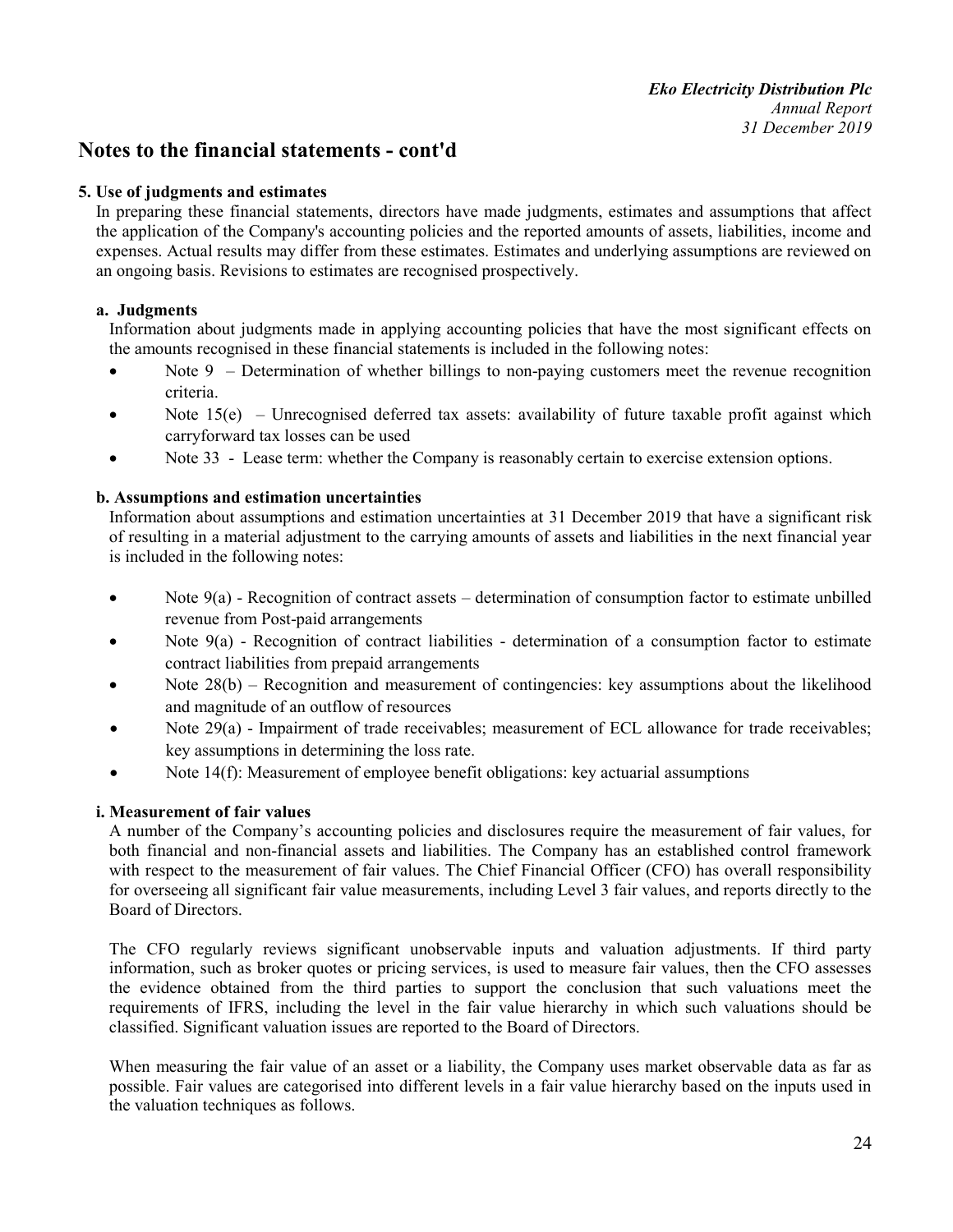- Level 1: quoted prices (unadjusted) in active markets for identical assets or liabilities.
- x Level 2: inputs other than quoted prices included in Level 1 that are observable for the asset or liability, either directly (i.e. as prices) or indirectly (i.e. derived from prices).
- Level 3: inputs for the asset or liability that are not based on observable market data (unobservable inputs).

If the inputs used to measure the fair value of an asset or a liability might be categorised in different levels of the fair value hierarchy, then the fair value measurement is categorised in its entirety in the same level of the fair value hierarchy as the lowest level input that is significant to the entire measurement. The Company recognises transfers between levels of the fair value hierarchy at the end of the reporting period during which the change has occurred.

# **6. Fair value measurement**

Fair value is the price that would be received to sell an asset or paid to transfer a liability in an orderly transaction between market participants at the measurement date in the principal or, in its absence, the most advantageous market to which the Company has access at that date. The fair value of a liability reflects its nonperformance risk.

A number of the Company's accounting policies and disclosures require the measurement of fair values, for both financial and non-financial assets and liabilities (Note 5(i)). When one is available, the Company measures the fair value of an instrument using the quoted price in an active market for that instrument. A market is regarded as active if transactions for the asset or liability take place with sufficient frequency and volume to provide pricing information on an ongoing basis.

If there is no quoted price in an active market, then the Company uses valuation techniques that maximise the use of relevant observable inputs and minimise the use of unobservable inputs. The chosen valuation technique incorporates all of the factors that market participants would take into account in pricing a transaction. If an asset or a liability measured at fair value has a bid price and an ask price, then the Company measures assets and long positions at a bid price and liabilities and short positions at an ask price. The best evidence of the fair value of a financial instrument on initial recognition is normally the transaction price  $-$  i.e. the fair value of the consideration given or received.

If the Company determines that the fair value on initial recognition differs from the transaction price and the fair value is evidenced neither by a quoted price in an active market for an identical asset or liability nor based on a valuation technique for which any unobservable inputs are judged to be insignificant in relation to the measurement, then the financial instrument is initially measured at fair value, adjusted to defer the difference between the fair value on initial recognition and the transaction price.

Subsequently, that difference is recognised in profit or loss on an appropriate basis over the life of the instrument but no later than when the valuation is wholly supported by observable market data or the transaction is closed out.

# **7. Significant accounting policies**

The Company has consistently applied the following accounting policies to all periods presented in these financial statements except as otherwise stated: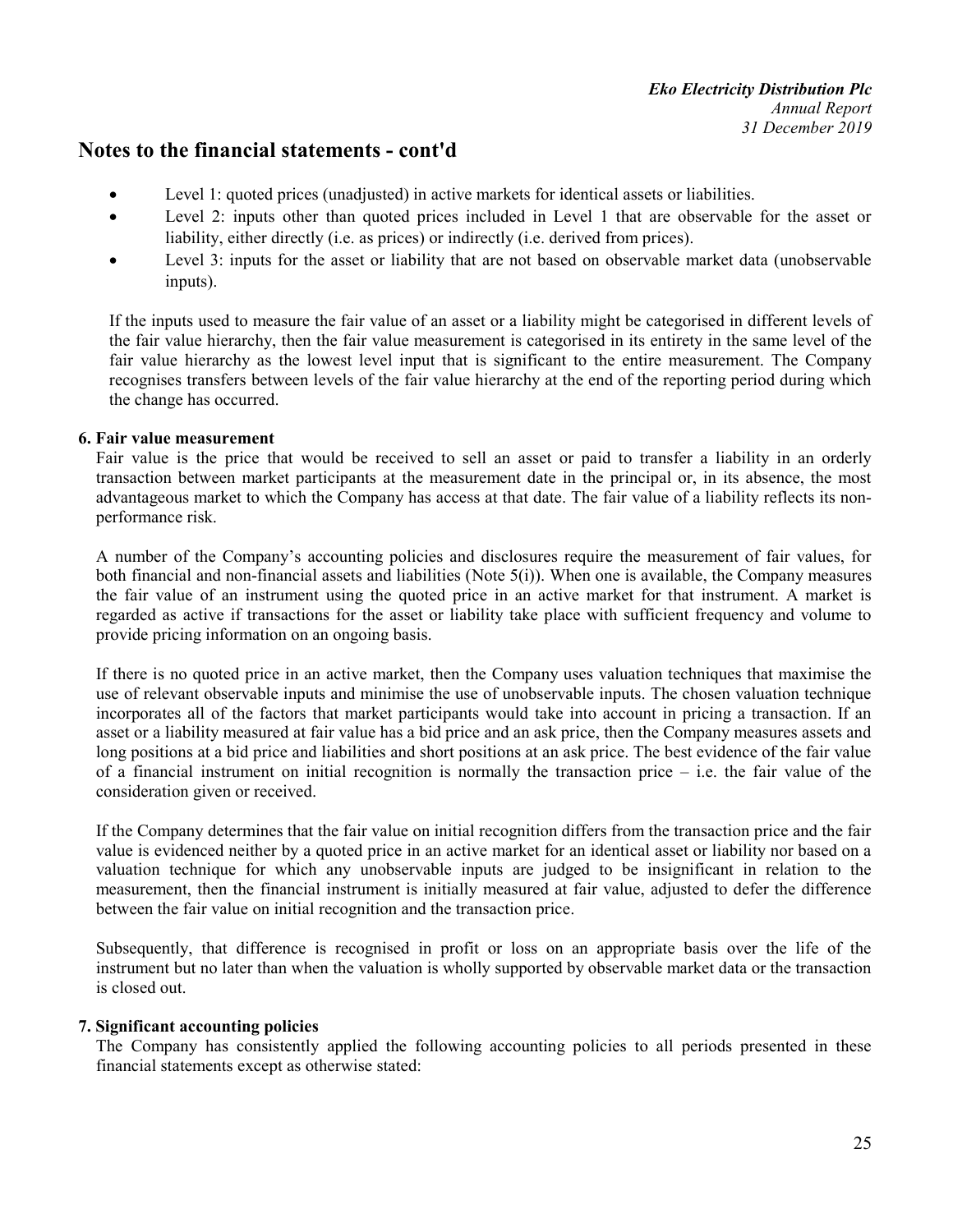# **a. (i) Revenue from contract with customers**

Revenue primarily represents the sales value of electricity and other related energy services supplied to customers during the year and excludes Value Added Tax. The Company generally recognizes revenue when it transfers control over a good or service to a customer. Delivery is deemed complete when the risks and rewards associated with ownership have been transferred to the buyer as contractually agreed that is the electricity has been consumed by the customers, compensation has been contractually established and collection of the resulting receivable is probable. Revenue is measured at the fair value of the consideration received or receivable.

In line with the applicable tariff framework, prices charged by the Company for electricity distribution are regulated. However, the Company is allowed to recover excess costs incurred through future price increases charged on future deliveries. Similarly, where current regulated rates are determined to be excessive, the Company may be subject to a rate reduction in the future against future deliveries. The Company does not recognise an asset or liability, as the case may be, on account of under-recovery or over-recovery except where it is obligated to provide future services at a loss in which case a provision is recognised. Revenue from rendering of services is recognised when such services are rendered. Revenue from customers are recognized based on the evaluation of the historical payment patterns of the customers to determine whether collection of consideration is probable in line with IFRS 15.

The following table provides information about the nature and timing of the satisfaction of performance obligations in contracts with customers, including significant payment terms, and the related revenue recognition policies.

| Category | of Nature and timing of satisfaction of Revenue recognition |                                              |
|----------|-------------------------------------------------------------|----------------------------------------------|
| revenue  | obligations,<br>performance<br>including                    |                                              |
|          | significant payments terms                                  |                                              |
| Pre-paid | Satisfaction of performance obligation is same              | Revenue is recognised over time as           |
| revenue  | as postpaid revenue. Payment is received in                 | electricity is provided.                     |
|          | advance of consumption of electricity.                      |                                              |
|          |                                                             | In case of prepaid customers, an estimate    |
|          |                                                             | is made for unearned revenue as at year      |
|          |                                                             | end and this is included in the statement    |
|          |                                                             | of financial position as contract liability. |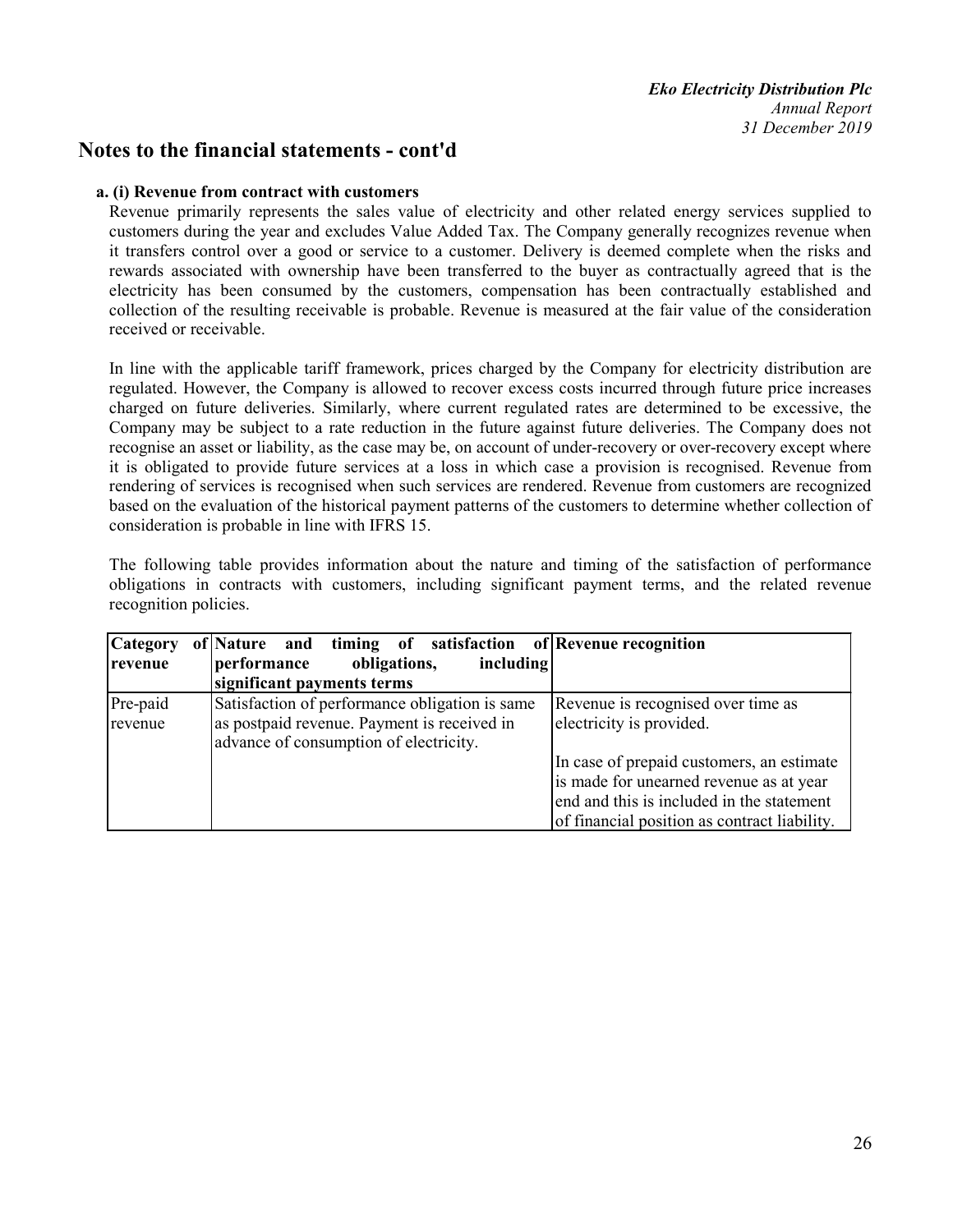| Category<br> revenue | of Nature and timing of satisfaction of Revenue recognition<br>obligations,<br>including<br>performance                                                                                                                                                                                                                                                                             |                                                                                                                                                                                                                                                                                                |
|----------------------|-------------------------------------------------------------------------------------------------------------------------------------------------------------------------------------------------------------------------------------------------------------------------------------------------------------------------------------------------------------------------------------|------------------------------------------------------------------------------------------------------------------------------------------------------------------------------------------------------------------------------------------------------------------------------------------------|
|                      | significant payments terms                                                                                                                                                                                                                                                                                                                                                          |                                                                                                                                                                                                                                                                                                |
| Post-paid<br>revenue | The performance obligation of the Company is Revenue is recognised over time as<br>satisfied overtime as electricity is supplied to the electricity is provided. The amount of<br>customers. Billing is done on a monthly basis revenue to recognise during the year is<br>and payment is contractually expected within 30 assessed based on the unit delivered<br>days of billing. | method.<br>The<br>stand-alone selling price<br>- 1S  <br>determined based on the NERC approved<br>tariff for the different categories of<br>customers.<br>Billings to customers are recognised as<br>revenue based on the evaluation of<br>whether collection of consideration is<br>probable. |

## **(ii) Other revenue:**

## **Customer granted assets**

Contributions by customers of items of property, plant and equipment (PPE), which require an obligation to supply goods to the customer in the future, are recognized at the fair value when the Company has control of the item. The Company assesses whether the transferred item meets the definition of an asset, and if so recognizes the transferred asset as PPE. At initial recognition, its cost is measured at fair value, and a corresponding amount is recognized as revenue as performance obligation is satisfied.

## **b. Finance income and finance cost**

Finance income comprises interest income on short-term deposits with banks and foreign exchange gains. Interest income on short term deposits is recognised using the effective interest method.

Finance costs comprise interest expense on interest bearing liabilities, unwinding discount from CAPMI and bank charges. Interest expense on interest bearing borrowings is recognised using the effective interest method. Borrowing costs that are not directly attributable to the acquisition, construction or production of qualifying assets are recognised in profit or loss using the effective interest method.

Foreign exchange gains and losses are recognized on net basis.

Write back of interest attributable to tariff shortfalls and interest expenses on liabilities to NBET are recognized on a net basis as either finance income or finance cost depending on whether the summation of both results in a net gain or a net loss position.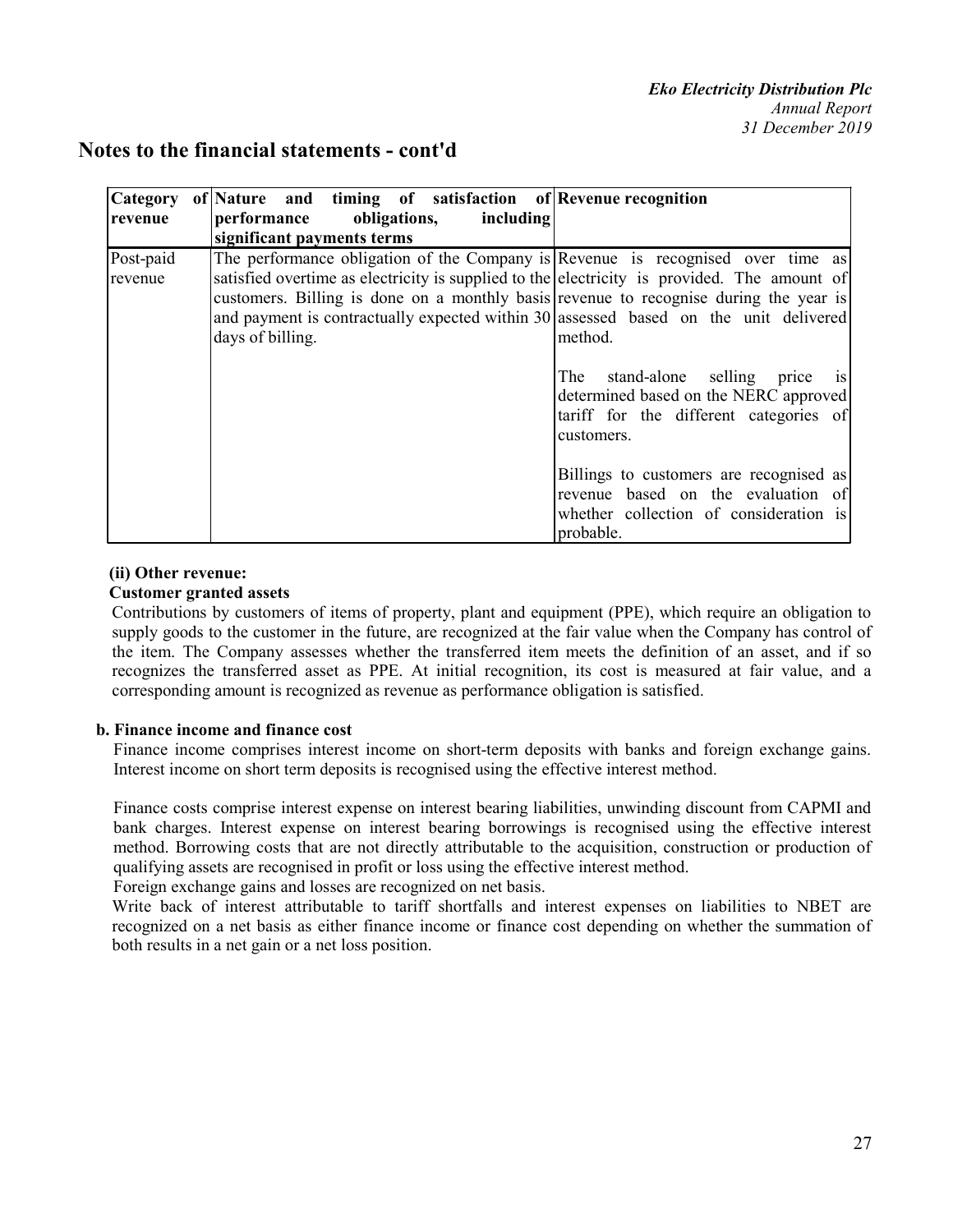# **c. Foreign currency transactions**

Transactions in foreign currencies are translated into the functional currency using exchange rates prevailing at the dates of the transactions.

Monetary assets and liabilities denominated in foreign currencies are translated to the functional currency (Nigerian Naira) at the exchange rate at the reporting date. Non-monetary items that are measured based on historical cost in a foreign currency are translated at the exchange rate at the date of the transaction. Foreign currency differences are generally recognised in profit or loss.

# **d. Property, plant and equipment**

# *i. Recognition and measurement*

Items of property, plant and equipment are recognised and measured at cost less accumulated depreciation and accumulated impairment losses. Cost includes any costs directly attributable to bringing the asset to the location and condition necessary for it to be capable of operating in the manner intended by the Company including relevant borrowing costs.

Contributions of items of property, plant and equipment by customers, which require an obligation to supply goods to the customer in the future, are recognised at the fair value when the Company has control of the item. The Company assesses whether the transferred item meets the definition of an asset, and if so recognizes the transferred asset as Property, plant and equipment. At initial recognition, its cost is measured at fair value, and a corresponding amount is recognised as revenue when the Company has no future performance obligations. If the Company is yet to discharge the future performance obligation, the corresponding amount is recognised as a deferred income pending the performance of the obligation.

Assets under construction are stated at cost which includes cost of materials and direct labour and any costs incurred in bringing it to its present location and condition.

If significant parts of an item of property, plant and equipment have different useful lives, then they are accounted for as separate items (major components) of property, plant and equipment.

## *ii. Subsequent expenditure*

Subsequent expenditure is included in the asset's carrying amount or recognized as a separate asset as appropriate, only if it is probable that the future economic benefits associated with the expenditure will flow to the Company. All other repairs and maintenance are charged to profit or loss during the financial period in which they are incurred.

# *iii. Depreciation*

Depreciation is calculated to write off the cost of items of property, plant and equipment less their estimated residual values using the straight-line method over their estimated useful lives, and is generally recognised in profit or loss. Leased assets are depreciated over the shorter of the lease term and their useful lives unless it is reasonably certain that the Company will obtain ownership by the end of the lease term. Land is not depreciated.

The estimated useful lives for the current and comparative periods are as follows:

| <b>Buildings</b>               | $40 - 50$ years |
|--------------------------------|-----------------|
| Distribution network assets    | $10 - 30$ years |
| Motor vehicles                 | $4 - 5$ years   |
| Equipment, fixtures & fittings | 5 years         |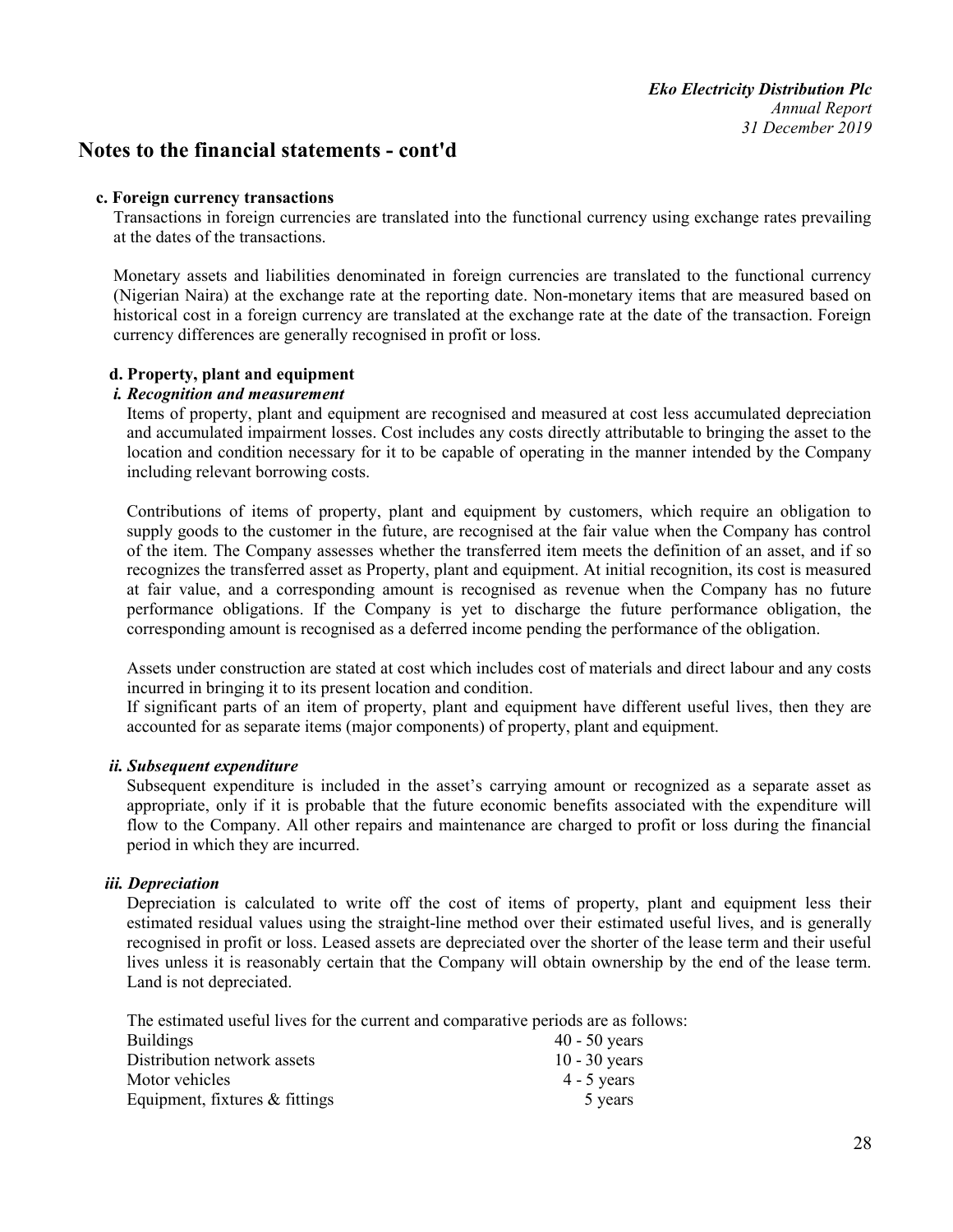Depreciation methods, useful lives and residual values are reviewed at each reporting date and adjusted if appropriate. Capital work in progress is not depreciated. The attributable cost of each asset is transferred to the relevant asset category at the point when the asset becomes available for use and is depreciated accordingly.

# *iv. Derecognition*

The carrying amount of an item of property, plant and equipment is derecognised on disposal of the asset or when no future economic benefits are expected to accrue to the Company from its continued use. Any gain or loss arising on de-recognition is included in the statement of profit or loss in the period in which the asset is derecognised. The gain or loss is determined as the difference between the carrying value and the net proceeds on the sale of the assets, if any, at the time of disposal.

# *v. Contribution of assets by customer*

Contributions by customers of items of property, plant and equipment (PPE), which require an obligation to supply goods to the customer in the future, are recognized at the fair value when the Company has control of the item. The Company assesses whether the transferred item meets the definition of an asset, and if so recognizes the transferred asset as PPE. At initial recognition, its cost is measured at fair value, and a corresponding amount is recognized as income when the Company has no future performance obligations. If the Company is yet to discharge the future performance obligation, the corresponding amount is recognized as a deferred income pending the performance of the obligation. This is then released to profit or loss as revenue as the performance obligation is discharged overtime.

## **e. Intangible assets**

Intangible assets with finite useful lives that are acquired separately are carried at cost less accumulated amortisation and accumulated impairment losses. Acquired computer software licences are capitalized on the basis of costs incurred to acquire and bring the specific software to the useful state.

## *i. Subsequent expenditure*

Subsequent expenditure is capitalised only when it increases the future economic benefits embodied in the specific asset to which it relates. All other expenditure, including expenditure on internally generated goodwill and brands, is recognised in profit or loss as incurred.

## *ii. Amortisation*

Amortisation is calculated to write off the cost of intangible assets less their estimated residual values using the straight-line method over their estimated useful lives, and is generally recognised in profit or loss. The estimated useful life for the current and comparative years for computer software is 5 years.

Amortisation methods, useful lives and residual values are reviewed at each reporting date and adjusted if appropriate.

# **f. Financial instruments**

## *i. Recognition and initial measurement*

Trade receivables and debt securities issued are initially recognised when they are originated. All other financial assets and financial liabilities are initially recognised when the Company becomes a party to the contractual provisions of the instrument.

A financial asset (unless it is a trade receivable without a significant financing component) or financial liability is initially measured at fair value plus, for an item not at FVTPL, transaction costs that are directly attributable to its acquisition or issue. A trade receivable without a significant financing component is initially measured at the transaction price.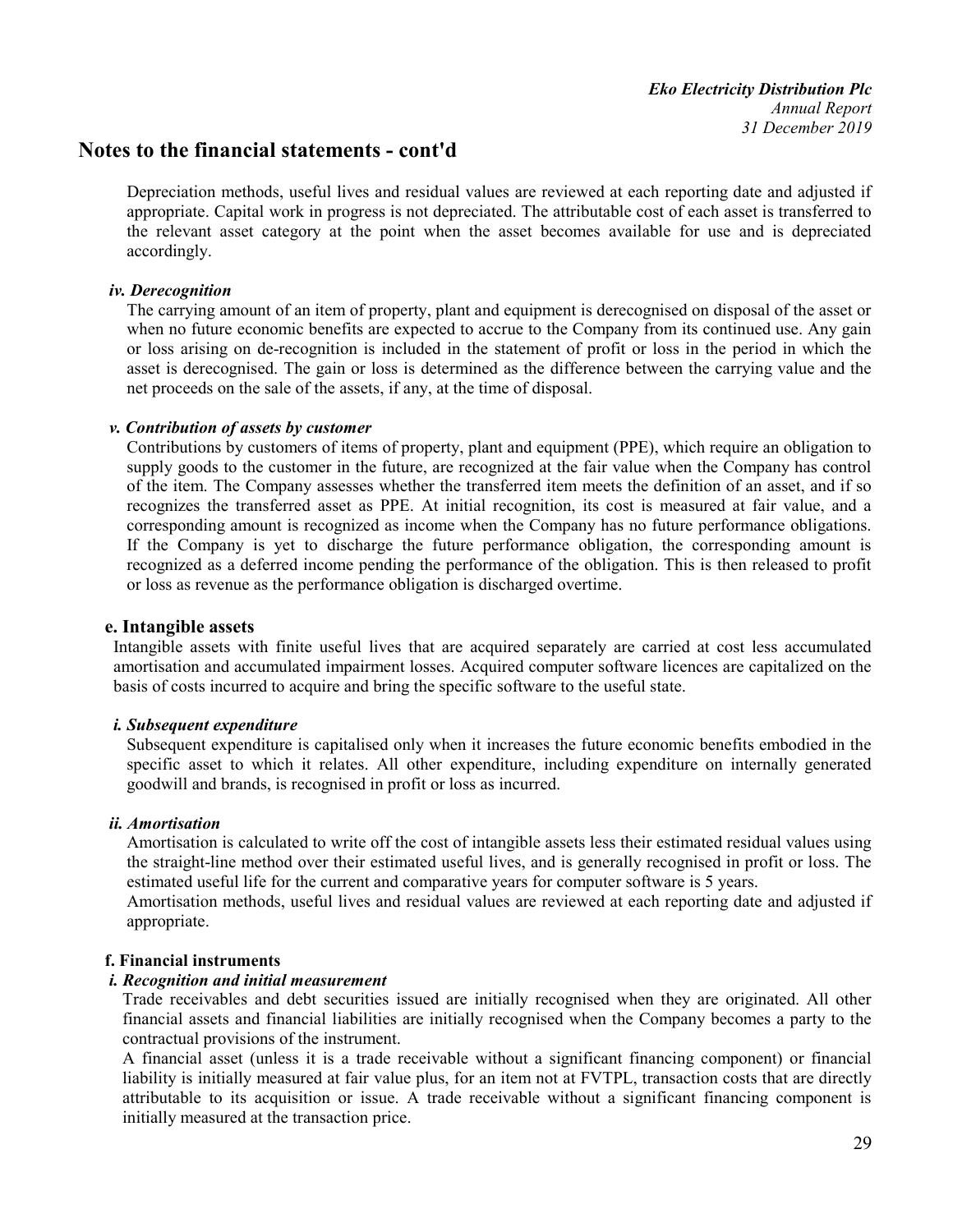# *ii. Classification and subsequent measurement*

# **Financial assets**

On initial recognition, a financial asset is classified as measured at: amortised cost; FVOCI – debt investment; FVOCI – equity investment; or FVTPL. Financial assets are not reclassified subsequent to their initial recognition unless the Company changes its business model for managing financial assets, in which case all affected financial assets are reclassified on the first day of the first reporting period following the change in the business model.

A financial asset is measured at amortised cost if it meets both of the following conditions and is not designated as at FVTPL:

- it is held within a business model whose objective is to hold assets to collect contractual cash flows; and
- its contractual terms give rise on specified dates to cash flows that are solely payments of principal and interest on the principal amount outstanding.

A debt investment is measured at FVOCI if it meets both of the following conditions and is not designated as at FVTPL.

- it is held within a business model whose objective is achieved by both collecting contractual cash flows and selling financial assets; and
- its contractual terms give rise on specified dates to cash flows that are solely payments of principal and interest on the principal amount outstanding.

All financial assets not classified as measured at amortised cost or FVOCI as described above are measured at FVTPL. This includes all derivative financial assets. On initial recognition, the Company may irrevocably designate a financial asset that otherwise meets the requirements to be measured at amortised cost or at FVOCI as at FVTPL if doing so eliminates or significantly reduces an accounting mismatch that would otherwise arise.

## **Financial assets- Business model assessment**

The Company makes an assessment of the objective of the business model in which a financial asset is held at a portfolio level because this best reflects the way the business is managed and information is provided to management. The information considered includes:

- the stated policies and objectives for the portfolio and the operation of those policies in practice. These include whether management's strategy focuses on earning contractual interest income, maintaining a particular interest rate profile, matching the duration of the financial assets to the duration of any related liabilities or expected cash outflows or realising cash flows through the sale of the assets;
- how the performance of the portfolio is evaluated and reported to the Company's management;
- the risks that affect the performance of the business model (and the financial assets held within that business model) and how those risks are managed;
- how managers of the business are compensated  $-$  e.g. whether compensation is based on the fair value of the assets managed or the contractual cash flows collected; and
- the frequency, volume and timing of sales of financial assets in prior periods, the reasons for such sales and expectations about future sales activity.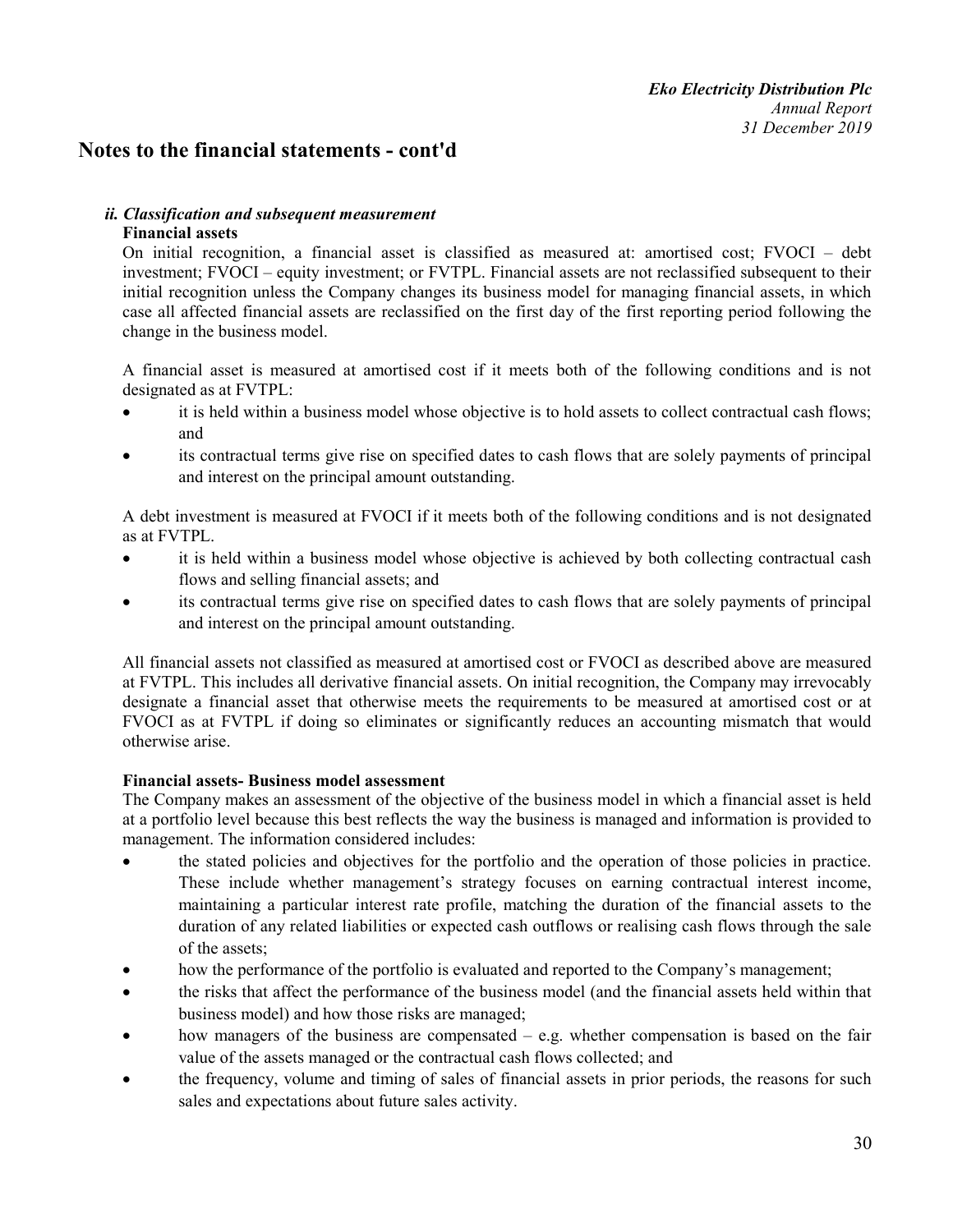Transfers of financial assets to third parties in transactions that do not qualify for derecognition are not considered sales for this purpose, consistent with the Company's continuing recognition of the assets. Financial assets that are held for trading or are managed and whose performance is evaluated on a fair value basis are measured at FVTPL.

# **Financial assets – Assessment whether contractual cash flows are solely payments of principal and interest:**

For the purposes of this assessment, 'principal' is defined as the fair value of the financial asset on initial recognition. 'Interest' is defined as consideration for the time value of money and for the credit risk associated with the principal amount outstanding during a particular period of time and for other basic lending risks and costs (e.g. liquidity risk and administrative costs), as well as a profit margin.

In assessing whether the contractual cash flows are solely payments of principal and interest, the Company considers the contractual terms of the instrument. This includes assessing whether the financial asset contains a contractual term that could change the timing or amount of contractual cash flows such that it would not meet this condition. In making this assessment, the Company considers:

- contingent events that would change the amount or timing of cash flows;
- terms that may adjust the contractual coupon rate, including variable-rate features;
- prepayment and extension features; and
- x terms that limit the Company's claim to cash flows from specified assets (e.g. non-recourse features).

A prepayment feature is consistent with the solely payments of principal and interest criterion if the prepayment amount substantially represents unpaid amounts of principal and interest on the principal amount outstanding, which may include reasonable additional compensation for early termination of the contract. Additionally, for a financial asset acquired at a discount or premium to its contractual par amount, a feature that permits or requires prepayment at an amount that substantially represents the contractual par amount plus accrued (but unpaid) contractual interest (which may also include reasonable additional compensation for early termination) is treated as consistent with this criterion if the fair value of the prepayment feature is insignificant at initial recognition.

#### **Financial assets – Subsequent measurement and gains and losses: Financial assets at amortised cost**

These assets are subsequently measured at amortised cost using the effective interest method. The amortised cost is reduced by impairment losses. Interest income, foreign exchange gains and losses and impairment are recognised in profit or loss. Any gain or loss on derecognition is recognised in profit or loss.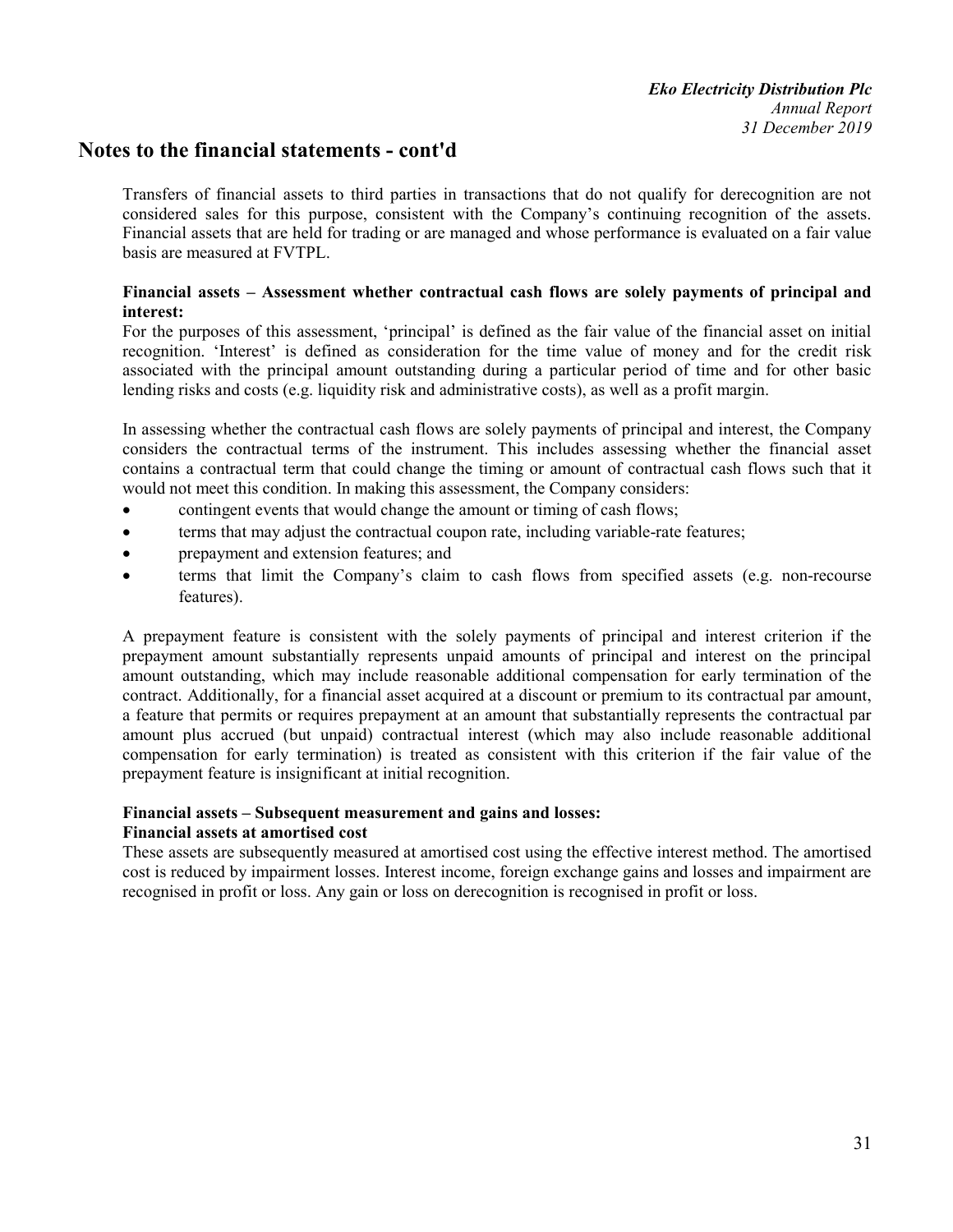## **Financial liabilities – Classification, subsequent measurement and gains and losses**

The Company classifies non-derivative financial liabilities into the other financial liabilities category. All financial liabilities are initially recognized on the trade date when the entity becomes a party to the contractual provisions of the instrument.

Non-derivative financial liabilities are initially recognized at fair value less any directly attributable transaction costs. Subsequent to initial recognition, these liabilities are measured at amortized cost using the effective interest method. Non-derivative financial liabilities with maturity date more than twelve months from the year end are classified as non-current. Otherwise they are classified as current.

## *iii. Derecognition*

#### **Financial assets**

The Company derecognises a financial asset when the contractual rights to the cash flows from the asset expire, or it transfers the rights to receive the contractual cash flows in a transaction in which substantially all of the risks and rewards of ownership of the financial asset are transferred, or it neither transfers nor retains substantially all of the risks and rewards of ownership and does not retain control over the transferred asset. Any interest in such derecognises financial assets that is created or retained by the Company is recognized as a separate asset or liability.

#### **Financial liabilities**

The Company derecognises a financial liability when its contractual obligations are discharged or cancelled, or expire.

## *iv. Offsetting*

Financial assets and financial liabilities are offset and the net amount presented in the statement of financial position when, and only when, the Company currently has a legally enforceable right to offset the amounts and intends either to settle them on a net basis or to realize the asset and settle the liability simultaneously.

## **g. Cash and cash equivalents**

Cash and cash equivalents comprise cash on hand and cash balances with banks. Bank overdrafts which are repayable on demand and form an integral part of the Company's cash management are included as a component of cash and cash equivalents for the purpose of statement of cash flows. In the statement of financial position, bank overdrafts are shown within borrowings in current liabilities.

#### **h. Inventories**

Inventories are stated at the lower of cost and net realisable value. The cost of inventories is based on weighted average cost. Net realisable value is the estimated selling price in the ordinary course of business, less the estimated selling expenses. Allowance is made for obsolete, slow-moving or defective items where appropriate. Inventories are stated net of write-downs and provisions.

## **i. Government grants**

The Central Bank of Nigeria provided the Company with a loan facility at an interest rate lower that the market rate. Gains on government loan (the difference between the fair value and face value of the loans) is recognised as government grants. Government grants are initially recognised as deferred income at fair value if there is reasonable assurance that they will be received and the Company will comply with the conditions associated with the grant, they are then recognised in profit or loss as other income on a systematic basis over the useful life of the asset they relate to.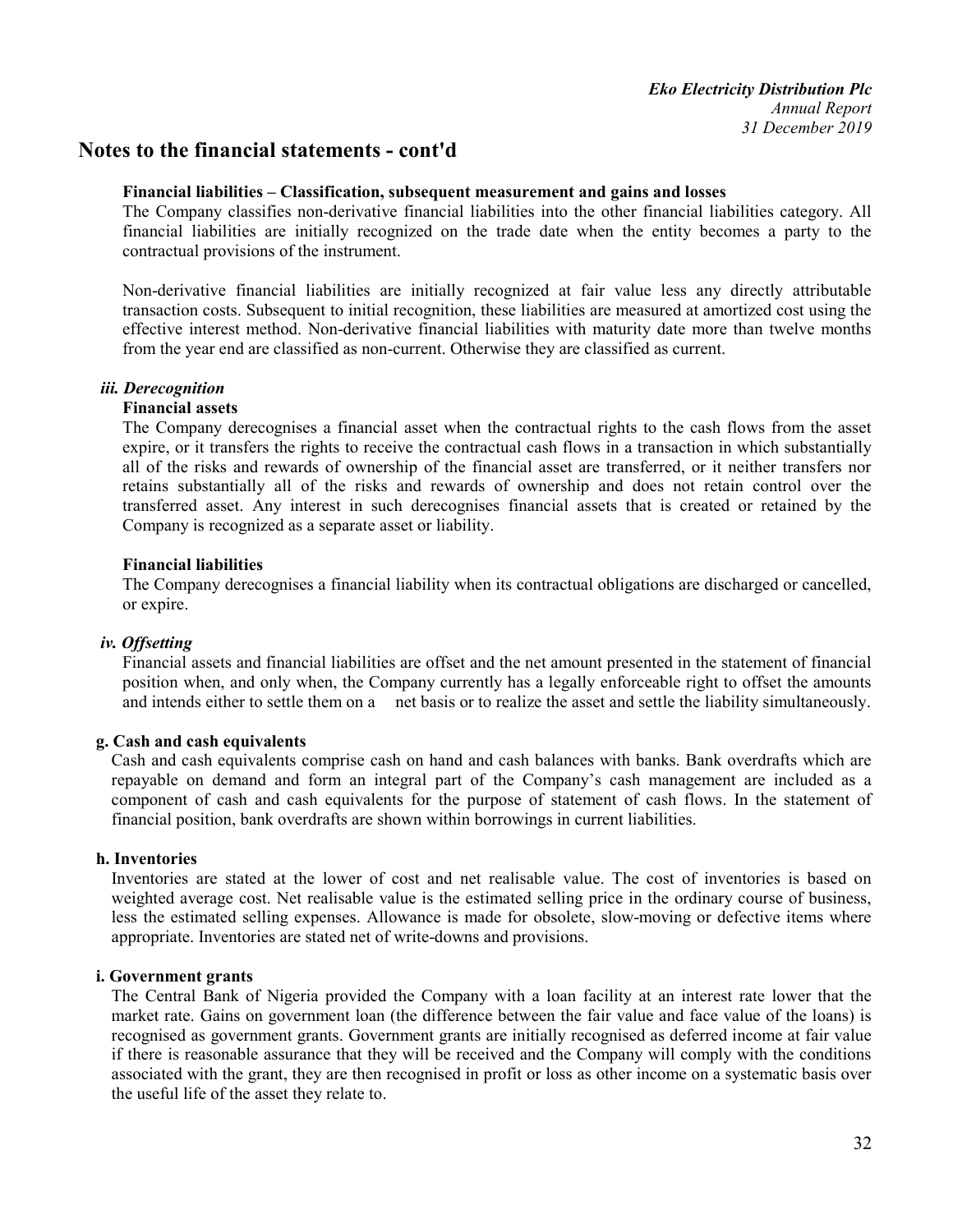Grants that compensate the Company for expenses incurred are recognised in profit or loss on a systematic basis in the periods in which the expenses are recognised.

# *(a) Tariff shortfalls*

Tariff shortfalls arising from the difference between actual end-user tariffs approved by the Nigerian Electricity Regulatory Commission (NERC) and cost-reflective tariffs allowed by NERC for recovery are based on regulatory orders and subject to recovery through means other than recovery through billings to customers. Shortfalls received recognized in profit or loss as cost of sales in the periods the shortfalls are approved by NERC. Tariff shortfalls relating to prior periods are recognised in other income in the current period upon NERC approval.

## **j. Leases**

The Company has applied IFRS 16 using the modified retrospective approach and therefore the comparative information has not been restated and continues to be reported under IAS 17 and IFRIC 4. The details of accounting policies under IAS 17 and IFRIC 4 are disclosed separately.

# *Policy applicable from 1 January 2019*

At inception of a contract, the Company assesses whether a contract is, or contains, a lease. A contract is, or contains, a lease if the contract conveys the right to control the use of an identified asset for a period of time in exchange for consideration. To assess whether a contract conveys the right to control the use of an identified asset, the Company uses the definition of a lease in IFRS 16.

This policy is applied to contracts entered into, on or after 1 January 2019.

## *i.* **As a lessee**

At commencement or on modification of a contract that contains a lease component, the Company allocates the consideration in the contract to each lease component on the basis of its relative stand-alone prices. However, for the leases of property the Company has elected not to separate non-lease components and account for the lease and non-lease components as a single lease component.

The Company recognises a right-of-use asset and a lease liability at the lease commencement date. The right-of-use asset is initially measured at cost, which comprises the initial amount of the lease liability adjusted for any lease payments made at or before the commencement date, plus any initial direct costs incurred and an estimate of costs to dismantle and remove the underlying asset or to restore the underlying asset or the site on which it is located, less any lease incentives received.

The right-of-use asset is subsequently depreciated using the straight-line method from the commencement date to the end of the lease term, unless the lease transfers ownership of the underlying asset to the Company by the end of the lease term or the cost of the right-of-use asset reflects that the Company will exercise a purchase option. In that case the right-of-use asset will be depreciated over the useful life of the underlying asset, which is determined on the same basis as those of property and equipment. In addition, the right-of-use asset is periodically reduced by impairment losses, if any, and adjusted for certain remeasurements of the lease liability.

The lease liability is initially measured at the present value of the lease payments that are not paid at the commencement date, discounted using the interest rate implicit in the lease or, if that rate cannot be readily determined, the Company's incremental borrowing rate. Generally, the Company uses its incremental borrowing rate as the discount rate.

The Company determines its incremental borrowing rate by obtaining interest rates from various external financing sources and makes certain adjustments to reflect the terms of the lease and type of the asset leased.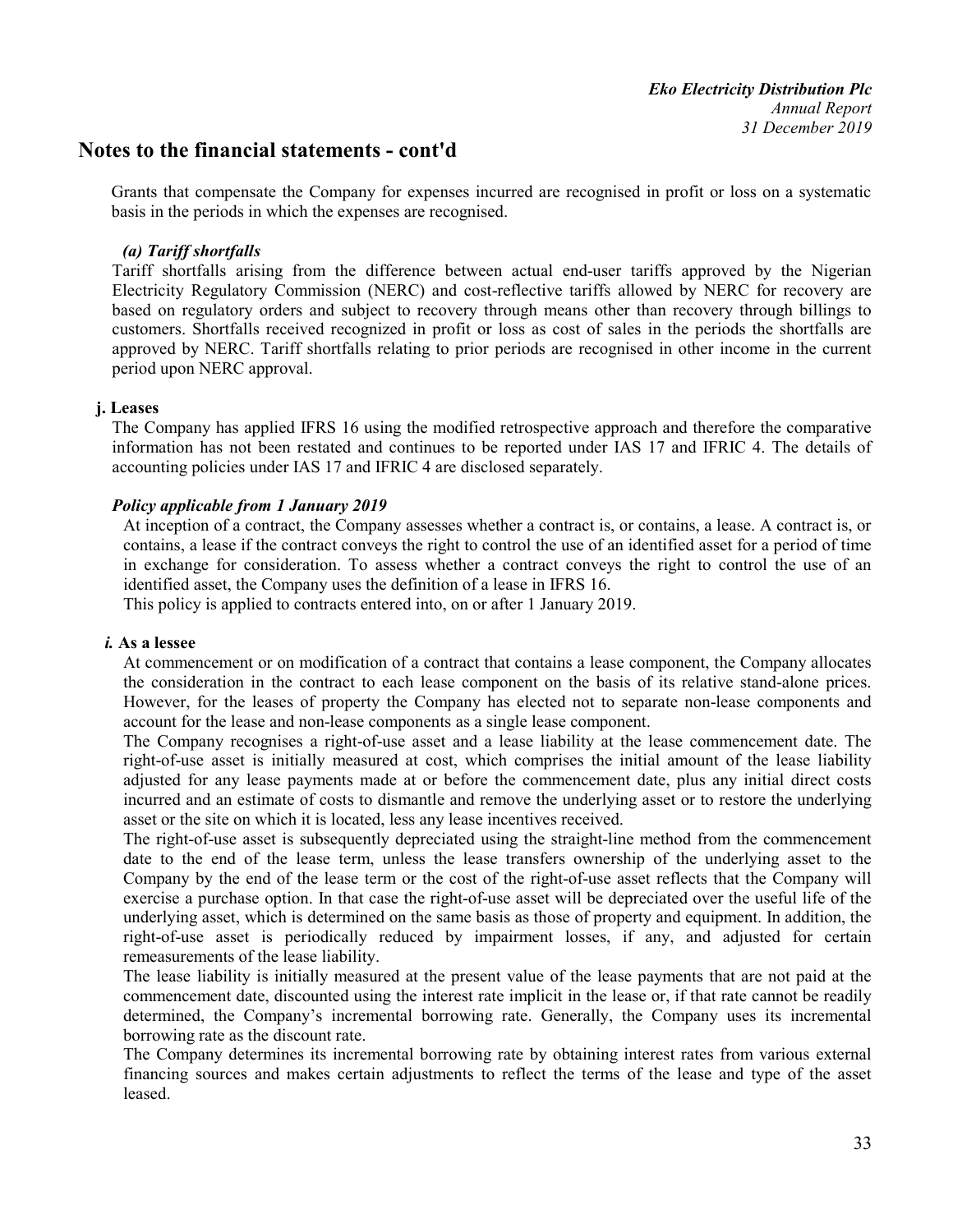Lease payments included in the measurement of the lease liability comprise the following:

–– fixed payments, including in-substance fixed payments;

–– variable lease payments that depend on an index or a rate, initially measured using the index or rate as at the commencement date;

–– amounts expected to be payable under a residual value guarantee; and

–– the exercise price under a purchase option that the Company is reasonably certain to exercise, lease payments in an optional renewal period if the Company is reasonably certain to exercise an extension option, and penalties for early termination of a lease unless the Company is reasonably certain not to terminate early.

The lease liability is measured at amortised cost using the effective interest method. It is remeasured when there is a change in future lease payments arising from a change in an index or rate, if there is a change in the Company's estimate of the amount expected to be payable under a residual value guarantee, if the Company changes its assessment of whether it will exercise a purchase, extension or termination option or if there is a revised insubstance fixed lease payment.

When the lease liability is remeasured in this way, a corresponding adjustment is made to the carrying amount of the right-of-use asset, or is recorded in profit or loss if the carrying amount of the right-of-use asset has been reduced to zero.

The Company presents right-of-use assets that do not meet the definition of investment property in 'property, plant and equipment' and lease liabilities in 'loans and borrowings' in the statement of financial position.

#### *Short-term leases and leases of low-value assets*

The Company has elected not to recognise right-of-use assets and lease liabilities for leases of low-value assets and short-term leases. The Company recognises the lease payments associated with these leases as an expense on a straight-line basis over the lease term.

## *Policy applicable before 1 January 2019*

For contracts entered into before 1 January 2019, the Company determined whether the arrangement was or contained a lease based on the assessment of whether:

–– fulfilment of the arrangement was dependent on the use of a specific asset or assets; and

–– the arrangement had conveyed a right to use the asset. An arrangement conveyed the right to use the asset if one of the following was met:

- the purchaser had the ability or right to operate the asset while obtaining or controlling more than an insignificant amount of the output;

- the purchaser had the ability or right to control physical access to the asset while obtaining or controlling more than an insignificant amount of the output; or

- facts and circumstances indicated that it was remote that other parties would take more than an insignificant amount of the output, and the price per unit was neither fixed per unit of output nor equal to the current market price per unit of output.

## *i. As a lessee*

In the comparative period, as a lessee the Company classified leases that transferred substantially all of the risks and rewards of ownership as finance leases. When this was the case, the leased assets were measured initially at an amount equal to the lower of their fair value and the present value of the minimum lease payments. Minimum lease payments were the payments over the lease term that the lessee was required to make, excluding any contingent rent. Subsequent to initial recognition, the assets were accounted for in accordance with the accounting policy applicable to that asset.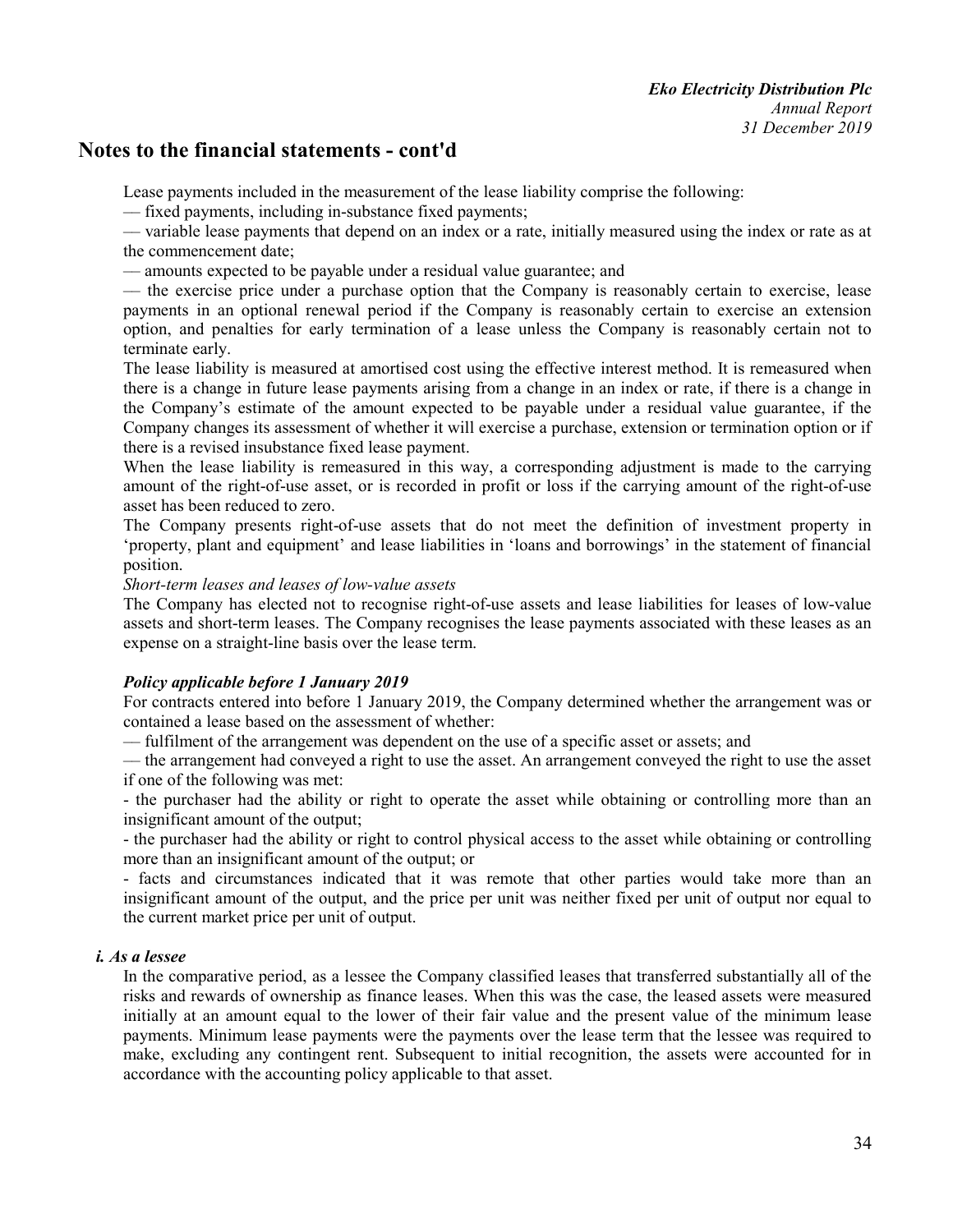Assets held under other leases were classified as operating leases and were not recognised in the Company's statement of financial position. Payments made under operating leases were recognised in profit or loss on a straight-line basis over the term of the lease. Lease incentives received were recognised as an integral part of the total lease expense, over the term of the lease.

## **k. Impairment**

## **i. Non-derivative financial assets**

## **Financial instruments and contract assets**

The Company recognises loss allowances for Expected Credit Losses (ECLs) on:

financial assets measured at amortised cost

The Company measures loss allowances at an amount equal to lifetime ECLs except for the following, which are measured at 12-month ECLs:

- debt securities that are determined to have low credit risk at the reporting date; and
- x other debt securities and bank balances for which credit risk (i.e. the risk of default occurring over the expected life of the financial instrument) has not increased significantly since initial recognition.

Loss allowances for trade receivables and contract assets are always measured at an amount equal to lifetime ECLs. When determining whether the credit risk of a financial asset has increased significantly since initial recognition and when estimating ECLs, the Company considers reasonable and supportable information that is relevant and available without undue cost or effort. This includes both quantitative and qualitative information and analysis, based on the Company's historical experience and informed credit assessment and including forward-looking information. The Company assumes that the credit risk on a financial asset has increased significantly if it is more than 30 days past due.

The Company considers a financial asset to be in default when;

- the debtor is unlikely to pay its credit obligations to the company in full without recourse by the company to actions such as realising security (if any held); or

- the financial asset is more than 90 days past due.

The Company considers a debt security to have low credit risk when the security is held with a financial institution that have high credit ratings and meet the cash and liquidity thresholds set by the Central Bank of Nigeria (CBN). Lifetime ECLs are the ECLs that result from all possible default events over the expected life of a financial instrument. 12-month ECLs are portion of ECLs that result from default events that are possible within the 12 months after the reporting date (or a shorter period if the expected life of the instrument is less than 12 months. The maximum period considered when estimating ECLs is the maximum contractual period over which the Company is exposed to credit risk.

## *Measurement of ECLs*

ECLs are a probability-weighted estimate of credit losses. Credit losses are measured as the present value of all cash shortfalls (i.e. the difference between the cash flows due to the entity in accordance with the contract and the cash flows that the Company expects to receive). ECLs are discounted at the effective interest rate of the financial asset.

## **Credit-impaired financial asset**s

At each reporting date, the Company assesses whether financial assets carried at amortised cost and debt securities at FVOCI are credit-impaired. A financial asset is 'credit-impaired' when one or more events that have a detrimental impact on the estimated future cash flows of the financial asset have occurred. Evidence that a financial asset is credit-impaired includes the following observable data: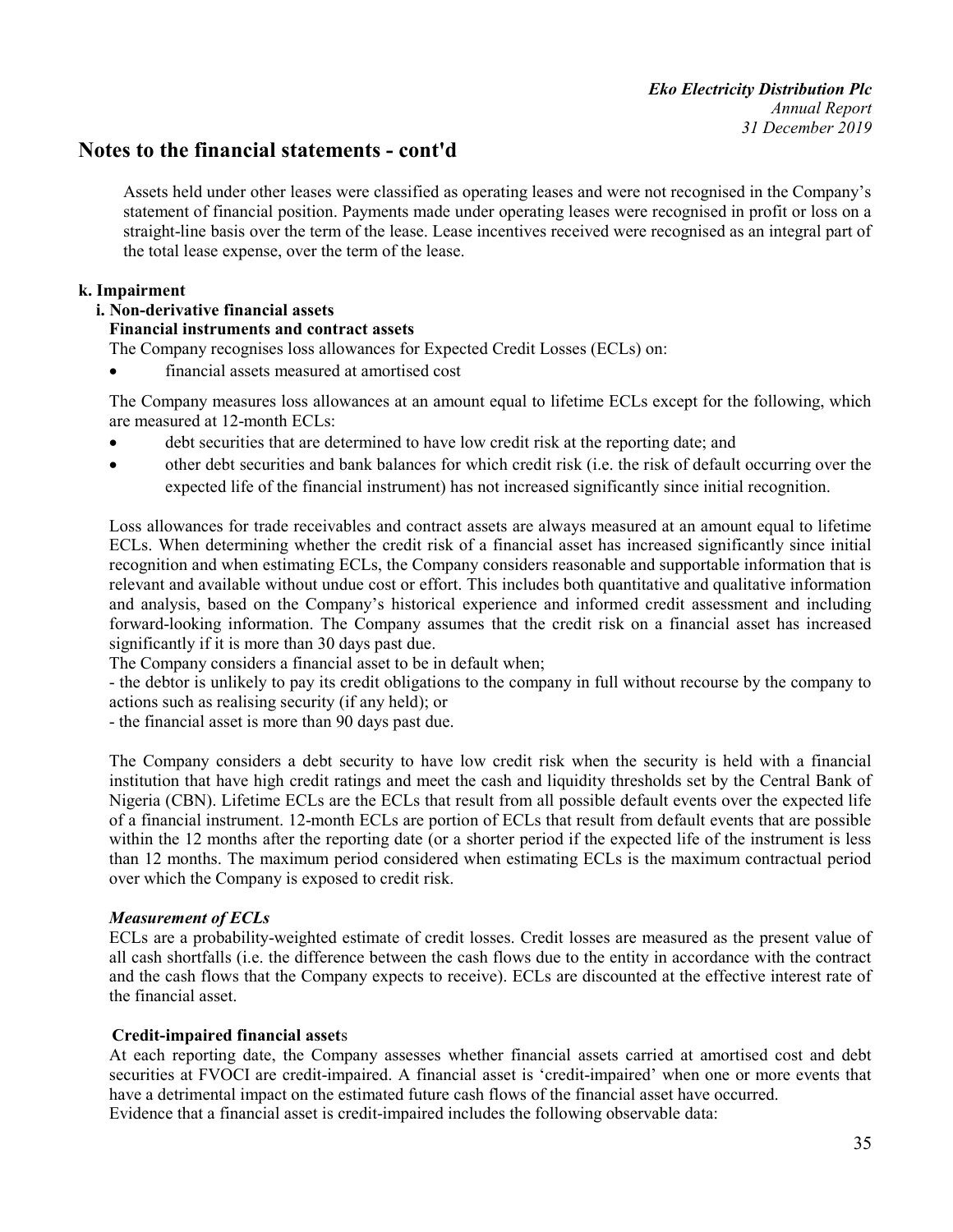- significant financial difficulty of the obligor or issuer;
- a breach of contract such as a default or being more than 360 days past due;
- x it is probable that the obligor will enter bankruptcy or other financial reorganisation; or
- the disappearance of an active market for a security because of financial difficulties.

### *Presentation of allowance for ECL in the statement of financial position*

Loss allowances for financial assets measured at amortised cost are deducted from the gross carrying amount of the assets.

## *Write-off*

The gross carrying amount of a financial asset is written off when the Company has no reasonable expectations of recovering a financial asset in its entirety or a portion thereof. The Company expects no significant recovery from the amount written off. However, financial assets that are written off could still be subject to enforcement activities in order to comply with the Company's procedures for recovery of amounts due. The amount written off is included in impairment loss on financial assets in the Statement of profit or loss and other Comprehensive income.

#### **ii. Non-financial assets**

At each reporting date, the Company reviews the carrying amounts of its non-financial assets (other than inventories and deferred tax assets) to determine whether there is any indication of impairment. If any such indication exists, then the asset's recoverable amount is estimated. For impairment testing, assets are grouped together into the smallest group of assets that generates cash inflows from continuing use that are largely independent of the cash inflows of other assets or cash generating units (CGUs).

The recoverable amount of an asset or CGU is the greater of its value in use and its fair value less costs to sell. Value in use is based on the estimated future cash flows, discounted to their present value using a pre-tax discount rate that reflects current market assessments of the time value of money and the risks specific to the asset or CGU. An impairment loss is recognized if the carrying amount of an asset or CGU exceeds its recoverable amount. Impairment losses are recognized in profit or loss. An impairment loss is reversed only to the extent that the asset's carrying amount does not exceed the carrying amount that would have been determined, net of depreciation or amortization, if no impairment loss had been recognized.

#### **l. Employee benefits**

### *i. Short-term employee benefits*

Short-term employee benefits are expensed as the related service is provided. A liability is recognized for the amount expected to be paid if the Company has a present legal or constructive obligation to pay this amount as a result of past service provided by the employee, and the obligation can be estimated reliably.

#### *ii. Defined contribution plans*

Obligations for contributions to defined contribution plans are expensed as the related service is provided. Prepaid contributions are recognized as an asset to the extent that a cash refund or reduction in future payments is available.

The Company operates a defined contribution pension scheme. Staff contributions to the scheme amount to 8% of the employee's basic salary, housing and transport allowances which are funded through payroll deductions while the Company's contribution of 10% of the employee's basic salary, housing and transport allowances is recognised in profit or loss as employee benefit expense in the periods during which services are rendered by employees.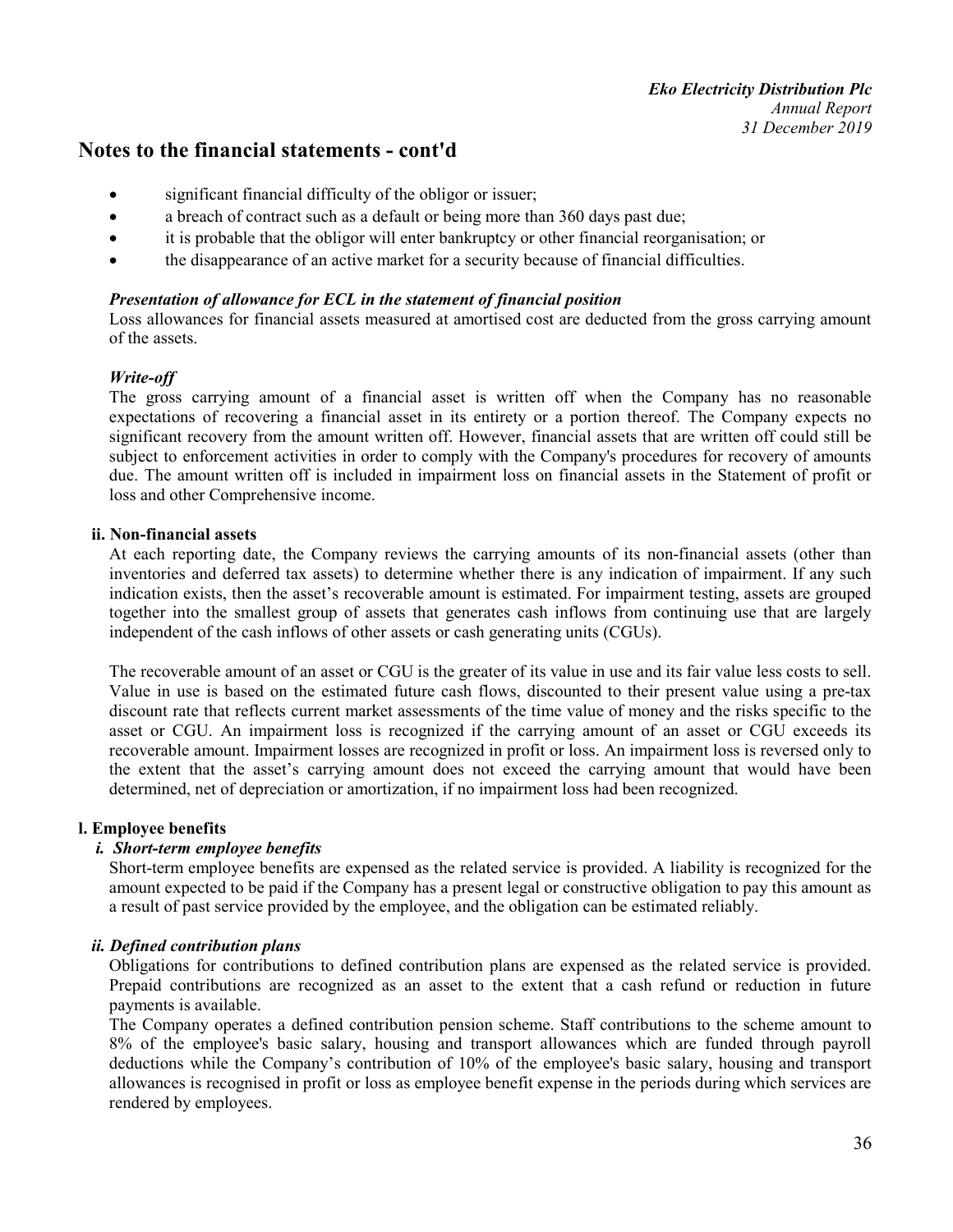## **l. Employee benefits cont'd**

## *iii. Other long-term employee benefits*

The Company's other long-term employee benefits represents a Long Service Award scheme for employees on the completion of designated long service milestones from 5, 10, 15, 20, 25 and 30years respectively. This scheme is instituted for all permanent employees. The Company's obligations in respect of these schemes are the amounts of future benefits that employees have earned in return of their service in the current and prior periods. The benefit is discounted to its present value. The discount rate is a result of the Company's objective to ensure that the underlying cost inflation remains below the country's headline inflation, having considered the weighted average of 10 and 20 year Nigerian Government Bond Yields approximating the term of the Company's obligation.. The calculation is performed using the Projected Unit Credit method. Remeasurements are recognized in profit or loss in the period in which they arise. This scheme is not funded. The obligations are paid out of the Company's cashflows as and when due.

#### *iv. Termination benefits*

Termination benefits are expensed at the earlier of when the Company can no longer withdraw the offer of those benefits and when the Company recognises costs for a restructuring. If benefits are not expected to be settled wholly within 12 months of the end of the reporting period, then they are discounted.

## **m. Provisions**

## *Provisions*

A provision is recognized if, as a result of a past event, the Company has a present legal or constructive obligation that can be estimated reliably, and it is probable that an outflow of economic benefits will be required to settle the obligation. Provisions are determined by discounting the expected future cash flows at a pre-tax rate that reflects current market assessments of the time value of money and the risks specific to the liability. The unwinding of the discount is recognised as finance cost.

A provision for restructuring is recognized when the Company has approved a detailed and formal restructuring plan, and the restructuring either has commenced or has been announced publicly. Future operating losses are not provided for.

A provision for onerous contracts is recognized when the expected benefits to be derived by the Company from a contract are lower than the unavoidable cost of meeting its obligations under the contract. The provision is measured at the present value of the lower of the expected cost of terminating the contract and the expected net cost of continuing with the contract. Before a provision is established, the Company recognizes any impairment loss on the assets associated with that contract

## *Contingent liabilities*

A contingent liability is a possible obligation that arises from past events and whose existence will be confirmed only by the occurrence or non-occurrence of one or more uncertain future events not wholly within the control of the Company; or a present obligation that arises from past events but is not recognized because it is not probable that an outflow of resources embodying economic benefits will be required to settle the obligation or the amount of the obligation cannot be measured with sufficient reliability.

Contingent liabilities are only disclosed and not recognized as liabilities in the statement of financial position. If the likelihood of an outflow of resources is remote, the possible obligation is neither a provision nor a contingent liability and no disclosure is made.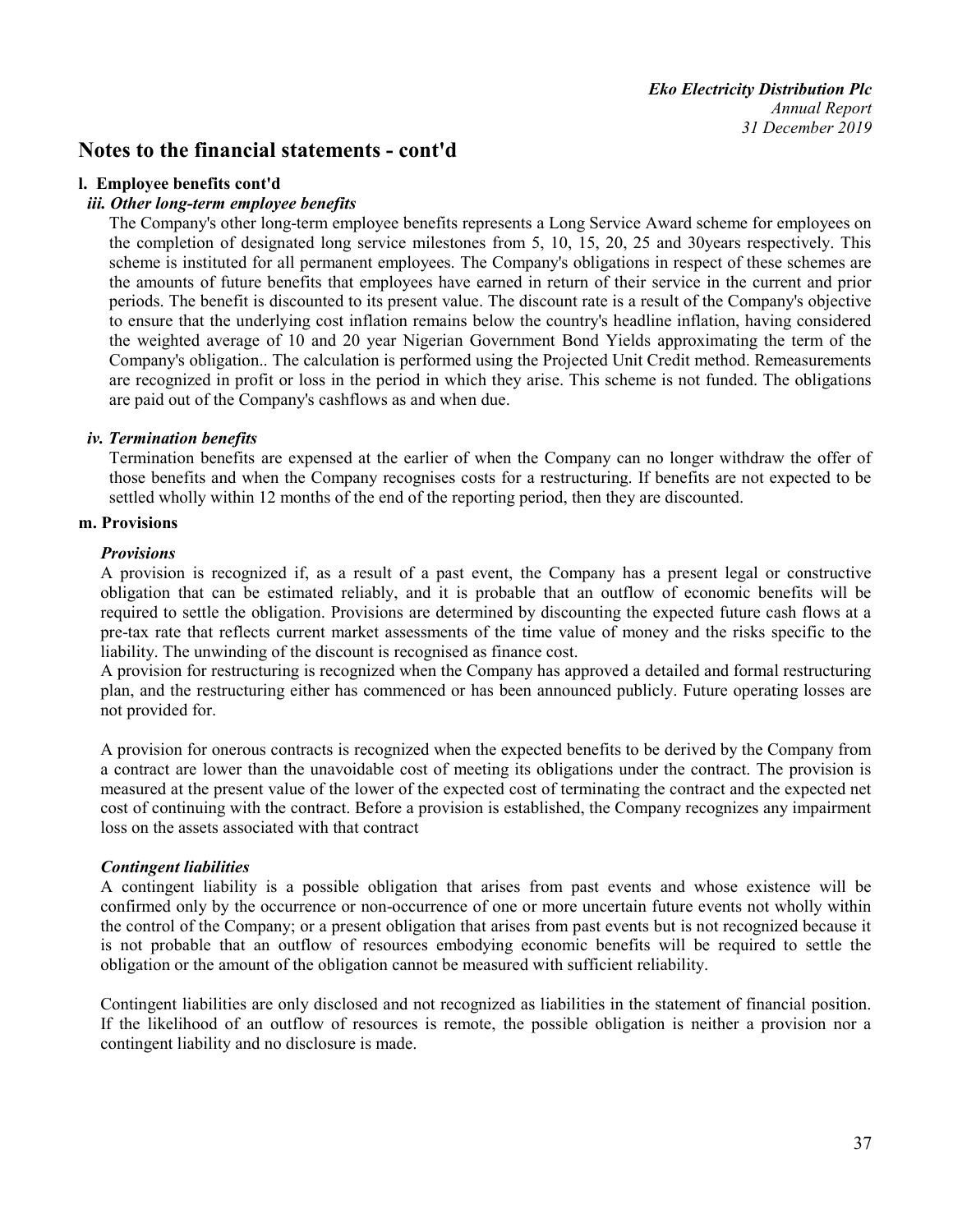#### **n. Income tax**

Income tax expense comprises current tax (Companies income tax, Tertiary education tax and Nigeria police trust fund levy) and deferred tax. It is recognised in profit or loss except to the extent that it relates to a business combination, or items recognised directly in equity or in other comprehensive income.

#### *i. Current tax*

Current tax comprises the expected tax payable or receivable on the taxable income or loss for the year and any adjustment to tax payable or receivable in respect of previous years. The amount of current tax payable or receivable is the best estimate of the tax amount expected to be paid or received that reflects uncertainty related to income tax, if any. It is measured using tax rates enacted or substantively enacted at the reporting date and is assessed as follows:

- Company income tax is computed on taxable profits

- Tertiary education tax is computed on assessable profits

- Nigeria Police Trust Fund levy is computed on net profit (i.e. profit after deducting all expenses and taxes from revenue earned by the company during the year).

Current tax assets and liabilities are offset if certain criteria are met.

Total amount of tax payable under CITA is determined based on the higher of two components namely Company Income Tax (based on taxable income (or loss) for the year); and minimum tax. Taxes based on profit for the period are treated as income tax in line with IAS 12.

#### *ii. Minimum tax*

Minimum tax which is based on a gross amount is outside the scope of IAS 12 and therefore, are not presented as part of income tax expense in the profit or loss.

In line with the Finance Act 2019, minimum tax is determined as 0.5% of turnover. In previous years, minimum tax was determined based on the sum of (i) the highest of; 0.25% of revenue of N500,000, 0.5% of gross profit, 0.25% of paid up share capital and 0.5% of net assets; and (ii) 0.125% of revenue in excess of N500,000.

Where the minimum tax charge is higher than the Company Income Tax (CIT), a hybrid tax situation exists. In this situation, the CIT is recognized in the income tax expense line in the profit or loss and the excess amount is presented above the income tax line as Minimum tax.

#### *iii. Deferred tax*

Deferred tax is recognised in respect of temporary differences between the carrying amounts of assets and liabilities financial reporting purposes and the amounts used for taxation purposes.

Deferred tax assets are recognised for unused tax losses, unused tax credits and deductible temporary differences to the extent that it is probable that future taxable profits will be available against which they can be used. Future taxable profits are determined based on reversal of relevant taxable temporary differences.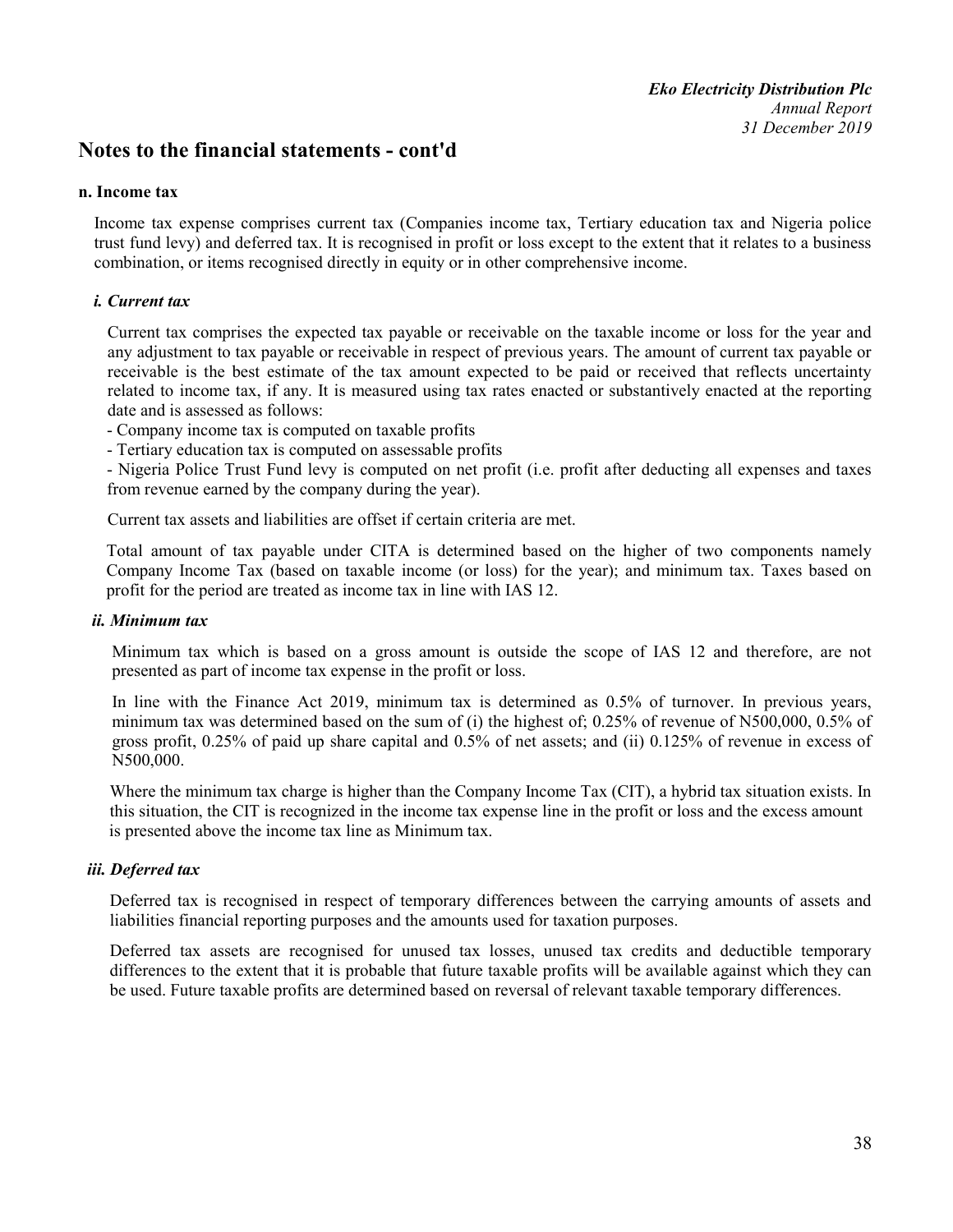#### *iii. Deferred tax cont'd*

If the amount of taxable temporary differences is insufficient to recognise a deferred tax asset in full, then future taxable profits, adjusted for reversals of existing temporary differences, are considered, based on the business plans of the Company as approved by the Board.

Deferred tax assets are reviewed at each reporting date and are reduced to the extent that it is no longer probable that the related tax benefit will be realised; such reductions are reversed when the probability of future taxable profits improves. Unrecognised deferred tax are reassessed at each reporting date and recognised to the extent that it has become probable that future profits will be available against which they can be used.

Deferred tax is measured at the tax rates that are expected to be applied to temporary differences when they reverse, using tax rates enacted or substantively enacted at the reporting date. The measurement of deferred tax reflects the tax consequences that would follow from the manner in which the Company expects, at the reporting date, to recover or settle the carrying amount of its assets and liabilities. Deferred tax assets and liabilities are offset only if certain criteria are met.

#### **o. Share capital**

Incremental costs directly attributable to the issue of ordinary shares, net of any tax effects, are recognised as a deduction from equity.

#### **p. Statement of cash flows**

The statement of cash flows is prepared using the indirect method. Changes in statement of financial position items that have not resulted in cash flows such as fair value changes and other non-cash items, have been eliminated for the purpose of preparing the statement. Finance costs paid is also included in financing activities while finance income received is included in investing activities.

#### **8. New standards and interpretations not yet adopted**

A number of new Standards, Amendments to Standards, and Interpretations are effective for annual periods beginning on or after 1 January 2019. The Company has not applied the following new or amended standards in preparing these financial statements.

Those which may be relevant to the Company are set out below. The Company does not plan to early adopt these standards. The standards will be adopted in the period that they become mandatory unless otherwise indicated: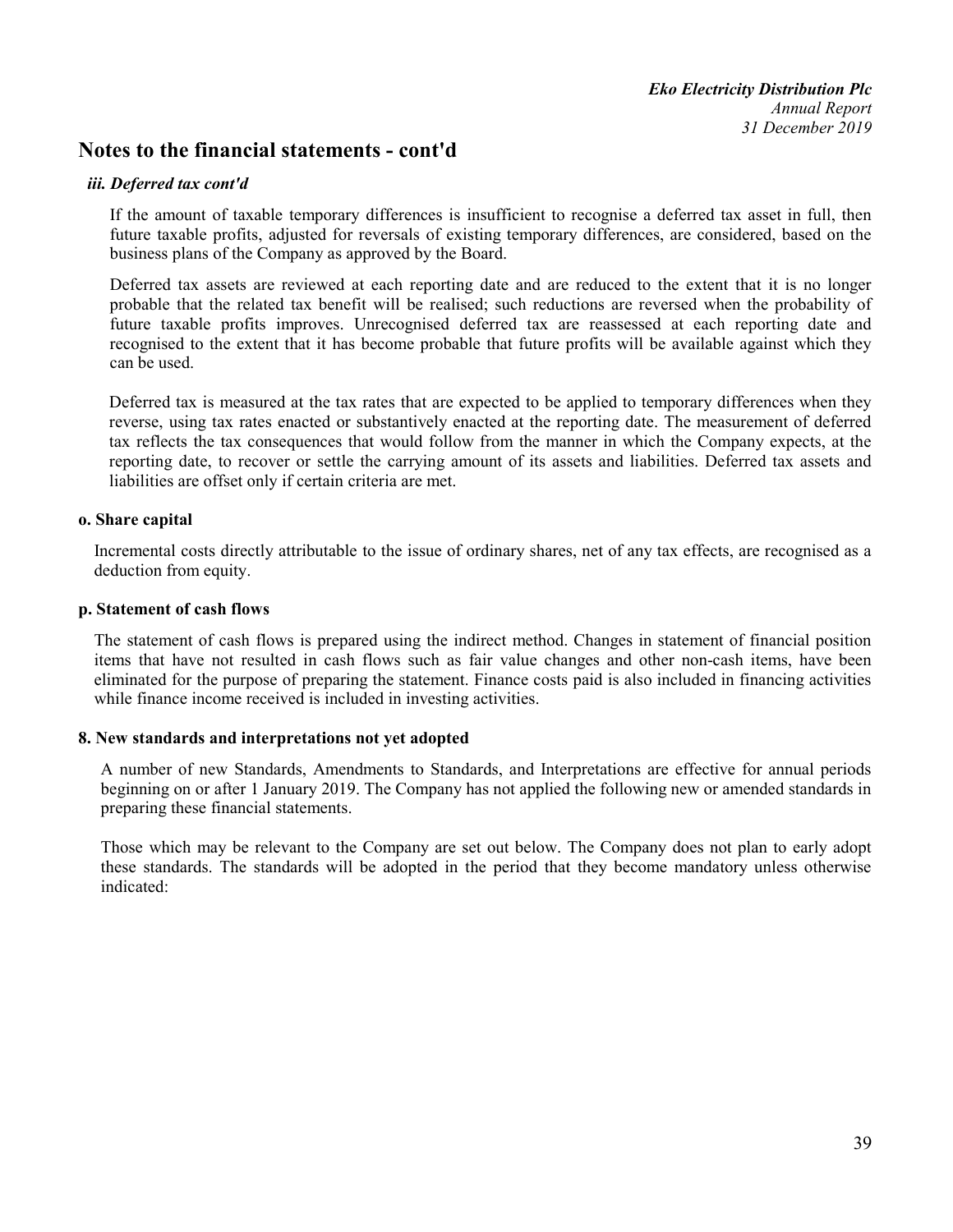|                  | Standard not Effective date | Summary of the requirements and impact assessment                            |
|------------------|-----------------------------|------------------------------------------------------------------------------|
| yet effective    |                             |                                                                              |
| Amendments       | 1 January 2020              | Defining a business is important because the financial reporting             |
| to IFRS 3        | Early adoption is           | requirements for the acquisition of a business are different from the        |
| (Definition of   | permitted                   | requirements for the purchase of a group of assets that does not constitute  |
| a Business)      |                             | a business. The proposed amendments are intended to provide entities         |
|                  |                             | with clearer application guidance to help distinguish between a business     |
|                  |                             | and a group of assets when applying IFRS 3. In October 2018 the IASB         |
|                  |                             | issued this amendment to make it easier for companies to decide whether      |
|                  |                             | activities and assets they acquire are a business or merely a group of       |
|                  |                             | assets. The amendments:                                                      |
|                  |                             | • Confirm that a business must include inputs and a process, and clarified   |
|                  |                             | that: (i) the process must be substantive and (ii) the inputs and process    |
|                  |                             | must together significantly contribute to creating outputs.                  |
|                  |                             | • Narrow the definitions of a business by focusing the definition of outputs |
|                  |                             | on goods and services provided to customers and other income from            |
|                  |                             | ordinary activities, rather than on providing dividends or other economic    |
|                  |                             | benefits directly to investors or lowering costs; and                        |
|                  |                             | • Add a test that makes it easier to conclude that a company has acquired a  |
|                  |                             | group of assets, rather than a business, if the value of the assets          |
|                  |                             | acquired is substantially all concentrated in a single asset or group of     |
|                  |                             | similar assets.                                                              |
|                  |                             | The amendments are effective for business combinations for which the         |
|                  |                             | acquisition date is on or after the beginning of the first annual reporting  |
|                  |                             | period beginning on or after 1 January 2020 and to asset acquisitions that   |
|                  |                             | occur on or after the beginning of that period.                              |
|                  |                             | Earlier application is permitted. The Company expects no significant         |
|                  |                             | impact on the application of this Standard.                                  |
|                  |                             | The Company is yet to complete its detailed assessment of the potential      |
|                  |                             | impact of this standard on its financial statements.                         |
| Amendments       | 1 January 2020              | The IASB refined its definition of material to make it easier to understand. |
| to IAS 1 and     | Early adoption is           | It is now aligned across IFRS Standards and the Conceptual Framework.        |
| IAS <sub>8</sub> | permitted                   | The changes in Definition of Material (Amendments to IAS 1 and IAS 8)        |
| (Definition of   |                             | all relate to a revised definition of 'material' which is quoted below from  |
| Material)        |                             | the final amendments "Information is material if omitting, misstating or     |
|                  |                             | obscuring it could reasonably be expected to influence decisions that the    |
|                  |                             | primary users of general purpose financial statements make on the basis of   |
|                  |                             | those financial statements, which provide financial information about a      |
|                  |                             | specific reporting entity."                                                  |
|                  |                             | The Board has also removed the definition of material omissions or           |
|                  |                             | misstatements from IAS 8 Accounting Policies, Changes in Accounting          |
|                  |                             | Estimates and Errors. The amendments are effective from 1 January 2020       |
|                  |                             | but may be applied earlier. However, the Board does not expect significant   |
|                  |                             | change – the refinements are not intended to alter the concept of            |
|                  |                             | materiality.                                                                 |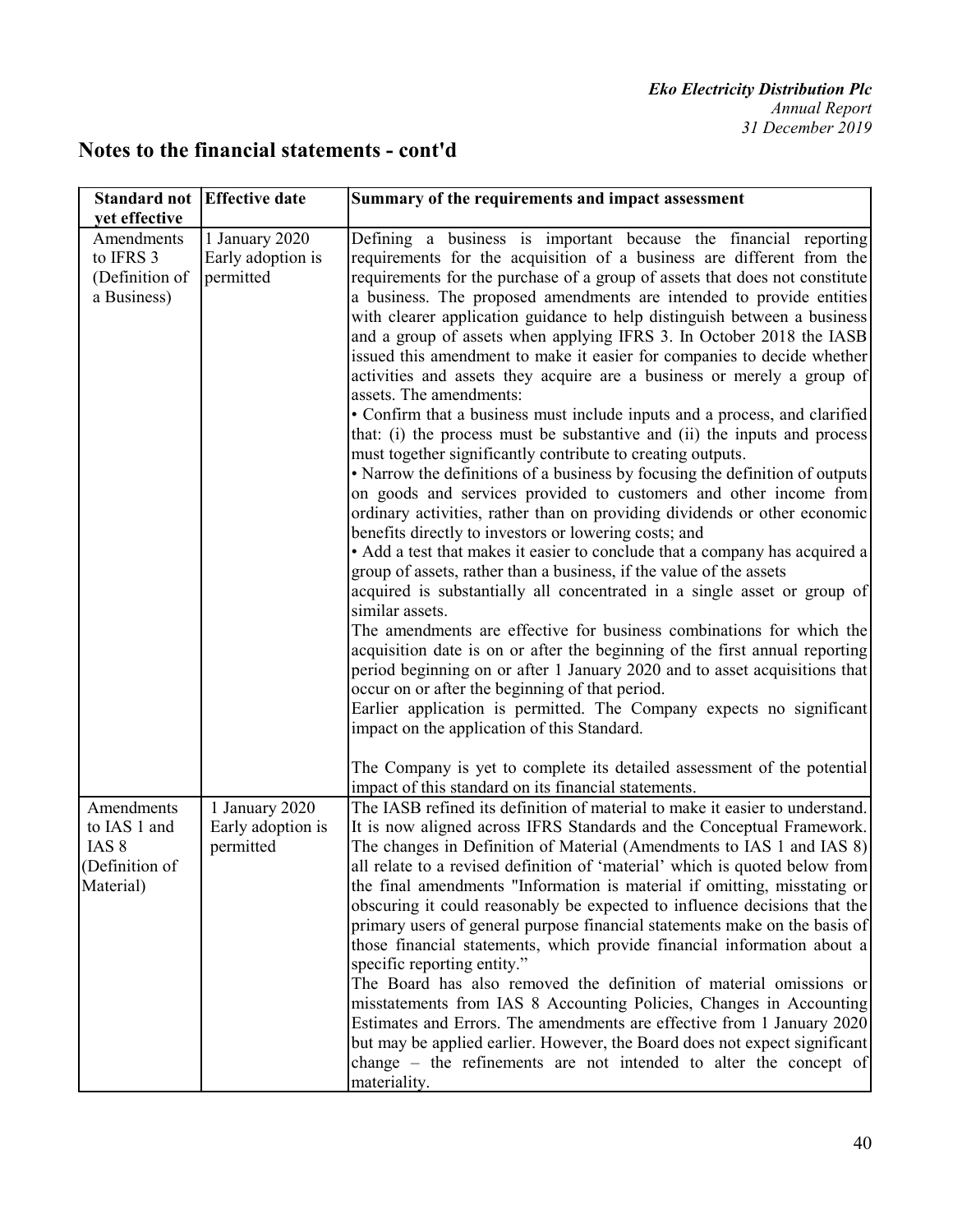|               | <b>Standard not Effective date</b> | Summary of the requirements and impact assessment                           |
|---------------|------------------------------------|-----------------------------------------------------------------------------|
| yet effective |                                    |                                                                             |
| Conceptual    | 1 January 2020                     | The IASB decided to revise the Conceptual Framework because certain         |
| Framework     | Early adoption is                  | important issues were not covered and certain guidance was unclear or out   |
| amendments    | permitted                          | of date. The revised Conceptual Framework, issued by the IASB in March      |
| (Amendments)  |                                    | 2018, includes:                                                             |
| to references |                                    | • A new chapter on measurement;                                             |
| to conceptual |                                    | • Guidance on reporting financial performance;                              |
| framework in  |                                    | • Improved definitions of an asset and a liability, and guidance supporting |
| the IFRS      |                                    | these definitions; and                                                      |
| Standards)    |                                    | • Clarifications in important areas, such as the roles of stewardship,      |
|               |                                    | prudence and measurement uncertainty in financial reporting.                |
|               |                                    | The IASB also updated references to the Conceptual Framework in IFRS        |
|               |                                    | Standards by issuing Amendments to References to the Conceptual             |
|               |                                    | Framework in IFRS Standards. This was done to support transition to the     |
|               |                                    | revised Conceptual Framework for companies that develop accounting          |
|               |                                    | policies using the Conceptual Framework when no IFRS Standard applies       |
|               |                                    | to a particular transaction.                                                |
|               |                                    | Although we expect this to be rare, some companies may use the              |
|               |                                    | Framework as a reference for selecting their accounting policies in the     |
|               |                                    | absence of specific IFRS requirements. In these cases, companies should     |
|               |                                    | review those policies and apply the new guidance retrospectively as of 1    |
|               |                                    | January 2020, unless the new guidance contains specific scope outs. The     |
|               |                                    | Company expects no significant impact on the application of this            |
|               |                                    | Standard.                                                                   |

The following amended standards and interpretations are not expected to have a significant impact on the Company's financial statements;

- x *Amendments to references to conceptual Framework in IFRS standards*
- **•** *Definition of a Business* (Amendments to IFRS 3)
- *Definition of Material* (Amendments to IAS 1 and IAS 8)
- x IFRS 17 *Insurance contracts*

#### **9. Revenue**

Revenue comprise amounts derived from delivering of electricity and other related activities across the Company's distribution network in Lagos state.

|                                         | 2019           | 2018           |
|-----------------------------------------|----------------|----------------|
|                                         | <b>NGN'000</b> | <b>NGN'000</b> |
| Revenue from contract with customers    | 80,604,365     | 75,723,363     |
| <b>Other revenue</b>                    |                |                |
| Customer granted assets (Note $17(d)$ ) | 679.433        | 433,457        |
| <b>Total revenue</b>                    | 81,283,798     | 76,156,820     |

#### **a. Customer contributed assets**

The Nigerian Electricity Regulatory Commission (NERC) issued the Meter Asset Provider (MAP) Regulation requiring all distribution companies to engage the services of MAPs towards covering the metering gap in the country.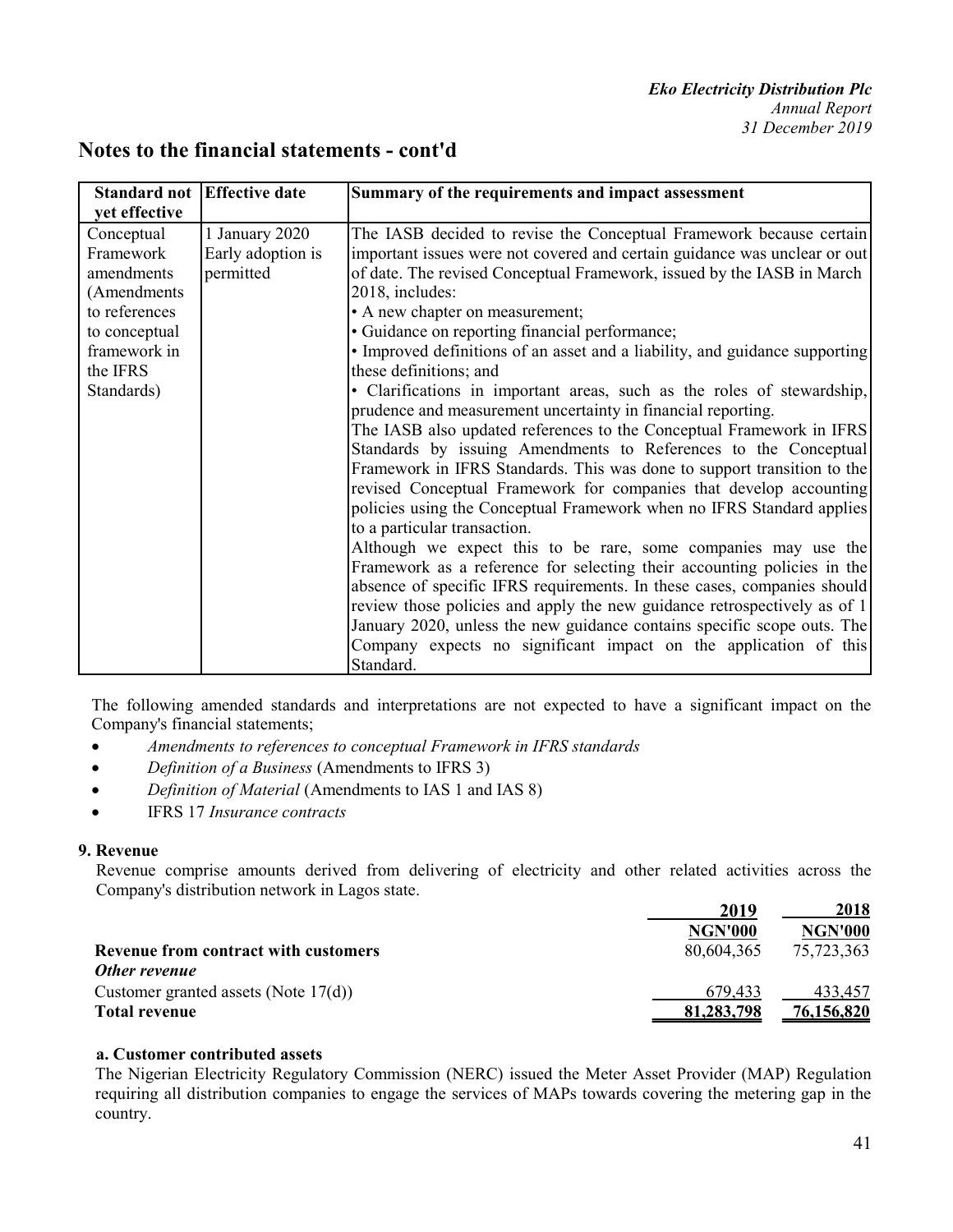During the year, the Company appointed three (3) MAP entities to supply and install meters to its customers within the network. In line with the regulation, the customers bear all costs relating to delivery, activating and maintaining the meters though ownership resides with the Company and these meters are a requirement of the Company to fulfil its contract with the customers. Meters amounting to NGN 307.93 million were contributed by the customers during the year and have been recorded at their fair values (see Note  $17(d)$ ).

During the year, the Company also received donation to its substation amounting to NGN 371.507 million from its customers (see Note 17(d)).

#### **Classification by customer payment mode**

|                                         | 2019           | 2018           |
|-----------------------------------------|----------------|----------------|
|                                         | <b>NGN'000</b> | <b>NGN'000</b> |
| Post-paid revenue                       | 69,619,441     | 65,500,817     |
| Pre-paid revenue                        | 10,984,924     | 10,222,546     |
|                                         | 80,604,365     | 75,723,363     |
| Customer granted assets (Note $17(d)$ ) | 679.433        | 433,457        |
| <b>Total revenue</b>                    | 81,283,798     | 76,156,820     |

#### **b. Contract balances**

The following table provides information about receivables and contract liabilities from contracts with customers.

|                                                                  | <b>31 December 2019</b> | <b>1 January 2019</b> |
|------------------------------------------------------------------|-------------------------|-----------------------|
|                                                                  | <b>NGN'000</b>          | <b>NGN'000</b>        |
| Receivables, included in "trade and other receivables" (Note 20) | 28,619,261              | 22,560,984            |
| Contract assets (Note $20(a)$ )                                  | 2,887,242               | 2,866,944             |
| Contract liabilities*                                            | 911.436                 | 606,690               |

The contract assets primarily relate to the Company's right to consideration for electricity supplied to post paid customers but not billed at the reporting date. The contract assets are transferred to receivables when the rights become unconditional. This usually occurs when the company issues a bill to the customer.

The contract liabilities primarily relate to the advance consideration received from prepaid customers for supply of electricity for which revenue is recognised over time. This is derived by calculating an energy consumption factor for each customer based on energy unit purchases during the year and using this on a prorated basis to estimate quantity of the last units of energy purchased by the customer that should be deferred.

\*Included in the contract liabilities are collections from prepaid customers amounting to NGN392.44 million (2018:NGN203.16 million) representing payments received for which units were yet to be allotted.

#### **10. Expenses by nature**

# Expenses by nature comprise: **a. Cost of sales 2019 2018 NGN'000 NGN'000** Cost of energy purchased from ONEM and NBET 86,805,447 79,618,859 Impairment of inventory (Note  $18(a)$ ) 231,151 31,337 Depreciation (Note 17(a)) 6,761,948 6,356,660 **93,798,546 86,006,856** Tariff shortfall awarded by NERC  $(2019)$  (Note  $10(a)(i)$ ) (58,263,000) **Total cost of sales** 35,535,546 **86,006,856**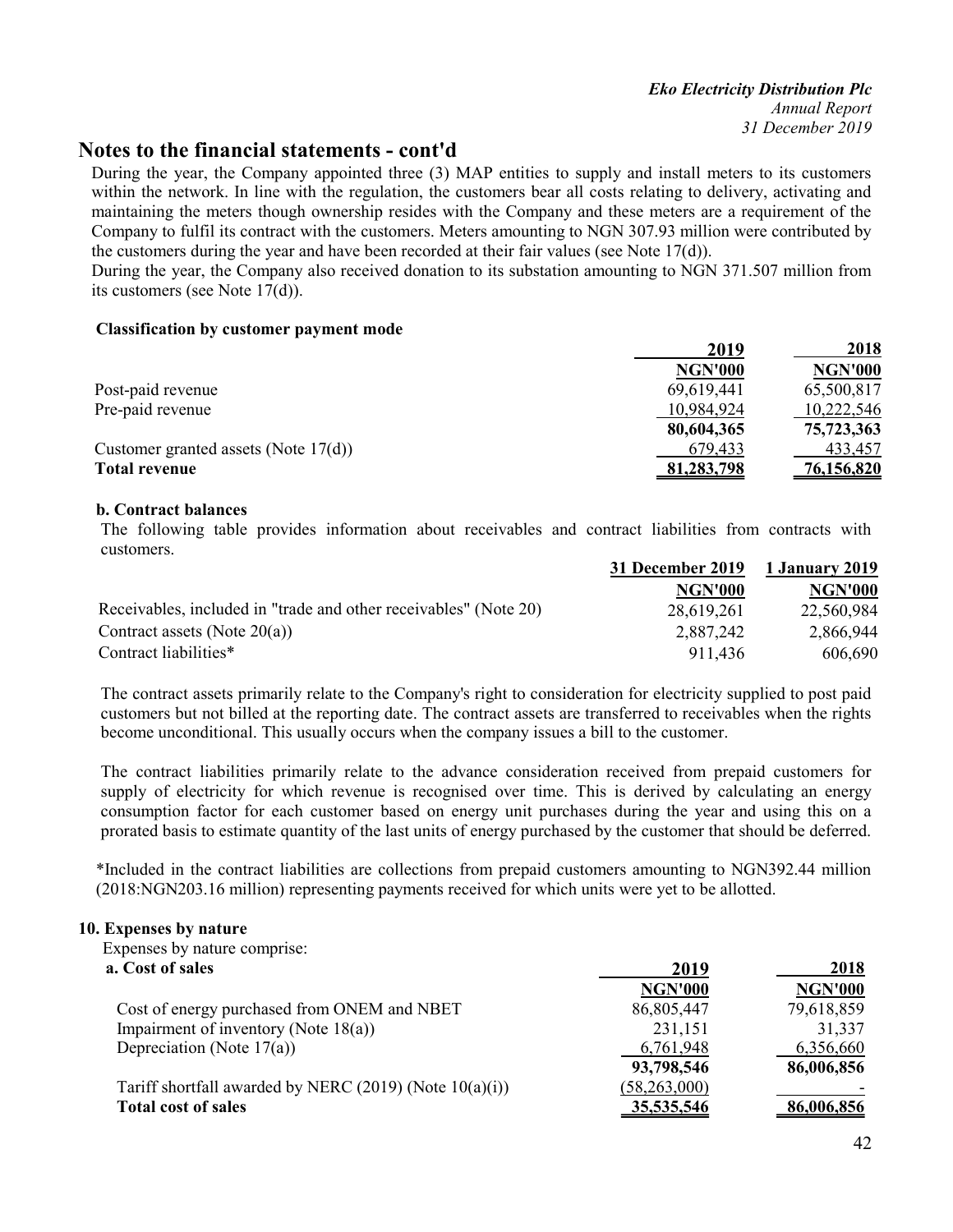### **(i) Tariff shortfall awarded by NERC**

As part of the initiative towards improving the liquidity of Discos, on 1 July 2019 and 31 December 2019, the Nigerian Electricity Regulatory Commission (NERC) issued the Minor Review and Minimum Remittance Order - Order No. NERC/GL/172A "The 2016 - 2018 Minor Review of the Multi Year Tariff Order (MYTO) 2015 and Minimum Remittance Order for the year 2019" and Order No. NERC/GL/186B/2019 "December 2019 Minor Review Multi Year Tariff Order 2015 and Minimum Remittance Order for the year 2020". One of the objectives of the Orders is to resolve the impairment of the financial records of the distribution companies arising as a consequence of the deficits in tariffs over the years. These Orders award the Company a sum of NGN 95.65 billion as the computed tariff shortfall for the years 2015 to 2018 and NGN 58.26 billion as the tariff shortfall for 2019.In line with the order, the awarded tariff shortfalls are netted off the Company's payables to NBET and ONEM and transferred off the statement of financial position.

#### **b. Operating expenses**

|                                                  | 2019           | 2018           |
|--------------------------------------------------|----------------|----------------|
|                                                  | <b>NGN'000</b> | <b>NGN'000</b> |
| Depreciation (Others) (Note $17(a)$ )            | 315,727        | 303,240        |
| Depreciation (ROU Assets) (Note $33(a(i))$ )     | 695,357        |                |
| Amortisation (Note 16)                           | 74,930         | 56,711         |
| Maintenance expenses                             | 6,251,565      | 4,796,994.     |
| Consultancy fees                                 | 5,509,271      | 4,505,536      |
| Employee benefits expenses (Note $14(a)$ )       | 5,616,171      | 5,316,370      |
| Directors' remuneration (Note $14(d)$ )          | 339,928        | 500,841        |
| Auditors' remuneration                           | 70,000         | 70,000         |
| Provision for litigation and claims (Note 28(b)) | 47,816         |                |
| Staff training and welfare                       | 1,372,862      | 833,017        |
| Transport, travels and insurance                 | 489,812        | 505,560        |
| Rent and rates                                   | 1,084,482      | 934,271        |
| Vehicle lease expense                            |                | 315,614        |
| Publicity and advertisement                      | 328,583        | 269,314        |
| Revenue collection fees                          | 3,014,443      | 2,990,543      |
| Switching company charge                         | 533,427        |                |
| Consumables                                      | 187,766        | 184,974        |
| Penalties                                        | 14,327         | 14,520         |
| Office expenses                                  | 471,033        | 467,700        |
| Health, safety and environment                   | 491,621        | 422,876        |
| Security expenses                                | 308,257        | 254,051        |
| <b>Total operating expenses</b>                  | 27,217,378     | 22,742,132     |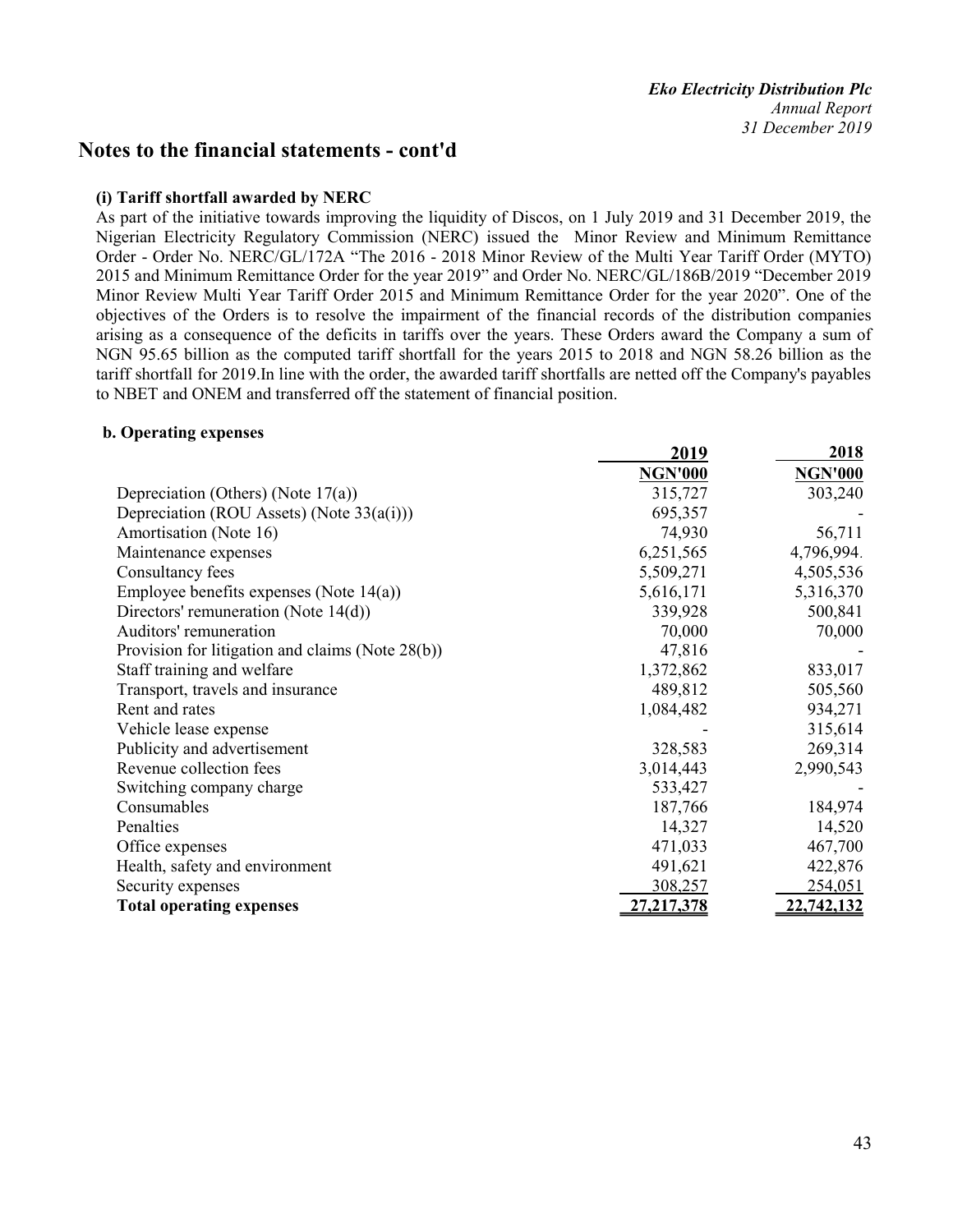## *Eko Electricity Distribution Plc Annual Report 31 December 2019*

# **Notes to the financial statements - cont'd**

## **11. Other income**

|                                                                      | 2019           | 2018           |
|----------------------------------------------------------------------|----------------|----------------|
|                                                                      | <b>NGN'000</b> | <b>NGN'000</b> |
| Re-connection fee                                                    | 187,790        | 237,275        |
| Contractor registration fees                                         | 4,200          | 8,000          |
| Service connection fee                                               | 96,830         | 69,293         |
| Insurance compensation                                               | 13,462         | 4,303          |
| Donation of materials by USAID                                       |                | 28,521         |
| Donation of asset                                                    |                | 70,000         |
| Car park income                                                      | 47,860         | 29,857         |
| Proceed from sale of obsolete inventory                              |                | 9,899          |
|                                                                      | 350,142        | 457,148        |
| Tariff shortfall awarded by NERC (2015 - 2018)(Note 10a(i))          | 95,645,924     |                |
|                                                                      | 95,996,066     | 457,148        |
| 12. Finance income and costs                                         |                |                |
|                                                                      | 2019           | 2018           |
|                                                                      | <b>NGN'000</b> | <b>NGN'000</b> |
| <b>Finance income</b>                                                |                |                |
| Interest income on financial instruments held at amortised cost      | 133,540        | 90,239         |
| Write-back of interest attributable to tariff shortfall (Note 12(b)) | 22,398,736     |                |
| Fair value gain on loans and borrowings                              | 236,623        | 231,324        |
| <b>Total finance income</b>                                          | 22,768,899     | 321,563        |
| <b>Finance costs</b>                                                 |                |                |
| Interest expense on loans and borrowings (Note 23(d))                | (721, 738)     | (914,370)      |
| Bank charges                                                         | (160, 443)     | (457, 336)     |
| Lease Interest (Note $33(a(ii))$ )                                   | (453,318)      |                |
| Net foreign exchange loss                                            | (22)           | (38, 860)      |
| Interest on shortfall remittance to electricity suppliers $(12(a))$  |                |                |
|                                                                      | (4,440,105)    | (15,825,703)   |
| <b>Total finance costs</b>                                           | (5,775,626)    | (17, 236, 269) |
| Net finance income/(costs)                                           | (16,993,273)   | (16,914,706)   |
| <b>Finance cost for cashflow purposes</b>                            |                |                |
|                                                                      | 2019           | <b>2018</b>    |
|                                                                      | <b>NGN'000</b> | <b>NGN'000</b> |
| Interest expense on loans and borrowings (Note 23(d))                | (721, 738)     | (914, 370)     |
| Bank charges                                                         | (160, 443)     | (457, 336)     |
| Lease Interest (Note $33(a(ii))$ )                                   | (453,318)      |                |
| Interest on shortfall remittance to electricity suppliers $(12(a))$  | (4,440,105)    | (15,825,703)   |
| Unrealized exchange difference                                       | (164)          | (38, 860)      |
|                                                                      | (5,775,768)    | (17, 236, 269) |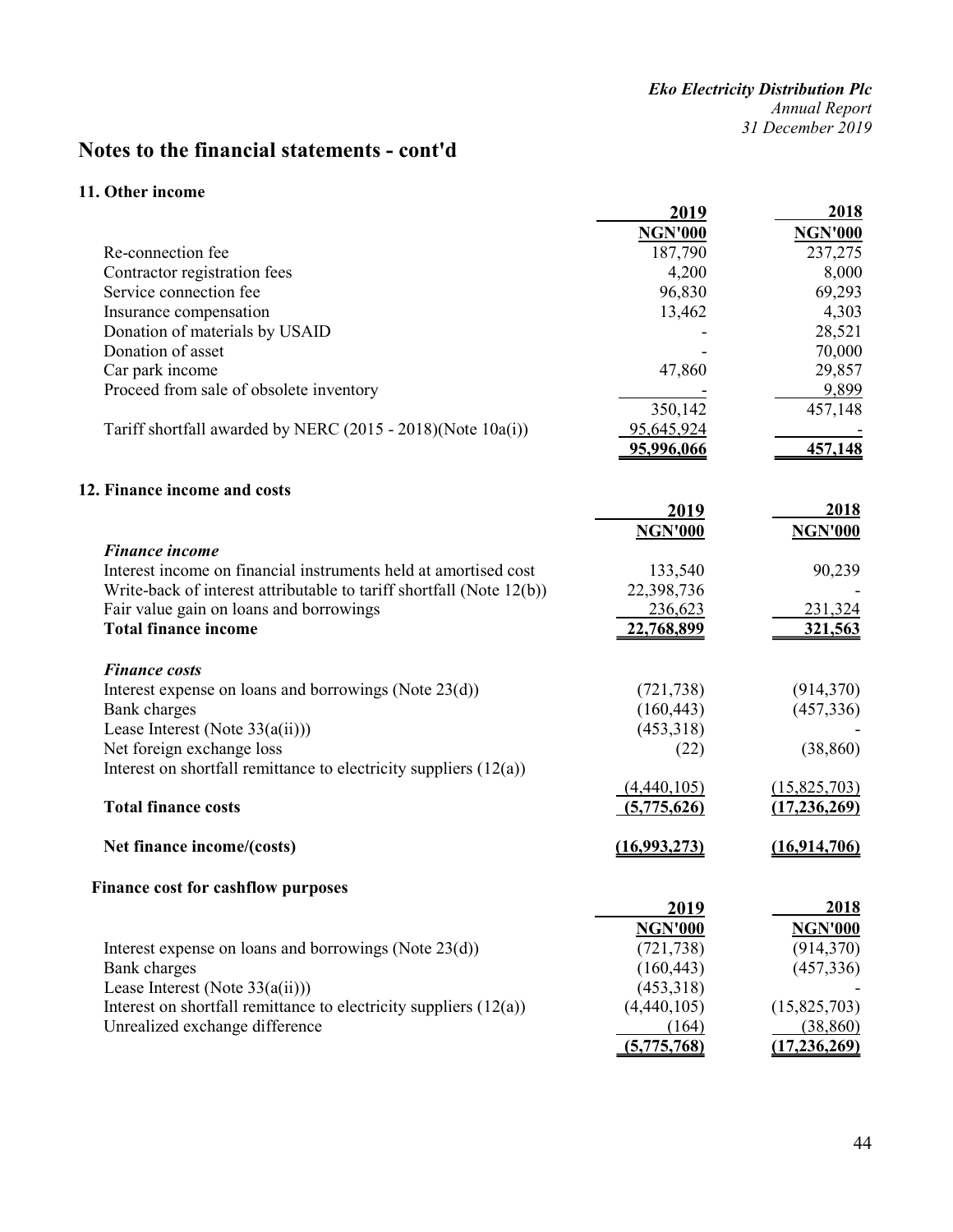### **(a). Interest on shortfall remittance to electricity suppliers**

This represents interest arising from the Company's default with respect to amounts due on NBET, ONEM and Paras Energy invoices during the year. In line with the Transitional Electricity Market Rule, the Company is required to remit 100% of the Nigeria Bulk Electricity Trading Company Plc (NBET) and Operator of Nigeria Electricity Market (ONEM) monthly bills from 1 February 2015. The shortfall on baseline remittance attracts interest at NIBOR plus 4%. Also, in line with the agreement between the Company and Paras Energy, any default in payment of any amount due shall bear interest at NIBOR plus 1.5%. The interest on amounts due still remained unpaid as at year end and forms part of amounts due to NBET, ONEM and Paras Energy in trade and other payables. Current year amount has been adjusted for interest attributable to tariff shortfall for current year (Note 12(b)).

## (b). **Write back of interest attributable to the tariff shortfalls**

This represents write back of interests attributable to the tariff shortfall awarded by NERC during the year. In line with the NERC order No. NERC/GL/172A/2019 "The 2016 - 2018 Minor Review of the Multi Year Tariff Order (MYTO) 2015 issued during the year, the Company has written back interest payable on unpaid NBET and ONEM invoices attributable to 2015 - 2018 tariff shortfall. The amount relating to current year has been adjusted accordingly in the expense calculation.

(c) During the year, amortization of day-one fair value gain on CBN loan into profit or loss is NGN 236.62 million (2018: NGN231.32 million) (25).

#### **13. Profit/(Loss) before income tax**

a. Profit/(Loss) before income tax is stated after charging/(crediting):

|                                         | 2019           | 2018           |
|-----------------------------------------|----------------|----------------|
|                                         | <b>NGN'000</b> | <b>NGN'000</b> |
| Depreciation (Note 17)                  | 7,077,676      | 6,659,900      |
| Depreciation ROU assets (Note $33(a)$ ) | 695,357        |                |
| Amortization (Note 16)                  | 74,930         | 56,711         |
| Employee benefits (Note $14(a)$ )       | 5,616,171      | 5,316,370      |
| Auditor's remuneration                  | 70,000         | 70,000         |
| Fair value gain on loans and borrowing  | 236,623        | 231,324        |
| Net foreign exchange loss/(gain)        | (22)           | 38,860         |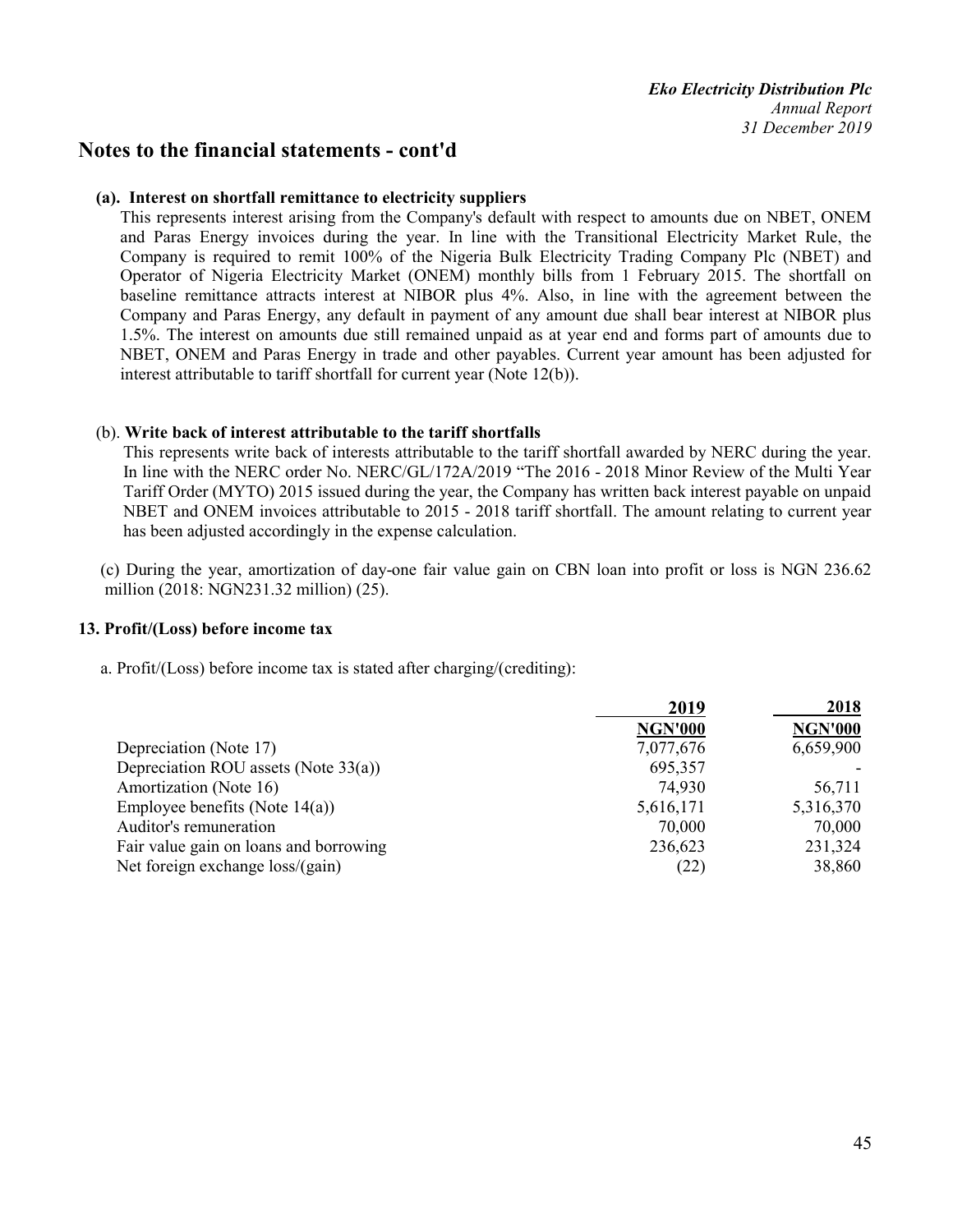#### **14. Employee benefit expense and director's remuneration**

**a.** Employee benefit expense during the year amounted to:

|                                    | 2019           | 2018           |
|------------------------------------|----------------|----------------|
|                                    | <b>NGN'000</b> | <b>NGN'000</b> |
| <b>Salaries</b>                    | 5,038,154      | 4,858,175      |
| Pension costs                      | 471,737        | 458,195        |
| Long service award (Note $14(f)$ ) | 106,280        |                |
|                                    | 5,616,171      | 5,316,370      |

b. The average number of full time persons employed by the Company during the year was as follows:

|                | 2019          | 2018          |
|----------------|---------------|---------------|
|                | <b>Number</b> | <b>Number</b> |
| Finance        | 170           | 189           |
| Administrative | 225           | 250           |
| Operations     | 397           | ,383          |
|                | -702          | 1,822         |

**c.** Employees of the Company, other than directors, whose duties were wholly or mainly discharged in Nigeria received remuneration (excluding pension costs and certain benefits) in the following ranges**:**

|              |                          |              | 2019          | 2018          |
|--------------|--------------------------|--------------|---------------|---------------|
|              |                          |              | <b>Number</b> | <b>Number</b> |
| <b>Below</b> |                          | NGN1,000,000 | 106           | 118           |
| NGN1,000,001 | $\overline{\phantom{a}}$ | NGN2,000,000 | 758           | 789           |
| NGN2,000,001 | $\overline{\phantom{a}}$ | NGN3,000,000 | 379           | 349           |
| NGN3,000,001 | $\overline{\phantom{a}}$ | NGN4,000,000 | 318           | 325           |
| NGN4,000,001 | $\overline{\phantom{a}}$ | NGN5,000,000 | 104           | 113           |
| Above        | -                        | NGN5,000,001 | 127           | 128           |
|              |                          |              | <u>1,792</u>  | 1,822         |

## **d. Directors' remuneration**

Directors' remuneration paid during the year includes:

|                                                   | 2019           | 2018           |
|---------------------------------------------------|----------------|----------------|
|                                                   | <b>NGN'000</b> | <b>NGN'000</b> |
| Fees as directors                                 | 12,500         | 12,500         |
| Other emoluments                                  | 327,428        | 488,341        |
|                                                   | 339,928        | 500,841        |
| The directors' remuneration shown above includes: |                |                |
|                                                   | 2019           | 2018           |
|                                                   | <b>NGN'000</b> | <b>NGN'000</b> |
| Chairman and highest paid director                | 93,559         | 105,569        |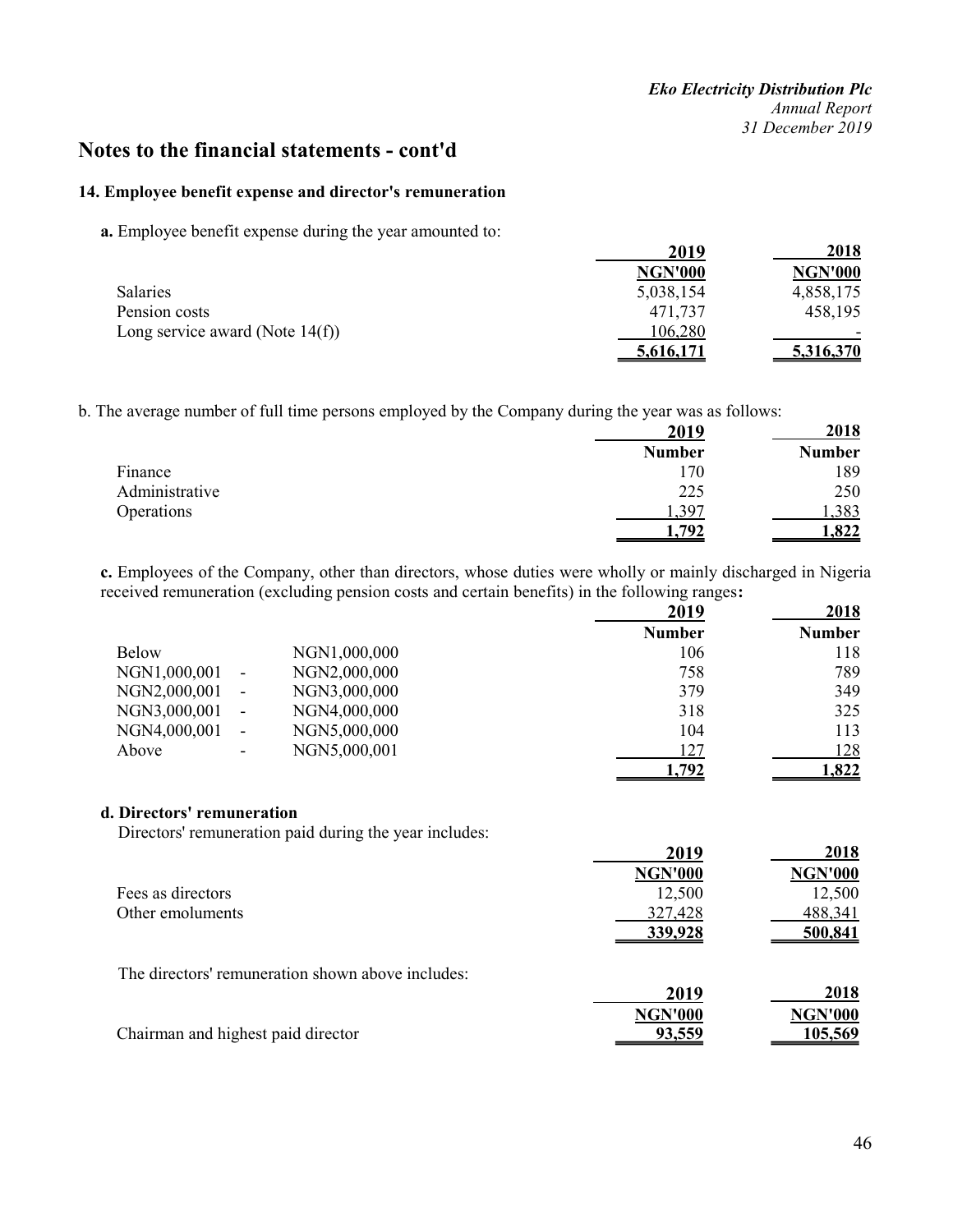The other directors received remuneration in the following ranges:

|                                    |               | 2019           | 2018           |
|------------------------------------|---------------|----------------|----------------|
|                                    |               | <b>Number</b>  | <b>Number</b>  |
| <b>Below</b>                       | NGN40,000,000 |                |                |
| NGN40,000,000 -                    | NGN50,000,000 |                |                |
| Above                              | NGN50,000,000 |                |                |
|                                    |               |                |                |
| e. Employee benefits obligation    |               |                |                |
|                                    |               | 2019           | 2018           |
|                                    |               | <b>NGN'000</b> | <b>NGN'000</b> |
| Long service award (Note $14(f)$ ) |               | 65,000         |                |

#### **f. Long service award**

On 19th February 2019, the company introduced a long service award scheme.

Staff who attained the milestone for the specified number of years of service in the company are rewarded with cash award as indicated below:

| <b>Milestones (Years)</b> | <b>Amount (NGN)</b> |
|---------------------------|---------------------|
|                           | 30,000              |
| 10                        | 50,000              |
| 15                        | 100,000             |
| 20                        | 130,000             |
| 25                        | 150,000             |
|                           | 200,000             |

The movement in the present value of the long term employee benefit is as follows:

|                                                     | 2019           | 2018           |
|-----------------------------------------------------|----------------|----------------|
|                                                     | <b>NGN'000</b> | <b>NGN'000</b> |
| Balance as at 1 January                             |                |                |
| Current service cost                                | 106,280        |                |
| Payment made during the year                        | (41,280)       |                |
| Balance as at 31 December                           | 65,000         |                |
| Amount recognised in profit or loss (Note $14(a)$ ) | 106,280        |                |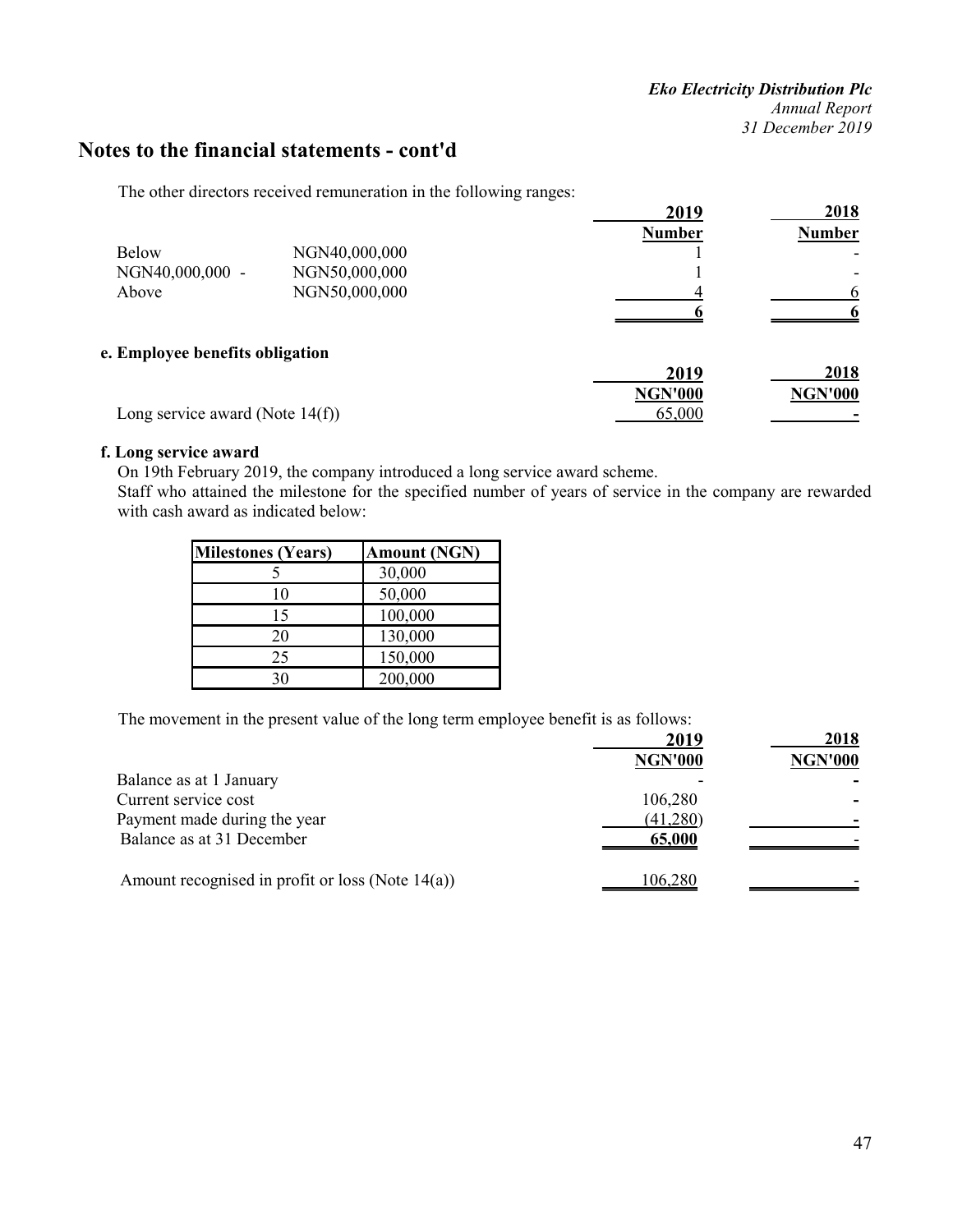#### **Actuarial Assumptions**

The following were the principal actuarial assumptions at the reporting date (expressed in weighted averages) the year was as follows:

| $\sim$ $\sim$ $\sim$ | 2019      |
|----------------------|-----------|
| Discount rate        | 12.00%    |
| Future salary growth | $10.00\%$ |

The assumptions and the liability at the end of the year depicts management's estimate of the current and likely future experience of the Company.

#### **15. Taxation**

#### **a. Minimum tax**

The Company has applied the provisions of the Companies Income Tax Act and the Finance Act 2019 that mandates a minimum tax assessment, where a tax payer's tax liability based on taxable profit is less than the minimum tax liability. The Company's assessment based on the minimum tax legislation for the year ended 31 December 2019 is NGN588.82 million (2018: NGN95.21 million).

#### **b. Income tax expense**

The Company is subject to tax under the Companies Income Tax Act as amended to date. No deferred tax has been recorded by the Company because of the uncertainties around the recoverability of the losses (Notes 15 (e)).

Amount recognized in profit or loss are as follows:

|                                        | 2019           | 2018           |
|----------------------------------------|----------------|----------------|
|                                        | <b>NGN'000</b> | <b>NGN'000</b> |
| Tertiary Education Tax (TET)           | 2,718,161      |                |
| Nigeria Police Trust Fund Levy (NPTF)* |                | -              |
| Total                                  | 2,724,332      |                |

\*The Nigeria Police Trust Fund (Establishment) Act, 2019 imposes a levy of 0.005% of the net profit of companies operating businesses in Nigeria.

## **c. Reconciliation of effective tax rates**

|                                                                                      | $\frac{0}{0}$ | 2019           | $\frac{0}{0}$ | 2018           |
|--------------------------------------------------------------------------------------|---------------|----------------|---------------|----------------|
|                                                                                      |               | <b>NGN'000</b> |               | <b>NGN'000</b> |
| Profit/(Loss) before minimum tax and income tax                                      | 100           | 126,733,531    | 100           | (58, 803, 841) |
| Income tax using the statutory tax rate                                              | 32            | 40,561,067     | 32            | (18, 817, 229) |
| Effect of deductible temporary difference for which no<br>deferred tax is recognized | (28)          | (34, 965, 910) |               | (408, 154)     |
| Current year losses for which no deferred tax is<br>recognized                       |               |                |               | 14,558,440     |
| Tax exempt income                                                                    |               | (75, 720)      | 30            | (74, 024)      |
| Tax incentives                                                                       |               | (203, 218)     |               | (107,712)      |
| Effect of non-deductible expenses                                                    |               | 170,912        | (1)           | 720,632        |
| Changes in prior year estimate                                                       | (2)           | (2,762,799)    |               | 4,128,047      |
| Total income tax expense                                                             |               | 2,724,332      |               |                |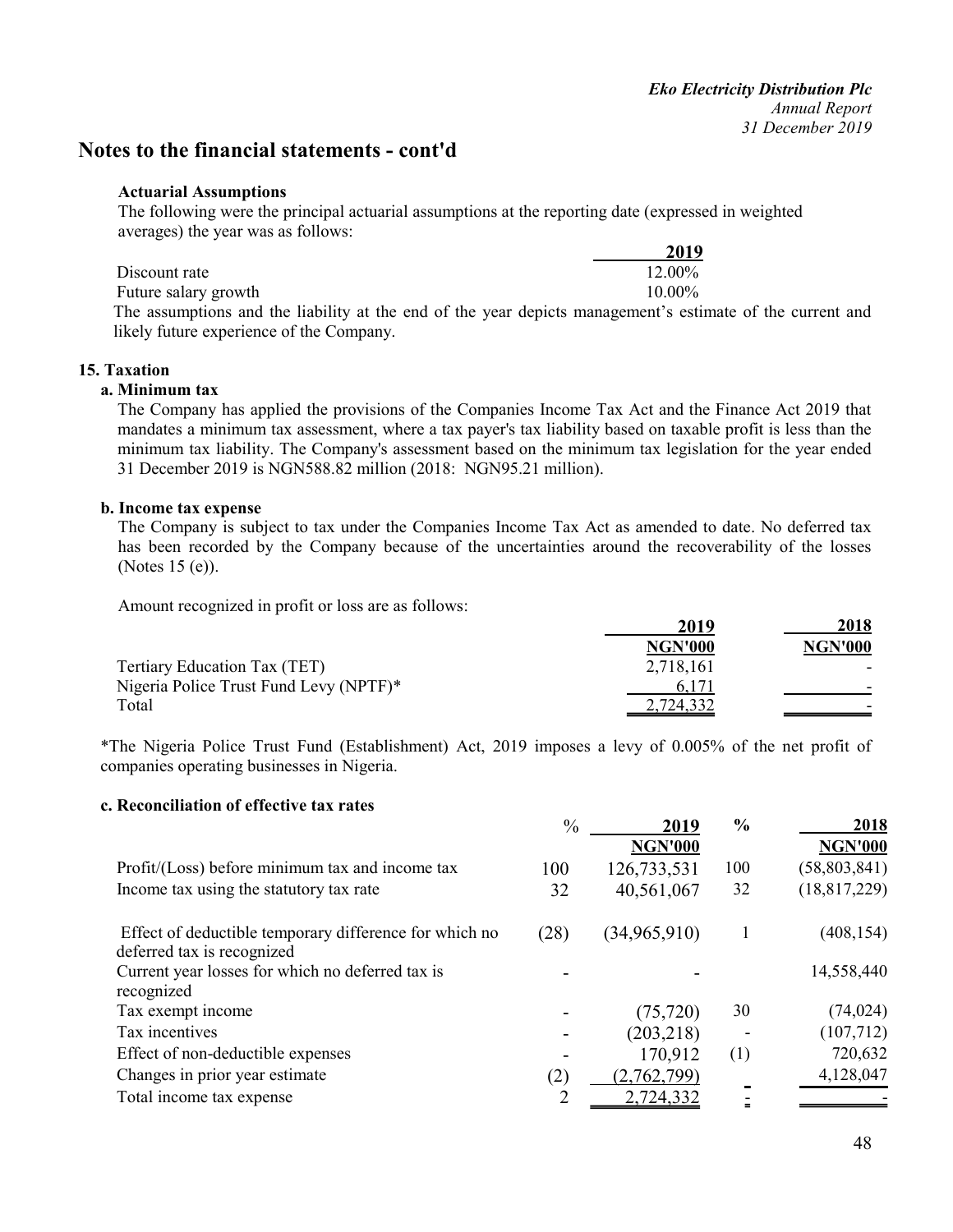### *Eko Electricity Distribution Plc Annual Report 31 December 2019*

**2019 2018 2018** *NGN'000* 

#### **Notes to the financial statements - cont'd d. Movement in current tax liability**

| d. Movement in current tax hability |  |
|-------------------------------------|--|
|                                     |  |
| Balance as at 1 Ianuary             |  |

|                                                    | <b>NGN'000</b> | <b>NGN'000</b> |
|----------------------------------------------------|----------------|----------------|
| Balance as at 1 January                            | 389,769        | 1,300,713      |
| Minimum tax (Note $15(a)$ )                        | 588,823        | 95,208         |
| Tertiary education tax (Note $15(b)$ )             | 2,718,161      |                |
| Nigeria Police Trust Fund Levy (NPTF) (Note 15(b)) | 6,171          |                |
| Payments during the year                           | (94, 582)      | (1,006,152)    |
| Balance as at year end                             | 3,608,342      | 389,769        |

### **e. Unrecognised deferred tax assets**

Due to uncertainty about the amounts and timing of sufficient future taxable profits, deferred tax assets have not been recognised in respect of the following items:

|                                  | 2019           | 2018           |
|----------------------------------|----------------|----------------|
|                                  | <b>NGN'000</b> | <b>NGN'000</b> |
| Deductible temporary differences | 22,129,832     | 26,166,196     |
| Tax losses (will never expire)   | -              | 25,620,632     |
|                                  | 22,129,832     | 51,786,828     |

## **16. Intangible assets**

|                                                                                                                      | Computer<br>software                   | <b>Total</b>   |
|----------------------------------------------------------------------------------------------------------------------|----------------------------------------|----------------|
| Cost                                                                                                                 | <b>NGN'000</b>                         | <b>NGN'000</b> |
| Balance as at 1 January 2018                                                                                         | 225,026                                | 225,026        |
| Additions during the year                                                                                            | 171,618                                | 171,618        |
| Balance as at 31 December 2018                                                                                       | 396,644                                | 396,644        |
| Balance as at 1 January 2019                                                                                         | 396,644                                | 396,644        |
| Additions during the year                                                                                            | 44,687                                 | 44,687         |
| Balance as at 31 December 2019                                                                                       | 441,331                                | 441,331        |
| Amortisation                                                                                                         |                                        |                |
| Balance as at 1 January 2018                                                                                         | 99,501                                 | 99,501         |
| Charge for the year                                                                                                  | 56,711                                 | 56,711         |
| Balance as at 31 December 2018                                                                                       | 156,212                                | 156,212        |
| Balance as at 1 January 2019                                                                                         | 156,212                                | 156,212        |
| Charge for the year                                                                                                  | 74,930                                 | 74,930         |
| Balance as at 31 December 2019                                                                                       | 231,142                                | 231,142        |
| <b>Carrying amounts</b>                                                                                              |                                        |                |
| At 1 January 2018                                                                                                    | 125,525                                | <u>125,525</u> |
| At 31 December 2018                                                                                                  | 240,432                                | 240,432        |
| At 31 January 2019                                                                                                   | <u>210,189</u>                         | <u>210,189</u> |
| $\mathbf{r}$ and $\mathbf{r}$ and $\mathbf{r}$<br>$\begin{array}{ccccccccccccccccc}\n1 & 1 & 1 & 1 & 1\n\end{array}$ | $\mathbf{H}$ $\mathbf{A}$ $\mathbf{I}$ | 10(1)          |

The amortisation of computer software is included in "Administrative expenses" in Note 10(b) to these financial statements.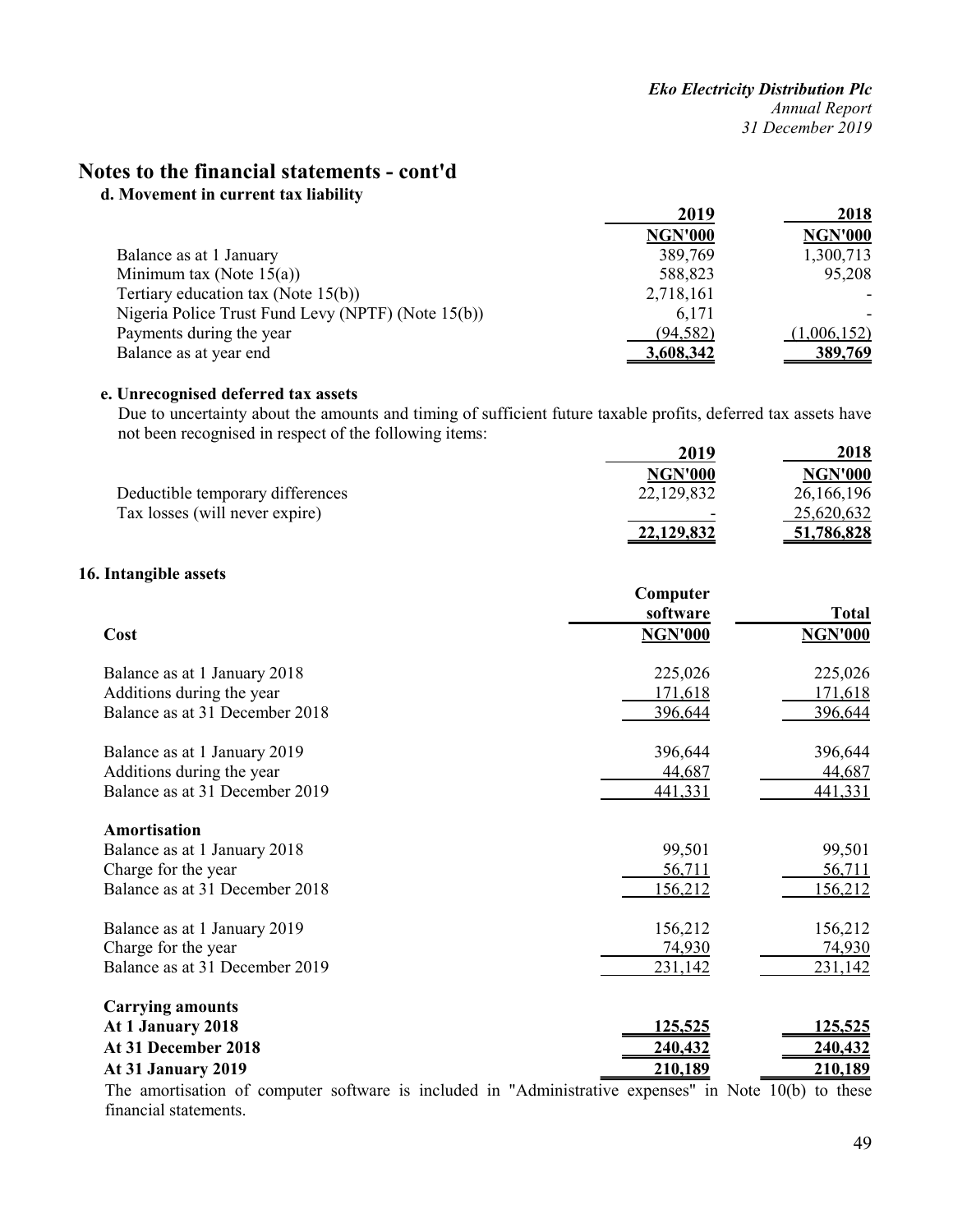## **17. Property, plant and equipment**

|                                 | Land and       | <b>Distribution</b> | Equipment                          |                       | Capital work in |                |
|---------------------------------|----------------|---------------------|------------------------------------|-----------------------|-----------------|----------------|
|                                 | building       |                     | network assets fixtures & fittings | <b>Motor vehicles</b> | progress        | <b>Total</b>   |
|                                 | <b>NGN'000</b> | <b>NGN'000</b>      | <b>NGN'000</b>                     | <b>NGN'000</b>        | <b>NGN'000</b>  | <b>NGN'000</b> |
| Cost                            |                |                     |                                    |                       |                 |                |
| Balance as at 1 January 2018    | 580,935        | 131,005,976         | 1,020,103                          | 1,515,296             | 2,227,730       | 136,350,040    |
| Additions during the year       | 110,000        | 2,963,730           | 154,685                            | 303,450               | 1,950,669       | 5,482,534      |
| Transfers                       |                | 626,669             | 10,845                             |                       | (637,514)       |                |
| Balance as at 31 December 2018  | 690,935        | 134,596,375         | 1,185,633                          | 1,818,746             | 3,540,885       | 141,832,574    |
| Balance as at 1 January 2019    | 690,935        | 134,596,375         | 1,185,633                          | 1,818,746             | 3,540,885       | 141,832,574    |
| Additions during the year       | 95,690         | 4,059,108           | 276,892                            |                       | 1,724,982       | 6,156,672      |
| Transfers                       | 15,950         | 2,437,943           | 1,633                              |                       | (2,455,526)     |                |
| Write-offs                      |                |                     |                                    | (13,035)              |                 | (13, 035)      |
| Balance as at 31 December 2019  | 802,575        | 141,093,426         | 1,464,158                          | 1,805,711             | 2,810,341       | 147,976,211    |
| <b>Accumulated Depreciation</b> |                |                     |                                    |                       |                 |                |
| Balance as at 1 January 2018    | 100,851        | 82,736,756          | 698,075                            | 1,271,673             |                 | 84,807,355     |
| Charge for the year             | 12,726         | 6,356,660           | 128,594                            | 161,920               |                 | 6,659,900      |
| Balance as at 31 December 2018  | 113,577        | 89,093,416          | 826,669                            | 1,433,593             |                 | 91,467,255     |
| Balance as at 1 January 2019    | 113,577        | 89,093,416          | 826,669                            | 1,433,593             |                 | 91,467,255     |
| Charge for the year             | 13,209         | 6,761,948           | 154,860                            | 147,659               |                 | 7,077,676      |
| Write-offs                      |                |                     |                                    | (13,035)              |                 | (13, 035)      |
| Balance as at 31 December 2019  | 126,786        | 95,855,364          | 981,529                            | 1,568,217             |                 | 98,531,896     |
| <b>Carrying amounts</b>         |                |                     |                                    |                       |                 |                |
| At 1 January 2018               | 480,084        | 48,269,220          | 322,028                            | 243,623               | 2,227,730       | 51,542,685     |
| At 31 December 2018             | 577,358        | 45,502,959          | 358,964                            | 385,153               | 3,540,885       | 50,365,319     |
| At 31 December 2019             | 675,789        | 45,238,062          | 482,629                            | 237,494               | 2,810,341       | 49,444,316     |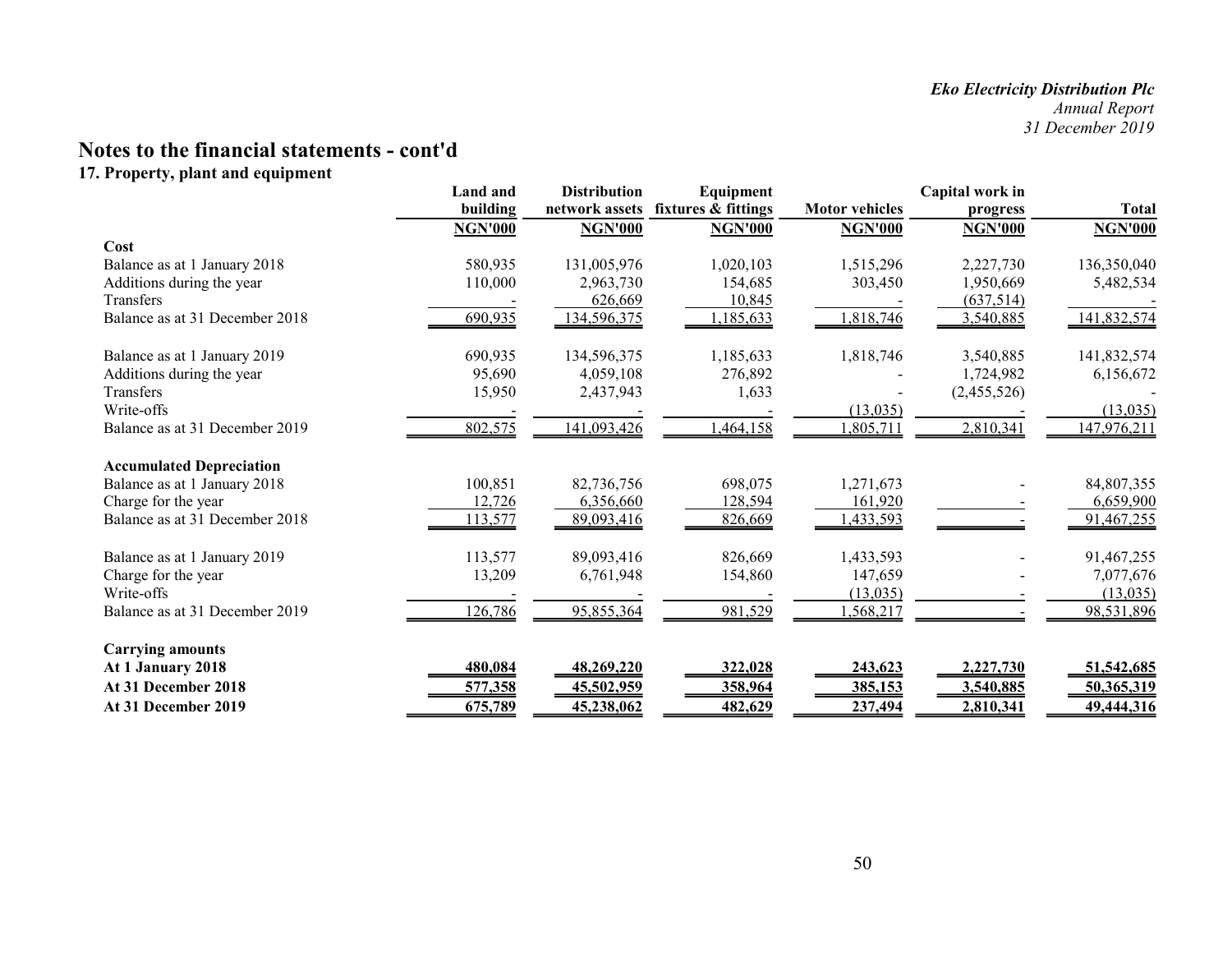**a.** The depreciation charge for the year is allocated as follows:

|                                         | 2019           | 2018           |
|-----------------------------------------|----------------|----------------|
|                                         | <b>NGN'000</b> | <b>NGN'000</b> |
| Cost of sales (Note $10(a)$ )           | 6,761,948      | 6,356,660      |
| Administrative expenses (Note $10(b)$ ) | 315,727        | <u>303,240</u> |
|                                         | 7,077,675      | 6,659,900      |

**b.** The Company had capital commitments amounting to NGN15.77 billion (2018: NGN15.93 billion) as at year end**.**

**c.** Capital work in progress (CWIP) comprises:

|                                           | 2019           | 2018           |
|-------------------------------------------|----------------|----------------|
|                                           | <b>NGN'000</b> | <b>NGN'000</b> |
| Ongoing works with respect to substations | 1.616.244      | 1,613,715      |
| PPE items in store *                      | 1.194.097      | 1.927.170      |
|                                           | 2,810,341      | 3,540,885      |

\*PPE items in store consist mainly of transformers of NGN86.38 million (2018: NGN120.03 million) and meters of NGN1.107 billion (2018: NGN1.81 billion) that are yet to be energised.

#### **d. Customer granted assets**

Included in Property, Plant and Equipment are distribution network assets transferred to the Company by its customers during the year. The fair value of these assets was estimated by the directors based on observable prices of similar items purchased during the year. This has been recognised as revenue (Note 9).

|                                                           | 2019           | 2018           |
|-----------------------------------------------------------|----------------|----------------|
|                                                           | <b>NGN'000</b> | <b>NGN'000</b> |
| <b>Customer Donated Assets (Substations/Transformers)</b> | (371,507)      | (433, 457)     |
| Customer Donated Assets (MAP scheme) (Note 9(b))          | (307, 926)     |                |
|                                                           | (679, 433)     | (433, 457)     |

**e.** Reconciliation of additions to property, plant and equipment in statement of cashflows:

|                                                              | 2019           | 2018           |
|--------------------------------------------------------------|----------------|----------------|
| Total Acquisition of property, plant and equipment (Note 17) | <b>NGN'000</b> | <b>NGN'000</b> |
| Additions to property, plant and equipment for cashflows     | (6,156,672)    | (5,482,534)    |
| Recognition of NIPP and PMU assets (Note 24 (d))             |                | 141,472        |
| Customer granted assets (Note $17(d)$ )                      | 679,433        | 433,457        |
| Additions to property, plant and equipment for cashflow      | (5,477,239)    | (4,907,605)    |

The amounts relating to NIPP and PMU assets are included in other payables and have been adjusted for in the statement of cashflows.

f. The Company has contingent assets amounting to NGN12.34billion (2018: Nil). These assets relate to property to be transferred by the Bureau of Public Enterprises (BPE) to the Company. The Company is in continued discussions with the BPE regarding the transfer and has deemed the inflow of these assets as probable.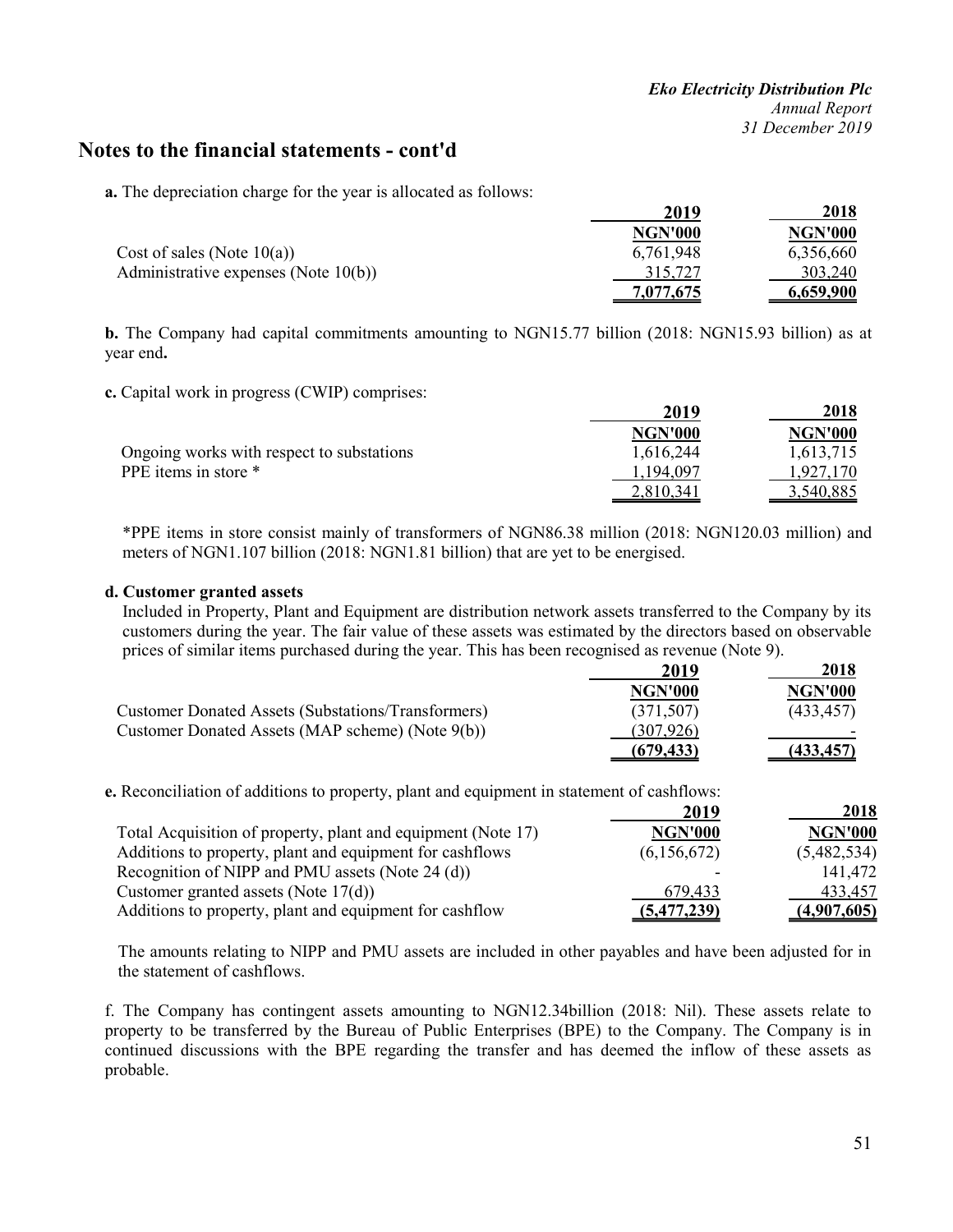### *Eko Electricity Distribution Plc Annual Report 31 December 2019*

# **Notes to the financial statements - cont'd**

#### **18. Inventories**

**19.** 

|                        | 2019           | 2018           |
|------------------------|----------------|----------------|
|                        | <b>NGN'000</b> | <b>NGN'000</b> |
| Consumable spare parts | 1,150,063      | 1,661,161      |
| Other consumables      | 49,635         | 0.957          |
|                        | 1,199,698      | 1,723,118      |

**a.** Inventories recognised as expense include consumable spare parts and other consumables used in maintenance during the year. They are included as part of maintenance expenses under administrative expenses and amounted to NGN376.27 million (2018: NGN296.63 million).

During the year, an allowance of NGN231.15 million was recorded to write down inventories to their net realisable value (2018: NGN31.34 million).

**b.** Reconciliation of changes in inventories to statement of cashflows is as follows:

|                                                        | 2019           | 2018             |
|--------------------------------------------------------|----------------|------------------|
|                                                        | <b>NGN'000</b> | <b>NGN'000</b>   |
| Changes in inventories                                 | 523,420        | (107, 654)       |
| Impairment of inventory                                | (231, 151)     | (31, 337)        |
|                                                        | 292,269        | <u>(138,991)</u> |
| <b>Prepayments</b>                                     |                |                  |
|                                                        | 2019           | 2018             |
|                                                        | <b>NGN'000</b> | <b>NGN'000</b>   |
| Prepaid expense                                        | 70,086         | 197,454          |
| Advance payment for construction of non-current assets |                |                  |
| (Note $27(c)(iii)$ )                                   | 2,839,890      | 2,839,890        |
|                                                        | 2,909,976      | 3,037,344        |
| Prepayments are analysed into:                         |                |                  |
| Non-current                                            | 2,839,890      | 2,891,858        |
| Current                                                | 70,086         | 145,486          |
|                                                        | 2,909,976      | 3,037,344        |

a. Reconciliation of changes in prepayments to statement of cashflows is as follows:

|                                | 2019           | 2018           |
|--------------------------------|----------------|----------------|
|                                | <b>NGN'000</b> | <b>NGN'000</b> |
| Changes in prepayments         | 127,368        | 59,527         |
| Transfer to right of use asset | (132, 130)     | -              |
|                                | (4,762)        | 59,527         |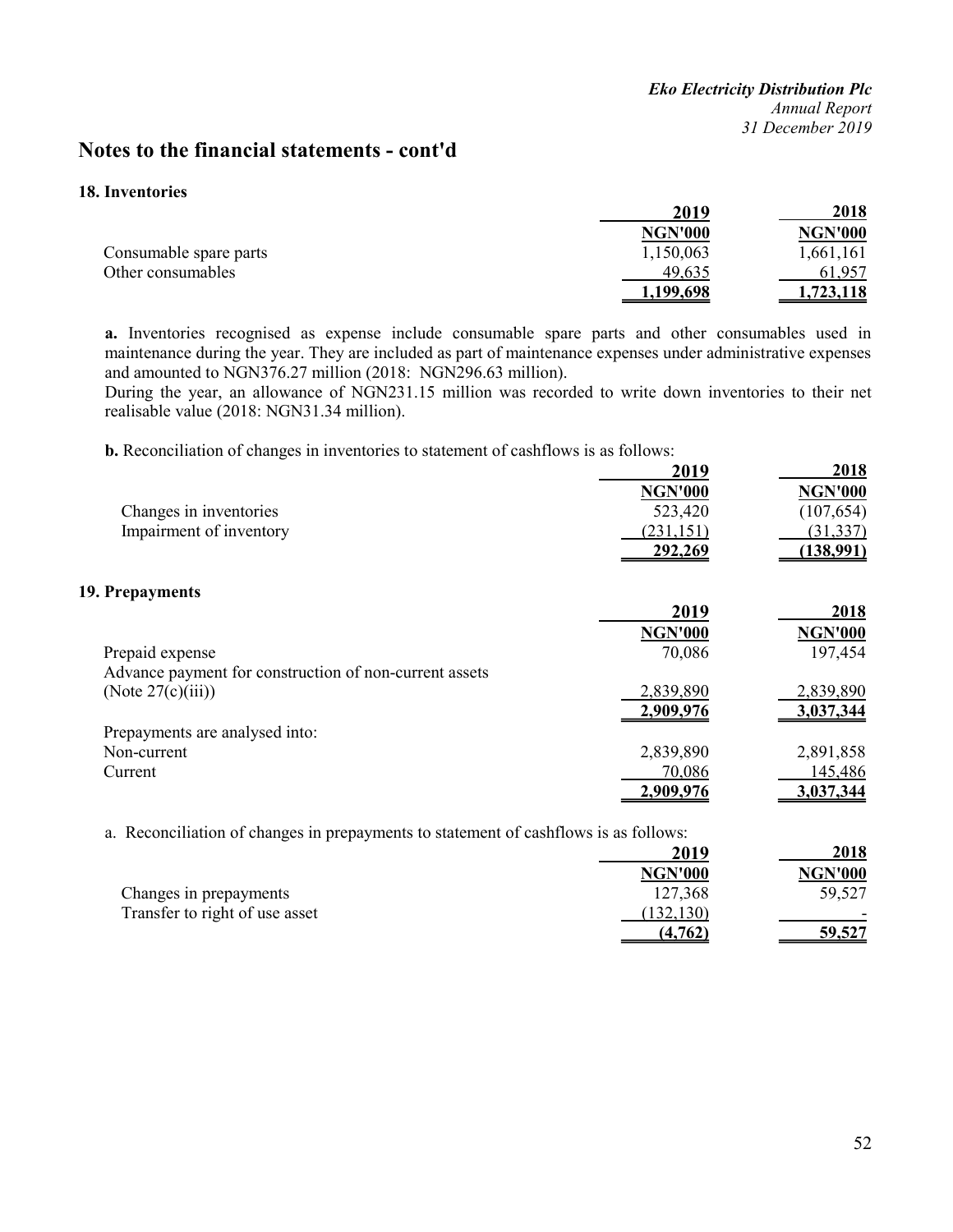#### **20. Trade and other receivables**

|                                                | 2019           | 2018           |
|------------------------------------------------|----------------|----------------|
|                                                | <b>NGN'000</b> | <b>NGN'000</b> |
| Trade receivables                              | 28,619,261     | 22,560,984     |
| Contract asset (Note $20(a)$ )                 | 2,887,242      | 2,866,944      |
| Other receivables                              | 141,604        | 355,057        |
| Other deposits (Note $20(c)$ )                 | 4,147,151      | 2,300,000      |
|                                                | 35,795,258     | 28,082,985     |
| Advance payments to vendors (Note $20(b)$ )    | 2,375,953      | 1,695,177      |
|                                                | 38, 171, 211   | 29,778,162     |
| Trade and other receivables are analysed into: |                |                |
| Current                                        | 31,136,818     | 24,611,218     |
| Non-current (Other deposits (Note $20(c)$ )    | 4,147,151      | 2,300,000      |
| Contract asset (Note $20(a)$ )                 | 2,887,242      | 2,866,944      |
|                                                | 38, 171, 211   | 29,778,162     |

**a.** Contract assets are derived by using a consumption factor based on billings for the year multiplied by the number of outstanding days till the period end from the last billing date**.**

**b.** Advance payments to vendors represent amounts advanced for the acquisition of consumable spare parts and other consumables, which were yet to be delivered as at year end.

**c.** Other deposits represent cash deposits of NGN4.15 billion held as collateral with respect to bank guarantees issued in favour of the Nigerian Bulk Electricity Trading Company Plc (NBET) and the Operator of the Nigeria Electricity Market (ONEM). These bank guarantees were issued by a Nigerian commercial bank (Note 28(c)). These deposits will mature at the expiration of the guarantees which are long-term in nature and have been classified as non-current in these financial statements**.**

**d.** Reconciliation of changes in trade and other receivables and contract asset to statement of cashflows is as follow**:**

|                                                      | 2019           | 2018           |
|------------------------------------------------------|----------------|----------------|
|                                                      | <b>NGN'000</b> | <b>NGN'000</b> |
| Changes in trade and other receivables               | (8,393,049)    | (4,771,594)    |
| Impairment loss on trade receivables (Note $29(a)$ ) | (4,591,682)    | (3,450,342)    |
| Trade receivables written off                        |                | (6,303,774)    |
| Effect of IFRS 9 (Note 35b)                          |                | 2,544,144      |
|                                                      | (12,984,731)   | (11,981,566)   |

Information about the Company's exposure to credit and market risks, and impairment losses for trade and other receivables is included in Notes 29(a) and (c).

#### **21. Cash and cash equivalents**

|               | 2019           | 2018           |
|---------------|----------------|----------------|
|               | <b>NGN'000</b> | <b>NGN'000</b> |
| Bank balances | 7,404,869      | 4,618,974      |
| Cash on hand  | 11,587         | 5,463          |
|               | 7,416,456      | 4,624,437      |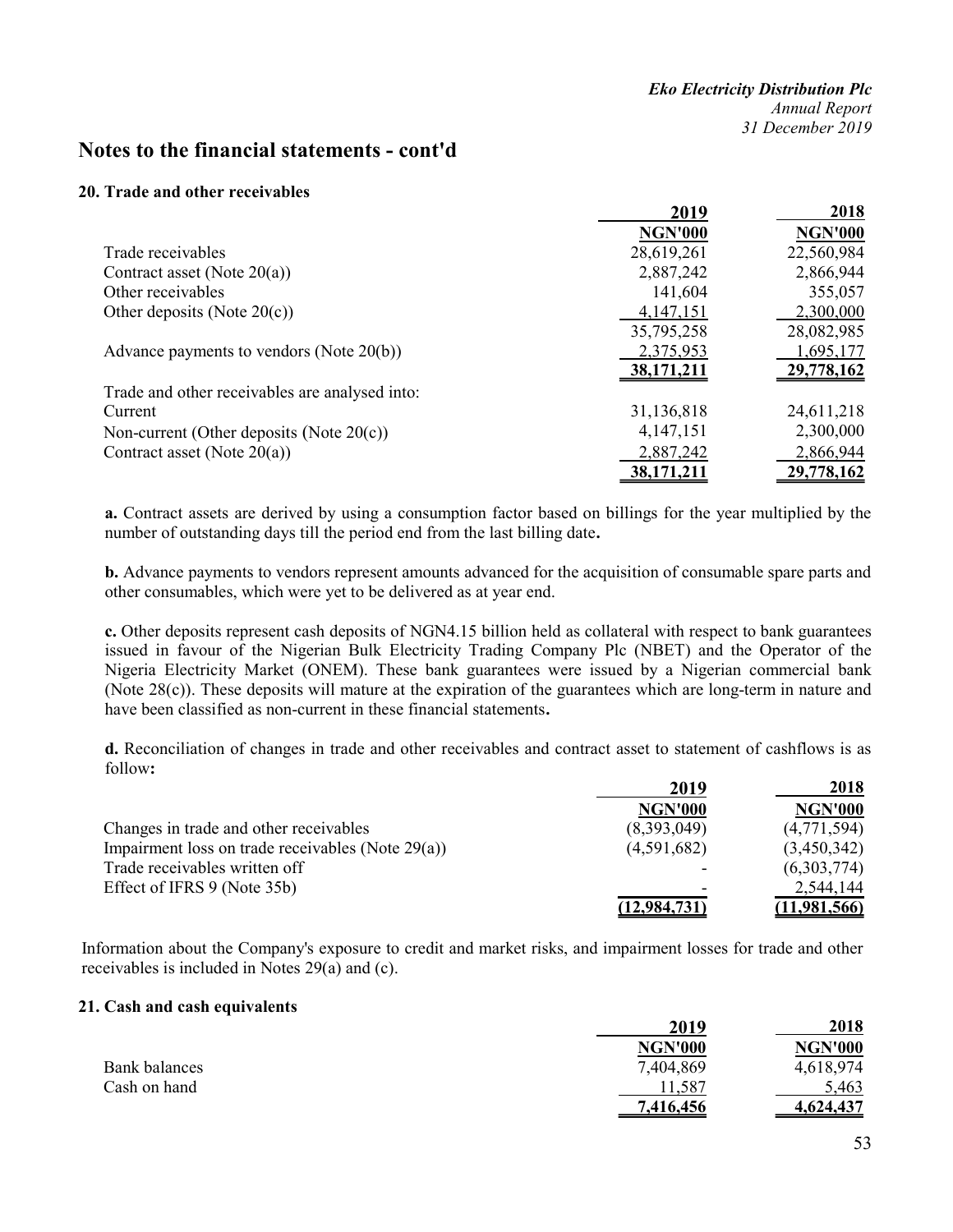#### **22. Capital and reserves**

Share capital comprises:

|                                                                                                      | 2019                   | 2018                   |
|------------------------------------------------------------------------------------------------------|------------------------|------------------------|
|                                                                                                      | <b>NGN'000</b>         | <b>NGN'000</b>         |
| Issued, called-up and fully paid:<br>10,000,000 ordinary shares of 50k each<br>Unpaid share capital: | 5,000                  | 5,000                  |
| 390,000,000 ordinary shares of 50k each                                                              | 195,000                |                        |
|                                                                                                      | 2019<br><b>NGN'000</b> | 2018<br><b>NGN'000</b> |
| In thousand of shares                                                                                |                        |                        |
| In issue as at 1 January                                                                             | 5,000                  | 5,000                  |
| Issued during the year                                                                               | 195,000                |                        |
| In issue as at 31 December                                                                           | 200,000                | 5,000                  |

*All shares rank equally with regard to the company's residual assets.*

During the year, the Company made filings with the Corporate Affairs Commission (CAC) to increase the Company's authorized share capital from NGN5 million to NGN200 million by creation of 390,000,000 ordinary shares of NGN0.50k each and issued same to the existing shareholders according to their percentage shareholding. The shares were yet to be paid for as at the reporting date.

The holders of ordinary shares are entitled to receive dividends as declared from time to time, and are entitled to one vote per share at the general meetings of the Company.

#### **23. Loans and borrowings**

|                                                       | 2019           | 2018           |
|-------------------------------------------------------|----------------|----------------|
|                                                       | <b>NGN'000</b> | <b>NGN'000</b> |
| Loans from customers - CAPMI (Note $23(a)$ )          | 1,074,784      | 1,383,528      |
| Loans from CBN - NEMSF Intervention Fund (Note 23(b)) | 3,056,506      | 3,337,347      |
| Loans from commercial bank (Note $23(c)$ )            | 1,492,706      |                |
|                                                       | 5,623,996      | 4,720,875      |
| Loans and borrowings are analysed into:               |                |                |
| Non-current                                           | 3,338,098      | 3,056,506      |
| Current                                               | 2,285,898      | 1,664,369      |
|                                                       | 5,623,996      | 4,720,875      |

#### **a. Customer loan (CAPMI)**

In a bid to bridge metering gap and reduce estimated billings, NERC issued the Credit Advanced Payment for Metering Implementation (CAPMI) scheme. This scheme allowed willing customers to advance funds to the distribution companies for meter procurement and installation. Amount advanced by a customer under this scheme plus a one-off nominal interest of 12% less cost of installation, is refundable to the customer in monthly instalments such that the repayment period shall not exceed 3 years.

As at year end, all the outstanding balance on the loan was repayable on demand.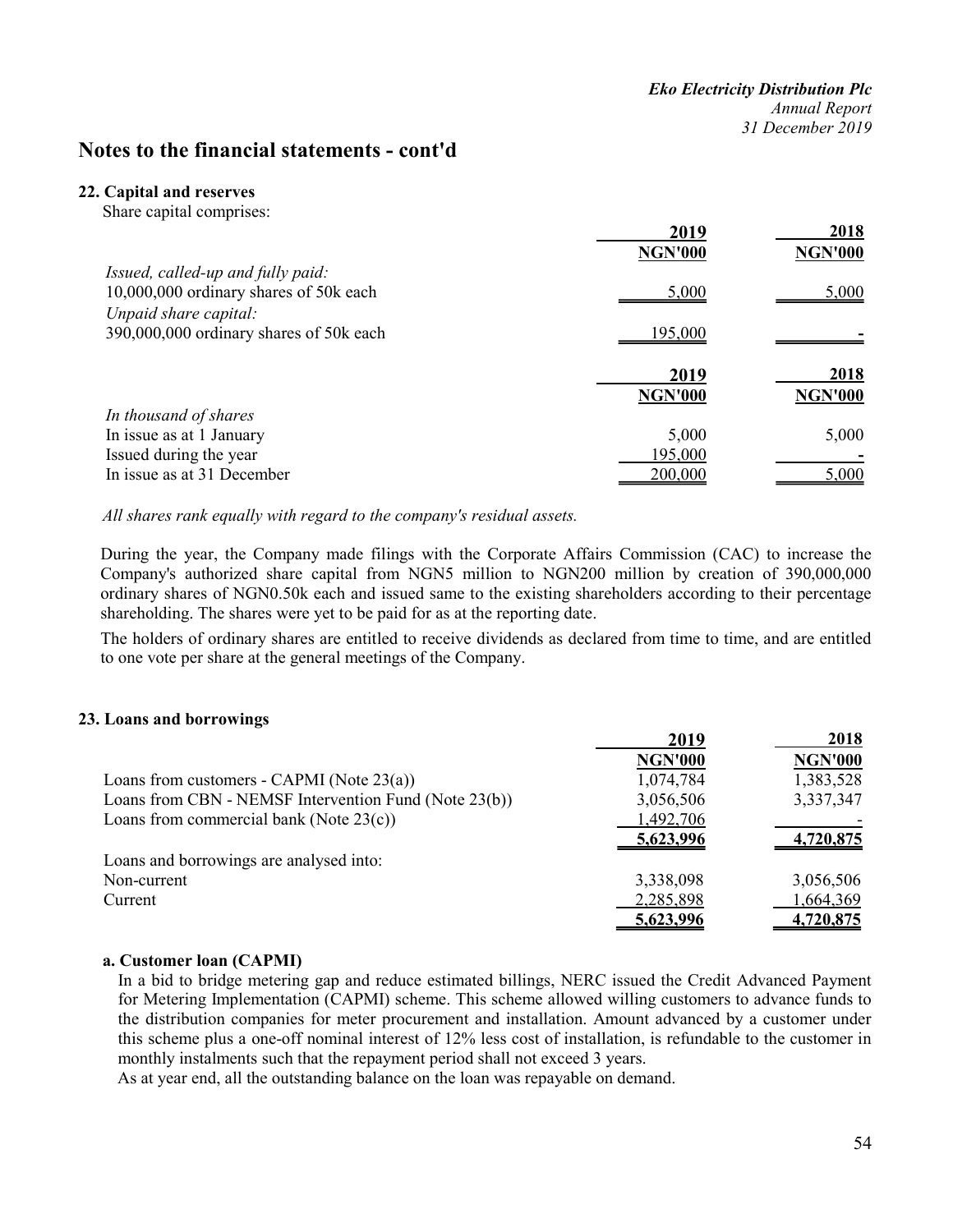### **b. CBN - Nigerian Electricity Market Stabilization Facility (CBN - NEMSF)**

The Central Bank of Nigeria commenced disbursement to market participants who have met the condition precedent to the disbursement of the CBN-Nigerian Electricity Market Stabilization Facility ("CBN-NEMSF") in 2015. The NEMSF, also known as the CBN Intervention fund is aimed at settling the outstanding payment obligations due to the market participants during the Interim Rules Period ("IRP Debts") as well as the legacy gas debt of the PHCN generation companies owed to gas suppliers ("Legacy Gas Debt") which has been transferred to the Nigerian Electricity Liability Management Company Limited by Guarantee ("NELMCO"). The Company received NGN5.8 billion from this fund in 2015. The loan is repayable over a 10-year period, with a 1 year moratorium on the principal repayment beginning from the date of first disbursement. Interest is payable on outstanding loan balances at an interest rate of 10%.

In 2018, a disbursement of NGN214 million was made by CBN to Market Operators. This disbursement was made directly to the Market Operators and EKEDP did not receive any cash for the disbursement.

Interest expenses for the year amounted to NGN749.66 million (2018: NGN799.161 million).

Subsequent to the year end, on 25 March 2020, there was a reduction in the interest rate from 10% to 5% by the CBN as part of the measures to mitigate the impact of the COVID-19 pandemic. The reduction was for an initial 1 year period but was subsequently extended to February 2022 (Note 32).

#### **c. Loan from commercial bank**

On 17 December 2019, the Company obtained two facilities from a local commercial bank. The first facility was a loan of NGN1 billion to finance urgent working capital requirement and payment of contractors. The tenor of this facility is 12 months. The loan principal will be repaid at maturity, while the interest is payable upfront upon disbursement of the facility. The Company made no draw down during the year.

The second facility is a loan of NGN1.5 billion to finance the rehabilitation of 100MVA evacuation project at a substation through the expansion of three substation within the Company's network. The tenor of this facility is 18 months. Interest rate as agreed by parties would be 15% per annum with a moratorium of 6 months effective from the date of first disbursement. During moratorium, the loan interest will be repaid at six(6) equal and consecutive monthly payments. After moratorium, principal and interest is payable at equal and consecutive monthly payments. As at year end, the Company had drawn down the total amount of the loan facility. Interest expense for the year amounted to NGN2.71 million.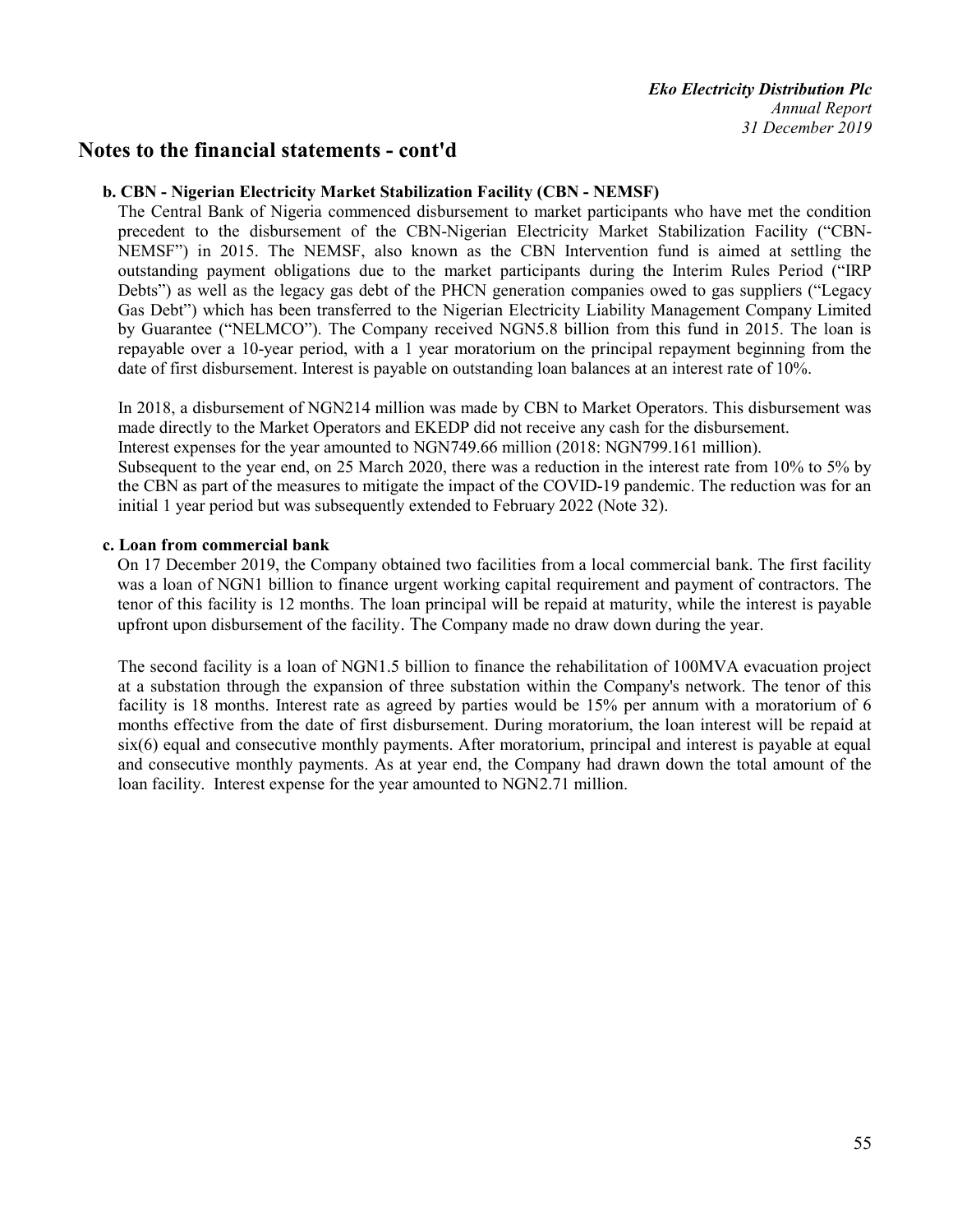d. Reconciliation of liabilities to cashflows arising from financing activities:

| 2019                                                   | <b>Loans</b> and<br><b>Borrowings</b> | Lease<br>Liability          | <b>Total</b>                |
|--------------------------------------------------------|---------------------------------------|-----------------------------|-----------------------------|
| Opening Balance at 1 January 2019                      | <b>NGN'000</b><br>4,720,875           | <b>NGN'000</b><br>1,487,598 | <b>NGN'000</b><br>6,208,473 |
| <b>Changes from financing cashflows</b>                |                                       |                             |                             |
| Proceeds from loans and borrowings                     | 1,500,000                             |                             | 1,500,000                   |
| Repayments of loans and borrowings                     | (876,908)                             |                             | (876,908)                   |
| Repayments of interest on loans and borrowings         | (441,709)                             |                             | (441,709)                   |
| Payment of lease charge (Note $33(a(ii))$ )            |                                       | (903, 934)                  | (903, 934)                  |
| <b>Total changes from financing cashflows</b>          | 181,383                               | (903, 934)                  | (722, 551)                  |
| Other changes                                          |                                       |                             |                             |
| Liability-related                                      |                                       |                             |                             |
| New leases (Note $33(a(ii))$ )                         |                                       | 1,703,748                   | 1,703,748                   |
| Interest expense (Note 12)                             | 721,738                               | 453,318                     | 1,175,056                   |
| <b>Total liability-related other changes</b>           | 721,738                               | 2,157,066                   | 2,878,804                   |
| <b>Balance at 31 December</b>                          | 5,623,996                             | 2,740,730                   | 9,852,324                   |
| 2018                                                   |                                       | <b>Loans</b> and            | <b>Total</b>                |
|                                                        |                                       | <b>Borrowings</b>           |                             |
|                                                        |                                       | <b>NGN'000</b>              | <b>NGN'000</b>              |
| Opening Balance at 1 January 2018                      |                                       | 7,569,502                   | 7,569,502                   |
| <b>Changes from financing cashflows</b>                |                                       |                             |                             |
| Proceeds from loans and borrowings                     |                                       | 214,269                     | 214,269                     |
| Repayments of loans and borrowings                     |                                       | (3,312,471)                 | (3,312,471)                 |
| Repayments of interest on loans and borrowings         |                                       | (632, 636)                  | (632, 636)                  |
| <b>Total changes from financing cashflows</b>          |                                       | (3,730,838)                 | (3,730,838)                 |
| Other changes                                          |                                       |                             |                             |
| Liability-related                                      |                                       |                             |                             |
| Interest expense (Note 12)                             |                                       | 914,370                     | 914,370                     |
| Day-one fair value gain on initial recognition of loan |                                       | (61,266)                    | (61,266)                    |
| Effect of changes in foreign exchange rate             |                                       | 29,107                      | 29,107                      |
| <b>Total liability-related other changes</b>           |                                       | 882,211                     | 882,211                     |
| <b>Balance at 31 December</b>                          |                                       | 4,720,875                   | 4,720,875                   |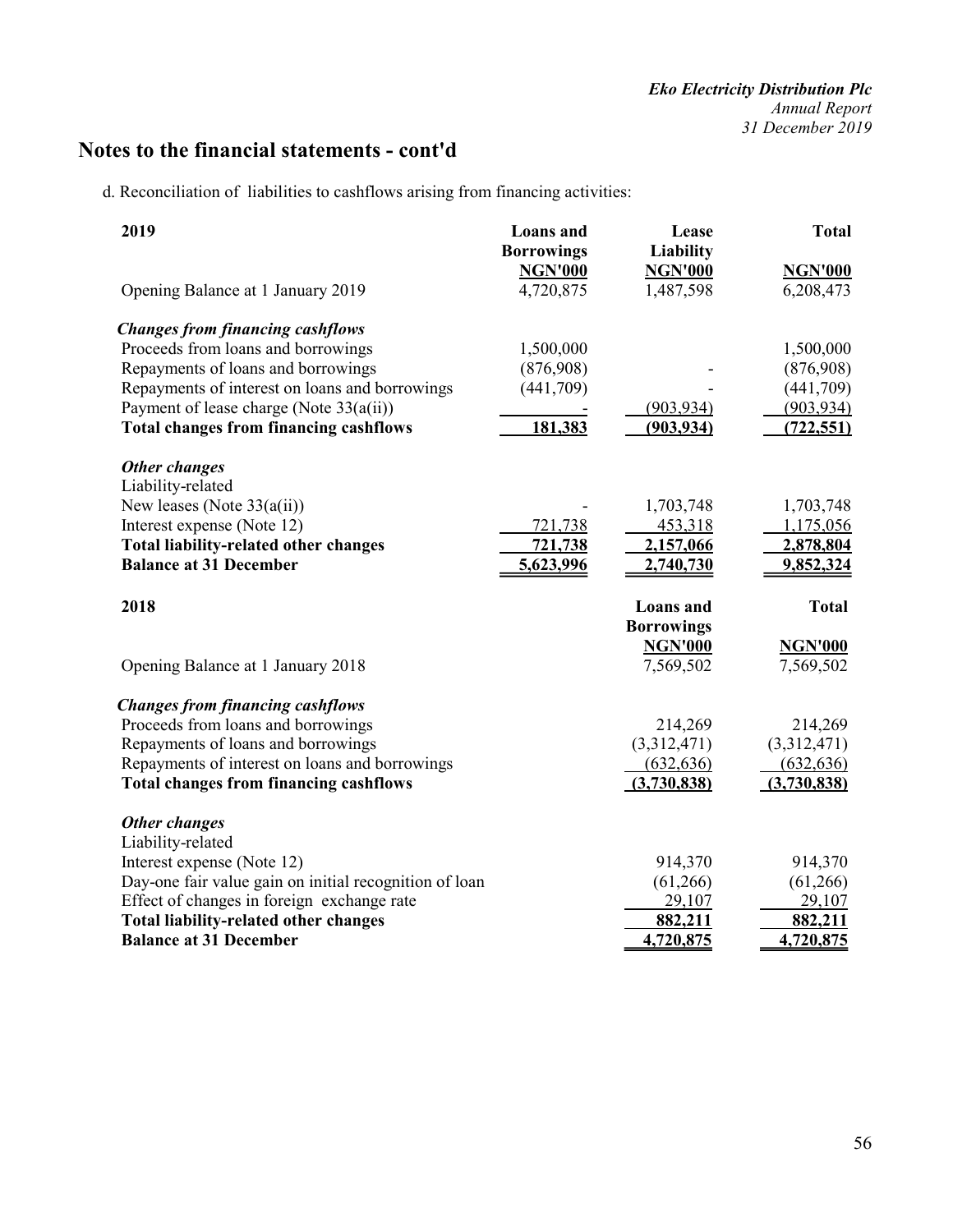#### **24. Trade and other payables**

|                                           | 2019           | 2018           |
|-------------------------------------------|----------------|----------------|
|                                           | <b>NGN'000</b> | <b>NGN'000</b> |
| Trade payables (NBET and ONEM)            | 7,271,873      | 130,819,382    |
| Other trade payables (Note $24(a)$ )      | 4,664,717      | 3,313,889      |
| Other employee related liabilities        | 1,393          | 104            |
| Payable to NELMCO (Note 24(b))            | 1,138,931      | 1,138,931      |
| Accruals                                  | 4,326,614      | 4,397,554      |
| Other payables                            | 91,158         | 164,409        |
|                                           | 17,494,686     | 139,834,269    |
| Statutory liabilities (Note $24(c)$ )     | 18,071,910     | 14,179,914     |
|                                           | 35,566,596     | 154,014,183    |
| a. Other trade payables is analysed into: |                |                |
|                                           | 2019           | 2018           |
|                                           | <b>NGN'000</b> | <b>NGN'000</b> |
| Trade payables to Egbin Power Plc         | 1,412,195      | 1,452,195      |
| Trade payables to Paras Energy            | 1,035,018      | 950,499        |
| Trade payables to other suppliers         | 2,217,504      | 911,195        |
|                                           | 4,664,717      | 3,313,889      |

The Company's exposure to liquidity and market risks for trade and other payables is included in Note 29.

b. This represents amount due to NELMCO with respect to cash collections received from customers in respect of the legacy debts which had been transferred to NELMCO in line with the deed of assignment of precompletion receivables. Per the deed, these collections by the Company should be remitted to NELMCO.

Included in this balance is an amount of NGN35 million which represents rent payable to NELMCO as at year end by the Company (2018: NGN35 million).

c. This represents statutory deductions which are mandated by law or statute. They include Value Added Tax (VAT), Withholding Tax (WHT) and Pay As You Earn (PAYE) liabilities.

d. Reconciliation of changes in trade and other payables to the statement of cashflows is as follows:

|                                                         | 2019            | 2018           |
|---------------------------------------------------------|-----------------|----------------|
|                                                         | <b>NGN'000</b>  | <b>NGN'000</b> |
| Changes in trade and other payables                     | (118, 447, 587) | 60,860,338     |
| Interest accrued on baseline remittance shortfall on    |                 |                |
| market operator's bill (Note 12)                        | (4,440,105)     | (15,825,703)   |
| NIPP/PMU assets recognised during the year (Note)       |                 | (141, 472)     |
| 17(e)                                                   |                 |                |
| Write back of interest attributable to tariff shortfall | 22,398,736      |                |
|                                                         | (100, 488, 956) | 44,893,163     |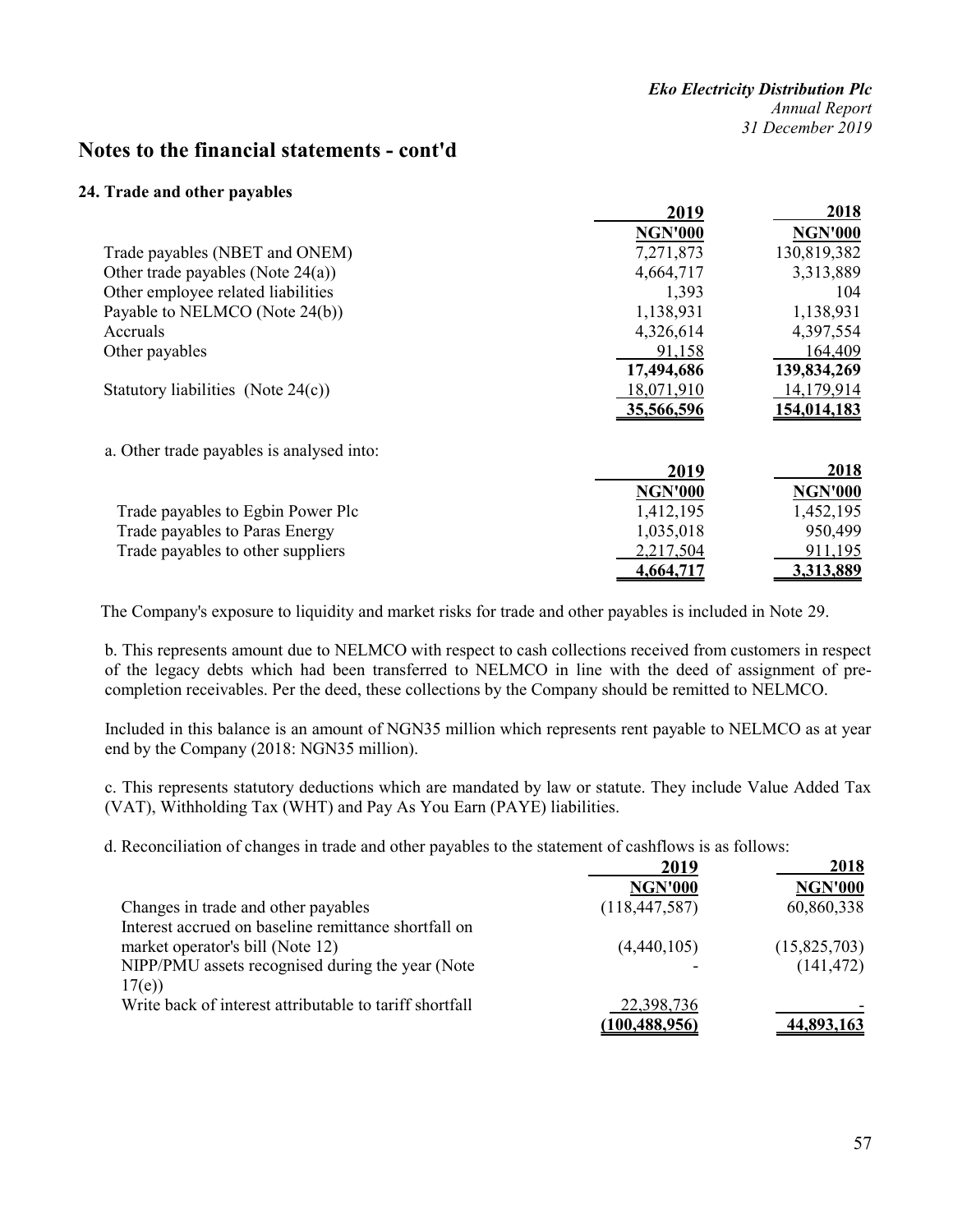|  | 25. Deferred income |  |  |
|--|---------------------|--|--|
|--|---------------------|--|--|

|                                                 | 2019           | 2018           |
|-------------------------------------------------|----------------|----------------|
|                                                 | <b>NGN'000</b> | <b>NGN'000</b> |
| Deferred income on CAPMI scheme (Note $23(a)$ ) | 134,548        | 134,548        |
| Government grant $(25(b))$                      | 831,586        | 1,068,208      |
|                                                 | 966,134        | 1,202,756      |
| a. Deferred income is analysed into:            |                |                |
|                                                 | 2019           | 2018           |
|                                                 | <b>NGN'000</b> | <b>NGN'000</b> |
| Current portion                                 | 365,774        | 339,266        |
| Non-current portion                             | 600,360        | 863,490        |
|                                                 | 966,134        | 1,202,756      |

b. Day-one fair value gain on CBN-NEMSF loan intervention fund relates to the benefits derived by the Company from the low interest loan received from the Central Bank of Nigeria (CBN) (Note 23(b)). The difference between the fair value of the facility and face value of the loan has been accounted for as government grant. The government grant is amortized over the life of the associated asset.

**c.** Reconciliation of changes in deferred income to the statement of cashflows is as follows:

|                                                               | 2019           | 2018           |
|---------------------------------------------------------------|----------------|----------------|
|                                                               | <b>NGN'000</b> | <b>NGN'000</b> |
| Changes in deferred income                                    | 68.123         | 122,959        |
| Additions during the year (Note 23 (e))                       |                | (61,266)       |
| Day-one value gain released to profit or loss (Note $12(c)$ ) | 236,623        | 231,324        |
|                                                               | 304,746        | 293,017        |

#### **26. Audit and non- audit services provided by KPMG Professional Services**

During the year, KPMG Professional Services did not provide any non-audit service to the Company (2018: Nil).

During the year, KPMG Professional Services provided an audit related services - audit of the uniform system of accounting (USOA) to the Company for a fee of NGN20 million (2018: Nil).

## **27. Related party transactions**

#### **a. Parent and Ultimate Controlling party**

Effective 1 November 2013, a majority of the Company's shares was acquired by West Power and Gas Ltd from BPE and MOFI. Consequently, the Company's parent is West Power and Gas Ltd. The ultimate controlling party of the Company is WPG international Limited, a Company incorporated in Mauritius. A novation agreement was signed by West Power and Gas Limited and WPG Services and became effective 3 August 2018. The agreement is for the provision of technical support services to Eko Electricity Distribution Plc.

#### **b. WPG Services Limited**

In 2013, the Company entered into an operations, management and maintenance contract with WPG Services Limited for the provision of local, top level and expatriate staff to enable the Company meet the performance standards in the Performance Agreement entered into with BPE. This was novated to West Power and Gas Limited in prior year. During the year, expenses incurred by the Company with respect to services provided on this contract amounted to \$16.5 million (NGN6.2 billion) (2018: \$16.5 million (NGN5.7 billion). These expenses were included in the consultancy and maintenance expenses for the year. No amount was due to WPG Services Limited as at year end (2018: Nil).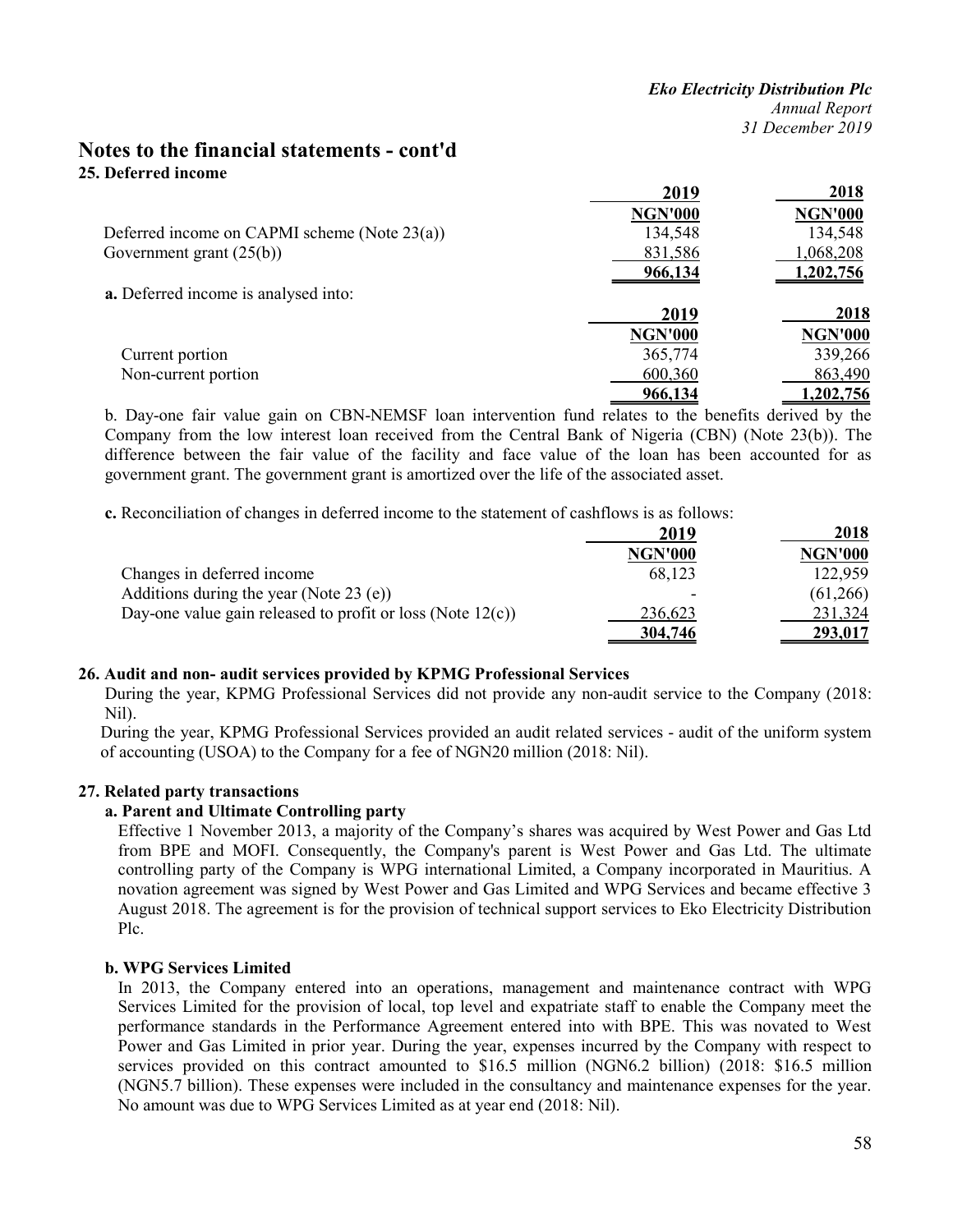#### **c. Transactions with key management personnel**

Key management personnel are those persons having authority and responsibility for planning, directing and controlling the activities of the Company, directly or indirectly. These are the directors and employees of the Company from Principal Manager up to the Managing Director. During the year, the Company had transactions with:

#### *i. Alpha Consortium Limited*

Alpha Consortium Limited (ACL) is related to the Company through a Director; Ernest Orji who exercises significant influence over both the Company and Alpha Consortium Limited. In 2018, ACL provided installation and maintenance services and also supplied electrical equipment to the Company. There was no transaction with ACL during the year (2018: NGN6.8 million). No amount was due to ACL as at year end (2018: Nil).

#### *ii. George Etomi & Partners Legal Practitioners*

George Etomi & Partners Legal Practitioners is related to the Company through a Director; George Etomi who exercises significant influence over the Company and has control over George Etomi & Partners Legal Practitioners. George Etomi & Partners provided legal services to the Company during the year. Also, some staff of George Etomi & Partners were seconded to the Legal department of the Company to assist the department in discharging its functions during the year. The total expenses incurred during the year with respect to the services provided by George Etomi & Partners was NGN117.2 million (2018: NGN104.4 million). These expenses were included in the consultancy expenses for the year. The Company paid NGN117.2 million (2018: NGN104.4 million) during the year. No amount was due to George Etomi & Partners as at year end (2018: Nil).

#### *iii. Deux Projects Limited*

Deux Projects Limited is related to the Company through a Director; Dr. Tunji Olowolafe who exercises significant influence over both the Company and Deux Projects Limited. Deux Projects Limited (DPL) is the contractor in charge of the on-going Supervisory Control and Data Acquisition (SCADA) project embarked on by the Company. In 2016, the Company made an advance payment amounting to NGN2.88 billion with respect to the Design, installation and implementation of SCADA/DMS phase of the project and NGN220 million in 2017 for the renovation of 5th and 6th floor of EKEDP head office as the SCADA control center and Supply and installation of ICT facilities for SCADA operations phase of the project. In 2019, no payment was made to DPL (2018: NGN434.62 million). The amount advanced as at the year end to DPL with respect to the Design, installation and implementation of SCADA/DMS of the SCADA project are disclosed as non-current prepayments (Note 19) in these financial statements. During the year, no expense was incurred on Deux project. No other amount was due from DPL as are yearend (2018: Nil). The directors confirm that the project is on-going and that the amounts advanced is being monitored and are not impaired.

#### *iv. CFL Swift Technology (CFL)*

CFL Swift Technology is related to the Company through Charles Momoh, a shareholder of the Company. CFL Swift Tech (CST) provided IT supplies to the Company during the year. The total expenses incurred during the year with respect to the services provided by CST was Nil (2018: Nil). The Company did not make any payment to CFL in current year (2018: NGN11 million). The amount due to CFL as at year end was Nil (2018: Nil).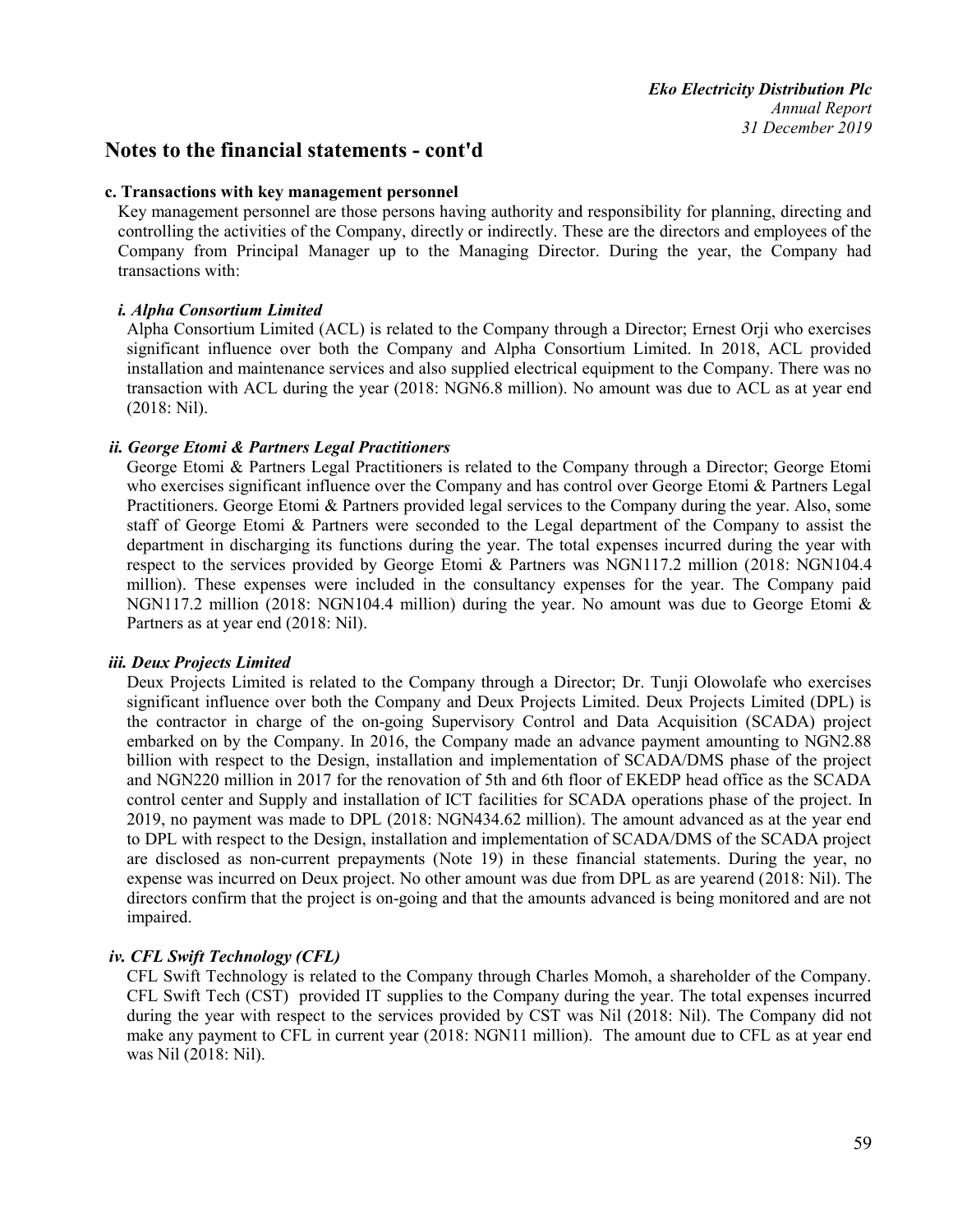#### *v. Senforce Insurance Brokers Limited (SIBL)*

Senforce Insurance Brokers Limited is related to the Company through a Director; Dere Otubu who exercises significant influence the Company and has control over Senforce Insurance Brokers Limited. Senforce Insurance Brokers Limited (SIBL) provided insurance services to the Company during the year. The total expenses incurred during the year with respect to the services provided by SIBL was NGN124.5 million (2018: NGN163.5 million). These expenses were included in the Transport, travels and insurance expenses for the year. The Company paid NGN124.5 million (2018: NGN163.5 million). No amount was due to SIBL as at year end (2018: Nil).

#### *vi.* **Key management personnel compensation comprised:**

|                                       | 2019           | 2018           |
|---------------------------------------|----------------|----------------|
|                                       | <b>NGN'000</b> | <b>NGN'000</b> |
| Short-term benefits (Note $(14(d))$ ) | 339,928        | 500,841        |

## **28. Provisions, contingent liabilities and guarantees**

#### **a. Transfer of pre-completion liabilities and trade receivables**

As part of the privatisation completion, the Company through the Bureau of Public Enterprises signed a deed of assignment of pre-completion receivables and liabilities with the Nigerian Electricity Management Company Limited (NELMCO) effective 31 October 2013. The Company and NELMCO are yet to agree on the individual trade debtors and liabilities transferred as at 1 November 2013.

The Directors, based on independent legal advice obtained as well as their understanding of the Share Purchase Agreement between West Power and Gas Ltd, BPE and the Ministry of Finance Incorporated are of the opinion that all liabilities (crystallised or contingent) as at 31 October 2013 have been effectively transferred.

The Company does not have an estimate of those debtors and liabilities since in its view this is the responsibility of NELMCO. The Company believes that it will neither realise those receivables nor settle any liabilities existing as at 31 October 2013 and as such, no recognition of provision is required. If in the process of agreeing the individual trade debtors and liabilities, certain items are identified and agreed to be borne by the Company, the amounts would be recorded in the period they are identified.

#### **b. Litigations and claims**

The Company is involved in a number of litigations and claims (separate from those taken over by NELMCO). Maximum exposure based on the damages being claimed by the litigants amounts to NGN1.40 billion (2018: NGN824 million). Based on management assessment, a provision of NGN47.82 million has been recorded in these financial statements for cases which are assessed to succeed against the company.

|                | 1 January 2019 |
|----------------|----------------|
|                | <b>NGN'000</b> |
| At 1 January   | -              |
| Additions      | 316<br>47      |
| At 31 December | ,816           |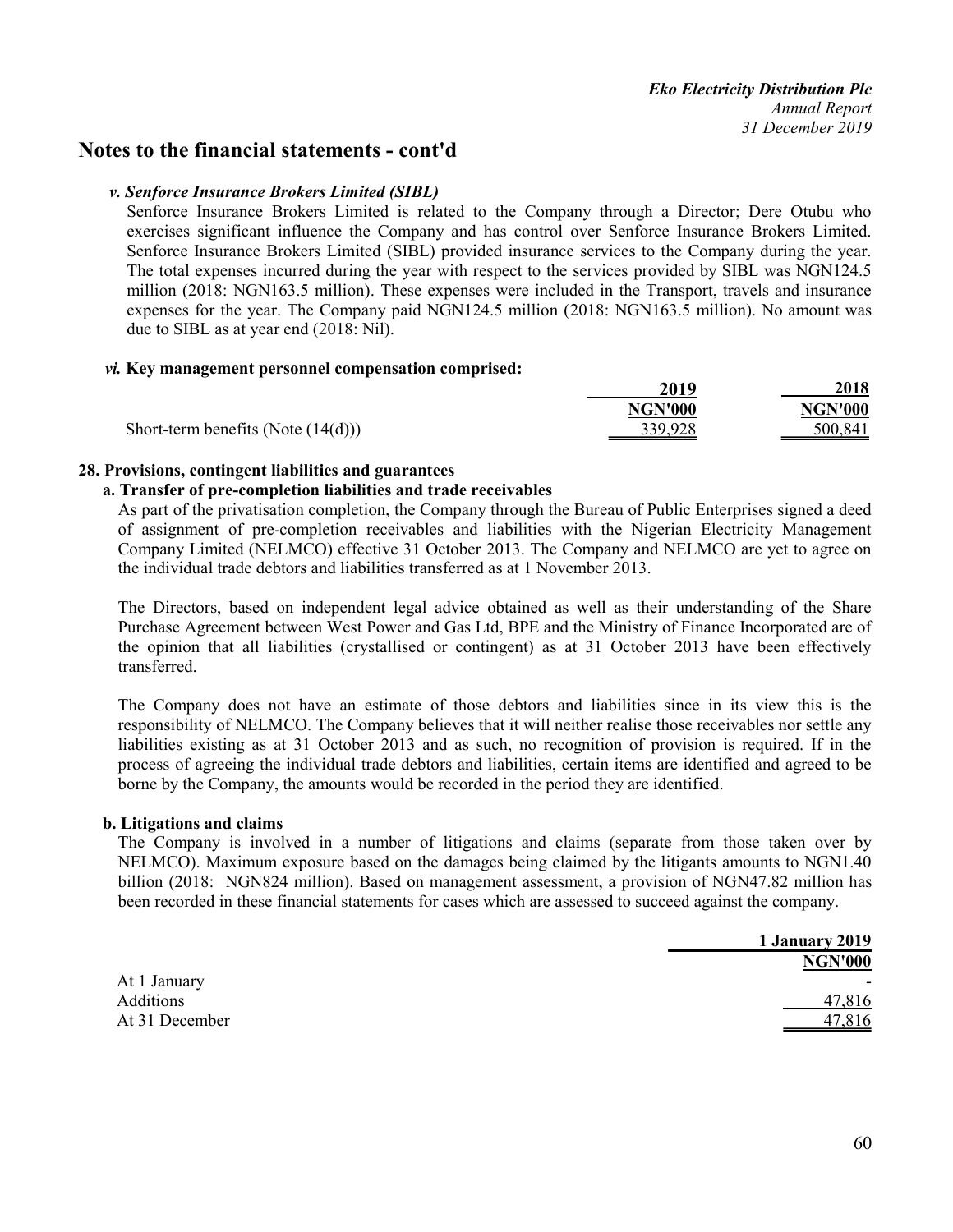## **c. Guarantees**

The Company has obtained bank guarantees amounting to NGN7.78 billion (2018: NGN7.78 billion) in favour of Nigeria Bulk Electricity Trading Company Plc (NBET) and NGN3.49 billion (2018: NGN1.47 billion) in favour of Operator of Nigeria Electricity Market (ONEM). This is to guarantee payment to NBET and ONEM for 90 days power purchase and also to ONEM for provision of administrative service. The directors do not expect any significant loss to arise from these guarantees.

## **29. Financial risk management**

This Company has exposure to the following risks arising from financial instruments:

- $\bullet$  Credit risk
- $\bullet$  Liquidity risk
- Market risk

## **Risk management framework**

The Company's Board of Directors has overall responsibility for the establishment and oversight of the Company's risk management framework. The board of directors is also responsible for developing and monitoring the Company's risk management policies. The Company's risk management policies are established to identify and analyse the risks faced by the Company, to set appropriate risk limits and controls, and to monitor risks and adherence to limits.

The Company, through its training and management standards and procedures, aims to develop a disciplined and constructive control environment in which all employees understand their roles and obligations. The Company's internal audit oversees and monitors compliance with risk management policies and procedures, and reviews the adequacy of the risk management framework in relation to the risks faced by the Company

#### **a. Credit risk**

Credit risk is the risk of financial loss to the Company if a customer or counterpart to a financial instrument fails to meet its contractual obligations, and arises principally from the Company's receivables from customers and government related entities.

The carrying amount of financial assets represents the maximum credit exposure. The maximum exposure to credit risk at the reporting date was:

|                              | <b>Notes</b> | 2019           | 2018           |
|------------------------------|--------------|----------------|----------------|
|                              |              | <b>NGN'000</b> | <b>NGN'000</b> |
| Trade and other receivables* | 20           | 35,795,258     | 28,082,985     |
| Cash and cash equivalents**  | 21           | 7,404,869      | 4,618,974      |
|                              |              | 43,200,127     | 32,701,959     |

*\*The carrying amount of Trade and other receivables excludes advance payments to contractors. \*\*The carrying amount of cash and cash equivalents excludes amounts held as petty cash.*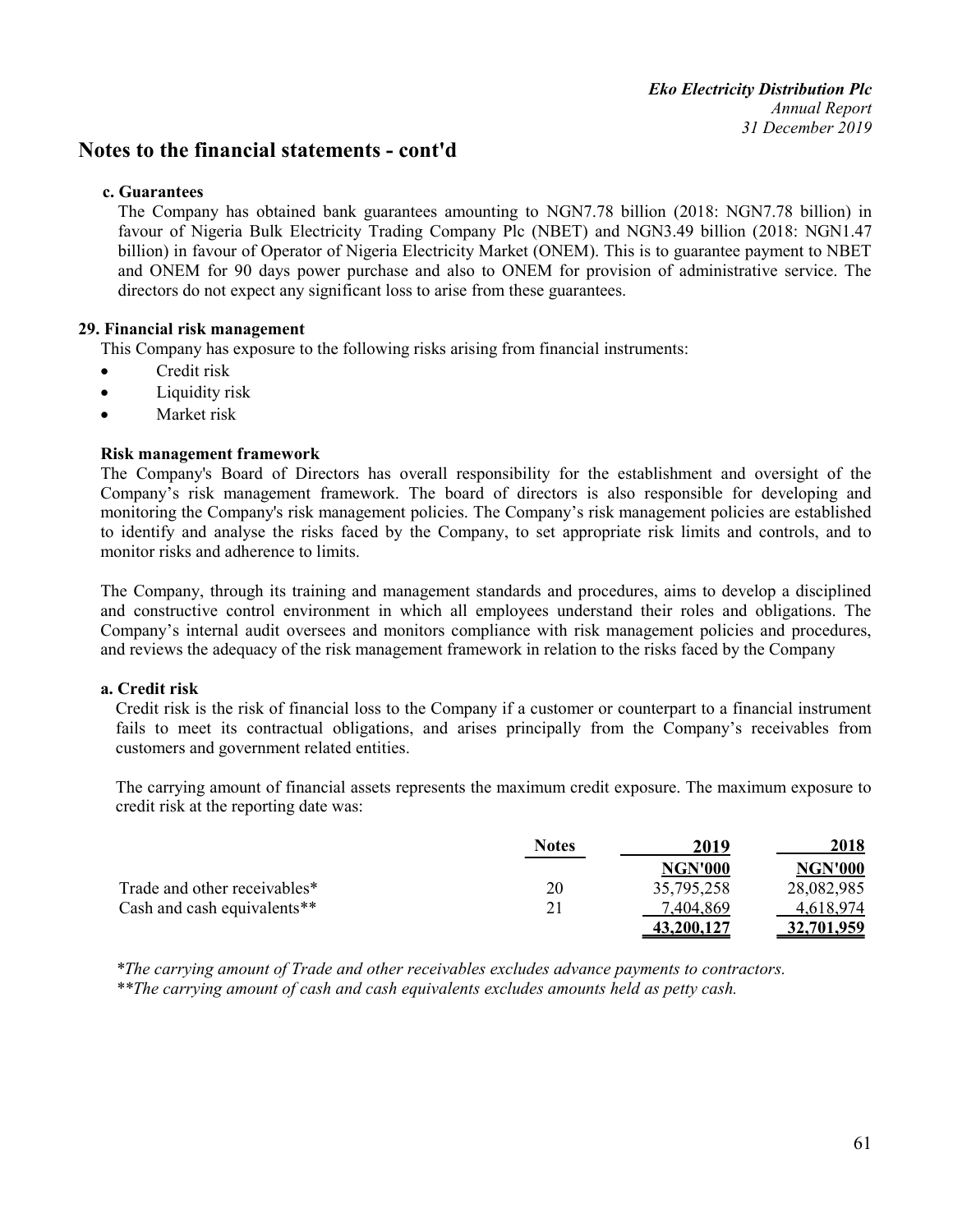Impairment losses on financial assets recognised in profit or loss were as follows:

|                                                                  | 2019           | 2018           |
|------------------------------------------------------------------|----------------|----------------|
|                                                                  | <b>NGN'000</b> | <b>NGN'000</b> |
| Impairment loss on trade receivables and contract assets arising |                |                |
| from contracts with customers                                    | (4,591,682)    | (3,450,342)    |
| Impairment loss on unpaid share capital                          | (195,000)      |                |
| Write off of trade receivables                                   |                | (6,303,774)    |
|                                                                  | (4,786,682)    | (9,754,116)    |

#### **Trade receivables and contract assets**

The Company's exposure to credit risk is influenced mainly by the individual characteristics of each customer. However, management also considers the factors that may influence the credit risk of its customer base. The Company has a large customer base within its licensed area of supply thereby reducing its concentration of credit risk. To further mitigate credit risk, the Company is continually increasing the share of prepaid customers in its portfolio. The Company's exposure to credit risk is influenced by the characteristics of each category of customers.

In monitoring credit risk, customers are grouped according to common credit risk characteristics – tariff rates, metering status and volume of consumption. No security is provided for the electricity supplied though the Company retains the right to disconnect non-paying customers to enforce collections. The Company does not require collateral in respect of trade and other receivables. The company does not have trade receivable for which no loss allowance is recognised because of collateral.

#### **Trade receivables and contract assets**

|                                    | 2019           | 2018           |
|------------------------------------|----------------|----------------|
|                                    | <b>NGN'000</b> | <b>NGN'000</b> |
| Residential customers              | 19,673,536     | 14,751,633     |
| Commercial customers               | 6,992,438      | 6,093,037      |
| Industrial customers               | 910,262        | 931,608        |
| Special customers and street light | 3,930,267      | 3,651,649      |
| <b>Total</b>                       | 31,506,503     | 25,427,927     |

#### *Expected credit loss assessment for customers*

The Company uses an allowance matrix to measure the expected credit losses (ECLs) of trade receivables from customers. Loss rates are based on actual credit loss experience over the past three years. These rates are multiplied by scalar factors to reflect differences between economic conditions during the period over which the historical data has been collected, current conditions and the Company's view of economic conditions over the expected lives of the receivables. Scalar factors are based on actual and forecast gross domestic product rates.

Loss rates are calculated separately for exposures in different segments based on nature of customers as this reflects common credit risk characteristics of the customers.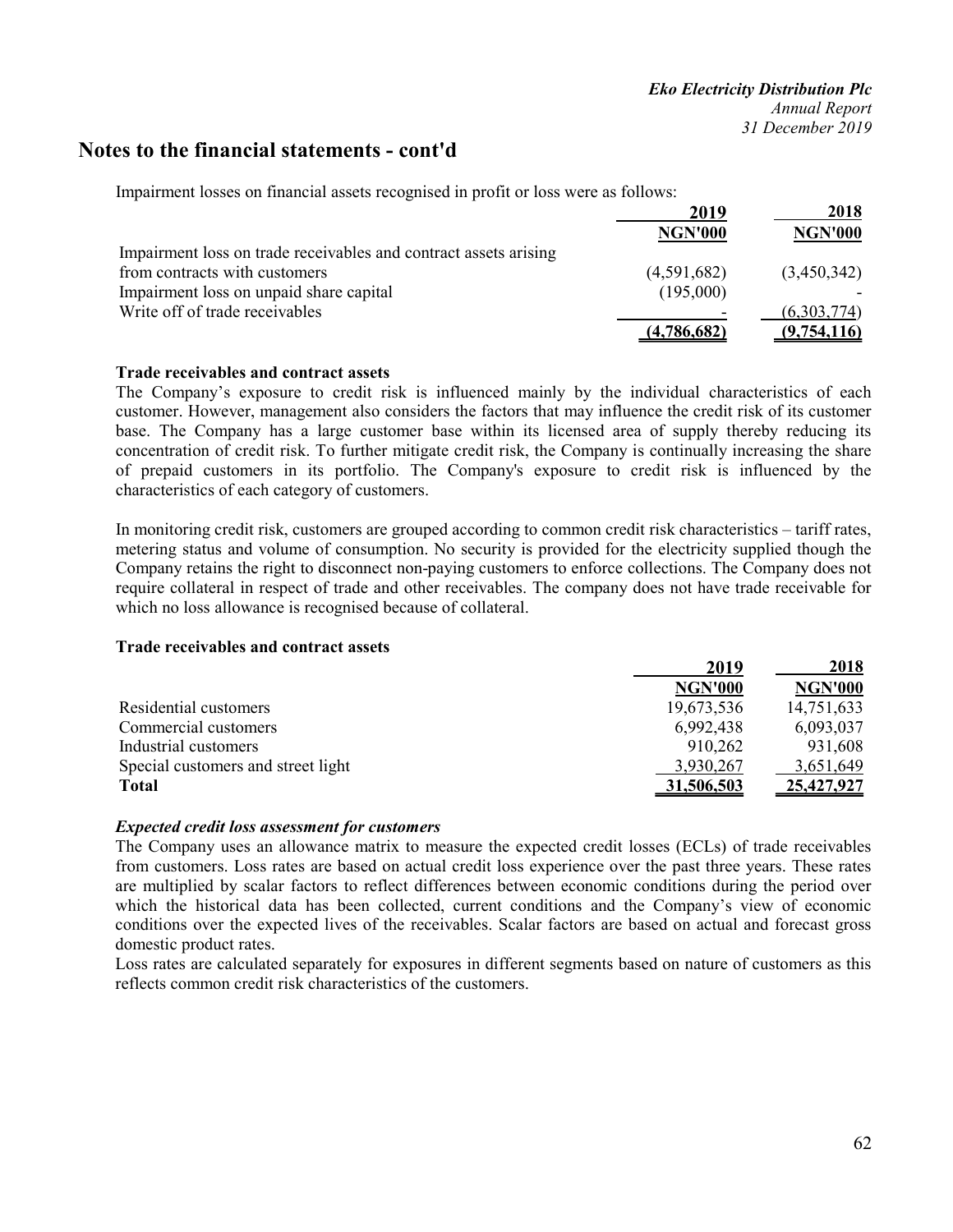The following table provides information about the exposure to credit risk and ECLs for trade receivables and contract assets from individual customers as at 31 December 2019.

|                                    | <b>Expected</b><br>credit<br>loss rate | Gross<br>carrying<br>amount | Loss<br>allowance   |
|------------------------------------|----------------------------------------|-----------------------------|---------------------|
|                                    | $\frac{6}{9}$                          | <b>NGN'000</b>              | <b>NGN'000</b>      |
| Residential customers              | 43                                     | 33,753,550                  | (14,080,014)        |
| Commercial customers               | 46                                     | 12, 151, 774                | (5,159,336)         |
| Industrial customers               | 12                                     | 997,104                     | (86, 842)           |
| Special customers and street light | 37                                     | 5,790,603                   | (1,860,336)         |
|                                    |                                        | 52,693,031                  | <u>(21,186,528)</u> |

The following table provides information about the exposure to credit risk and ECLs for trade receivables and contract assets from individual customers as at 31 December 2018.

|                                    | <b>Expected</b><br>credit<br>loss rate | Gross<br>carrying<br>amount | <b>Loss</b><br>allowance |
|------------------------------------|----------------------------------------|-----------------------------|--------------------------|
|                                    | $\frac{6}{9}$                          | <b>NGN'000</b>              | <b>NGN'000</b>           |
| Residential customers              | 41                                     | 24,907,304                  | (10, 155, 671)           |
| Commercial customers               | 46                                     | 10,479,685                  | (4,386,648)              |
| Industrial customers               | 9                                      | 1,006,299                   | (74,691)                 |
| Special customers and street light | 41                                     | 5,629,485                   | (1,977,836)              |
|                                    |                                        | 42,022,773                  | (16,594,846)             |

|                                     | 2019           | 2018               |
|-------------------------------------|----------------|--------------------|
|                                     |                | <b>Collective</b>  |
|                                     |                | <i>impairments</i> |
|                                     | <b>NGN'000</b> | <b>NGN'000</b>     |
| <b>Balance at 1 January</b>         | 16,594,846     | 13,144,504         |
| Net remeasurement of loss allowance | 4,591,682      | 3,450,342          |
| <b>Balance at 31 December</b>       | 21,186,528     | 16,594,846         |

#### **Cash at bank**

The Company held cash and cash equivalents of NGN 7.42 billion at 31 December 2019 (2018: NGN 4.62 billion). The cash and cash equivalents are held with bank and reputable financial institution in Nigeria. Impairment on cash and cash equivalents has been measured on a 12-month expected loss basis and reflects the short maturities of the exposures. The Company considers that its cash and cash equivalents have low credit risk based on the external credit ratings of the counterparties.

#### **Other receivables**

Other receivables include staff debtors and sundry receivables. The Company reviews the balances due from this category on a periodic basis taking into consideration factors such as continued business/ employment relationship and ability to offset amounts against transactions due to the parties. Where such does not exist, the amounts are impaired. No impairment was recorded with respect to this amount in the current year as they are considered fully recoverable and thus have minimal credit risk (2018: Nil).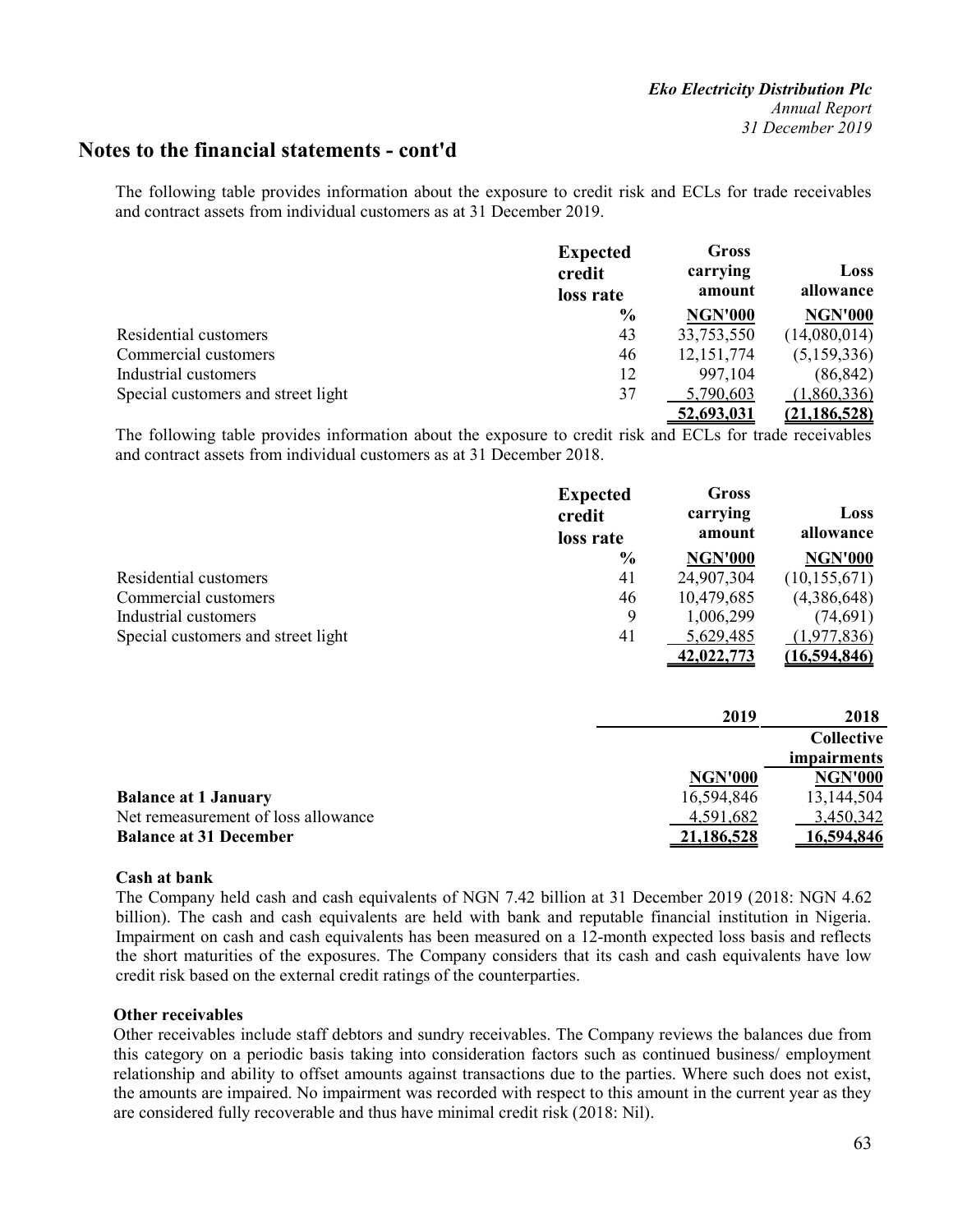## **Other deposits**

Other deposits represent cash deposits used to collateralize Bank Guarantees (BGs) issued in favour of Nigerian Bulk Electricity Trading Company Plc (NBET) and the Operator of the Nigeria Electricity Market (ONEM). These cash deposits are held by reputable banks and financial institutions. In the directors' view, all amounts are collectible. No impairment was recorded with respect to this amount in the current year as they are considered fully recoverable and thus have minimal credit risk (2018: Nil).

## **b. Liquidity risk**

Liquidity risk is the risk that the Company either does not have sufficient financial resources available to meet all its obligations and commitments as they fall due, or can access them only at excessive cost. The Company's approach to managing liquidity is to ensure, as far as possible, that it will always have sufficient liquidity to meet its liabilities when due, under both normal and stressed conditions, without incurring unacceptable losses or risking damage to the Company's reputation.

The Company ensures that it has sufficient cash on demand to meet expected operational expenses after making payments for monthly bills with respect to energy purchases by

- intensifying efforts to collect its trade receivables and continuous effort to improve its cash collection process**;**
- accessing the various financial interventions applicable to the Company under the PSRP.
- Managing operational cashflows by delaying payments to the ONEM/NBET on the basis that the implication of such delays are limited to interest charges.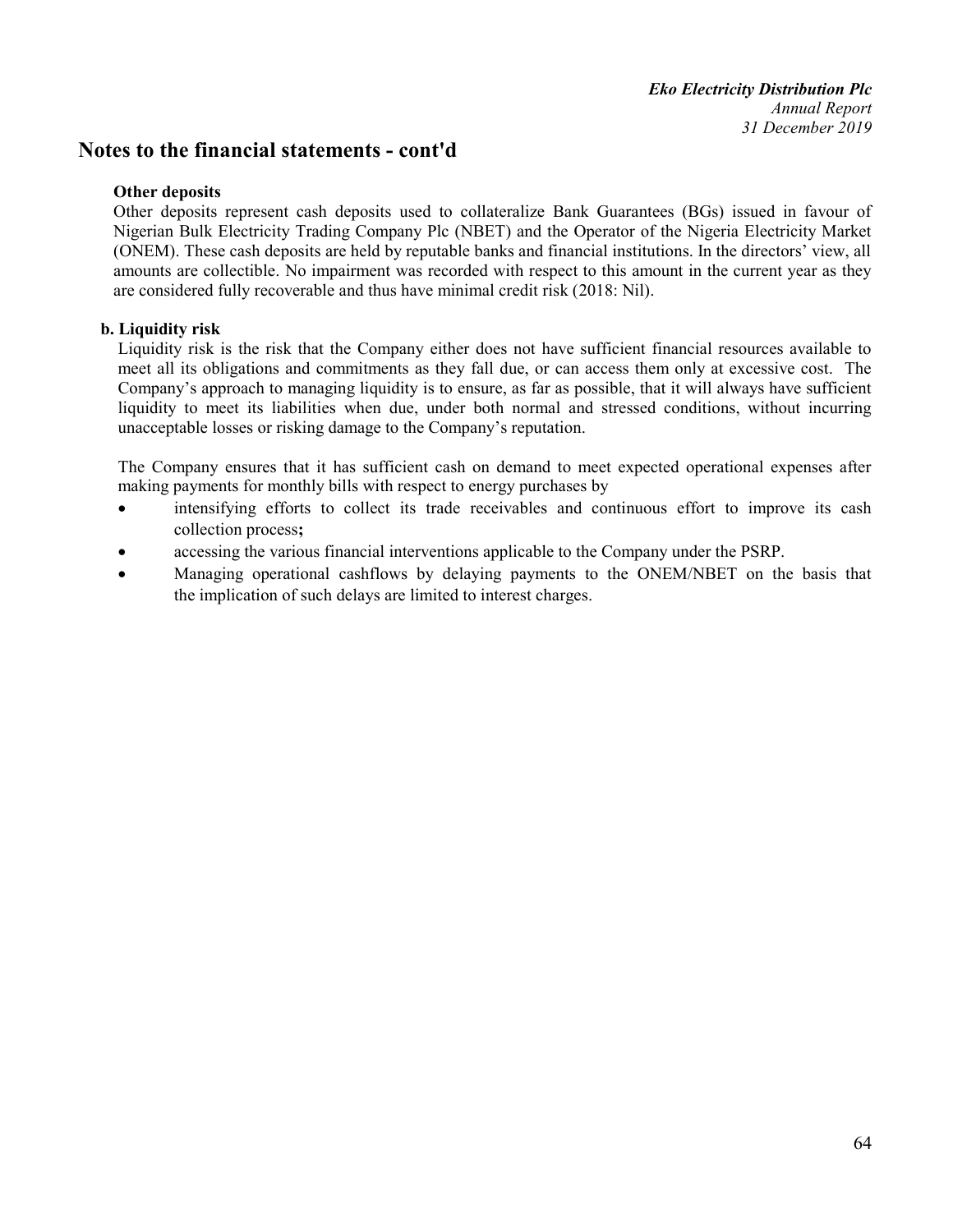## *Eko Electricity Distribution Plc Annual Report 31 December 2019*

## **Notes to the financial statements - cont'd**

The following are the contractual maturities of financial liabilities, including estimated interest payments and excluding the impact of netting agreements:

|                                        |              |                                      | <b>Contractual cash flows</b>  |                                     |                                      |                                    |                                          |
|----------------------------------------|--------------|--------------------------------------|--------------------------------|-------------------------------------|--------------------------------------|------------------------------------|------------------------------------------|
|                                        | <b>Notes</b> | Carrying<br>amount<br><b>NGN'000</b> | <b>Total</b><br><b>NGN'000</b> | $0 - 6$<br>months<br><b>NGN'000</b> | $6 - 12$<br>months<br><b>NGN'000</b> | $1 - 2$<br>years<br><b>NGN'000</b> | Over 2<br><b>vears</b><br><b>NGN'000</b> |
| Non - derivative financial liabilities |              |                                      |                                |                                     |                                      |                                    |                                          |
| 31 December 2019                       |              |                                      |                                |                                     |                                      |                                    |                                          |
| Loans and borrowings                   | 23           | 5,623,996                            | 8,039,406                      | 1,983,589                           | 1,182,845                            | 1,695,377                          | 3,177,595                                |
| Trade and other payables*              | 24           | 17,494,686                           | 17,494,686                     | 17,494,686                          |                                      |                                    |                                          |
|                                        |              | 23,118,682                           | 25,534,092                     | 19,478,275                          | 1,182,845                            | 1,695,377                          | 3,177,595                                |
| 31 December 2018                       |              |                                      |                                |                                     |                                      |                                    |                                          |
| Loans and borrowings                   | 23           | 4,720,875                            | 5,140,664                      | 177,441                             | 164,086                              | 370,653                            | 4,428,484                                |
| Trade and other payables*              | 24           | 139,834,269                          | 139,834,269                    | 139,834,269                         |                                      |                                    |                                          |
|                                        |              | 144,555,144                          | 144,974,933                    | 140,011,710                         | 164,086                              | 370,653                            | 4,428,484                                |

\* Carrying amounts of trade and other payables does not include statutory liabilities.

#### **c. Market risk**

Market risk is the risk that changes in market prices, such as foreign exchange rates, interest rates and equity prices will affect the Company's income or the value of its holdings of financial instruments. The objective of market risk management is to manage and control market risk exposures within acceptable parameters, while optimising the return.

The Company manages market risks by keeping costs low through various cost optimisation programs. Moreover, market developments are monitored and discussed regularly, and mitigating actions are taken where necessary.

### **Currency risk**

The Company is exposed to currency risk on borrowings that are denominated in currencies other than the functional currency which is the Nigerian Naira (NGN). The currency in which these transactions primarily are denominated is the US Dollar (USD). The currency risk is the risk that the fair value or future cash flows of a financial instrument will fluctuate due to the changes in foreign exchange rates.

In managing currency risk, the Company aims to reduce the impact of short-term fluctuations on earnings. Although the Company has various measures to mitigate exposure to foreign exchange rate movement, over the longer term, permanent changes in exchange rates would have an impact on profit.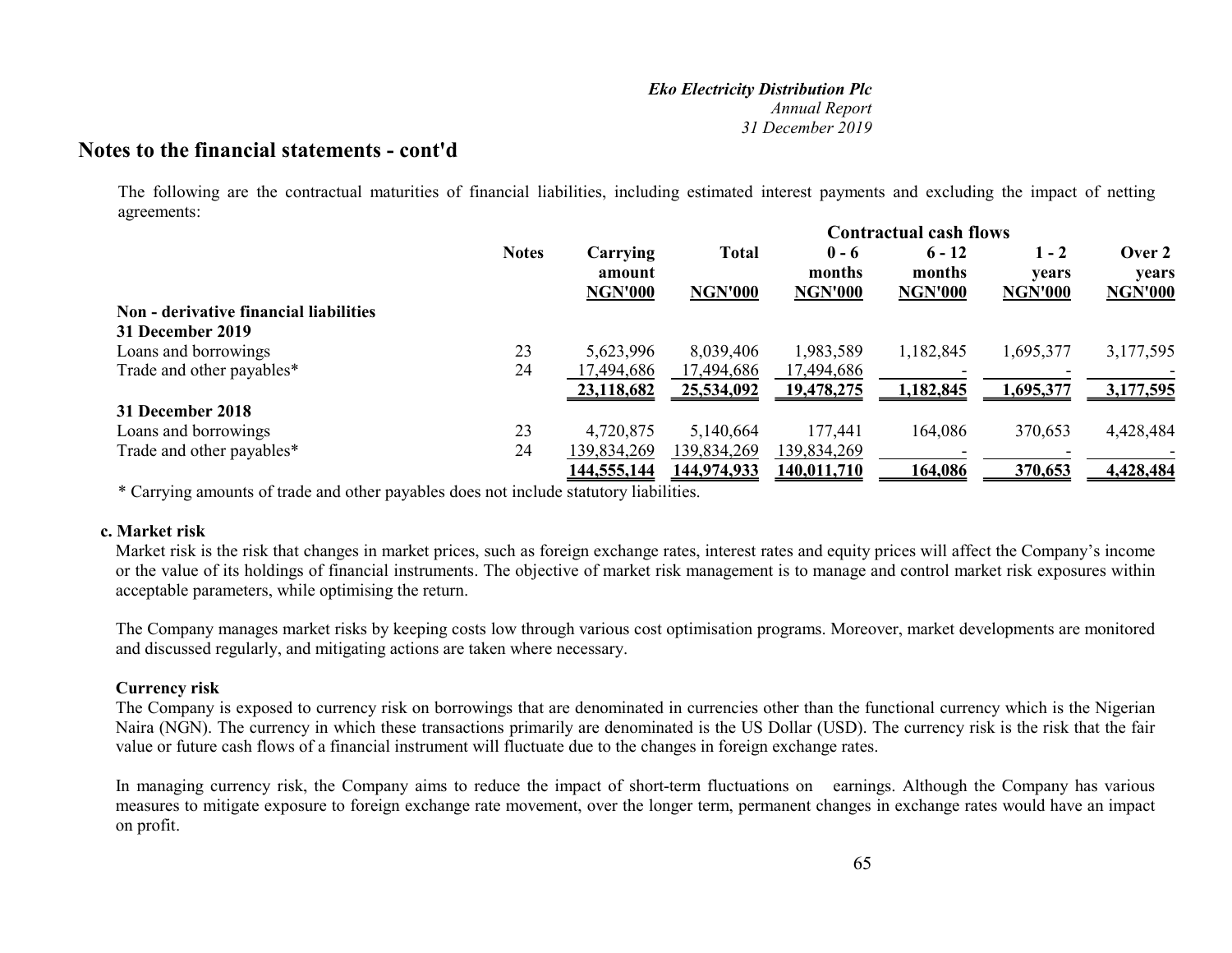The Company monitors the movement in the currency rates on an ongoing basis.

#### **Exposure to currency risk**

The company's main exposure to currency risks arose from foreign currency denominated balances as follows:

|                                                      | 2019   | 2018   |
|------------------------------------------------------|--------|--------|
|                                                      | \$'000 | \$'000 |
| <b>Financial assets</b><br>Cash and cash equivalents | 49     | 24     |
| Net statement of financial position exposure         |        | 24     |

#### **Sensitivity analysis**

A reasonable possible strengthening (weakening) of the Naira, as indicated below against the US Dollar at 31 December would have increased (decreased) profit or loss by the amounts shown below. This analysis is based on foreign currency exchange rate variances that the Company considered to be reasonably possible at the end of the reporting period and has no impact on equity. The analysis assumes that all other variables, in particular interest rates, remain constant.

|                                                     | Increase/(decrease) in profit or<br>loss |                |
|-----------------------------------------------------|------------------------------------------|----------------|
|                                                     | <b>NGN'000</b>                           | <b>NGN'000</b> |
| 31 December 2019                                    |                                          |                |
| $\text{USD}$ (10 percent strengthening/(weakening)) | (1,787)                                  | 1,787          |
| 31 December 2018                                    |                                          |                |
| $\text{USD}$ (10 percent strengthening/(weakening)) | (874)                                    | 874            |

The following significant exchange rates were applied during the year:

|            |        | Average rate |        | <b>Spot rate at Report date</b> |  |
|------------|--------|--------------|--------|---------------------------------|--|
|            | 2019   | 2018         | 2019   | 2018                            |  |
|            | NGN    | NGN          | NGN    | NGN                             |  |
| <b>USD</b> | 361.66 | 361.7        | 364.70 | 364.18                          |  |

This is the rate at which the Company sourced foreign exchange from its approved vendor during the year.

#### *Exposure to interest rate risk*

The interest rate profile of the Company's interest-bearing financial instruments is as follows:

|                               | 2019           | 2018           |
|-------------------------------|----------------|----------------|
|                               | <b>NGN'000</b> | <b>NGN'000</b> |
| <b>Fixed rate instruments</b> |                |                |
| <b>Financial liabilities</b>  | 5,623,996      | 4,720,875      |
|                               | 5,623,996      | 4,720,875      |
| Variable rate instruments     |                |                |
| <b>Financial liabilities</b>  | 9.717.334      | 27,675,965     |
|                               | 9,717,334      | 27,675,965     |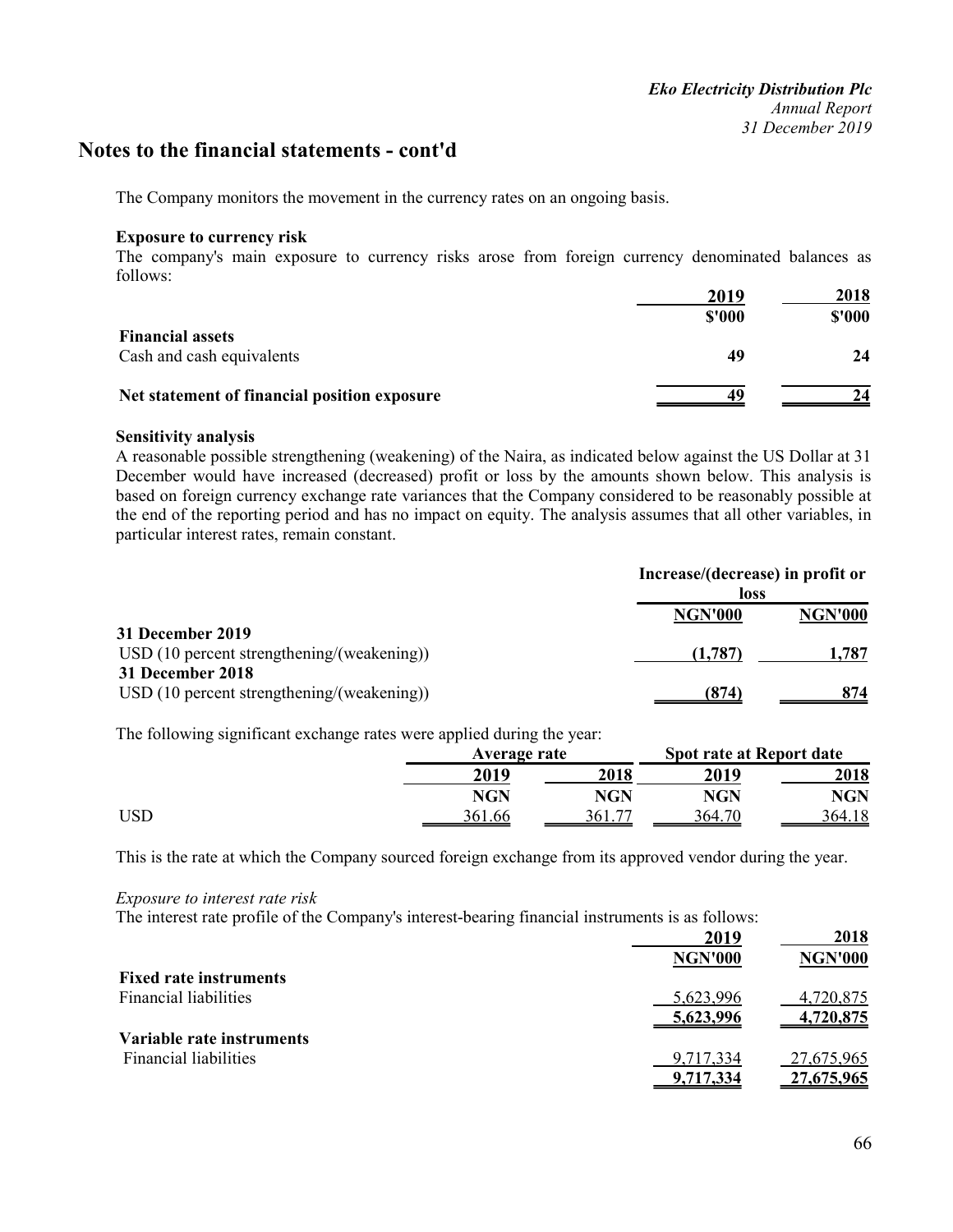#### **Fair value sensitivity analysis for fixed rate instruments**

The Company does not account for any fixed rate financial assets and liabilities at fair value through profit or loss, and the Company does not designate derivatives (interest rate swaps) as hedging instruments under a fair value hedge accounting model.

#### **Cash flow sensitivity analysis for variable-rate instruments**

A reasonably possible change of 100 basis points in interest rates at the reporting date would have increased (decreased) equity and profit or loss by the amounts shown below. This analysis assumes that all other variables, in particular foreign currency exchange rates, remain constant.

|                                               | <b>Effect on Profit or Loss</b> |                |
|-----------------------------------------------|---------------------------------|----------------|
| 31 December 2019                              | NGN'000                         | <b>NGN'000</b> |
| Variable rate instruments                     | 97.173                          | (97, 173)      |
| 31 December 2018<br>Variable rate instruments | 276,760                         | (276, 760)     |

#### **d. Fair values**

### **Accounting classifications and fair values**

The following table shows the carrying amounts and fair values of financial assets and financial liabilities, including their levels in the fair value hierarchy. It does not include fair value information for financial assets and financial liabilities not measured at fair value if the carrying amount is a reasonable approximation of fair value.

|                                           | assets at<br>amortised cost | Financial Other financial Total carrying<br>liabilities | amount           | Fair value<br>(Level 2) |
|-------------------------------------------|-----------------------------|---------------------------------------------------------|------------------|-------------------------|
| 31 December 2019                          | <b>NGN'000</b>              | <b>NGN'000</b>                                          | <b>NGN'000</b>   | <b>NGN'000</b>          |
| <b>Financial Assets</b>                   |                             |                                                         |                  |                         |
| Trade and other receivables* (Note<br>20) | 35,795,258                  |                                                         | 35,795,258       |                         |
| Cash and cash equivalents (Note 21)       | <u>7,416,456</u>            |                                                         | <u>7,416,456</u> |                         |
|                                           | 43,211,714                  |                                                         | 43,211,714       |                         |
| <b>Financial liabilities</b>              |                             |                                                         |                  |                         |
| Trade and other payables**(Note 24)       |                             | 17,494,686                                              | 17,494,686       |                         |
| Loans and borrowings (Note 23)            |                             | 5,623,996                                               | 5,623,996        | 5,623,996               |
|                                           |                             | 23,118,682                                              | 23,118,682       | 5,623,996               |
| 31 December 2018                          |                             |                                                         |                  |                         |
| <b>Financial Assets</b>                   |                             |                                                         |                  |                         |
| Trade and other receivables (Note 20)     | 28,082,985                  |                                                         | 28,082,985       |                         |
| Cash and cash equivalents (Note 21)       | 4,624,437                   |                                                         | 4,624,437        |                         |
|                                           | 32,707,422                  |                                                         | 32,707,422       |                         |
| <b>Financial liabilities</b>              |                             |                                                         |                  |                         |
| Trade and other payables* (Note 24)       |                             | 139,834,269                                             | 139,834,269      |                         |
| Loans and borrowings (Note 23)            |                             | 4,720,875                                               | 4,720,875        | 4,720,875               |
|                                           |                             | 144,555,144                                             | 144,555,144      | 4,720,875               |

*\* Carrying amount of trade and other receivables does not include advance payment to vendors.*

*\*\* Carrying amount of trade and other payables does not include statutory liabilities and lease liabilities.*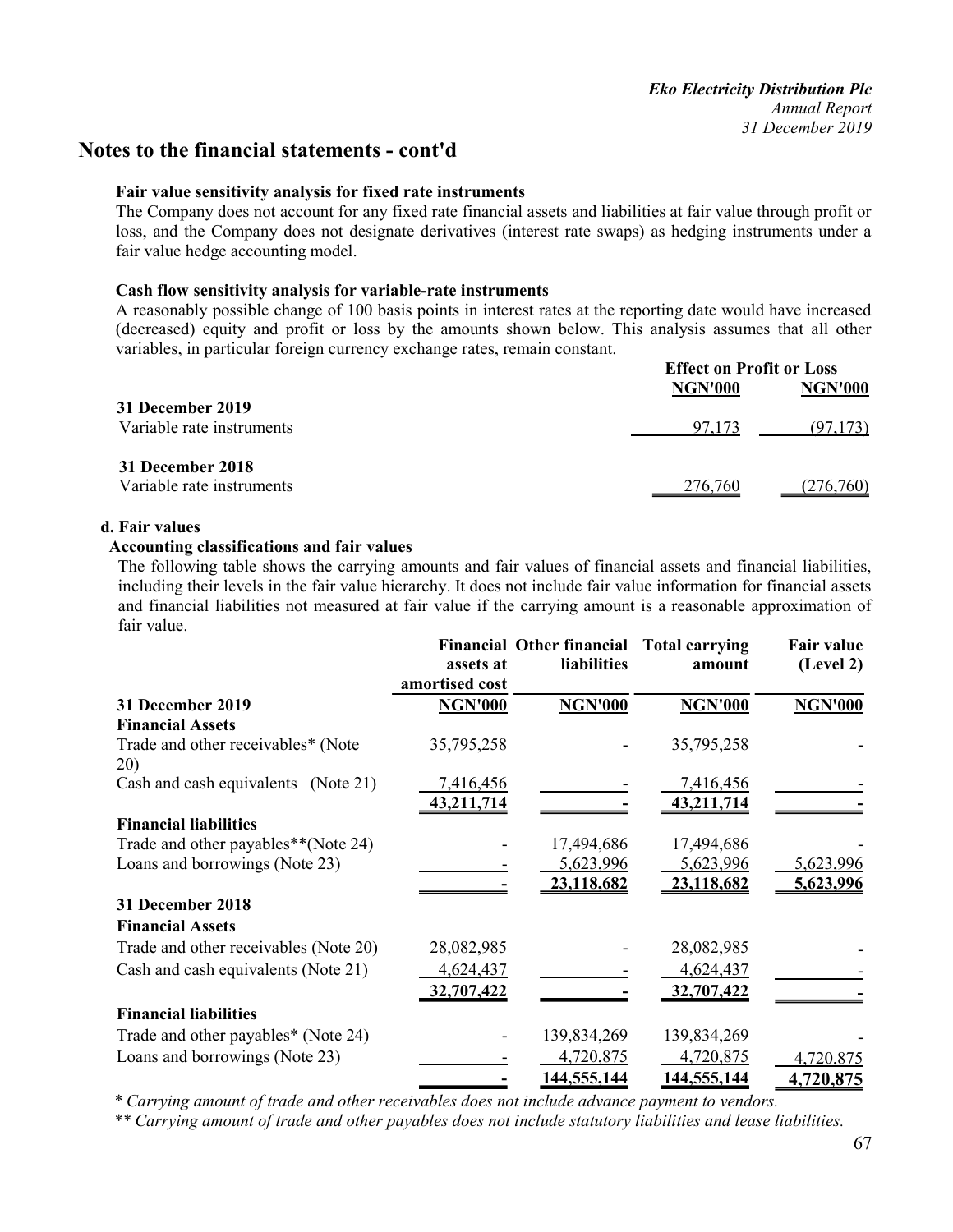### **30. Capital management**

The Board's policy is to maintain a strong capital base so as to maintain investor, creditor and market confidence and to sustain future development of the business. Management monitors the return on capital, which the Company defines as result from operating activities divided by total shareholders' equity.

The Company monitors capital using a ratio of adjusted net debt to equity. For this purpose, adjusted net debt is defined as total liabilities less cash and cash equivalents. Equity comprises all components of equity. The Company's adjusted net debt to equity ratio was as follows:

|                                   | 2019           | 2018           |
|-----------------------------------|----------------|----------------|
|                                   | <b>NGN'000</b> | <b>NGN'000</b> |
| Total liabilities                 | 49,530,050     | 160,934,273    |
| Less: Cash and cash equivalents   | (7,416,456)    | (4,624,437)    |
| Adjusted net debt                 | 42,113,594     | 156,309,836    |
| Total equity                      | 52,449,915     | (71, 165, 461) |
| Net adjusted debt to equity ratio | 0.80           | (2.20)         |

There were no changes in the Company's approach to capital management during the year. The Company is not subject to externally imposed capital requirements.

## **31. Events after the reporting period**

### **(a) COVID-19 Outbreak**

On 11 March 2020, the World Health Organization declared the coronavirus (COVID-19) outbreak a pandemic and most governments took restrictive measures to contain its further spread by introducing lockdowns, closure of borders and travel restrictions which affected the free movement of people and goods. The impact of the restrictions continues to disrupt major business activities, and this may have an adverse effect on the Company's financial position and operating results in the medium and longer term. As part of the country's essential commercial service providers, electricity distribution companies were exempted from the lockdown imposed by the government to curb the spread of the virus as the Company continued to operate with all mitigation measures in place.

On 5 May 2020, the government began the phased easing of the lockdown. On 5 March 2021, the Federal Government commenced the vaccination of citizens with the prioritization of the elderly and frontline workers.

The Company considers this outbreak to be a non-adjusting subsequent event and the Directors do not consider it practicable to provide a quantitative estimate of the potential impact of this outbreak. The Directors will continue to monitor the situation closely and will respond to mitigate the impact of such events and circumstances as they occur.

As at the date these financial statements were authorised for issue, the Directors were not aware of any material adverse effects on the financial statements as a result of the COVID-19 outbreak.

#### **(b) Cost reflective tariffs**

Subsequent to year end, on 25 February 2020, NERC issued the "Consultation Paper on Proposed Extra-Ordinary Tariff Review of the MYTO-2015 Tariff Order for the Nigerian Electricity Supply Industry" to facilitate stakeholder participation in this regulatory process. NERC's decision on these proposals are to be incorporated in the MYTO model and an Order issued accordingly upon completion of the consultation process. Based on this, management of the Company issued a notification of the commencement of service reflective tariff. Although the implementation of this Order was put on hold to allow for consultations with organized labour, the Company commenced the implementation of the service reflective tariffs with the issuance of the multi year tariff order (MYTO) 2020 (Order/NERC/200B/2020) by NERC which became effective on 1 November 2020.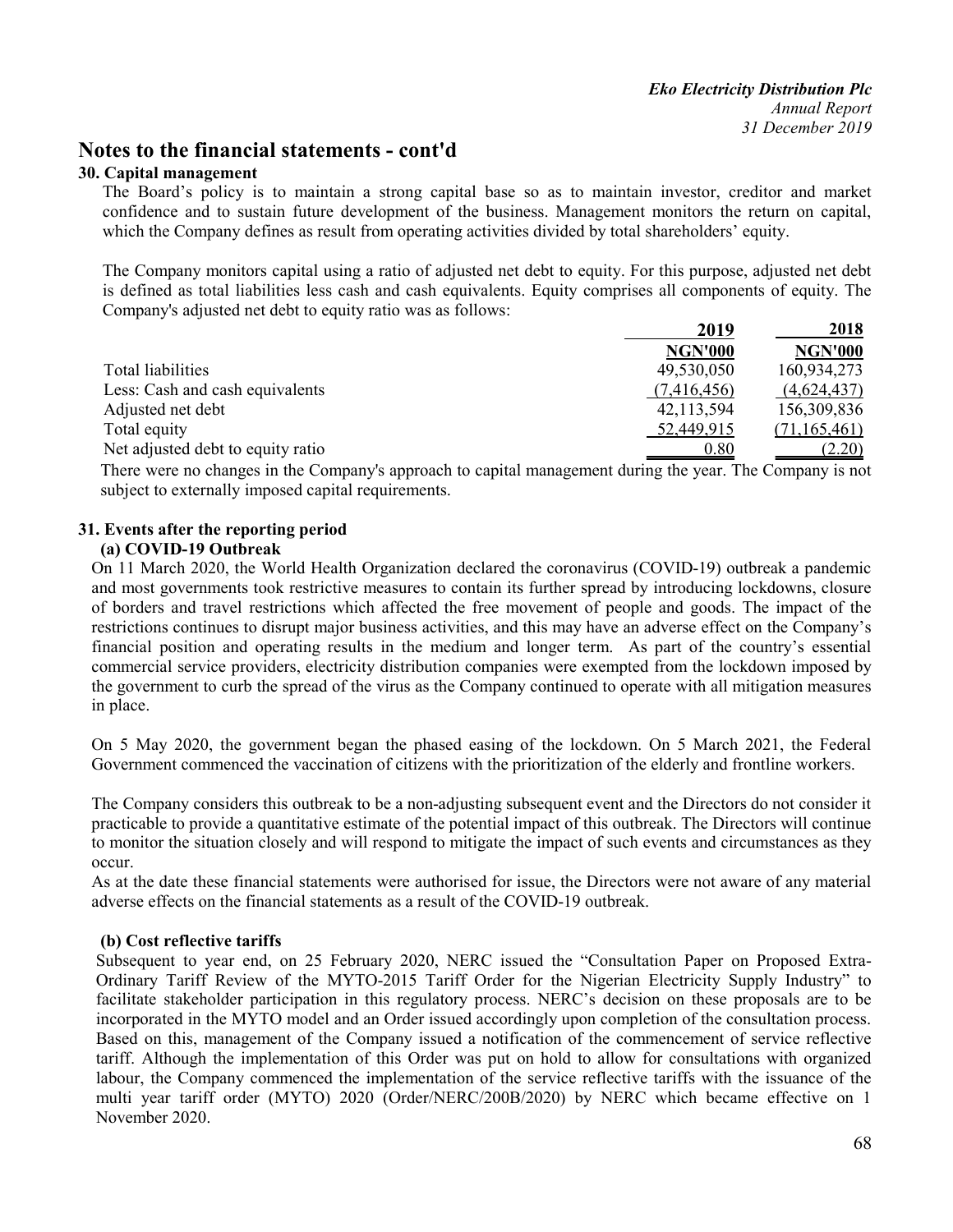On 31 March 2021, the Nigerian Electricity Regulatory Commission issued an order titled the revised December 2020 minor review of multi-year tariff order (MYTO) 2020 and minimum remittance order for Eko Electricity Distribution PLC (NERC/260/2021). The effective date of the Order was 1 April 2021.

### **(c) Companies and Allied Matters Act (CAMA), 2020**

The Companies and Allied Matters Act 2004 was repealed and replaced with the Companies and Allied Matters Act (CAMA), 2020 on 7 August 2020. The Company is in the process of assessing the financial reporting implication of the Companies and Allied Matters Act (CAMA), 2020 on its business operations.

#### **32. Going concern**

#### *Indicators of uncertainty*

At the reporting date, the Company's current liabilities exceeds its current assets by NGN1.04 billion (2018: NGN123.04 billion). The ability of the Company to continue as a going concern is largely dependent on the successful actualization of the budgeted results of the Company which is premised on assumptions that cost reflective tariffs would be fully implemented in the immediate future or the receipt of tariff shortfalls will continue until cost reflective tariffs are fully available, the amount due to Operator of the Nigeria Electricity Market (ONEM) and Nigerian Bulk Electricity Trading Plc (NBET) for immediate payment will not be called, and/or the regime of settling only 65.06% of NBET bills in line with NERC order No. NERC/260/2021 "December 2020 Minor Review Multi Year Tariff Order and 2020 Minimum Remittance Order for the year 2021" will continue in the foreseeable future. These matters are not wholly within the control of the Company.

There is a general acknowledgment that the Nigerian Electricity Supply Industry (NESI) is far from where it should be. The recent fall in the value of the Naira together with the non-cost reflective nature of the tariffs present significant challenges to planned future investments required to achieve the growth targets of the Company.

These conditions indicate the existence of a material uncertainty that may cast significant doubt on the Company's ability to continue as going concern in the foreseeable future.

#### *Mitigating factors*

In April 2017, the Federal Government of Nigeria (FGN), approved the Power Sector Recovery Program (PSRP) backed by the World Bank which is expected to address the liquidity issues in the NESI. The implementation of the PSRP commenced in 2017 with the issuance of a NGN701 billion Payment Assurance Guarantee (PAG) by the FGN to NBET and the FGN's payment of Ministries, Departments, and Agencies' (MDA) verified debts to the Distribution Companies (DISCOs).

The implementation of the PSRP continued during the year as follows:

1. The CBN continued to make disbursement to NBET on the NGN701 billion Payment Assurance Guarantee (PAG) by the FGN.

2. The PSRP backed by the World Bank, is expected to address the liquidity issues in the NESI. The industry reset promised in the PSRP continued during the year with NERC issuing two Minor Review Orders. These Orders awarded tariff shortfall of NGN95.6 billion for 2015-2018; NGN58.6 billion for 2019 and projected NGN54 billion for 2020. In accordance with the guidance of the NERC Orders, these tariff shortfalls are offset against the payables to NBET/ONEM.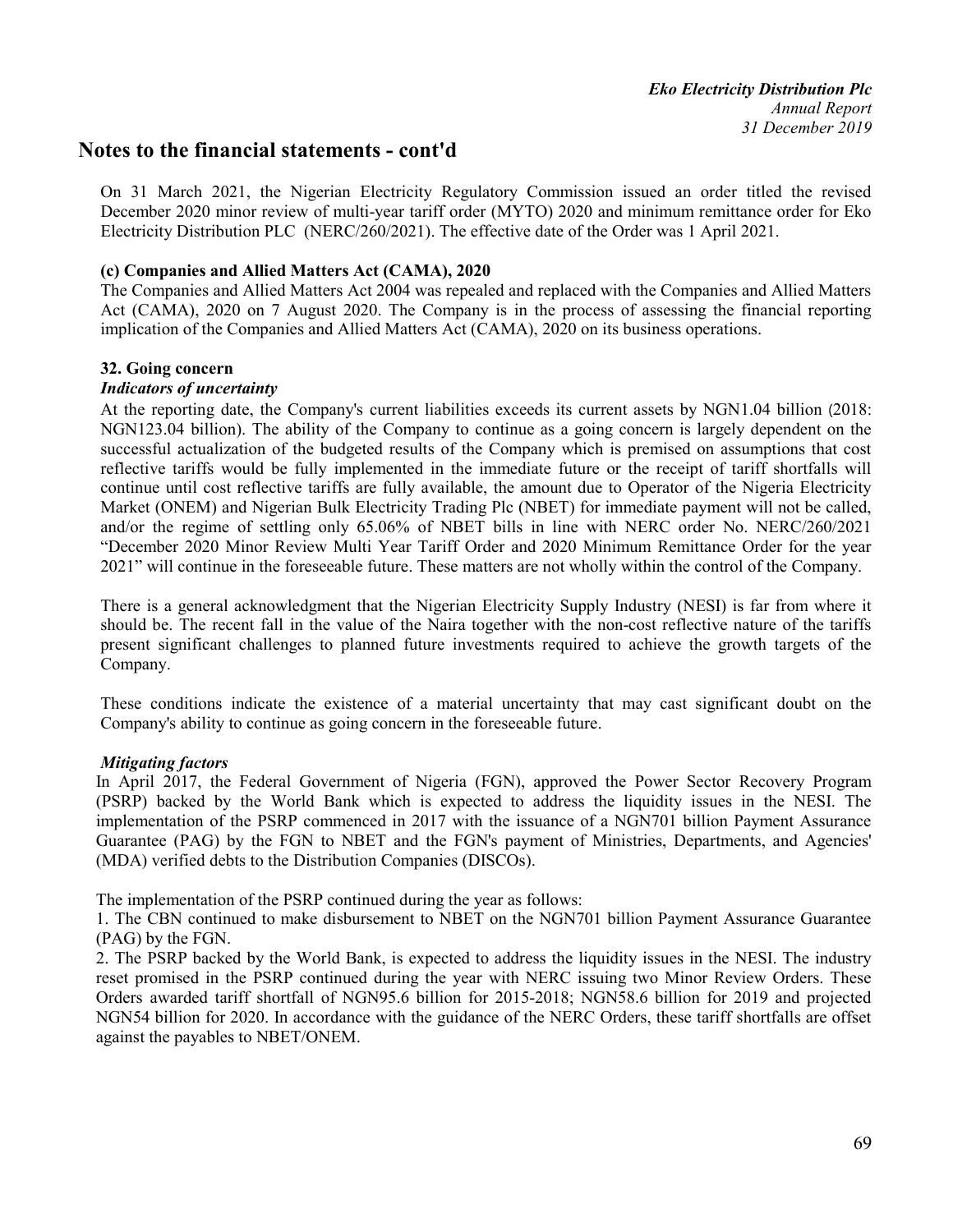Paragraph 10 (d) of the NERC order No. NERC/GL/172A "The 2016 - 2018 Minor Review of the Multi Year Tariff Order (MYTO) 2015 and Minimum Remittance Order for the year 2019" states that "All interest payable by DisCos on unpaid invoices issued by NBET and the MO and attributable to tariff shortfall shall be transferred off the statement of financial position of the utilities.

Also, subsequent to year end, on 25 February 2020, NERC issued the "Consultation Paper on Proposed Extra-Ordinary Tariff Review of the MYTO-2015 Tariff Order for the Nigerian Electricity Supply Industry" to facilitate stakeholder participation in this regulatory process. NERC's decision on these proposals are to be incorporated in the MYTO model and an Order issued accordingly upon completion of the consultation process. Based on this, management of the Company issued a notification of the commencement of service reflective tariff. Although the implementation of this Order was put on hold to allow for consultations with organized labour, the Company commenced the implementation of the service reflective tariffs with the issuance of the multi year tariff order (MYTO) 2020 (Order/NERC/200B/2020) by NERC which became effective on 1 November 2020.

On 1 April 2021, the Company commenced the implementation of the Revised December 2020 Minor Review of MYTO-2020 and Minimum Remittance Order. The order introduced a minor increase in the tariffs charged to customers for energy sold.

The Federal Government in October 2020 introduced the National Mass Metering Programme geared towards the provision of meters through the provision of loans to the distribution companies for the procurement of meters. The tenor on the facility is 10 years with a moratorium of 2 years. This is expected to aid liquidity within the sector.

The directors have considered that the FGN has acknowledged in the PSRP, that the illiquidity of the distribution companies is mainly due to the tariff deficit and has instituted various mechanisms that will enable the Company continue to operate for at least one year from the financial year end. These include:

- Continued disbursement of payments to NBET by the DISCOs on liabilities incurred on the purchase of electricity. This approach allows the Company to only settle 65.06% of its NBET bills as required in NERC order No. NERC/260/2021 "December 2020 Minor Review Multi Year Tariff Order 2020 Minimum Remittance Order for the year 2021"
- Timely payments of monthly billings and planned offset of historical MDA debts.

Projected tariff shortfall of NGN54 billion for 2020 to be awarded to the Company.

The Company has also continued its various initiatives aimed at improving its billings and collections such as:

- Rapid deployment of meters to previously unmetered customers in line with NERC's Meter Asset Provider Regulation to improve billing and collection efficiency. The waiver of import levy on electricity meters for one year by the FGN (in August 2020) is expected to accelerate mass metering of unmetered customers.
- Strengthening the revenue assurance function to identify areas of revenue losses and putting in place mechanisms to reduce these losses.
- Partnering with an experienced and qualified debt collection agent that offers unlimited options for achieving maximum recoveries of receivables. This will also improve collections in the remote and unbanked areas.
- Metering all distribution transformers for better energy accounting and proper estimation of bills across the Company's network.
- Enforcing regular customer meter reading in accordance with the NERC guidelines.
- Reporting instances of energy theft to relevant authorities to deter future occurrences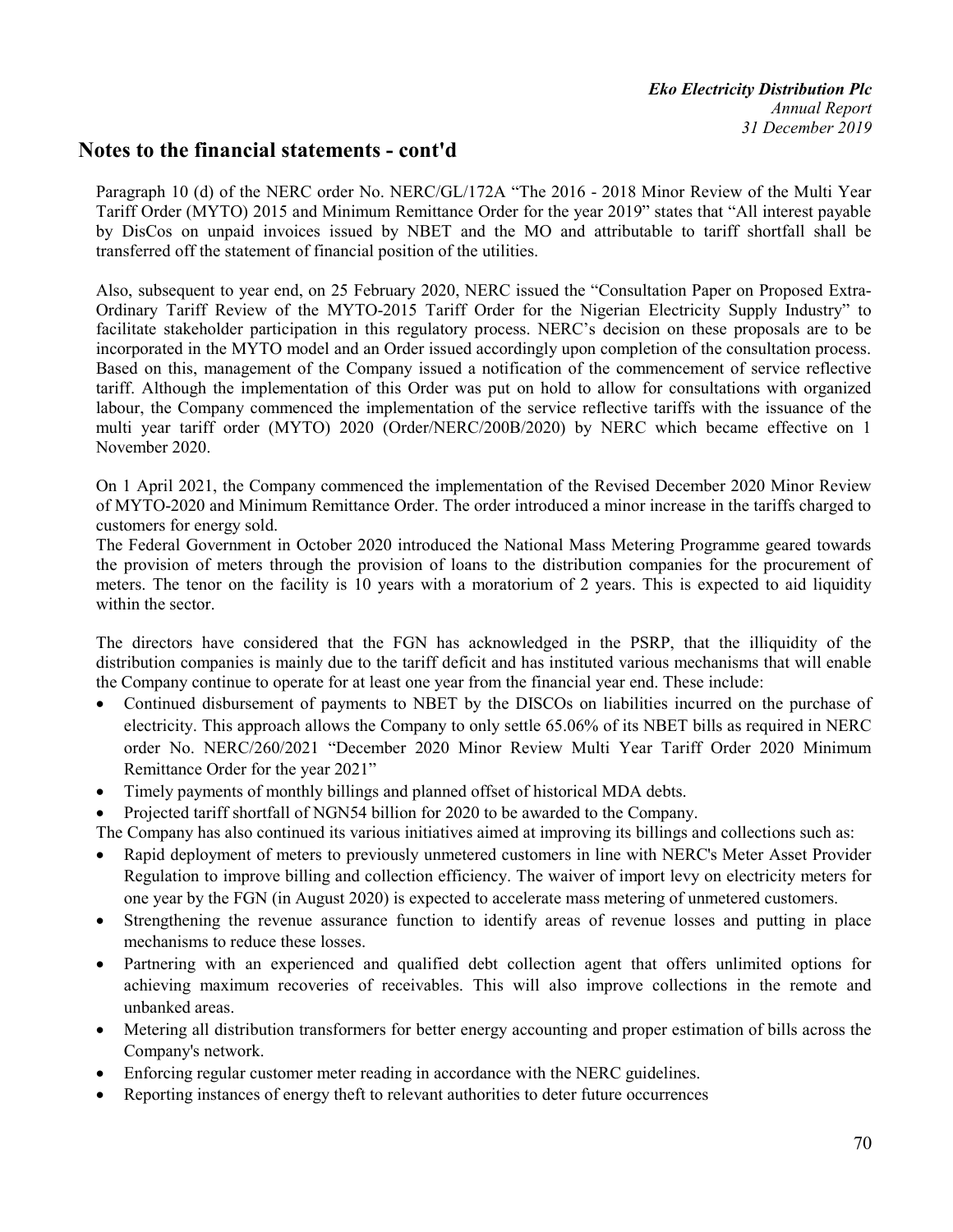*Eko Electricity Distribution Plc Annual Report 31 December 2019*

## **Notes to the financial statements - cont'd**

• The Company was granted a reduction in the interest rate charged on the CBN-NEMSF facility from 10% to 5%, effective 1 March 2020 till February 2022. This implies a reduction in the finance costs incurred by the Company during the period covered. This is part of CBN palliative for COVID-19 impacts on companies in Nigeria.

On the basis of all of the above, the directors have concluded that they have reasonable expectation that the Company will able to realize its assets and settle its liabilities in the ordinary course of business for a period of one year from the date of these financial statements. Accordingly, these financial statements have been prepared on the basis of the of accounting policies applicable to a going concern.

#### 33. **Leases**

#### **(a) Leases as lessee (IFRS 16)**

Lease liabilities are mainly in respect of the Company's lease obligations for rent on the building and hire of motor vehicles which it uses for its operational activites. The leases typically run with an option to renew the lease after expiration. Lease payments are renegotiated when necessary to reflect market rentals. Previously, these leases were classified as operating leases under IAS 17.

Information about leases for which the Company is a lessee is presented below.

#### **(i) Right-of-use assets**

Right-of-use assets are presented on the Statement of Financial Position in these financial statements.<br>2019 **Puilding Motor** 

| <b>Building</b>  | <b>Motor</b>                     | <b>Total</b>                                                    |
|------------------|----------------------------------|-----------------------------------------------------------------|
|                  |                                  | <b>NGN'000</b>                                                  |
|                  |                                  |                                                                 |
| 599,034          | 1,020,694                        | 1,619,728                                                       |
| 599,034          | 1,020,694                        | 1,619,728                                                       |
| 28,444           | 1,675,304                        | 1,703,748                                                       |
| 627,478          | 2,695,998                        | 3,323,476                                                       |
|                  |                                  |                                                                 |
|                  |                                  |                                                                 |
| 92,361           | 602,996                          | 695,357                                                         |
| 92,361           | 602,996                          | 695,357                                                         |
|                  |                                  |                                                                 |
| 599,034          | 1,020,694                        | 1,619,728                                                       |
| 535,117          | 2,093,002                        | 2,628,119                                                       |
|                  |                                  |                                                                 |
|                  |                                  |                                                                 |
| <b>Buildings</b> | <b>Motor</b>                     | <b>Total</b>                                                    |
|                  | <b>Vehicles</b>                  |                                                                 |
|                  |                                  | <b>NGN'000</b>                                                  |
|                  |                                  |                                                                 |
| 466,904          |                                  | 1,487,598                                                       |
| 466,904          | 1,020,694                        | 1,487,598                                                       |
| 28,444           | 1,675,304                        | 1,703,748                                                       |
| 63,410           | 389,908                          | 453,318                                                         |
| (62, 027)        | (841,907)                        | (903, 934)                                                      |
| 496,731          | <u>2,243,999</u>                 | 2,740,730                                                       |
|                  | <b>NGN'000</b><br><b>NGN'000</b> | <b>Vehicle</b><br><b>NGN'000</b><br><b>NGN'000</b><br>1,020,694 |

**Total**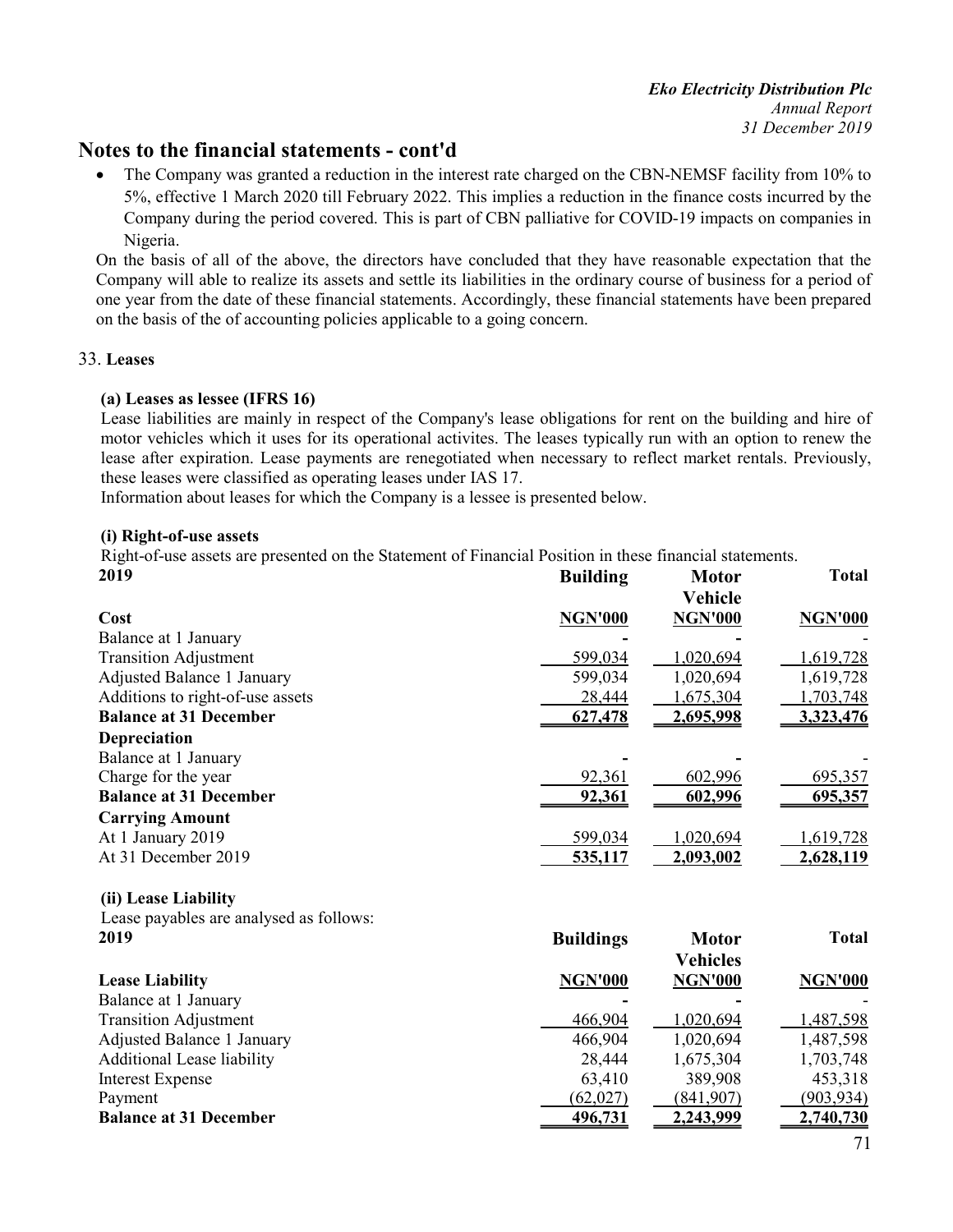### **Notes to the financial statements - cont'd**

|                                                    | <b>Total</b>   |
|----------------------------------------------------|----------------|
| <b>Lease Liability</b>                             | <b>NGN'000</b> |
| Current                                            | 968,930        |
| Non-current                                        | 1,771,800      |
| (iii) Amounts recognized in profit or loss         |                |
|                                                    | 2019           |
| 2019 Lease under IFRS 16                           | <b>NGN'000</b> |
| Interest on lease liabilities                      | 453,318        |
| <b>2018 Operating Leases under IAS 17</b>          |                |
| Lease expense                                      | 293,850        |
| (iv) Amounts recognised in statement of cash flows |                |
|                                                    | 2019           |
|                                                    | <b>NGN'000</b> |
| Total cash outflow for leases                      | (903, 934)     |

#### **(v) Extension Options**

Some leased properties contain extension options exercisable by the Company before the end of the noncancellable contract period. Where practicable, the Company seeks to include extension options in new leases to provide operational flexibility. The extension options held are exercisable only by the Company and not by the lessors. The Company assesses at lease commencement date whether it is reasonably certain to exercise the extension options. The Company reassesses whether it is reasonably certain to exercise the options if there is a significant event or significant changes in circumstances within its control.

The Company has estimated that the potential future lease payments, should it exercise the extension option, would result in an increase in lease liability of NGN1,059 billion (Note 34 (c(i))). This is included in the lease liability balance as at the reporting date.

#### **34. Changes to significant accounting policies**

The Company has initially applied IFRS 16 Leases (Note 33(a)) from 1 January 2019. A number of other new standards are also effective from 1 January 2019 but they do not have a material effect on the Company's financial statements.

The Company applied IFRS 16 using the modified retrospective approach, under which the right-of-use assets are recognised on the basis of the lease liabilities. Accordingly, the comparative information presented for 2018 is not restated – i.e. it is presented, as previously reported, under IAS 17 and related interpretations. The details of the changes in accounting policies are disclosed below. Additionally, the disclosure requirements in IFRS 16 have not generally been applied to comparative information.

#### **a. Definition of a Lease**

Previously, the Company determined at contract inception whether an arrangement was or contained a lease under IFRIC 4 *Determining whether an Arrangement contains a Lease*. The Company now assesses whether a contract is or contains a lease based on the definition of a lease, as explained in Note 7(j)

On transition to IFRS 16, the Company elected to apply the practical expedient to grandfather the assessment of which transactions are leases. The Company applied IFRS 16 only to contracts that were previously identified as leases. Contracts that were not identified as leases under International Accounting Standards (IAS) 17 and IFRIC 4 were not reassessed for whether there is a lease under IFRS 16. Therefore, the definition of a lease under IFRS 16 was applied only to contracts entered into or changed on or after 1 January 2019.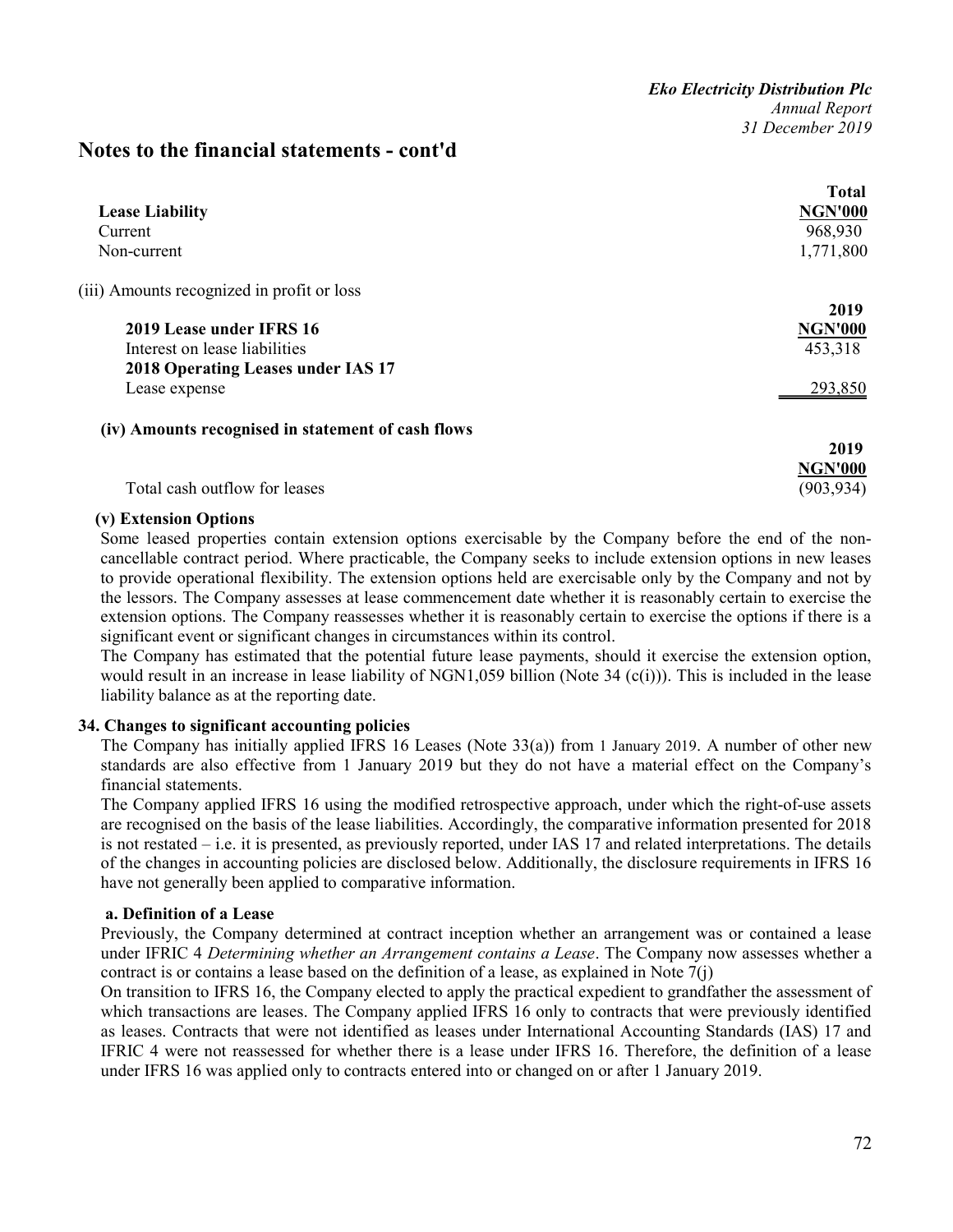## **Notes to the financial statements - cont'd**

The Company used a number of practical expedients when applying IFRS 16 to leases previously classified as operating leases under IAS 17. In particular, the Company:

- did not recognise right-of-use assets and liabilities for leases for which the lease term ends within 12 months of the date of initial application;

- did not recognise right-of-use assets and liabilities for leases of low value assets

-excluded initial direct costs from the measurement of the right-of-use asset at the date of initial application; and used hindsight when determining the lease term.

#### **b. As a Lessee**

The Company previously classified leases as operating or finance leases based on its assessment of whether the lease transferred significantly all of the risks and rewards incidental to ownership of the underlying asset to the Company. Under IFRS 16, the Company recognises right-of-use assets and lease liabilities for most of these leases – i.e. these leases are on the statement of financial position. The Company has tested its right-of-use assets for impairment on the date of transition and has concluded that there is no indication that the right-of-use assets are impaired.

#### **i. Leases classified as operating leases under IAS 17**

Previously, the Company classified property leases as operating leases under IAS 17. On transition, for these leases, lease liabilities were measured at the present value of the remaining lease payments, discounted at the Company's incremental borrowing rate as at 1 January 2019.

#### **c. Impact on financial statements**

#### **i. impact on transition**

On transition to IFRS 16, the Company recognised additional right-of-use assets and additional lease liabilities with no impact to retained earnings. The impact on transition is shown below.

|                                                       | 1 January 2019 |
|-------------------------------------------------------|----------------|
|                                                       | <b>NGN'000</b> |
| $Right-of-use$ assets – property, plant and equipment | 1,619,728      |
| Lease liabilities                                     | (1,487,598)    |
| Prepayment                                            | (132, 129)     |

For the impact of IFRS 16 on profit or loss for the period, see Note 33(a). For the details of accounting policies under IFRS 16 and IAS 17, see Note 7(j).

When measuring lease liabilities for leases that were classified as operating leases, the Company discounted lease payments using its incremental borrowing rate at 1 January 2019. The weighted average rate applied is 16.57%.

|                                                                      | 1 January 2019 |
|----------------------------------------------------------------------|----------------|
|                                                                      | <b>NGN'000</b> |
| Operating lease commitments at 31 December 2018                      | 492,299        |
| Discounted using the incremental borrowing rate as at 1 January 2019 | 427,826        |
| Extension period reasonably certain to be exercised (Cashflow)       | 1,666,918      |
| Extension period reasonably certain to be exercised (Present Value)  | 1,059,773      |
| Lease Accrual (in prior years)                                       |                |
| Lease liability recognised as at 1 January 2019                      | 1,487,599      |
|                                                                      |                |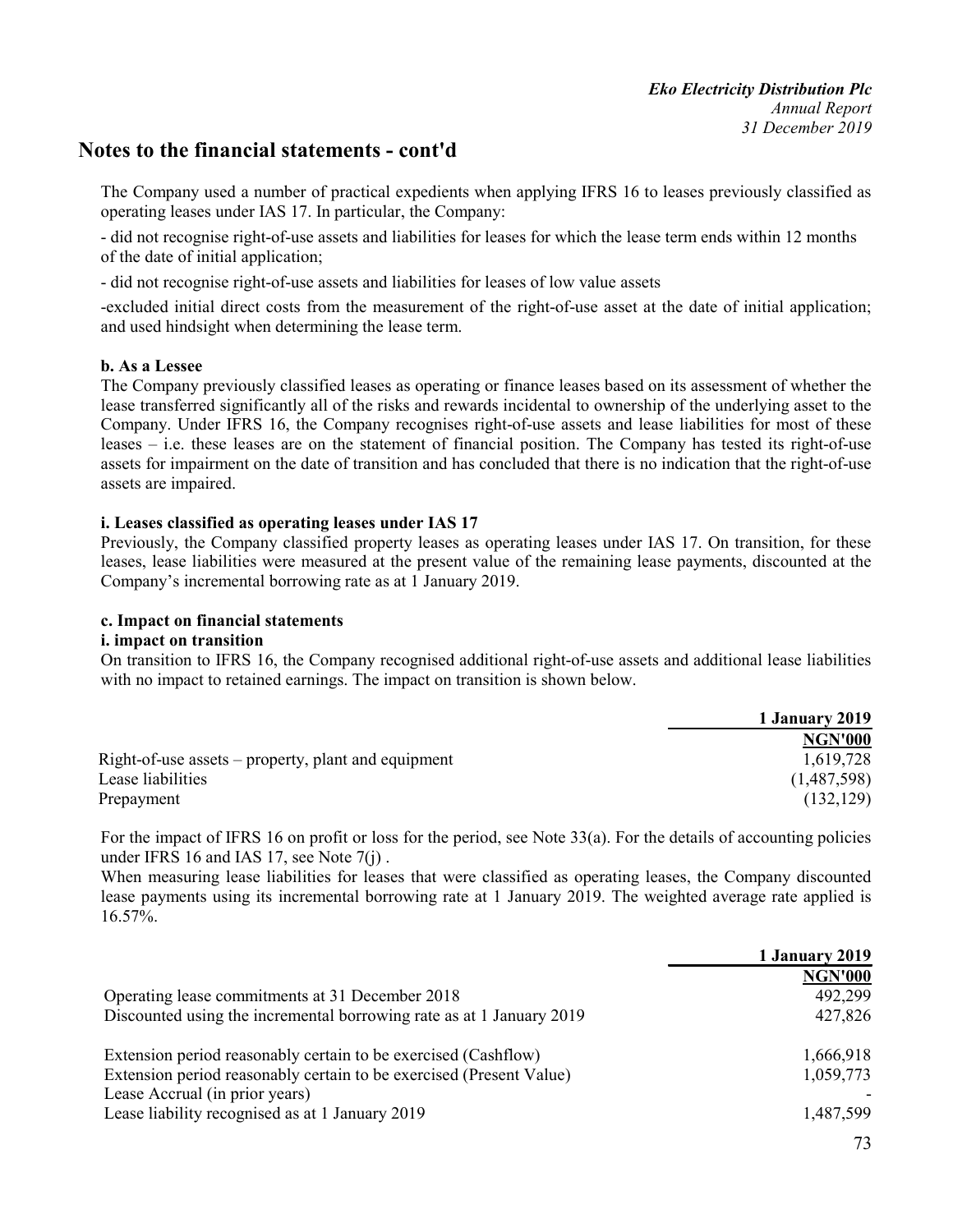*Eko Electricity Distribution Plc Annual Report 31 December 2019*

# **Other national disclosures**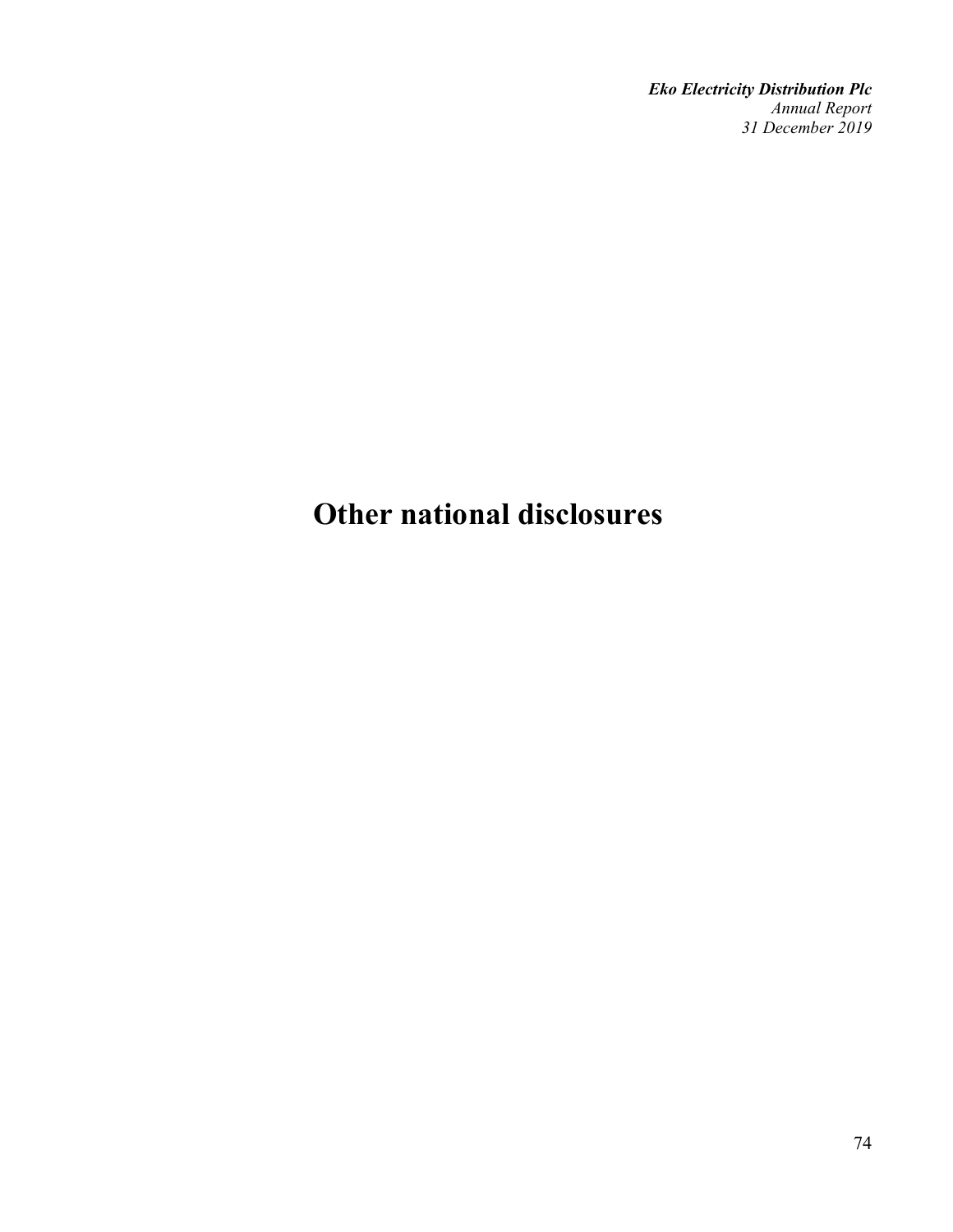# **Value Added Statement**

*For the year ended 31 December*

|                                                         | 2019           |                  | 2018           |               |
|---------------------------------------------------------|----------------|------------------|----------------|---------------|
|                                                         | <b>NGN'000</b> | $\frac{0}{0}$    | <b>NGN'000</b> | $\frac{0}{0}$ |
| Revenue                                                 | 81,283,798     |                  | 76,156,820     |               |
| Bought-in materials and services                        |                |                  |                |               |
| -Imported                                               |                |                  |                |               |
| - Local                                                 | (49, 644, 219) |                  | (96,215,166)   |               |
| Other income                                            | 95,996,066     |                  | 457,148        |               |
| Finance income                                          | 22,768,899     |                  | 321,563        |               |
|                                                         | 150,404,544    | <b>100</b>       | (19, 279, 635) | 100           |
| To Government:                                          |                |                  |                |               |
| - taxes                                                 | 588,823        | $\boldsymbol{0}$ | 95,208         |               |
| To employees:                                           |                |                  |                |               |
| - as salaries, wages, directors' remuneration and other |                |                  |                |               |
| staff costs                                             | 5,956,099      | 4                | 5,817,211      | (30)          |
|                                                         |                |                  |                |               |
| To providers of finance:                                |                |                  |                |               |
| - finance costs and similar charges                     | 10,562,308     | $\overline{7}$   | 26,990,385     | (140)         |
| Retained earnings in business                           |                |                  |                |               |
| - to maintain and replace property, plant and equipment | 7,077,676      | 5                | 6,659,900      | (35)          |
| - to maintain and replace intangibles assets            | 74,930         | $\Omega$         | 56,711         |               |
| - to augment/(deplete) reserves                         | 126, 144, 708  | 84               | (58,899,050)   | 305           |
| Value added                                             | 150,404,544    | 100              | (19,279,635)   | 100           |